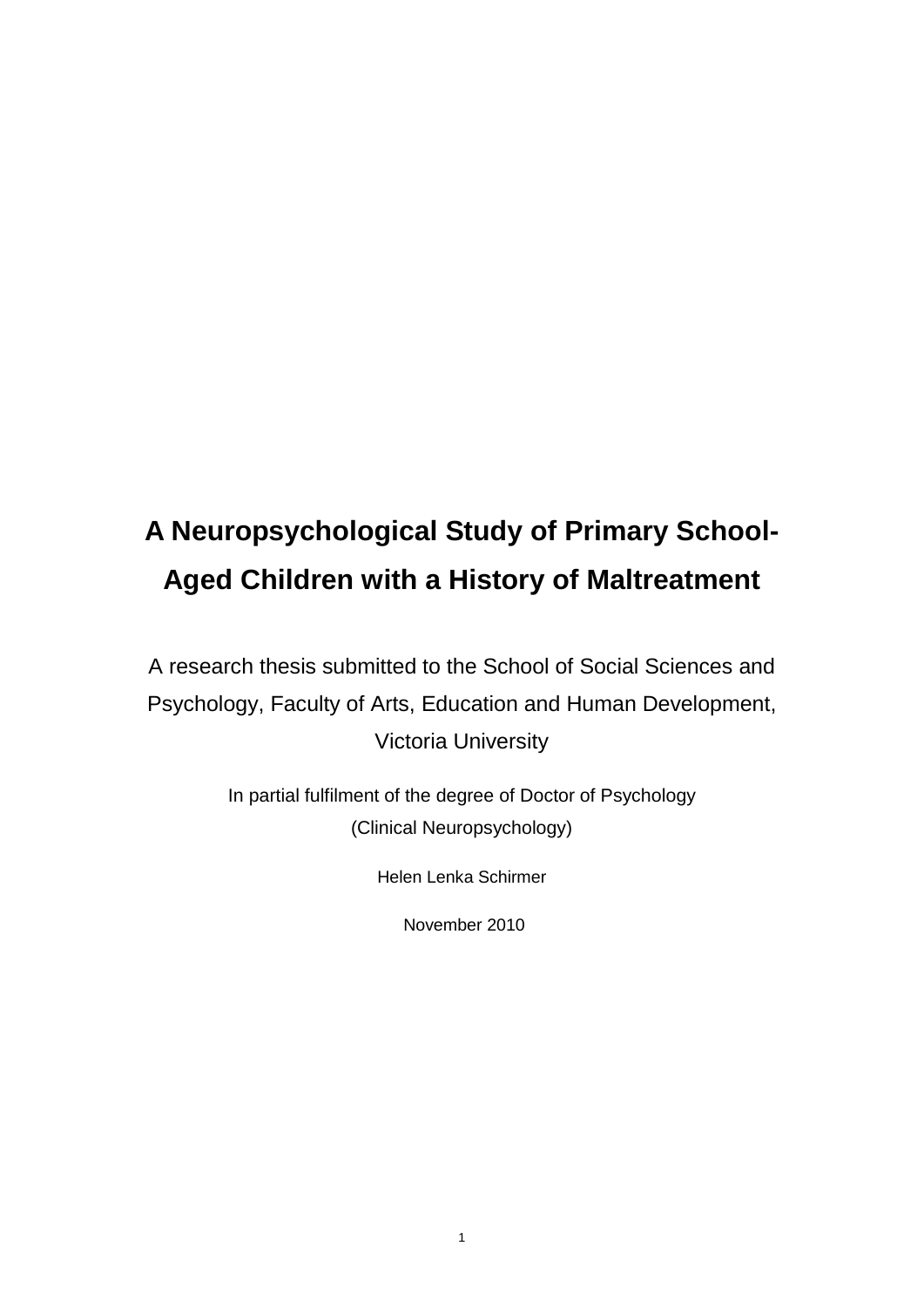#### **Abstract**

This study examined the cognitive functioning of a group of primary school-aged children with a history of maltreatment. Neuroimaging research has documented changes in the structure and function of the developing brain in children exposed to early trauma. There is also some evidence that these neural changes are reflected in changes to learning capacity, particularly observed in lower scores on standard intelligence tests and poor educational outcomes. The current study utilized a neuropsychological framework to assess a range of cognitive domains including intelligence, verbal and visual-motor skills, attention, executive functioning and memory. Twenty-eight children with a history of maltreatment were recruited through Take Two therapeutic service and Berry Street Home Based Care Services in Victoria, Australia, and compared to a control group of 28 children with no maltreatment history. Ages ranged between 6 and 11 years, and the groups were matched for gender and socio-economic status. Groups were compared on variables measuring general intelligence, verbal and perceptual reasoning, attentional and executive capacities, working memory, and verbal and non-verbal recall. Consistent with hypotheses, the study found significantly reduced functioning in the maltreated group in overall intelligence and verbal comprehension. A reduction in perceptual reasoning abilities was also found, contrary to predictions. Maltreated subjects performed more poorly on a task involving divided attention, and were rated on showing a greater level of executive dysfunction in everyday tasks. Finally, reduced verbal working memory and verbal immediate recall was observed in the maltreated groups. These findings may have significant implications for education, home adjustment and therapeutic strategies with maltreated children.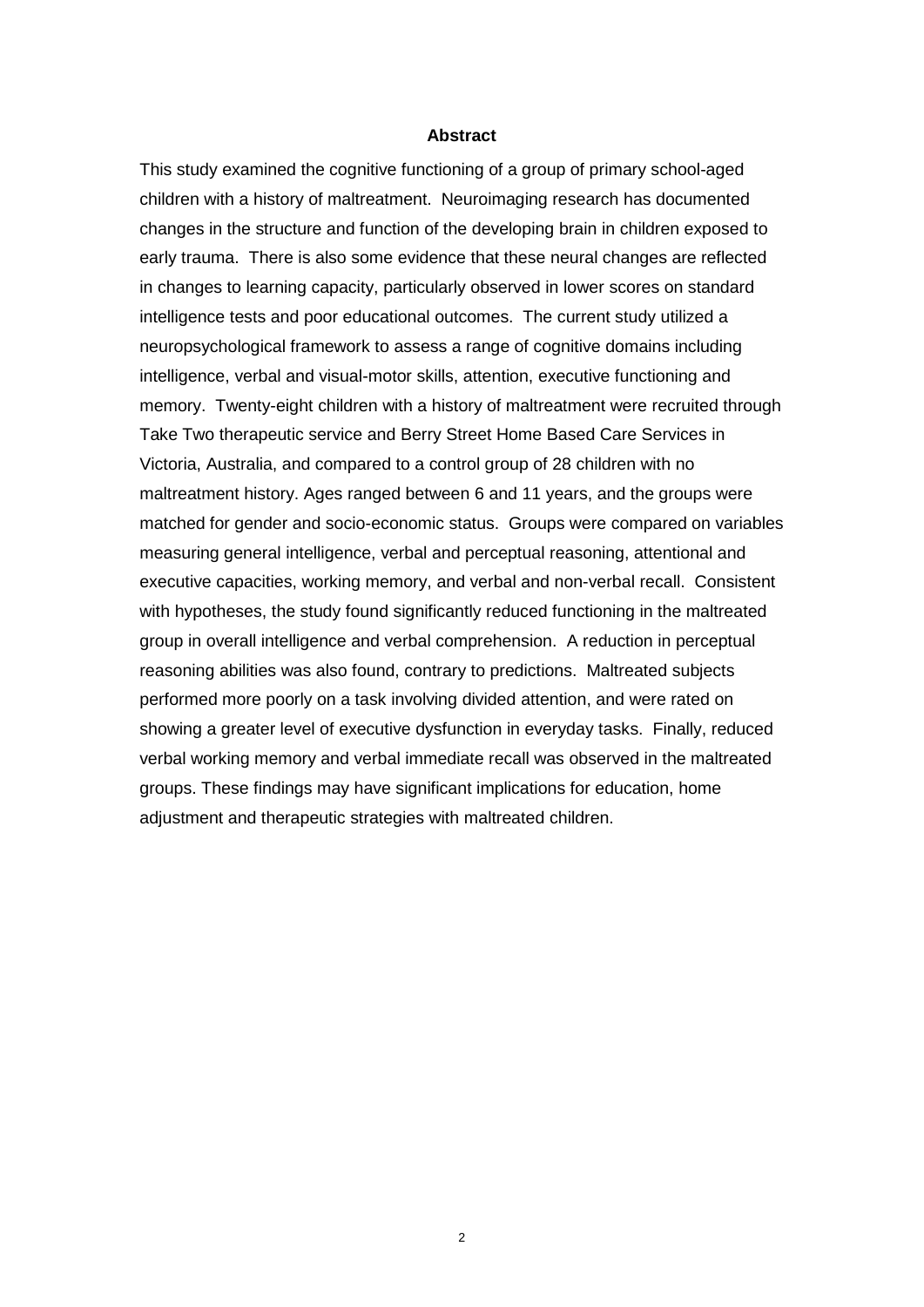### **Doctor of Psychology Declaration**

I, Helen Schirmer, declare that the Doctor of Psychology (Clinical Neuropsychology) thesis entitled "A Neuropsychological Study of Primary-School Aged Children with a History of Maltreatment" is no more than 40,000 words in length including quotes and exclusive of tables, figures, appendices, bibliography, references and footnotes. The thesis contains no material that has been submitted previously, in whole or in part, for the award of any other academic degree or diploma. Except where otherwise indicated, this thesis is my own work.

Signature:

Date: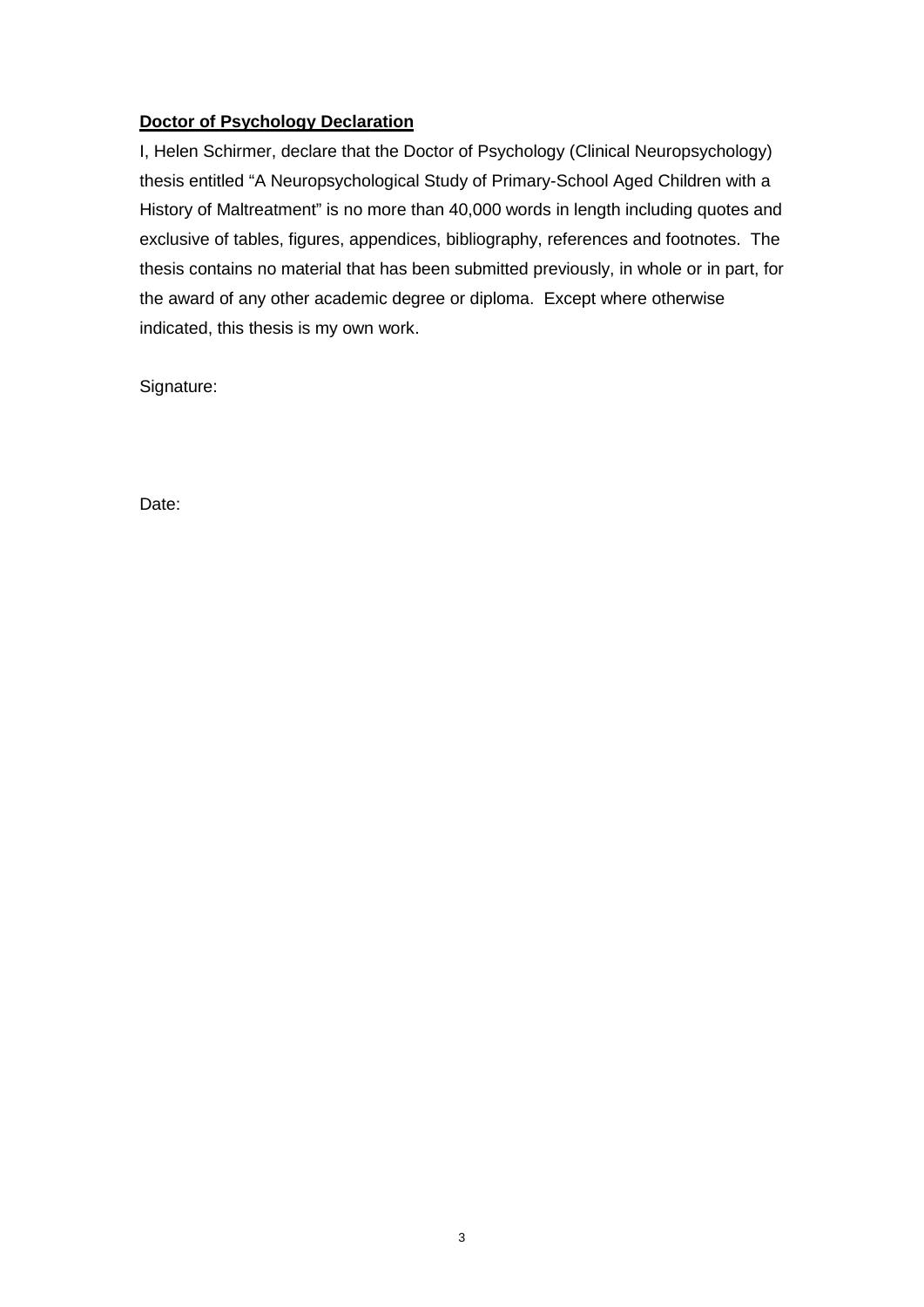# **Table of Contents**

| Social context of maltreatment: poverty & neighbourhood effects 11             |  |
|--------------------------------------------------------------------------------|--|
|                                                                                |  |
|                                                                                |  |
|                                                                                |  |
|                                                                                |  |
|                                                                                |  |
|                                                                                |  |
|                                                                                |  |
|                                                                                |  |
|                                                                                |  |
|                                                                                |  |
|                                                                                |  |
|                                                                                |  |
|                                                                                |  |
| Psychological outcomes: Attention Deficit Disorder, Behavioural Disorders, and |  |
|                                                                                |  |
| Behavioural Effects: Borderline Personality Features and Affect Regulation  40 |  |
|                                                                                |  |
|                                                                                |  |
|                                                                                |  |
|                                                                                |  |
|                                                                                |  |
|                                                                                |  |
|                                                                                |  |
|                                                                                |  |
|                                                                                |  |
|                                                                                |  |
|                                                                                |  |
|                                                                                |  |
|                                                                                |  |
|                                                                                |  |
|                                                                                |  |
|                                                                                |  |
|                                                                                |  |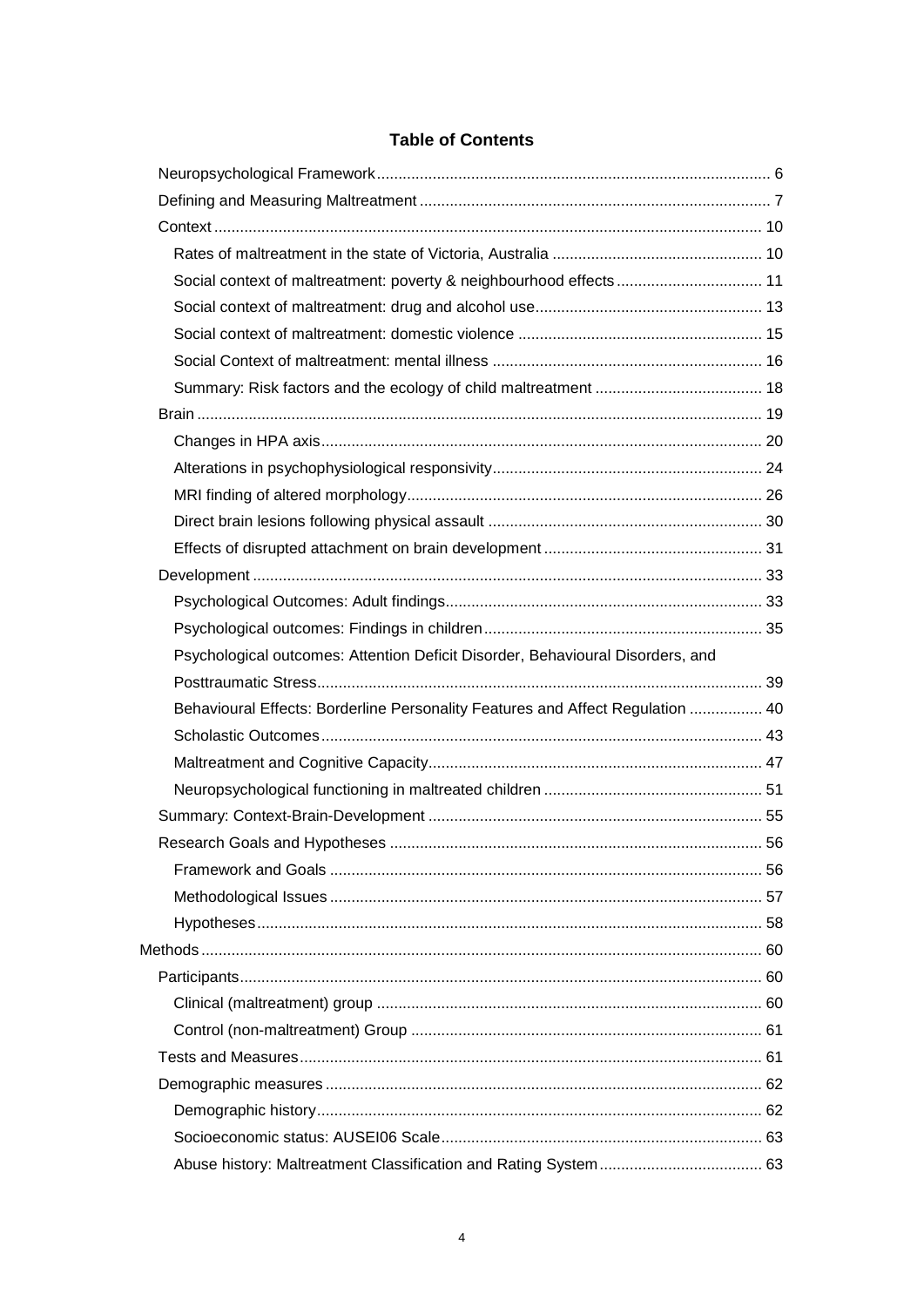| Wechsler Intelligence Scale for Children IV (WISC-IV) Australian Language Version  67 |  |
|---------------------------------------------------------------------------------------|--|
| Test of Everyday Attention for Children (TEA-Ch) - Screening Version 68               |  |
|                                                                                       |  |
| Wide Range Assessment of Memory and Learning II (WRAML2, Screening Version)  70       |  |
|                                                                                       |  |
|                                                                                       |  |
|                                                                                       |  |
| Beery-Buktenica Developmental Test of Visuomotor Integration (Beery VMI)  72          |  |
|                                                                                       |  |
|                                                                                       |  |
|                                                                                       |  |
|                                                                                       |  |
|                                                                                       |  |
|                                                                                       |  |
|                                                                                       |  |
|                                                                                       |  |
|                                                                                       |  |
|                                                                                       |  |
|                                                                                       |  |
|                                                                                       |  |
|                                                                                       |  |
|                                                                                       |  |
|                                                                                       |  |
|                                                                                       |  |
|                                                                                       |  |
|                                                                                       |  |
|                                                                                       |  |
|                                                                                       |  |
|                                                                                       |  |
|                                                                                       |  |
|                                                                                       |  |
|                                                                                       |  |
|                                                                                       |  |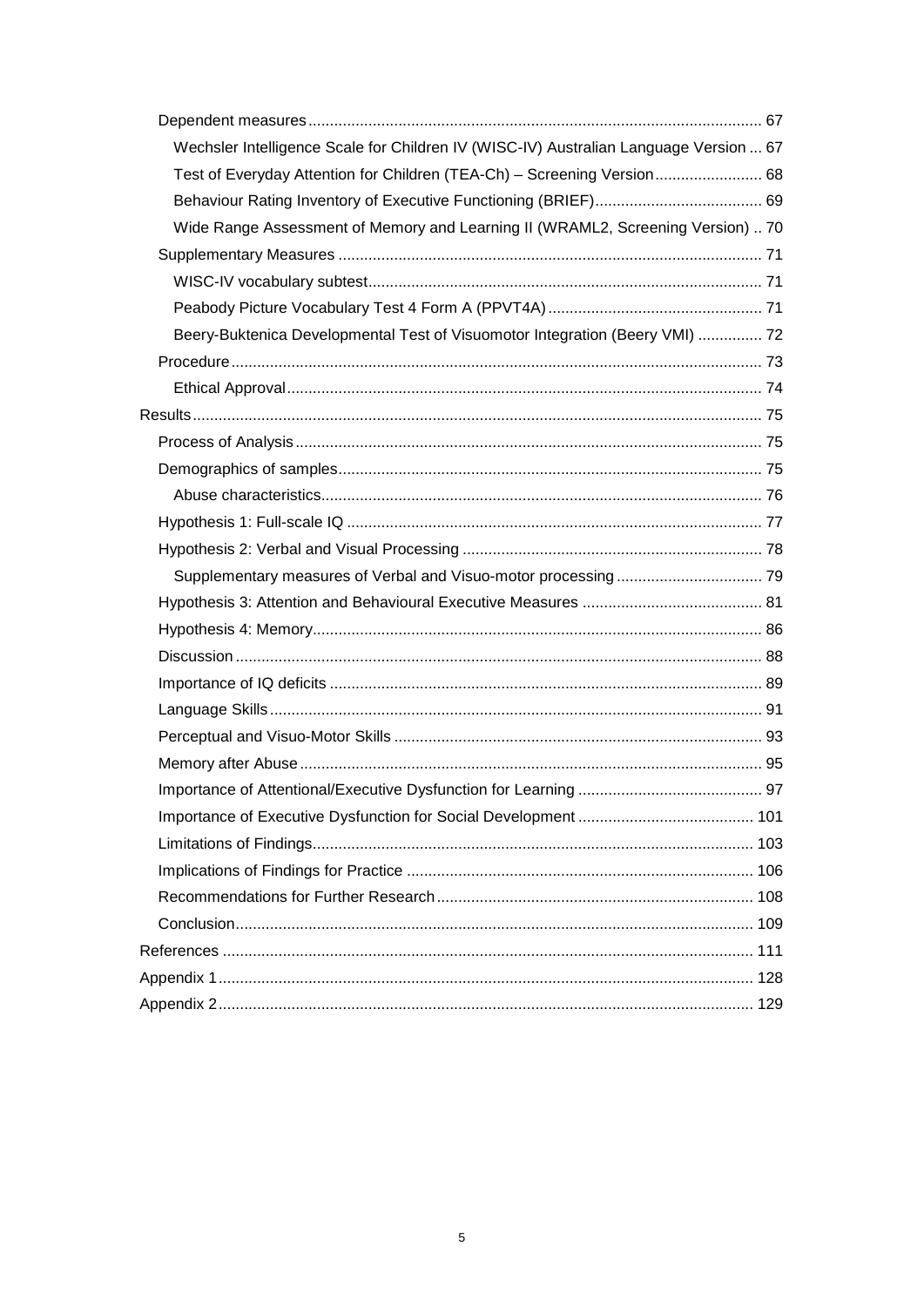# **Tables and Figures**

<span id="page-5-0"></span>

| <b>Tables</b>                                                                                |
|----------------------------------------------------------------------------------------------|
|                                                                                              |
| Table 2: Categories and Severity Ratings for the Maltreatment Classification and Rating      |
|                                                                                              |
|                                                                                              |
|                                                                                              |
| Table 5: Total Cases, Means and Standard Deviations for Type and Severity of Abuse in        |
|                                                                                              |
| Table 6: Means and Standard Deviations for the Peabody Picture Vocabulary Test and WISC-     |
|                                                                                              |
| Table 7: Means and Standard Deviations for Sky Search (focus) and Score (sustain)            |
|                                                                                              |
| Table 8: Means and Standard Deviations for Creature Counting (attentional control/switching) |
|                                                                                              |
| Table 9: Means and Standard Deviations for Global and Index scores on the BRIEF by           |
|                                                                                              |
| Table 10: Means and Standard Deviations for Verbal and Visual Memory Indices of the          |
|                                                                                              |

# *Figures*

| Figure 2: Number of participants performing in at-risk or age expected levels on              |
|-----------------------------------------------------------------------------------------------|
|                                                                                               |
| Figure 3: Number of participants performing in at-risk or age expected levels on a            |
|                                                                                               |
| Figure 4: Number of participants performing at or below the borderline range on executive-    |
|                                                                                               |
| Figure 5: Number of children reporting BRIEF index scores in the clinically at-risk range, by |
|                                                                                               |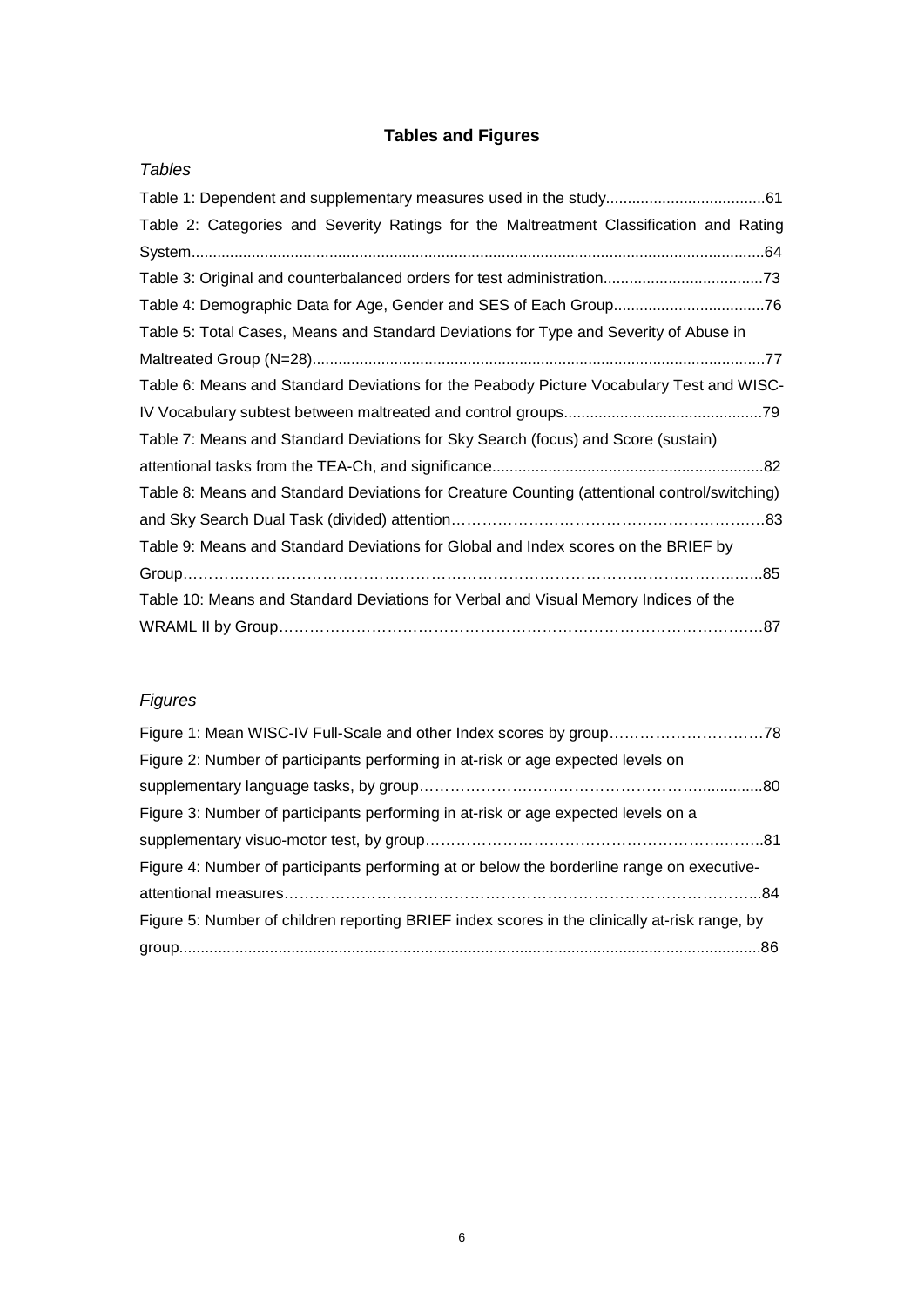#### **Neuropsychological Framework**

There is growing evidence that maltreatment in childhood may result in changes in brain development, and in a higher risk of poor achievement in educational settings. This study investigated the cognitive development of a group of primary-school-aged children who had been placed in protective care due to experiences of maltreatment. A neuropsychological assessment framework was used to investigate the children's cognitive functioning in comparison to age norms and to a control group of nonmaltreated peers.

At the foundation of this study is the principle that a child's cognitive abilities develop through an interaction between the brain and the environment, a process summarized by Bernstein (2000) under the three broad headings of context, brain and development. In this formulation, "context" refers to the social and environmental factors providing stimulus to the developing brain, including many of the factors directly or indirectly related to maltreatment. "Brain" represents an emerging biological system which may follow a typical course of development, but may also take an atypical course as a result of genetic endowment or injury. "Development" emerges from an interaction between the former factors, and may be considered as the child's observable cognitive and behavioural capacities. This last construct is not static, but a description of a process of change through the early part of the lifespan (Bernstein, 2000).

#### <span id="page-6-0"></span>**Defining and Measuring Maltreatment**

Veltman and Browne (2001) noted that researchers have struggled to operationalize the various dimensions of maltreatment, including the nature, frequency, and severity of abusive experiences. One of the challenges in this is that the "events" of physical and sexual abuse typically occur within the context of a harmful relationship between caregiver and child, which in Glaser's (2000) definition may incorporate aspects of emotional abuse or neglect. Cicchetti, Lynch & Manly (2003) note that almost all forms of abuse result in negative psychological or emotional consequences for victims, suggesting that other forms of abuse might be considered emotionally abusive as well. However, emotional abuse can also occur without overt physical or sexual assaults on the child.

The most broadly used subtypes of abuse are sexual abuse, physical abuse emotional/psychological abuse and neglect; the Maltreatment Classification System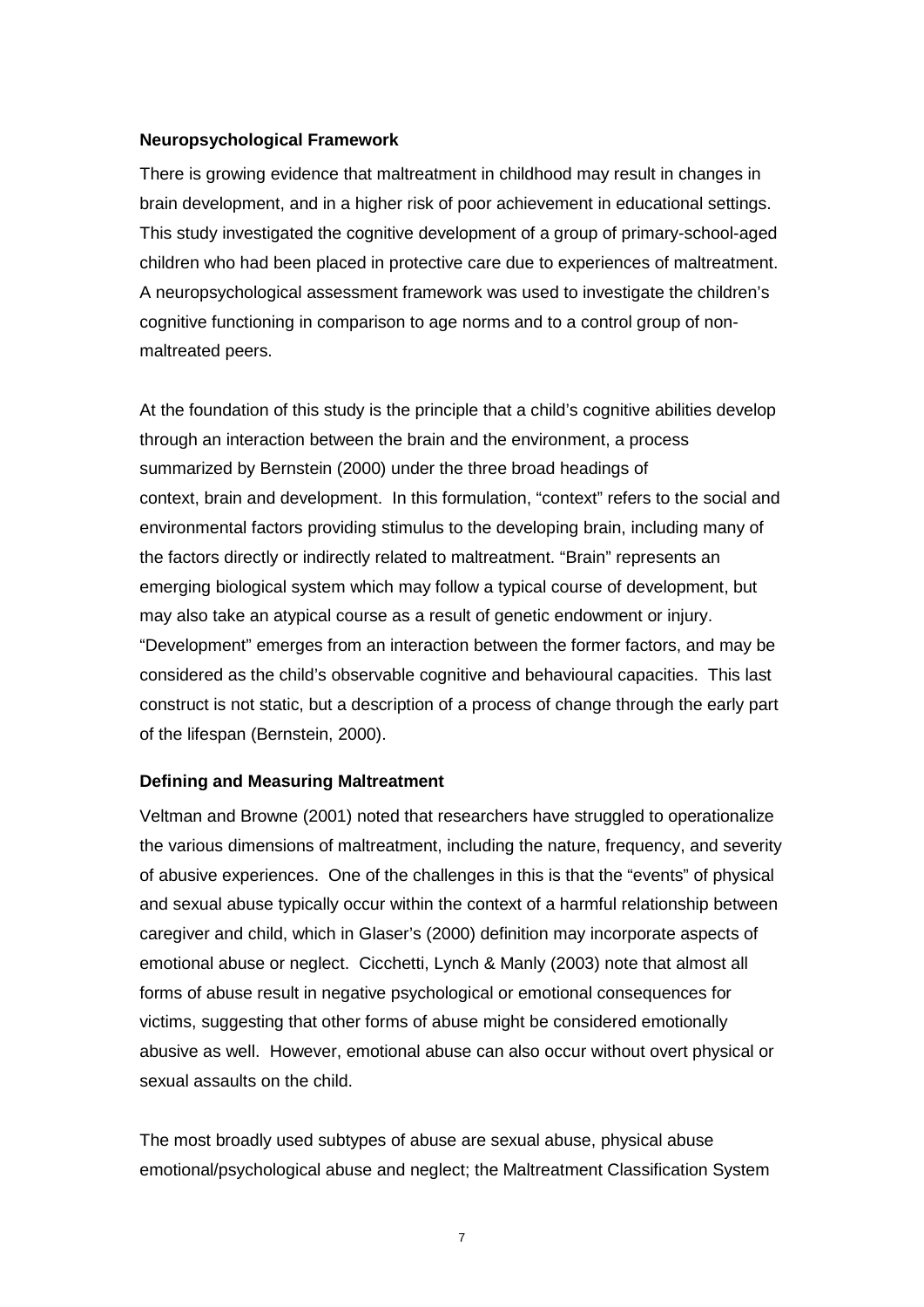which has become more commonly used in research divides neglect into 'failure to provide', 'lack of supervision', and 'moral/educational neglect' (Barnett, Manly, & Cicchetti, 1993). Manly (2005) noted that when compared to the Maltreatment Classification System and the United States National Incidence Survey, child protective services reports tended to underrate the occurrence of emotional abuse, and to report single rather than multi-type abuse more frequently. It was also noted that children with unsubstantiated reports often have similar outcomes to those cases that are substantiated with investigation (Manly, 2005).

Higgins (2004) argues that efforts to study specific forms of abuse in isolation may result in misleading findings, as multiple forms of maltreatment frequently co-occur in a family unit. It is suggested that "multi-type child maltreatment" is more common than instances of abuse that are relatively circumscribed, and that a child's outcome could be better predicted by the overall extent and chronicity of negative or abusive events than by classifying them into a particular sub-type of abuse (Higgins, 2004). Case reports of maltreatment taken at one point in time are likely to underestimate the number of maltreatment types the child has been exposed to, while a more historical perspective may produce a more accurate picture of the child's overall maltreatment profile (Kinard, 2004).

Manly (2005) notes that researchers are still struggling to find the best way to analyse the variance associated with specific subtypes of maltreatment in cases where multiple forms are present. A single "pure" subtype research focus is argued to be inappropriate; there are limitations to considering maltreatment as a unitary concept. It is argued that where subtypes are thought to have similar effects on child outcomes, they can be treated as a unitary construct, but that analysis of different combinations of subtypes may yield better prediction of outcomes in some cases (Manly, 2005).

Beyond the type of abuse, other factors in a child's developmental context are frequently confounded with maltreatment. Manly (2005) notes that research definitions are broadening to investigate dimensions of maltreatment beyond subtype. These dimensions include the severity of abuse, the timing of onset, and the chronicity of maltreatment experiences (Manly, 2005).

The Longitudinal Studies of Child Abuse and Neglect (LONGSCAN) is a consortium of research studies drawing on data collected by the United States National Data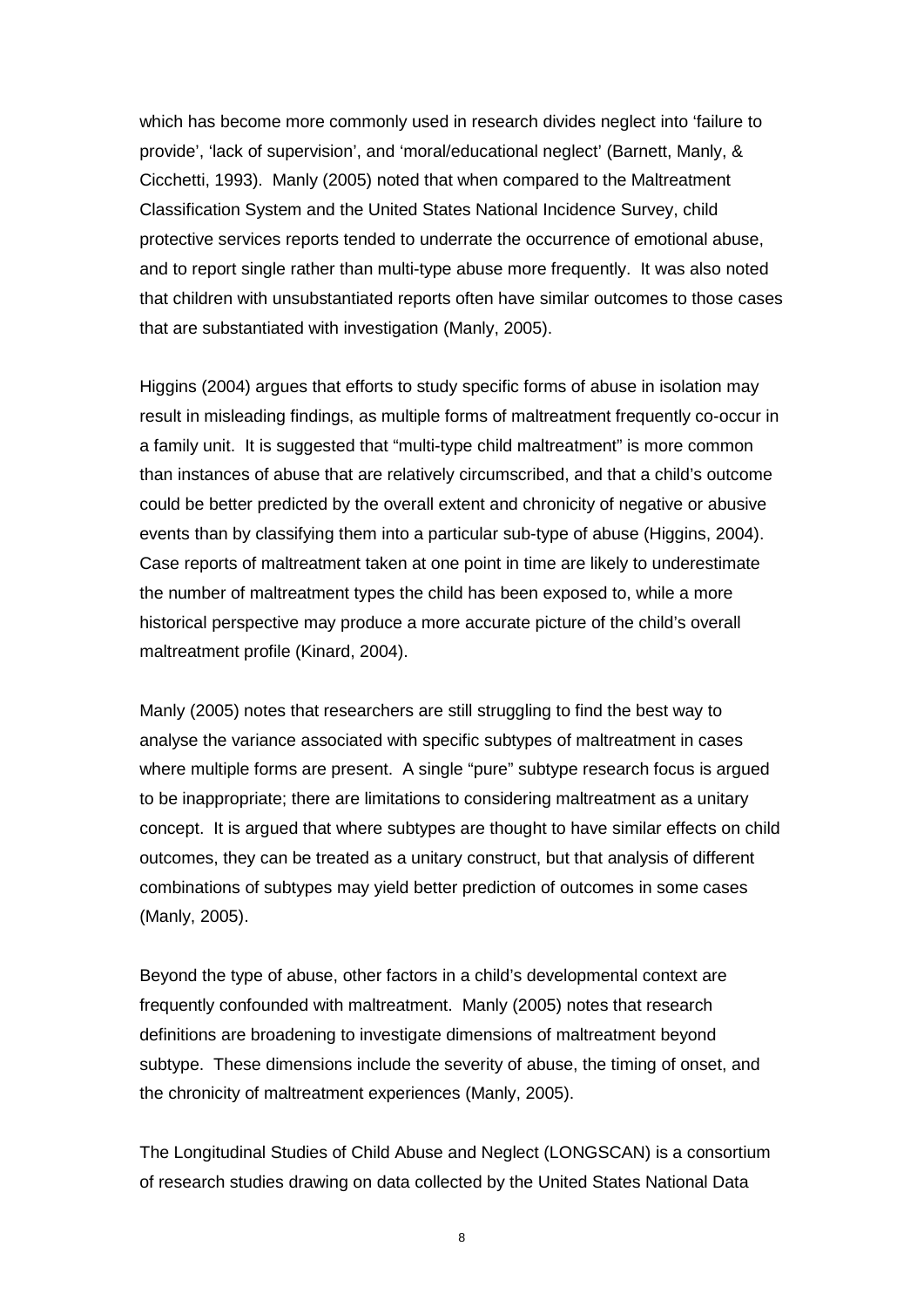Archive on Child Abuse and Neglect (NDACAN). The project collected data from five sites in the United States, involving more than 1300 children. Studies utilizing the data have considered aspects of maltreatment including severity, chronicity and maltreatment type, and their relationship to outcome.

Using the LONGSCAN data, Litrownik et. al. (2005) examined the predictive validity of severity as a dimension of maltreatment associated with behavioural outcomes. Utilizing the Maltreatment Classification System, they devised four different measures of severity, including the maximum severity by type of abuse, overall maximum, the total severity summed across types, and the mean severity. The study found that the best predictors of behavioural outcomes were the scores looking at maximum severity by type, in which the severity of each subtype of abuse was examined. However, all definitions were found to have some association with internalizing and externalizing behaviour scores. The conclusion argued that severity scores were most predictive when preserved within the specific domain of maltreatment, rather than averaged or combined into a total severity score (Litrownik et al., 2005).

English, Graham, Litrownik, Everson and Bangdiwala (2005) considered the impact of maltreatment chronicity on child outcomes. They developed definitions of chronicity based exclusively on frequency, along with categorical systems which rated abuse in five categories ranging from 'situational' to 'extended continuous', over periods of time defined either as developmental periods (e.g. infancy, toddlerhood) or calendar years. It was found that both frequency and the developmental definition of chronicity were associated with poorer externalizing behaviour outcomes, and all three definitions were associated with increased trauma symptoms. However, it was noted that the effects of chronicity as a predictor of childhood outcomes was small, and that different definitions tended to account for different aspects of outcome (English, Graham, Litrownik, Everson, & Bangdiwala, 2005).

Kinard (2004) attempted to integrate a number of dimensions of maltreatment in predicting the behavioural adjustment of maltreated schoolchildren. Dimensions considered included the type, severity, frequency and chronicity, and pattern of maltreatment, as well as age at first report, relationship to perpetrator, and the presence of multiple maltreatment types. It was found that in this study, frequency, chronicity and age at first report were highly correlated. These factors were also highly correlated with multiple maltreatment types (Kinard, 2004).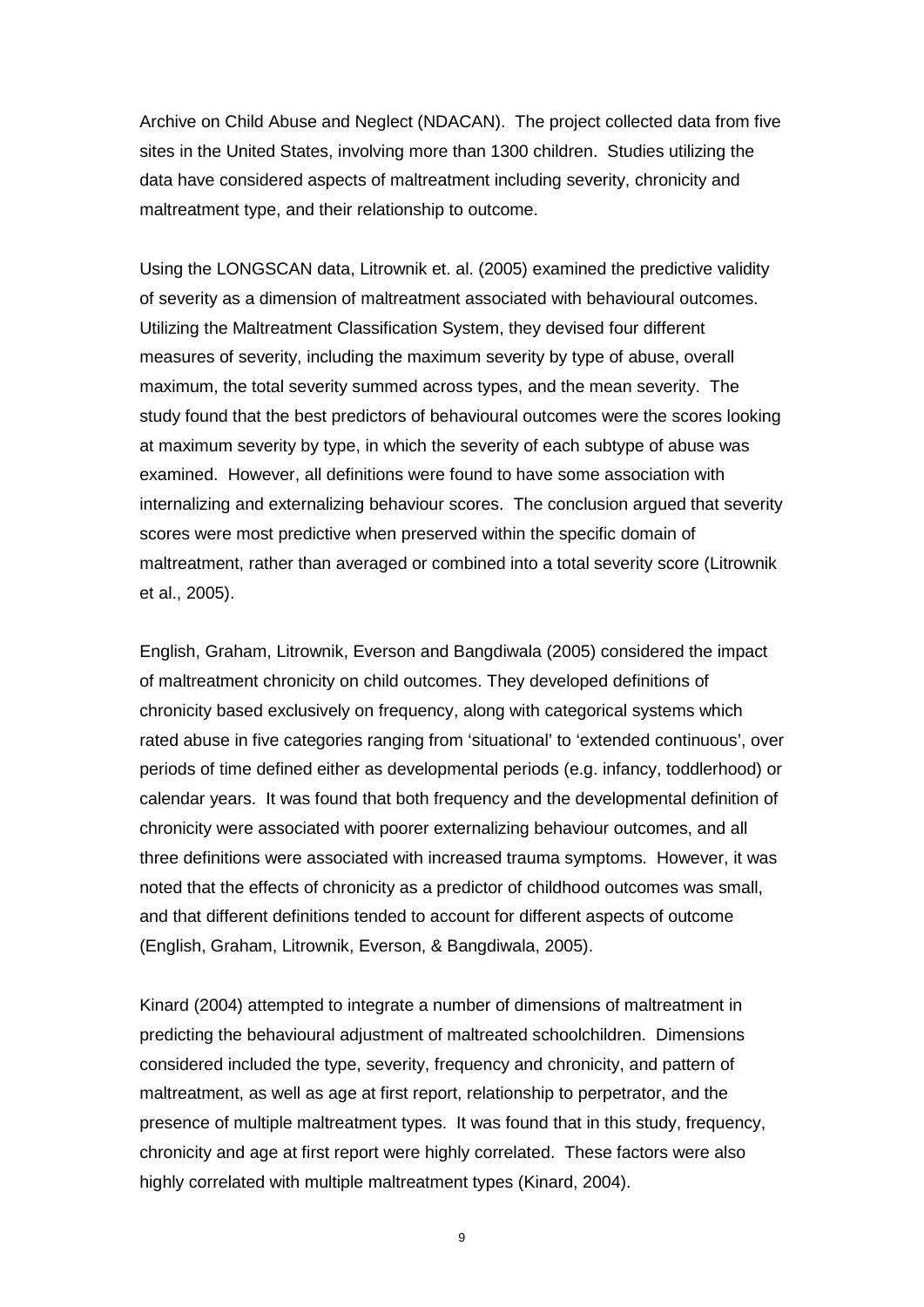The study found no consistent pattern between overall maltreatment characteristics and child behaviour ratings, but significant relationships within specific subtypes of maltreatment. It was found that having a non-relative perpetrator and more severe physical abuse were the only significant predictors of maternal ratings of behavioural outcome. Teacher ratings of behavioural outcome were predicted by severity of physical abuse, greater frequency of abuse, and less severe moral/educational neglect. Child self reports of mood/affective changes were most consistently predicted by more severe failure-to-provide type neglect. The conclusion argued that type and severity of abuse are often highly correlated, and that the co-linearity between different dimensions of maltreatment may confound results when focussing on a specific dimension (Kinard, 2004).

#### <span id="page-9-1"></span><span id="page-9-0"></span>**Context**

#### **Rates of maltreatment in the state of Victoria, Australia**

The Australian Institute of Health and Welfare (AIHW) (2006) reports that more than 11,000 child protection notifications were investigated in the state of Victoria, Australia in the 2004/05 financial year. Of the finalized investigations, 64% (or a total number of 7,398 cases) were substantiated. The data collected by the AIHW in the five years prior to 2006 indicate that around 7000 substantiated abuse cases were reported in Victoria every year. In 1999-2000, 33% of all notifications related to cases of neglect, with 32% reflecting emotional abuse, 24% physical abuse, and 11% sexual abuse (Victorian Department of Human Services, 2002). However, the AIHW (2006) report indicated that the majority of substantiated cases of maltreatment in 2004/05 were classified as emotional abuse (approximately 40%), with physical abuse and neglect each representing around 25% of substantiated cases.

Through the Department of Human Services, the Victorian Government produced a strategic plan to improve child protection services in 2002 (Victorian Department of Human Services, 2002). This report provided additional information on the characteristics of children and families involved in the Victorian child protection system in 1999-2000. Some characteristics relevant to this study include:

• Children aged between five and nine years represented 28% of cases where abuse or neglect was substantiated. This corresponds to a prevalence of 6 cases per 1000 children in that age group.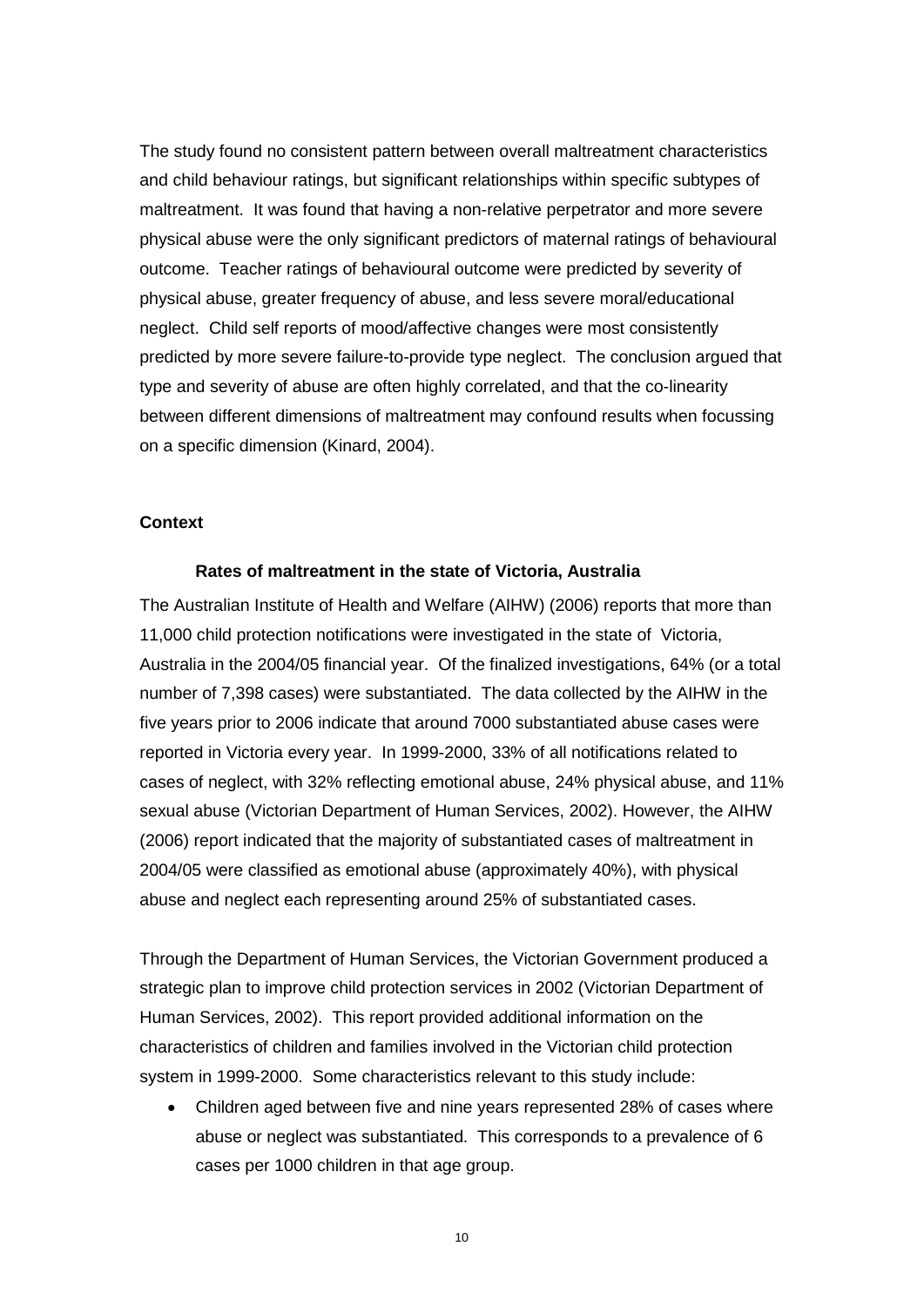- 63% of parents depended on some form of pension or benefit for their income (41% on sole parent pension); a further 14% were in receipt of a low salary or wage.
- 73% of parents involved in child protection matters had at least one child maltreatment risk factor documented. These included:
	- o 19% had a psychiatric disability, 3% had an intellectual disability, and 4% had a physical disability
	- o 52% had experienced some form of family violence
	- o 31% reporting alcohol abuse, and 33% reporting substance abuse
- Of the total number of notifications (not substantiated cases), 5.4% related to indigenous children and families, although this group represents only 0.9% of the under 18 population in Victoria. Substance abuse, alcohol abuse, and family violence were more commonly reported amongst indigenous parents when compared with non-indigenous parents.

The review also included an audit of children in out of home care. This review found that males and indigenous children were over-represented in this population, in comparison with general population proportions. It was also noted that there was a high ratio of children with aggressive/violent behaviour, mental health problems, disability, and contact with juvenile justice living in residential care. It was also noted that a significant number were likely to display risk behaviours such as drug use, suicide attempts or violent behaviour at some point during their placement in residential care (Victorian Department of Human Services, 2002)

#### **Social context of maltreatment: poverty & neighbourhood effects**

<span id="page-10-0"></span>One of the recurring criticisms of early research into child abuse and neglect was that it was frequently confounded with low socio-economic status. In the past twenty years, research has focussed more closely on the relationship between poverty and child maltreatment. Research in the United States has also broadened to consider other socio-demographic factors such as race/ethnicity which are associated with both poverty and maltreatment, in efforts to identify risk factors for maltreatment.

Trickett, Aber, Carlson and Cicchetti (1991) identified the issue of socio-economic status as a core factor associated with both causes and effects of child abuse. Integrating data from two studies, they compared 58 four to eight year-old children with a history of maltreatment to seventy-three controls from the same age group.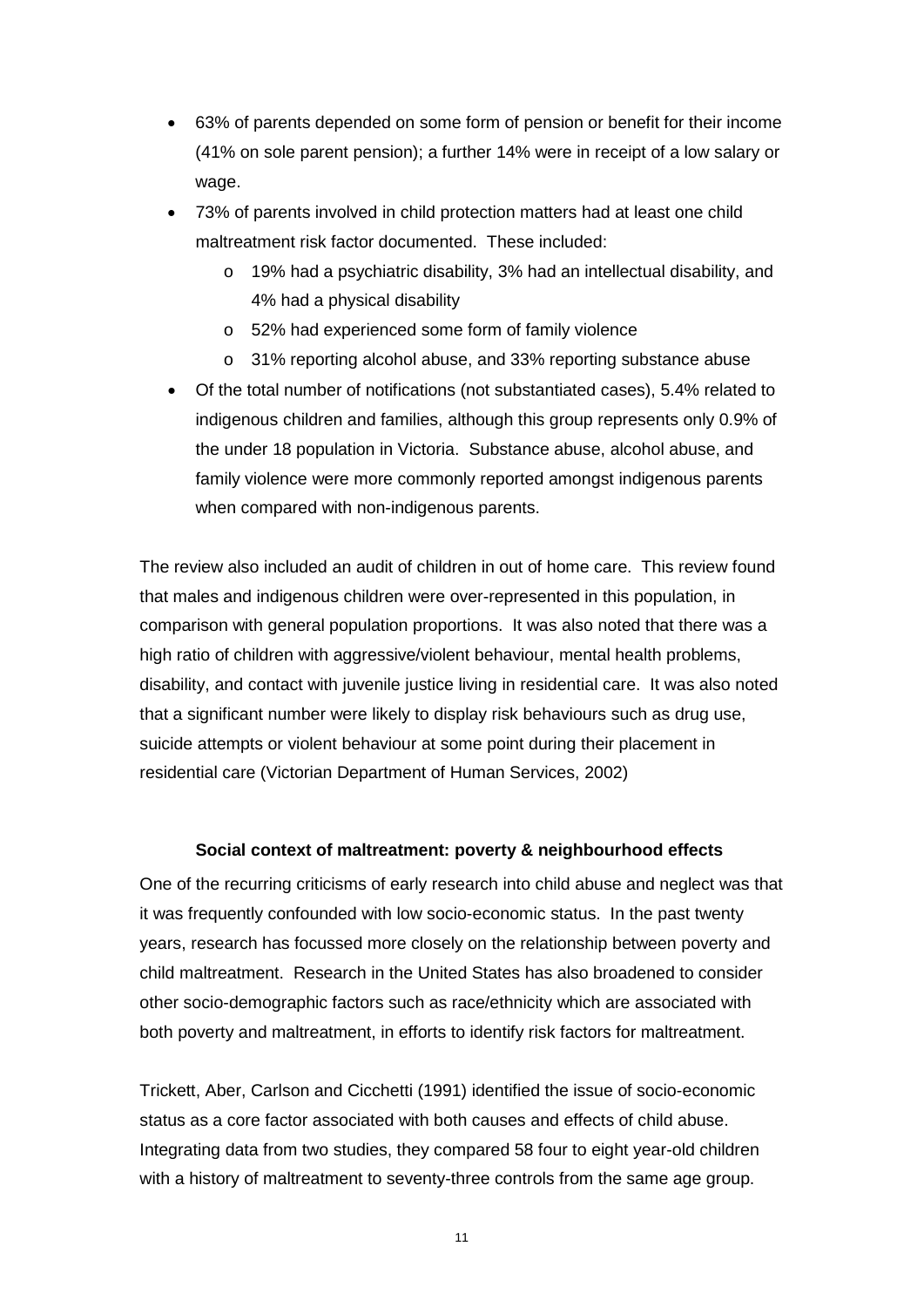The study demonstrated that socio-economic status interacted with abuse in predicting family characteristics, cognitive maturity, and behaviour problems. The researchers argued that while socio-economic status was associated with maltreatment, the children at risk came from poor homes with an emotional environment characterised by low expressed affection and a lack of encouragement. They also argued that the cognitive and behavioural effects of maltreatment could not be explained by socio-demographic factors alone (Trickett, Aber, Carlson, & Cicchetti, 1991).

Baumrind (1994) explored the social context of maltreatment in more depth. She argued that impoverished families were more exposed to scrutiny by government agencies, and therefore more vulnerable to official reports of abuse and neglect. However, she also noted that the association between poverty and abuse was not entirely a social construct or "reporting risk". Studies were cited in which socioeconomic status was controlled for, and a significant relationship found between the extent of absolute poverty, and the incidence and severity of abuse (Baumrind, 1994).

Coulton & Korbin (1995) used census-based data to further explore the community level factors associated with child maltreatment. They noted that poverty at the individual level (within a single family unit) was generally associated with a diverse range of neighbourhood characteristics, including isolation from broader society, and a lack of resources within the neighbourhood. In addition, they argued that abusive or neglectful families within these resource-impoverished communities may be further impoverished in their social networks, for example lacking kinship or ethnic community ties (Coulton & Korbin, 1995).

There is evidence that the incidence of substantiated child maltreatment is unevenly distributed across neighbourhoods (Coulton, Korbin, & Su, 1999). In a United States study which stratified neighbourhood by race, dominant ethnicity and level of child care burden, parents of children under the age of eighteen were interviewed from each of the neighbourhoods selected. It was found that neighbourhood impoverishment, child care burden, and instability of population were weakly but significantly associated with the incidence of child maltreatment within a neighbourhood (Coulton et al., 1999).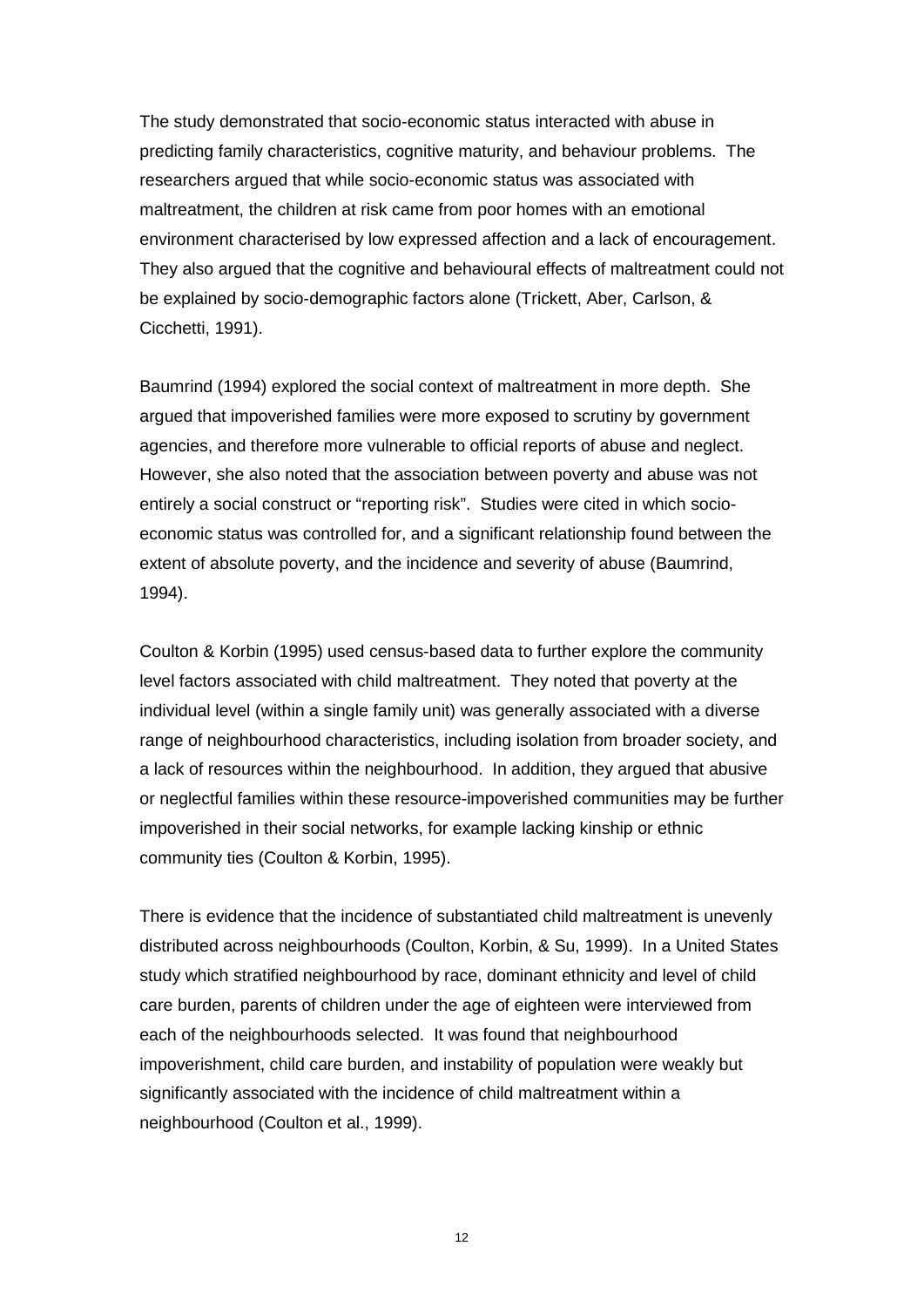A review of the literature on neighbourhood characteristics associated with child maltreatment reveals a relatively consistent pattern of factors (Freisthler, Bruce, & Needell, 2007). Rates of maltreatment were found to be consistently associated with neighbourhood poverty, housing stress (for example, more transient populations) and increased availability of alcohol and other drugs. Other factors that may have impacted on child maltreatment rates included unemployment rates and level of childcare burden, but these findings were less consistent across studies (Freisthler et al., 2007).

#### **Social context of maltreatment: drug and alcohol use**

<span id="page-12-0"></span>As noted above, at least 30% of parents involved in child protection in the state of Victoria had a history of either alcohol or substance abuse as a risk factor (VDHS, 2002). Substance use may impact on a person's capacity to perform parental duties in a range of ways. For example, regular intoxication may need to neglect of a child's needs, or financial hardship due to the cost of acquiring substances. It may also result in disinhibited or aggressive behaviour that culminates in physical or sexual assault. Finally, children living in homes where illegal substances are used may be at greater risk of exposure to or involvement in criminal activity.

Young, Boles and Otero (2007) note that child welfare services in the United States have not systematically monitored the number of notifications where prenatal or postnatal substance abuse may be a factor in abuse or neglect. They reported that one study found that in investigated cases where children were not removed from care, 11.1% of parents were found to have substance dependence. However, they pointed out that this study did not consider the DSM-IV category of substance abuse (as opposed to dependence), and may have potentially missed cases where parents had some form of problematic substance use (Young, Boles, & Otero, 2007). In cases where children were removed from care, studies indicated that parental substance abuse was present in between 43 and 79% of all cases (Young et al., 2007).

Ammerman, Kolko, Kirisci, Blackson, and Dawes (1999) gave a questionnaire looking at child abuse potential to parents with and without a history of substance use disorder. The questionnaire found that parents with a current disorder showed elevated scores on the scale, and that there was no significant difference between past and present substance users. The study also found that parents with a partner with a substance use disorder history reported higher abuse potential, regardless of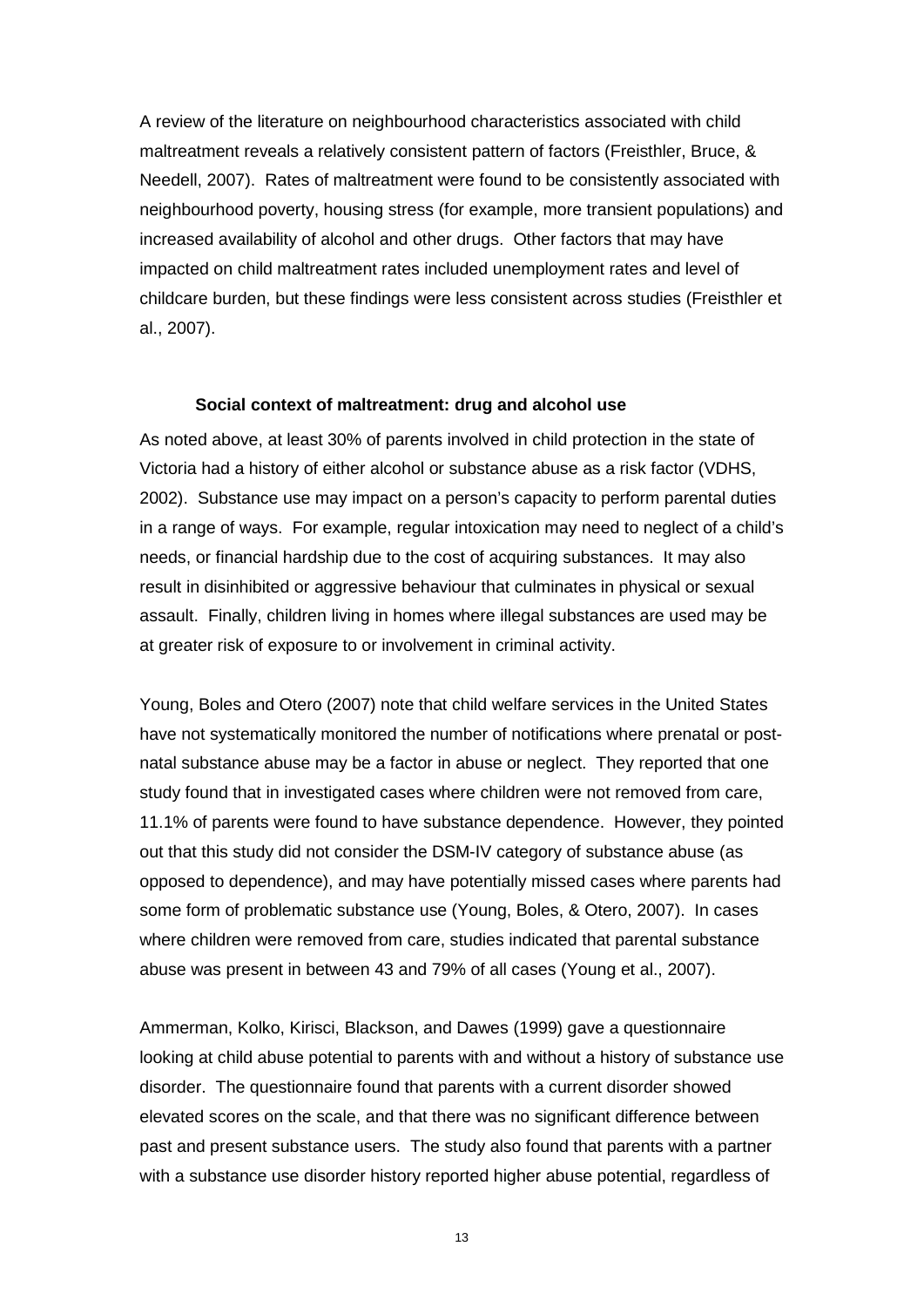their own histories of substance use (Ammerman, Kolko, Kirisci, Blackson, & Dawes, 1993).

A study of 117 foster care children between the ages of three and six considered the impact of maternal and paternal drug use on maltreatment and foster placement transitions (Smith, Johnson, Pears, Fisher, & DeGarmo, 2007). The study found that both maternal and paternal prenatal drug and alcohol use was associated with the child's reported maltreatment history, incorporating frequency of sexual and physical abuse, and measures of neglect including failure to provide adequate food and shelter, and lack of appropriate supervision. In addition, prenatal maternal substance use and postnatal paternal drug and alcohol use was found to be associated with a high number of placement transitions, which may be indicative of multiple notifications or poor child outcomes.

Substance abuse has also been specifically associated with neglectful parenting style (Dunn et al., 2002). Substance abusing mothers are noted to have many characteristics including a history of neglect in childhood, high impulsivity, difficulties with bonding, and higher risk of psychopathology, which may make them vulnerable to becoming neglectful of their own children. It is also noted that children of substance abusers are more likely to have difficult temperaments, and to be premature or low birth weight, which may be risk factors for neglect (Dunn et al., 2002).

Prenatal exposure to drugs and alcohol may represent a specific risk to a child, and in some cases can result in notifications to child welfare being made before birth (Young et al., 2007). Prenatal alcohol exposure, for example, can result in facial dysmorphology as well as low birth weight and adverse cognitive effects (Smith et al., 2007). The effects of prenatal drug exposure, although less well researched, is suggestive of deficits in a range of physical and cognitive domains, particularly for infants and children (Smith et al., 2007). There is also some evidence that binge drinking during pregnancy may increase the risk of negative affect in infancy and childhood depression (Jacobsen & Jacobsen, 2001).

Parental substance abuse may not only increase the risk of maltreatment, but may also independently contribute to the risk of adverse adult outcomes such as depression or other symptoms of psychopathology (Melchert, 2000). One study considered 4084 children of mothers entering treatment for substance abuse or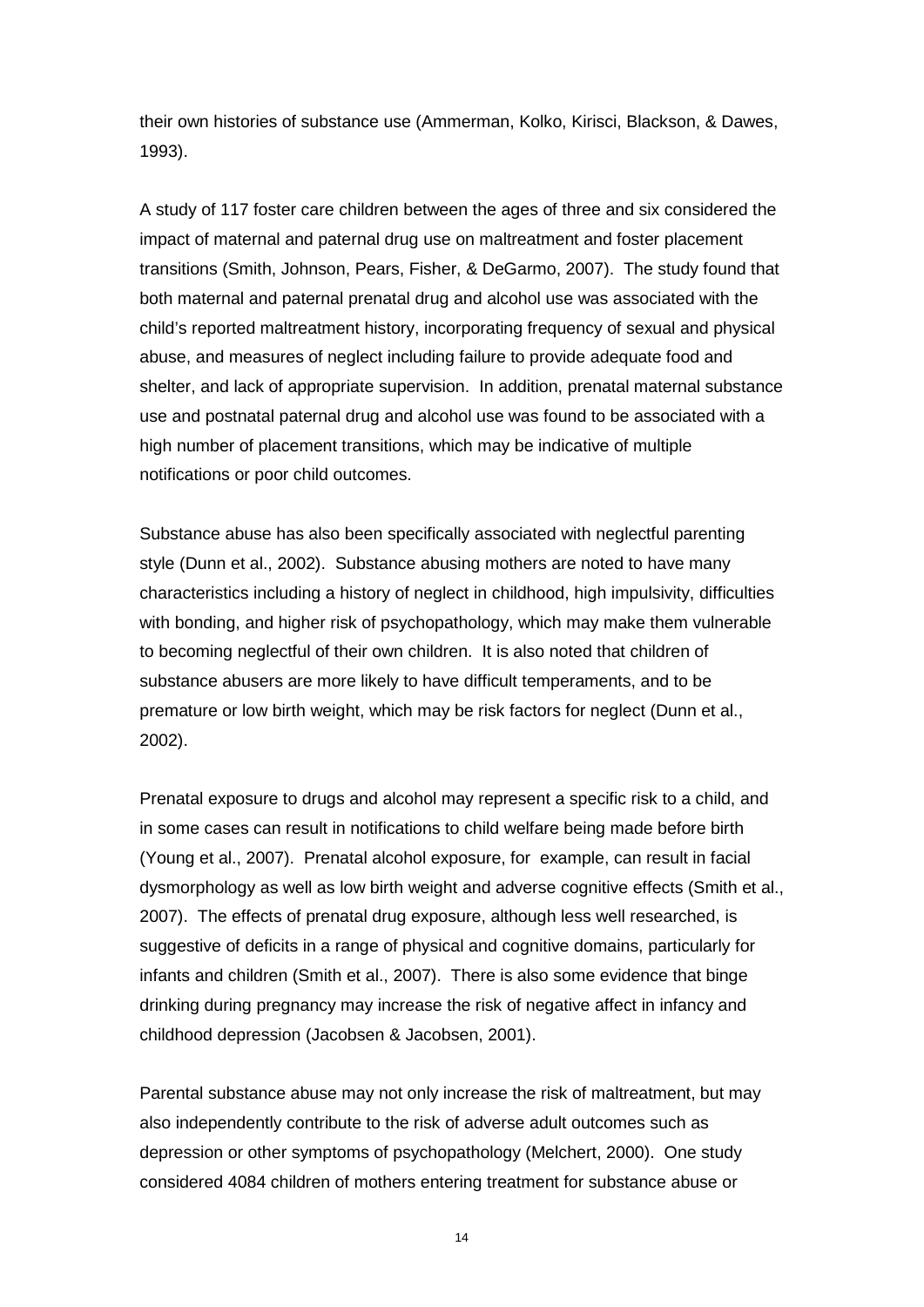dependence (Conners et al., 2004). The children in this sample were found to be at greater risks of hearing and visual problems, as well as asthma. Seventeen percent of the children were reported to be receiving some form of educational support, while 24% of mothers reported being contacted due to a child's behavioural problems at school. More than 50% of the children were also exposed to a range of other risk factors, including poverty, living in a single-parent household, low maternal education, minority status, and maternal mental illness (Conners et al., 2004).

It is likely that at least a significant minority of children living in out-of-home care will have a history involving parental drug or alcohol abuse. This history may have contributed to their maltreatment and placement. For some of these children, maternal prenatal substance use may directly contribute to poor cognitive outcome due to the teratogenic effects of substances on the developing brain. In addition, parental substance use may represent an independent risk factor for poor academic and social adjustment, beyond the direct effects of maltreatment.

#### **Social context of maltreatment: domestic violence**

<span id="page-14-0"></span>Over half of the cases of child maltreatment reported in Victoria in 2004/5 were associated with situations where other forms of family violence were present. Violence within the family home, and being a witness to domestic violence, may be an risk factor contributing to adverse outcomes for children entering protective care (Australian Institute of Health and Welfare, 2006).

A study of over 2500 mothers of first children examined the incidence of domestic violence in the first six months after birth, and subsequent physical and psychological abuse and neglect (McGuigan & Pratt, 2001). Domestic violence was found to be present in 16% of the families assessed during the first six months of a child's life. Child maltreatment was assessed as reports of child physical or psychological abuse or instances of neglect confirmed by the state protective services during the first five years of the child's life; some form of child maltreatment was identified in 6.1% of families. It was found that the relationships between domestic violence and physical abuse, psychological abuse, and neglect were all significant, after controlling for risk factors such as parental history of abuse, substance use, mental illness, and harsh parenting style (McGuigan & Pratt, 2001).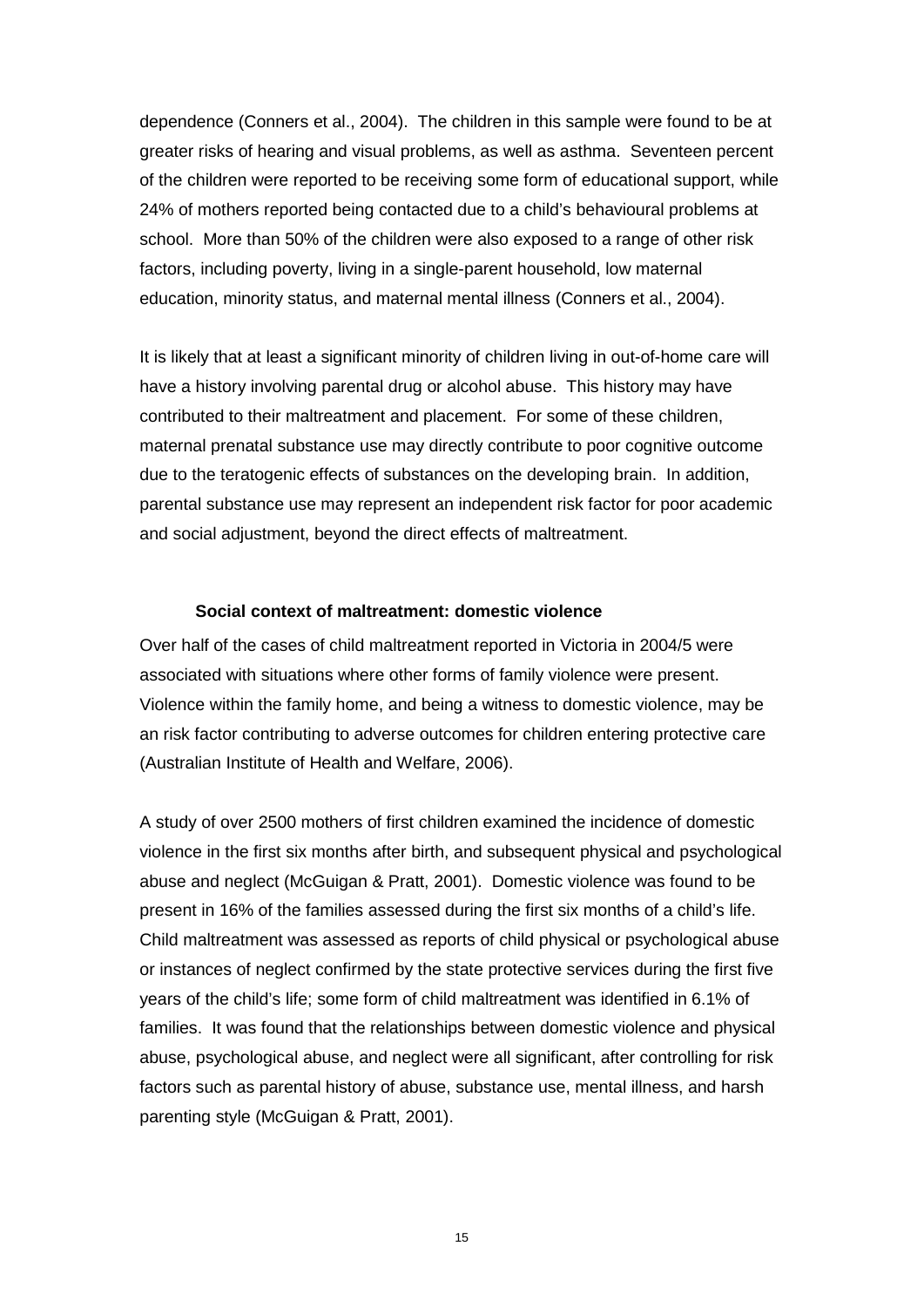In a United States study, Cox, Kotch and Everson (2003) focused on families of low socioeconomic status identified as being at high-risk of abuse. Interviews of 184 mothers were conducted when their children were six and eight, and children were assessed on measures of psychological and cognitive functioning as well as interviewed about being a witness to violence and their experience of support in the home. The study found that maltreatment occurred in 19% of the cases where domestic violence was present, more than twice the frequency of non-domestic violence households. Beyond domestic violence, the strongest predictors of maltreatment reports were young caregiver age, low education, and low income. It was also found that the risk of maltreatment was significantly lowered if partners in a domestic violence relationship separated; this finding did not apply to families where no domestic violence was present (Cox, Kotch, & Everson, 2003).

Renner and Slack (2006) explored domestic violence and maltreatment in the context of intergenerational transmission of violence. The study showed that childhood physical and sexual abuse and neglect were moderately correlated with adult intimate partner violence. Childhood physical abuse was also found to increase the risk of allegations of harm being made in parenthood (Renner & Slack, 2006).

The presence of intimate partner violence may have an impact on children's psychological functioning, independent of maltreatment effects. Infants as young as one year have been shown to display trauma symptoms (for example, regression or loss of skills) in response to witnessing severe domestic violence, particularly if their mothers also displayed symptoms of trauma or depression (Bogat, DeJonghe, Levendosky, Davidson, & von Eye, 2006). Another review noted evidence that children and adolescents witnessing violence in the home were more likely to display physical aggression in other contexts such as school settings, and that they may be at greater risk of depressive symptoms (Osofsky, 2003). In addition, Huth-Bocks, Levendosky, and Semel (2001) found that 3-5 year old children who had witnessed domestic violence displayed significantly poorer verbal abilities than non-witnesses, when socio-economic status and child maltreatment were controlled.

#### **Social Context of maltreatment: mental illness**

<span id="page-15-0"></span>Sociodemographic data indicate that about 19% of reported cases of child maltreatment in Victoria involved parents with some form of mental illness (Victorian Department of Human Services, 2002). One adult self-report study explored the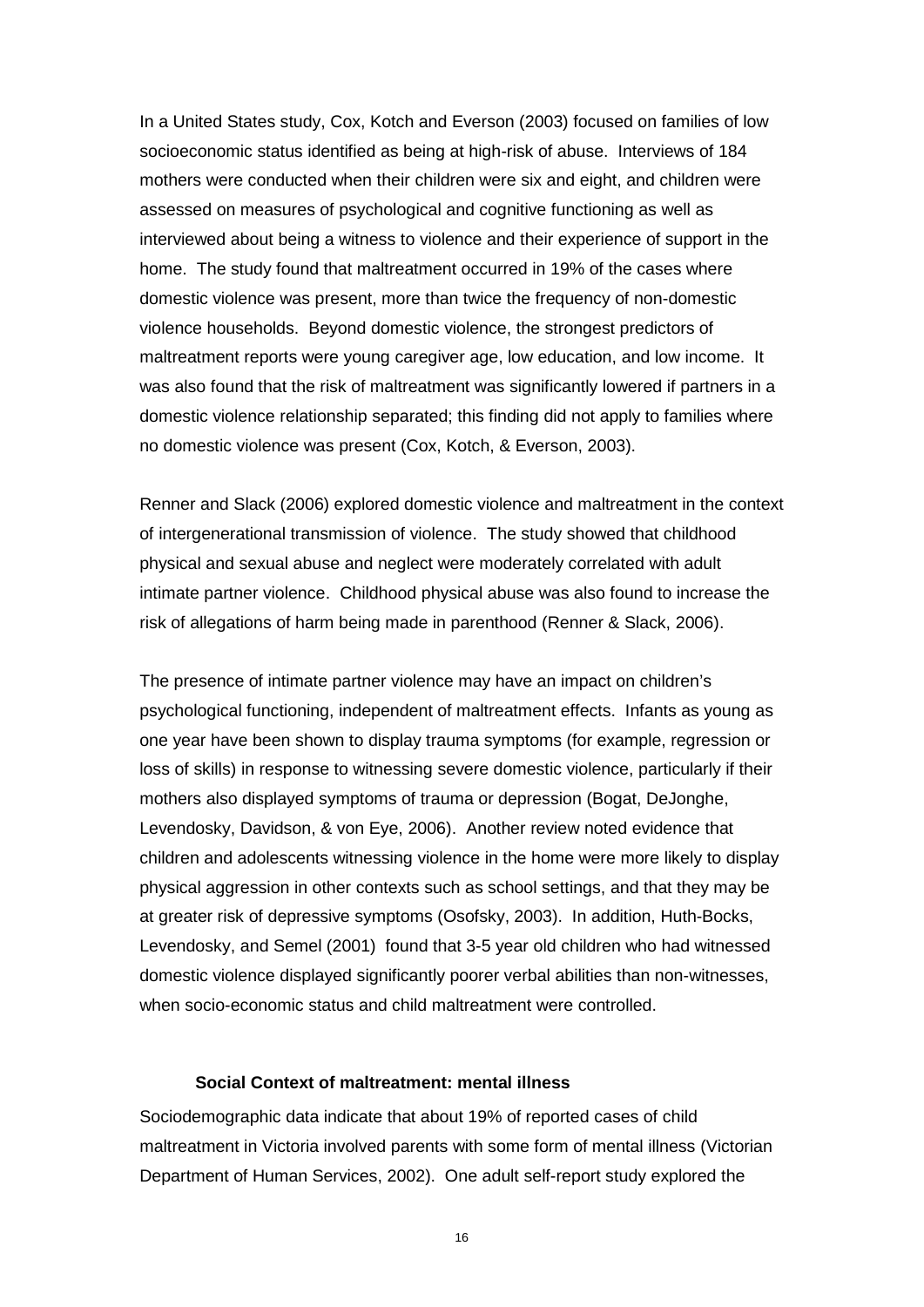connection between child sexual and physical abuse and parental mental illness in a general population sample (Walsh, MacMillan, & Jamieson, 2002). Participants were asked to report their childhood experiences of sexual and physical abuse, and were also asked to respond to questions about parental symptoms of depression, bipolar disorder, schizophrenia, or antisocial personality disorder. The study found that 25.1% of 8548 respondents reported some exposure to physical abuse, and 8% reported some exposure to sexual abuse. Approximately 19% of respondents reported having a parent with symptoms of mental illness, with depression the most commonly reported illness. It was found that the presence of parental depression, bipolar disorder or schizophrenia significantly increased the risk of physical or sexual abuse. However, there was a greater association between antisocial personality disorder and maltreatment than was evident for other forms of mental illness (Walsh et al., 2002).

Windham et. al. (2004) focussed on the risk of maltreatment in the first three years of life, and its association with maternal depression, partner violence, and child characteristics. The study looked at outcomes for 585 families with children considered to be at high risk for physical and emotional abuse. After considering a range of risk factors involving both parental and child characteristics, maternal depression and partner abuse were the two factors most significantly correlated with serious physical abuse of the child. The child's age and low gestational weight were also associated with physical abuse. Similar risk factors were identified for emotional abuse of the child, with maternal depression and partner abuse being the main parental risk factors (Windham et al., 2004).

The combination of depression and parental history of childhood trauma may result in a compounded risk of child maltreatment. Banyard, Williams and Siegel (2003) found support for an intergenerational transmission of child maltreatment, in which high rates of trauma exposure (particularly physical abuse) was associated with low parenting satisfaction, neglectful behaviour, harsh physical punishment, and higher risk of protective services involvement. The study found that maternal depression mediated the relationship between trauma exposure and parenting satisfaction (Banyard, Williams, & Siegel, 2003).

Mullick, Miller and Jacobsen (2001) note that parental psychiatric disorders may in some cases have a heritable component, particularly for children who experience maltreatment or other stressors in childhood. In a group of women with mental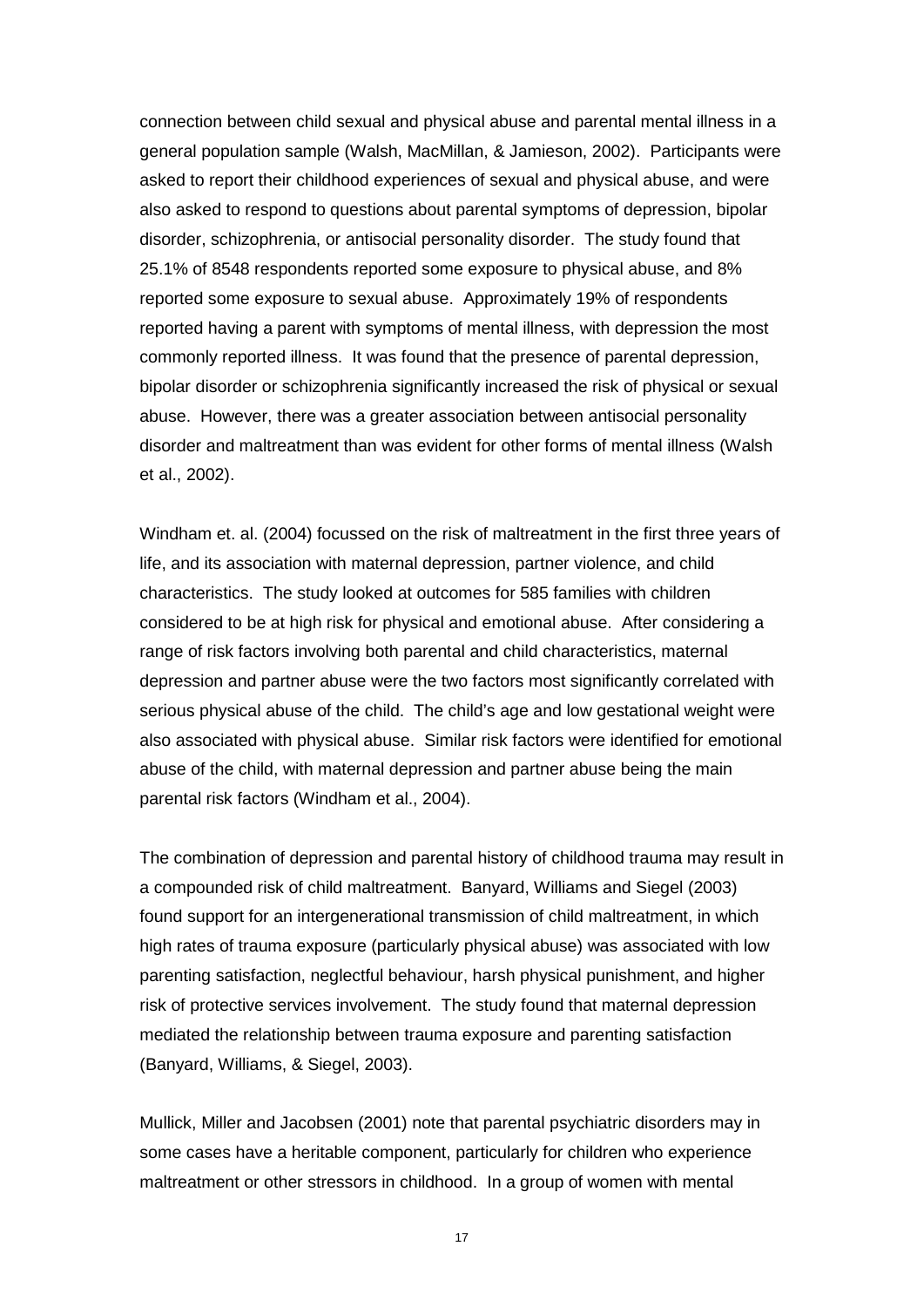illness who had lost custody of their children, they found that insight into illness was protective factor in decreasing the risk of negative parenting behaviour. It was also noted that psychotic illness in particular is frequently associated with poor insight, and often poorer psychosocial outcomes (Mullick, Miller, & Jacobsen, 2001).

#### **Summary: Risk factors and the ecology of child maltreatment**

<span id="page-17-0"></span>Children entering the protective care system are likely to have been living within a family system with at least one stressor additional to their experiences of maltreatment. Poverty, substance abuse, domestic violence and parental mental health issues may all have an impact on the developing child, adding to the impact of child abuse or neglect. Children may carry risks including the neurobiological and psychological effects of multiple stressors, a genetic predisposition towards mental illness, and/or the effects of prenatal exposure to teratogenic substances.

The Canada Incidence Study of Reported Child Maltreatment (CIS) examined the question of cumulative risk of maltreatment related to parental risk factors (Wekerle, Wall, Leung, & Trocme, 2007). The study considered the presence or absence of risk factors including socio-economic disadvantage, a childhood history of maltreatment, intimate partner violence, substance abuse, involvement in criminal activity, mental or physical health issues, and lack of social support. The study found that the total number of caregiver vulnerabilities, rather than any specific vulnerability, provided the most accurate estimate of risk of maltreating. The strongest individual risk factor relationship was found between substance abuse and neglect; however, cumulative risks were still a more accurate predictor. Domestic violence was found to be a strong predictor of maltreatment, and to moderate the relationship between cumulative vulnerability and maltreatment (Wekerle et al., 2007).

The pattern of cumulative risk of poor outcome is also evident in the later years of childhood (Appleyard, Egeland, van Dulmen, & Sroufe, 2005). Poor outcomes have been shown to be associated with a cumulative risk model that included child maltreatment, inter-parental violence, family disruption, maternal life stress, and socio-economic disadvantage. They found that the cumulative risk was the best model for predicting internalizing and externalizing behaviours in early and middle childhood, and that early childhood risk contributed to predicting behavioural outcomes in adolescence (Appleyard et al., 2005).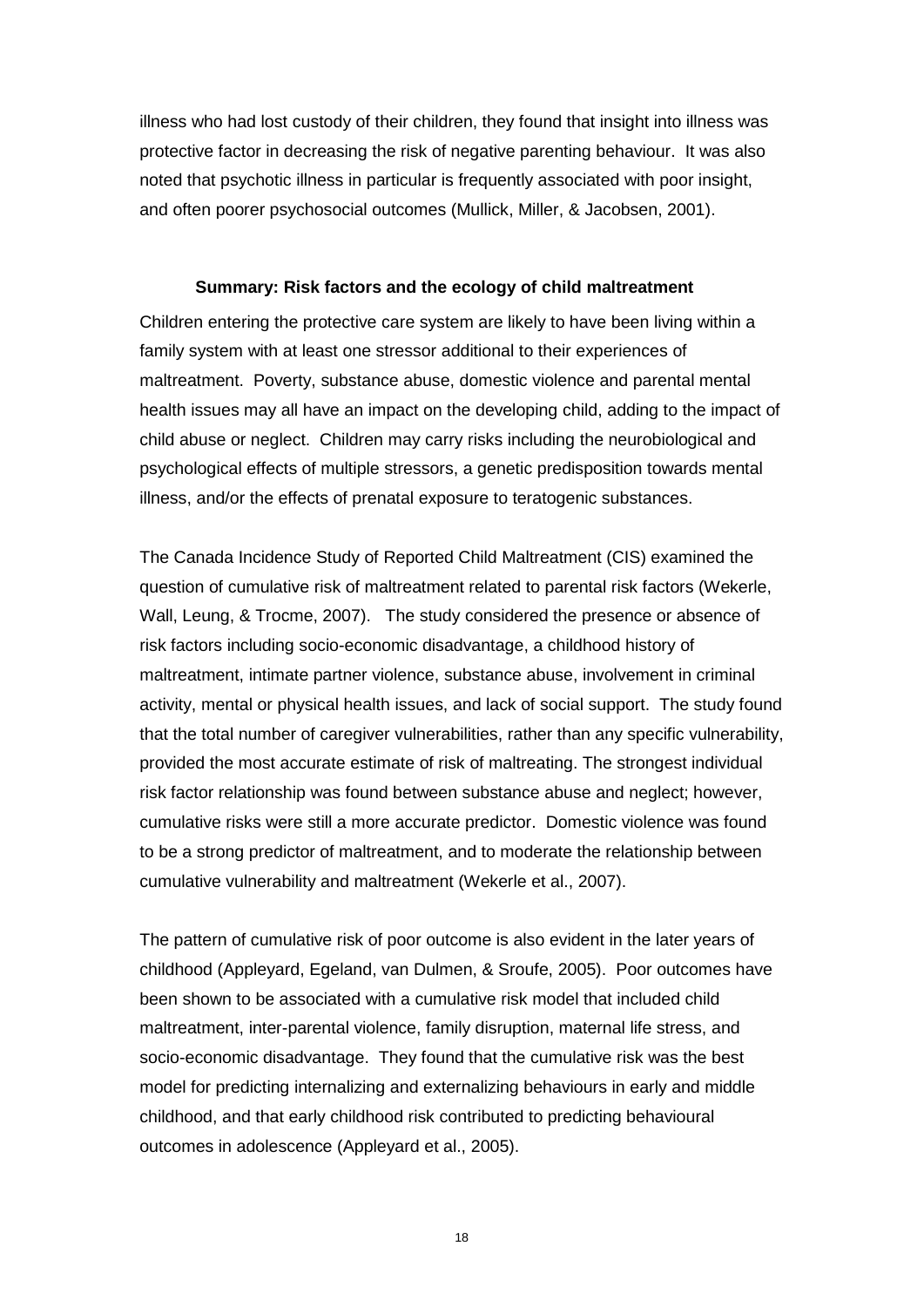Stockhammer, Salzinger, Feldman, Mojica, & Primavera (2001) suggest that poor outcomes for a maltreated child can be understood through an ecological framework of proximal and distal risks. In this framework, the most proximal risks for a child are those which involve direct victimization, with the next level involving the witnessing of violence towards caregivers or siblings. More distal risks are those which directly affect family functioning, such as substance abuse and domestic violence, and those which influence the wider social context, such as exposure to violence within the neighbourhood. The study found that physical and verbal abuse contributed significantly to the prediction of problematic internalizing and externalizing behaviours, while more distal factors such as having a family member who was a victim of violent crime added to the prediction of higher ratings of problem behaviours. In contrast, witnessing family violence, particularly sibling abuse, appeared to decrease the rate of problematic behaviour reports, possibly as violence was more normalized than if the child was the only victim within the house (Stockhammer, Salzinger, Feldman, Mojica, & Primavera, 2001).

Sidebotham (2001) argues that an ecological model provides the best framework for understanding, researching, and preventing child maltreatment. The model emphasises that maltreatment always happens within a context where multiple factors are at play, not just at the individual level, but within family systems and the wider community. By identifying these multiple factors, a greater range of avenues for intervention and prevention can be accessed by social service systems working with families at risk (Sidebotham, 2001).

#### <span id="page-18-0"></span>**Brain**

The contemporary view on the impact of maltreatment on neurodevelopment implicates an over-activated stress response system in triggering a sequence of neurochemical and morphological changes in the "maltreated brain". Some of the recently conducted studies utilize magnetic resonance imaging (MRI), electroencephalograms (EEGs) or other forms of imaging technology to observe structural or functional changes in brain development in maltreated children, comparative to controls. Other findings are extrapolated from animal models of childhood maltreatment; for example, determining changes in neurotransmission after exposing animals to enforced separation and isolation early in life. It is argued that stressors such as separation early in life will produce similar effects in the brain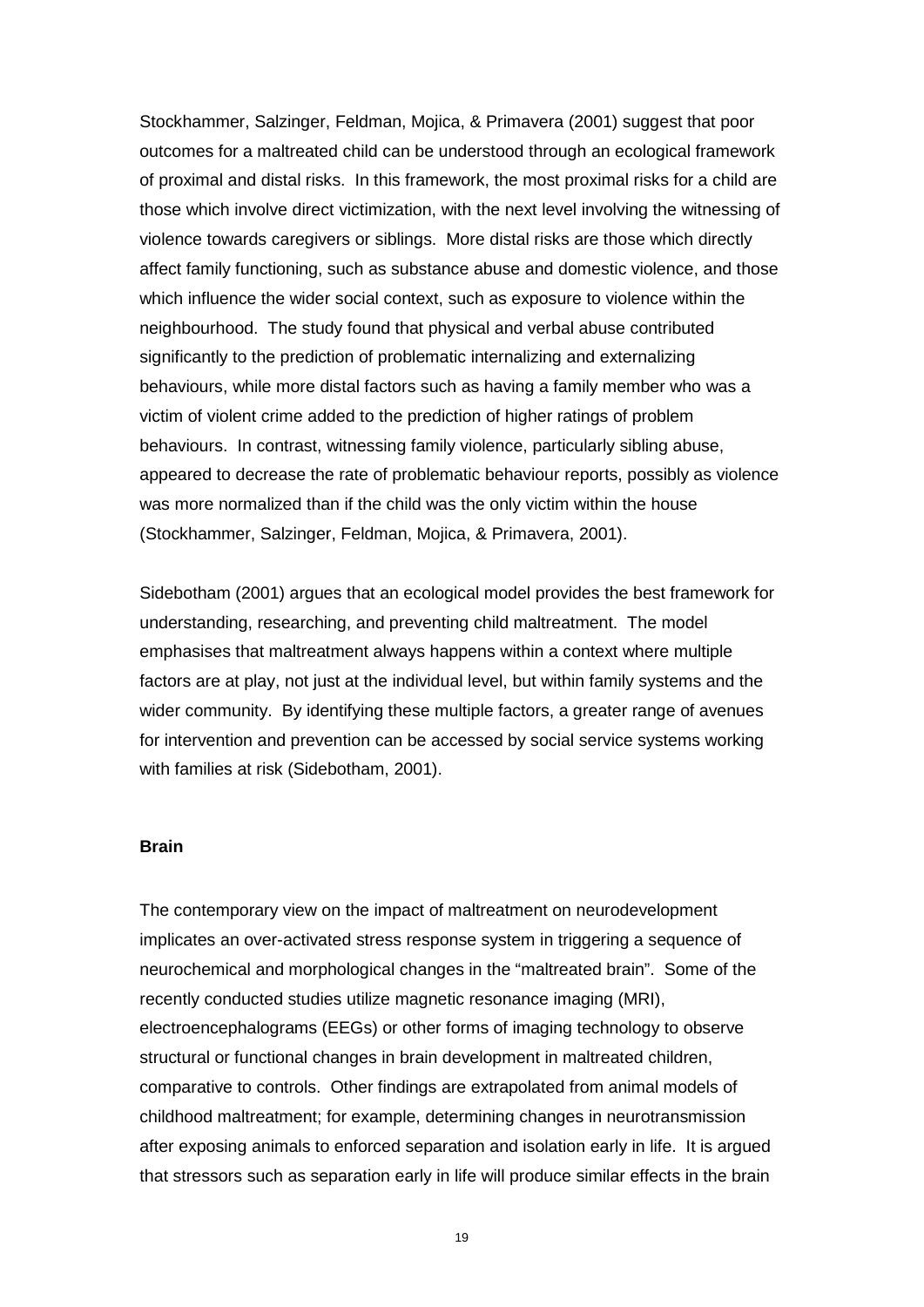to the acute stressor of maltreatment in human children. Animal studies have been important in understanding many of the neurochemical effects of child maltreatment; however, it is noted that they have some limitations in modelling the more specific effects of trauma which may impact areas such as language or visual processing (Teicher, Tomoda, & Andersen, 2006).

Research focused on children with a history of maltreatment has identified changes in the brain's developmental trajectory following early stressors, including:

- 1. the alteration of the brain's neurochemistry, including changes in the functioning of the hypothalamic-pituitary-adrenal axis (HPA axis)
- 2. Alterations in psychophysiological responsivity, including alterations in eventrelated potentials and startle responses
- 3. morphological changes occurring in specific regions of the brain, including the hippocampus and corpus callosum
- 4. direct lesions to the brain arising from physical assault (inflicted brain injury)
- 5. disturbance of brain development arising secondary to disrupted attachment patterns.

#### **Changes in HPA axis**

<span id="page-19-0"></span>Gilles (1999) describes the human stress response system as a complex interactive circuit, integrating feedback loops which involve cortical and subcortical structures, as well as peripheral tissues and endocrine systems within the body. She describes two pathways of stress activation: the rapid response of the sympathetic nervous system through the secretion of epinephrine and norepinephrine; and the sloweracting regulatory responses of the hypothalamic-pituitary-adrenal axis (HPA axis).

Vermetten and Bremner (2002) highlight the role of the locus coeruleus in producing and secreting norepinephrine in response to stressful events, describing it as a generalized warning system alerting the brain to the presence of a stressor. They note that the locus coeruleus has reciprocal synaptic connections with the paraventricular nucleus of the hypothalamus, as well as regions throughout the cerebral cortex, the hippocampus and amygdala, the thalamus, and various nuclei in the brainstem. The locus coeruleus-norepinephrine system is thought to show sensitization effects in response to repeated exposure to stressors, resulting in an increased behavioural and physiological response to ongoing stressors (Vermetten & Bremner, 2002). For example, there is some evidence that maltreated children with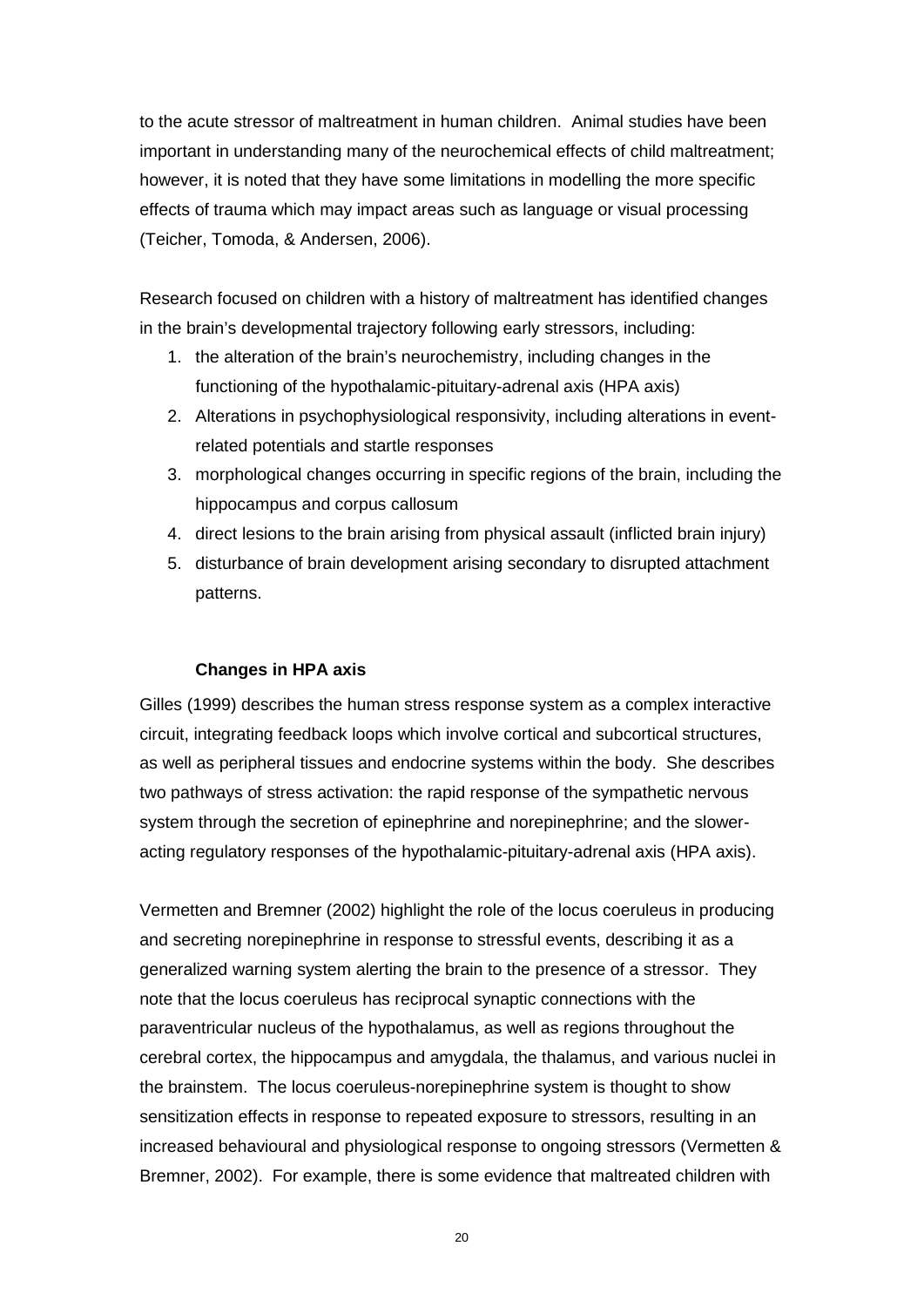PTSD have significantly higher levels of urinary norepinephrine and dopamine compared to children with other psychiatric conditions and healthy controls (Watts-English, Fortson, Gibler, Hooper, & DeBellis, 2006).

The hypothalamic-pituitary-adrenal axis forms the slower-response aspect of the stress response system. When the paraventricular nucleus of the medial hypothamalus is activated, there is a resultant production of corticotrophin-releasing factor (CRF), which targets receptor sites in various brain regions, most notably the locus coeruleus and the anterior pituitary. When binding at the pituitary, CRF leads to the production of adreno-corticotrophin hormone (ACTH), which acts on the adrenal cortex to promote the release of glucocorticoids (cortisol and corticosterone).

When an individual is under stress, glucocorticoids act to regulate energy utilization, and over time will also inhibit growth processes, reproductive systems and inflammatory responses. Glucocorticoids bind to feedback sites in the central nervous system, including the pituitary gland, hypothalamus, hippocampus and frontal cortex (Vermetten & Bremner, 2002). When the stress system is functioning properly, the feedback of glucocorticoids to these structures is inhibitory; that is, it suppresses further release of CRF and ACTH, restoring the stress system to its basal state.

It is noted that while basal levels of glucocorticoids have an enhancing effect on the function of the hippocampus, stress levels have the opposite effect, blunting hippocampal excitability and disrupting synaptic plasticity (Sapolsky, Romero, & Munck, 2000). There is evidence that in times of prolonged or severe stress, the effect of elevated glucocorticoid levels can significantly alter neural plasticity, particularly in the limbic system.

Salpolsky (2003) argues that hippocampal-dependent cognition, particularly the declarative memory functions associated with the hippocampus, are selectively impacted by this alteration. There is some evidence that the administration of cortisol to patients with PTSD can lower the reports of intrusive memory retrieval, possibly by inhibiting the hippocampal pathway to memory recall (de Quervain, 2006). However, it is also suggested that glucocorticoids may enhance more implicit memory functions such as autonomic and fear conditioning. This may be a result of the facilitation of amygdala-dependent cognition, with some evidence found in animal models that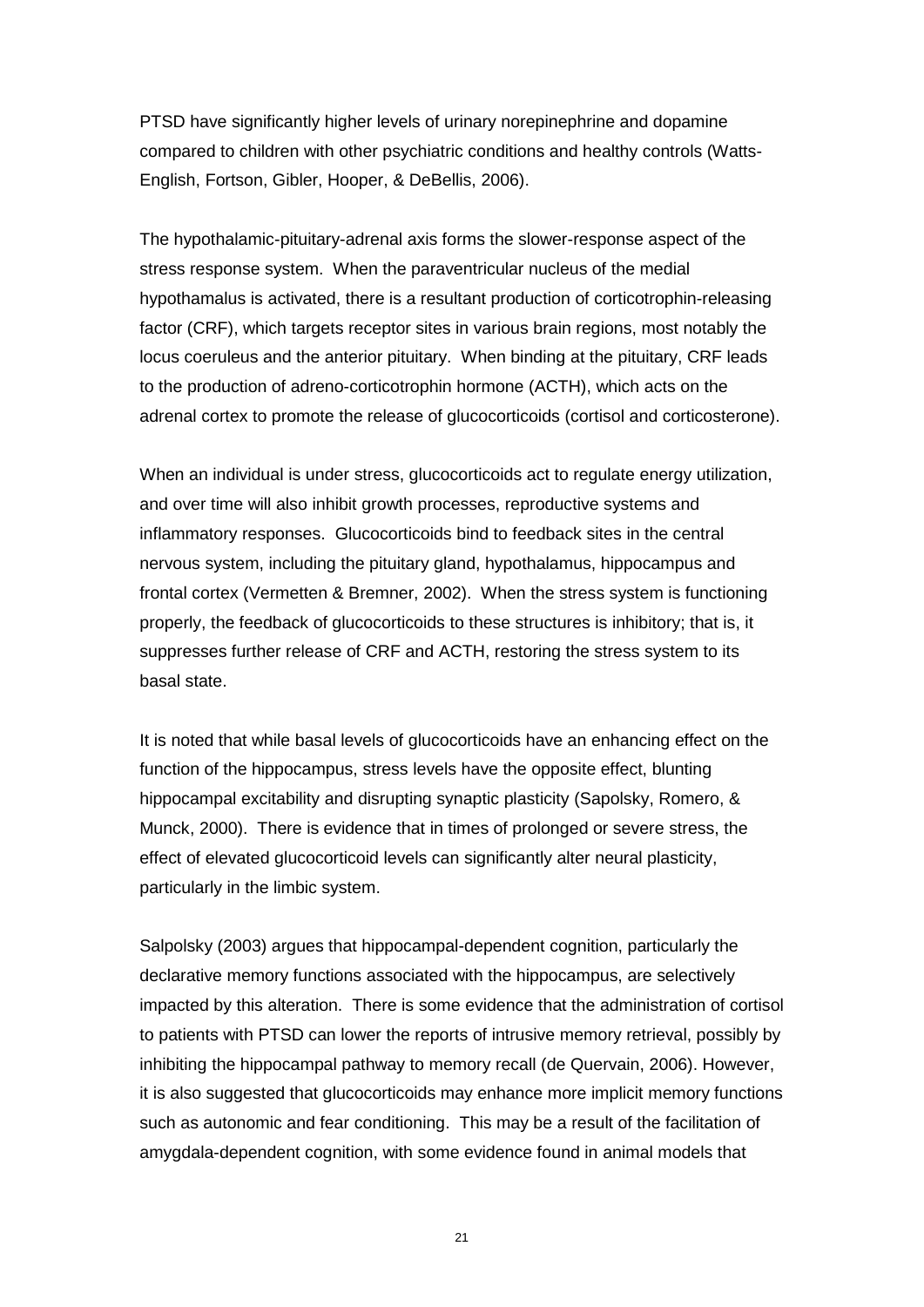stress can result in extension of processes by neurons in the amygdala (Sapolsky, 2003).

These findings have led to speculation that glucocorticoid-mediated hippocampal atrophy might be a central mechanism of post-traumatic stress disorder. However, Salpolsky (2002) notes that in some studies of PTSD, glucocorticoid levels have been found to be lower, rather than higher. In addition, there is some evidence that small hippocampi might result in impairments in glucocorticoid regulation, and that small hippocampi might therefore be a predisposing factor for later dysregulation of the stress response (Sapolsky, 2002)

Davis et. al. (2003) propose that while the HPA axis mediates the stress response in its activated state, it also plays a role in growth and development in its basal state. They note that circadian variations in baseline HPA system activity occur in adults, with peak glucocorticoid production occurring shortly after waking, and the lowest point at the onset of sleep. This pattern is not apparent in newborns; the first signs of a circadian pattern appear at 2-3 months, while adult-like patterns emerge around the ages of 4 to 5 years.

There is evidence that chronic stress exposure early in life may lead to dysregulation of the HPA axis, resulting in alterations in the levels of circulating glucocorticoids. Davis et. al. (2003) report that disruptions of care in the early mother-child relationship in animals frequently leads to higher levels of circulating glucocorticoids, and a decreased number of glucocorticoid receptors in the brain, resulting in dysregulated HPA function. Few studies have been conducted in humans, but there is evidence from children in Romanian orphanages which suggests that deprivation of care in infancy can lead to a lack of circadian fluctuations in glucocorticoids, and elevations in overall glucocorticoid levels (Eisen, Qin, Goodman, & Davis, 2002).

Further studies have examined alterations in HPA axis functioning in maltreated children of preschool and primary school ages. For example, King, Mandansky, King, Fletcher, & Brewer (2001) looked at five to seven year olds who had been sexually abused, taking morning salivary samples to determine cortisol levels. It was found that when abuse had occurred within the previous two months, levels of resting cortisol were suppressed compared to controls (King, Mandansky, King, Fletcher, & Brewer, 2001).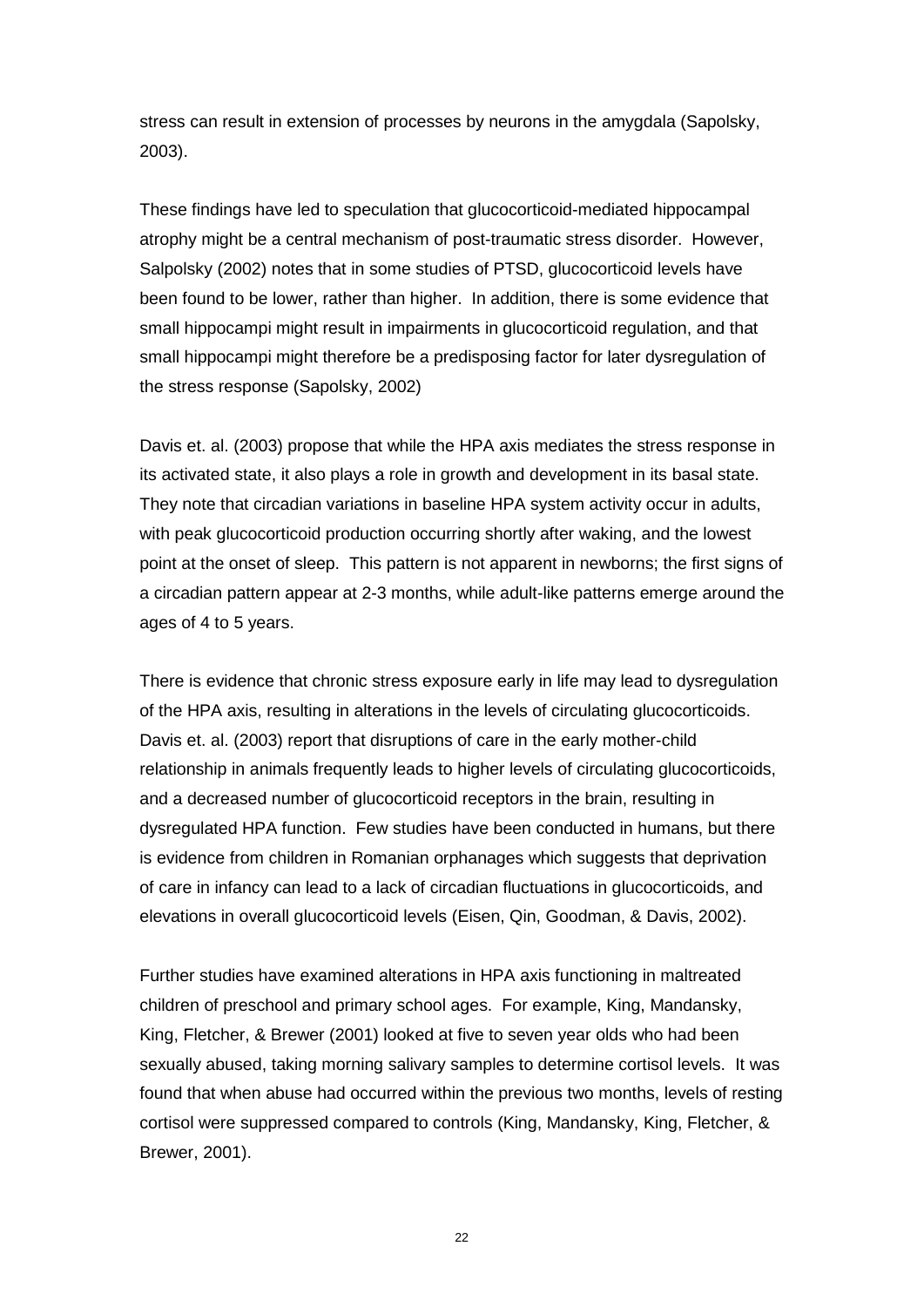A more recent study examined salivary cortisol in a group of primary-school-aged maltreated children in foster care in New York (Linares et al., 2008). The children provided six samples across two days, measuring morning, afternoon and evening cortisol. Twenty-four percent of the children did not show a typical cortisol secretion pattern (decreasing morning to evening). The atypical pattern was shown to be associated with failure to protect and exposure to domestic violence, and this group also displayed a high incidence of externalizing behaviours (Linares et al., 2008).

However, these findings have not been consistent. Glaser (2000) noted that studies focusing on children did not reveal a consistent pattern of stress responsivity to trauma, with some studies indicating a blunted HPA axis response to stress, others showing no difference between maltreated children and controls, and one study indicating elevated levels of cortisol across the day (this sample had been diagnosed with post-traumatic stress disorder). Amongst the limitations in the literature, it is noted that the majority of studies conducted in maltreated children have focused on baseline cortisol levels, rather than stress responsivity of the HPA axis (Tarullo & Gunnar, 2006). DeBellis (2001) argues that there are at least three patterns of HPA dysregulation evident in maltreated children:

- 1. increases in morning cortisol levels and a smaller decrease between morning and afternoon level in children who were currently or recently (within six months) experiencing maltreatment
- 2. A compensatory down-regulation in HPA functioning in children who had been abused in the past, related to a lack of pituitary responsivity to circulating CRF
- 3. Within subjects meeting criteria for PTSD, evidence of high concentrations of urinary cortisol, dopamine and norepinephrine.

Tarullo and Gunnar (2006) argue that the findings may also be at least partly explained by variations in psychiatric status. For example, they note that some studies show elevations in basal cortisol levels amongst depressed maltreated children, but not amongst those who were not depressed. Similarly, elevations have been noted for children with a PTSD diagnosis, while maltreated children with externalizing disorders do not show marked differences. It is also noted that the effects of early trauma may be masked or confounded with current life stressors, or with the degree of social support available to a child (Tarullo & Gunnar, 2006).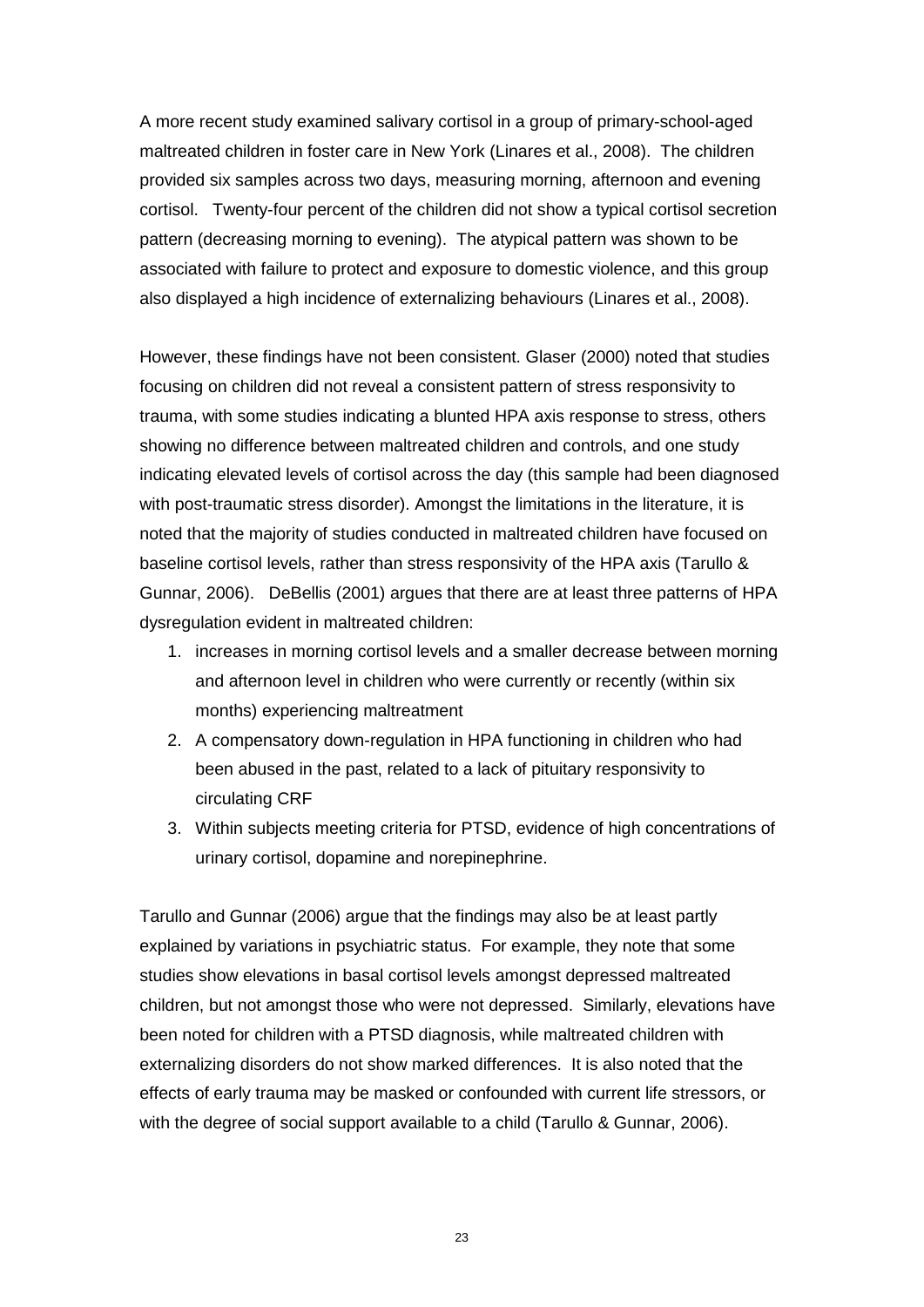Yehuda (2006) argues that contradictory evidence regarding cortisol levels in posttraumatic stress disorder represents an important challenge to researchers. It is argued that different aspects of HPA alteration may be associated with different elements of PTSD symptomatology, including the risk of development of this disorder. It was also noted that in spite of variations amongst studies of HPA response patterns in PTSD, the majority of findings fall within the normal range, and are therefore not considered to be clinical markers of the disorder (Yehuda, 2006).

Rothbaum and Nemeroff (1994) note that alterations in HPA functioning do not occur exclusively in cases of early maltreatment. Hyperactivity of the HPA axis, measured by increased cortisol levels and decrease numbers of glucocorticoid receptors, has frequently been noted in individuals with major depressive disorder. In addition, depressed patients frequently show increased levels of CRF in cerebro-spinal fluid (Rothbaum & Nemeroff, 1994). Rothbaum and Nemeroff (1994) also assert that pituitary response to CRF is blunted in panic disorder and PTSD, but that there is no associated chronic HPA axis activity. They document evidence that cortisol levels may be inhibited in adult patients with PTSD, with associated increases in glucocorticoid receptors.

#### **Alterations in psychophysiological responsivity**

<span id="page-23-0"></span>Rothbaum and Nemeroff (1994) document a number of alterations in arousal which are characteristic of PTSD in adulthood. These include an increased eye-blink startle response; increases in cardiac, electrodermal and muscular reactions in response to traumatic-reminder stimuli; elevated tonic heart rate and blood pressure in some samples; and impairments in habituation to fear-relevant stimuli. However, they noted that children with PTSD actually showed a decreased eye-blink startle response, a contrast to adult findings (Rothbaum & Nemeroff, 1994).

Cicchetti (2002) reported on studies of startle responses in maltreated children without a diagnosis of PTSD. Boys with a history of maltreatment were found to have startle blinks of smaller amplitude and slower onset latency than the control group. This effect was particularly marked in children with a history of physical abuse.

Studies of adults abused as children have also provided evidence of alterations in regional cerebral blood flow in response to exposure to traumatic stimuli. Positron emission tomography (PET) studies of women with post-traumatic stress disorder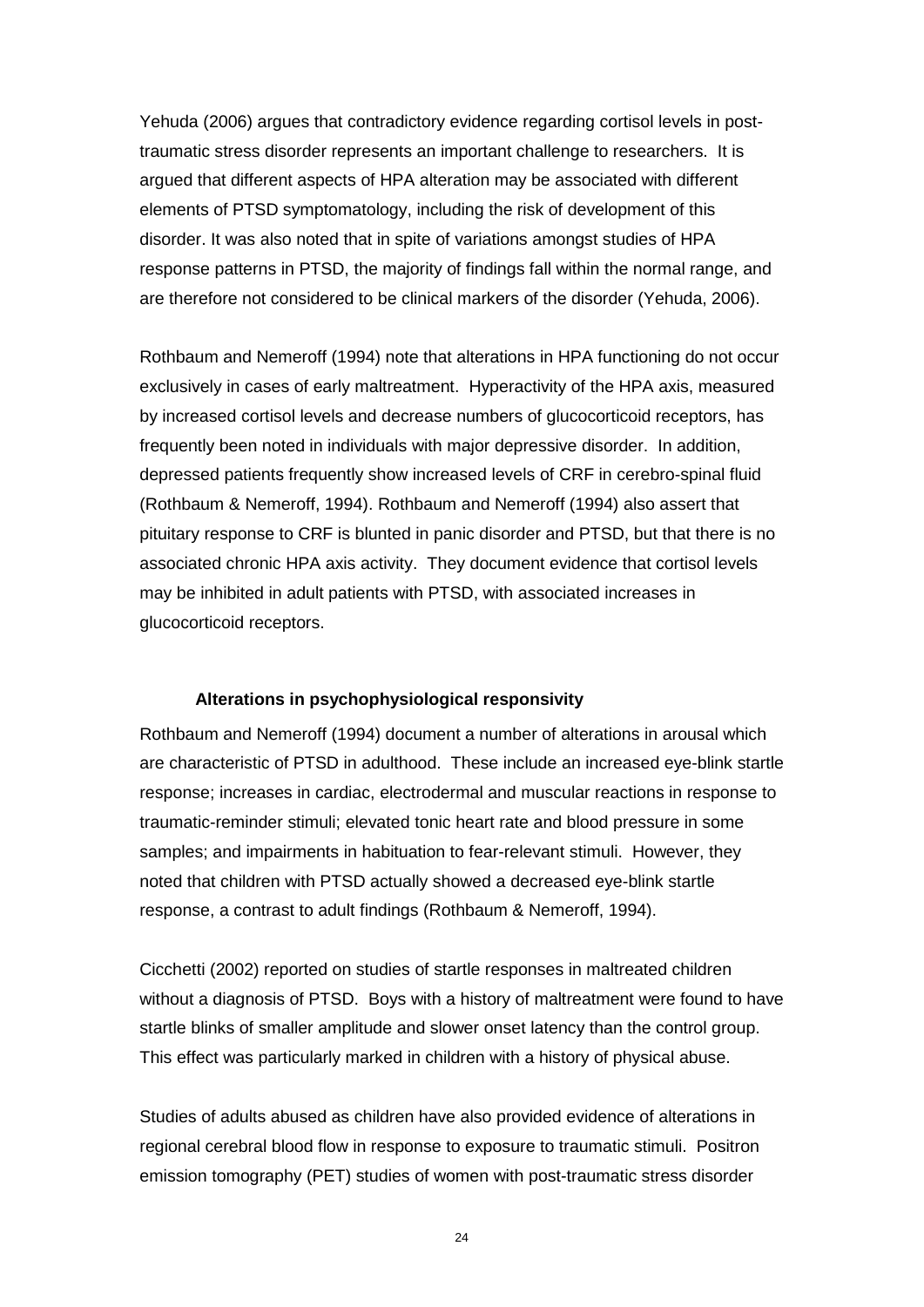secondary to childhood abuse have found alterations in regional blood flow on exposure to traumatic scripts, although not all studies have reflected identical patterns. For example, Bremner et. al. (1999) found that when exposed to scripts containing traumatic imagery, women with PTSD displayed increased activation in the posterior cingulate, and in anterior lateral prefrontal and motor cortex. In contrast, decreased activation was observed in the anterior cingulate, right hippocampus, and visual association cortex.

A smaller and uncontrolled study by Rausch et. al. (1996) found that subjects with PTSD displayed an increase in cerebral blood flow to right hemisphere structures including the medial temporal lobe, anterior cingulated gyrus, and amygdala. A followup study of sexually abused women found a different pattern, with increased blood flow to the orbitofrontal cortex and anterior temporal pole evident in women with post-traumatic stress disorder, while abused non-PTSD subjects showed increased activation in the anterior cingulated and insular cortex. In addition, women with PTSD displayed decreased activation in left hemisphere regions including Broca's area and the anterior frontal region (Shin et al., 1999).

Shin et. al. (2004) used PET imaging to explore hippocampal functioning during an explicit memory task, using eight subjects with non-child-abuse related posttraumatic stress disorder and eight controls. The groups showed no differences in recall accuracy; however, there were differences found between the two groups in the regional cerebral blood flow to the left hippocampus. In particular, there was increased blood flow within the PTSD group, which the authors suggested may represent a reduced efficiency during the performance of an explicit memory task (Shin et al., 2004).

Cicchetti (2002) also reported on experiments conducted into event-related potentials (ERPs) in response to emotional stimuli. They found that maltreated children showed amplified ERPs in response to pictures of angry faces, in contrast to happy faces; non-maltreated children showed no difference in response to the same stimuli. It was suggested that this response was specific to stimuli suggesting anger; a further study showed no increased ERP amplitude when fearful faces, along with happy and angry faces were shown (Cicchetti, 2002).

Glaser (2000) also reviewed a study by Ito et. al. (1998) which found EEG abnormalities in left hemisphere frontal and temporal regions in abused children,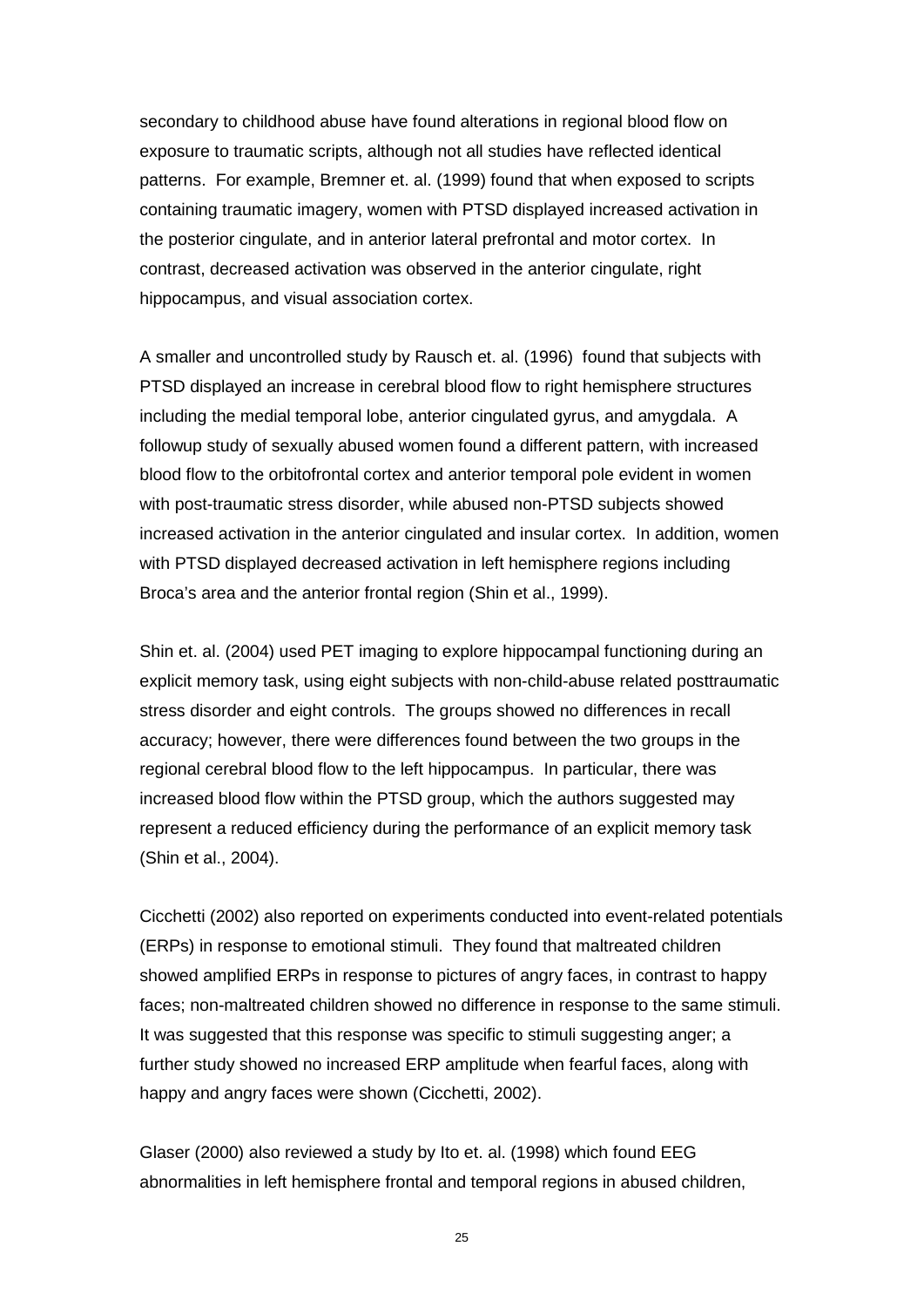when compared to other children on a psychiatric inpatient unit. Other research reported EEG changes, including increased right frontal lobe activity and relatively decreased left frontal activity, in infants (aged 1 week to 3 years) with depressed mothers. Right hemisphere activity has also been observed in PET studies involving adult females abused as children (Glaser, 2000).

#### **MRI finding of altered morphology**

<span id="page-25-0"></span>DeBellis (2005) reviewed the normative processes of brain development in young children. He noted that prenatally, neurons are overproduced, and during the first four years of life there is extensive pruning of connections between neurons. Processes of myelination occur throughout childhood and adolescence, as neural networks are formed. The result of this is that the ratio of grey matter to white matter decreases steadily after the age of four, as cortical and subcortical grey matter reduces, while myelinated regions expand (Durston et. al., 2001). Some regions, such as the corpus callosum, have their peak development in early childhood (between 6 months and 3 years); other regions such as the limbic system and prefrontal cortex reach maturity in adolescence or early adulthood (De Bellis, 2005). Durston et. al. (2001) noted that in contrast to the pattern of reducing grey matter in the majority of the brain, the medial temporal regions (particularly the hippocampus and amygdala) continue to increase in volume through childhood. Geidd et. al. (1999) argued that grey matter does not increase and decrease uniformly, with frontal and parietal lobes peaking in grey matter volume around the age of 12, temporal lobe volumes at about age 16, and occipital grey matter volumes increasing throughout childhood and adolescence.

Early evidence of morphological changes associated with child maltreatment emerged from adult populations. Prior to this, magnetic resonance imaging had identified a pattern of reduced bilateral hippocampal volume in war veterans with chronic post-traumatic stress disorder (Gurvits, Shenton, Hokama, & Ohta, 1996). Follow up studies examined brain volumes in women with PTSD related to a history of physical and sexual abuse in childhood, finding a significant reduction in the left hippocampus, and a non-significant reduction in volume in the right hemisphere (Bremner, Randall, Vermetten, & Staib, 1997; Stein, Koverola, Hanna, & Torchia, 1997). It was hypothesized that the hippocampus may be particularly vulnerable to traumatic stress because it develops relatively late in life and continues to produce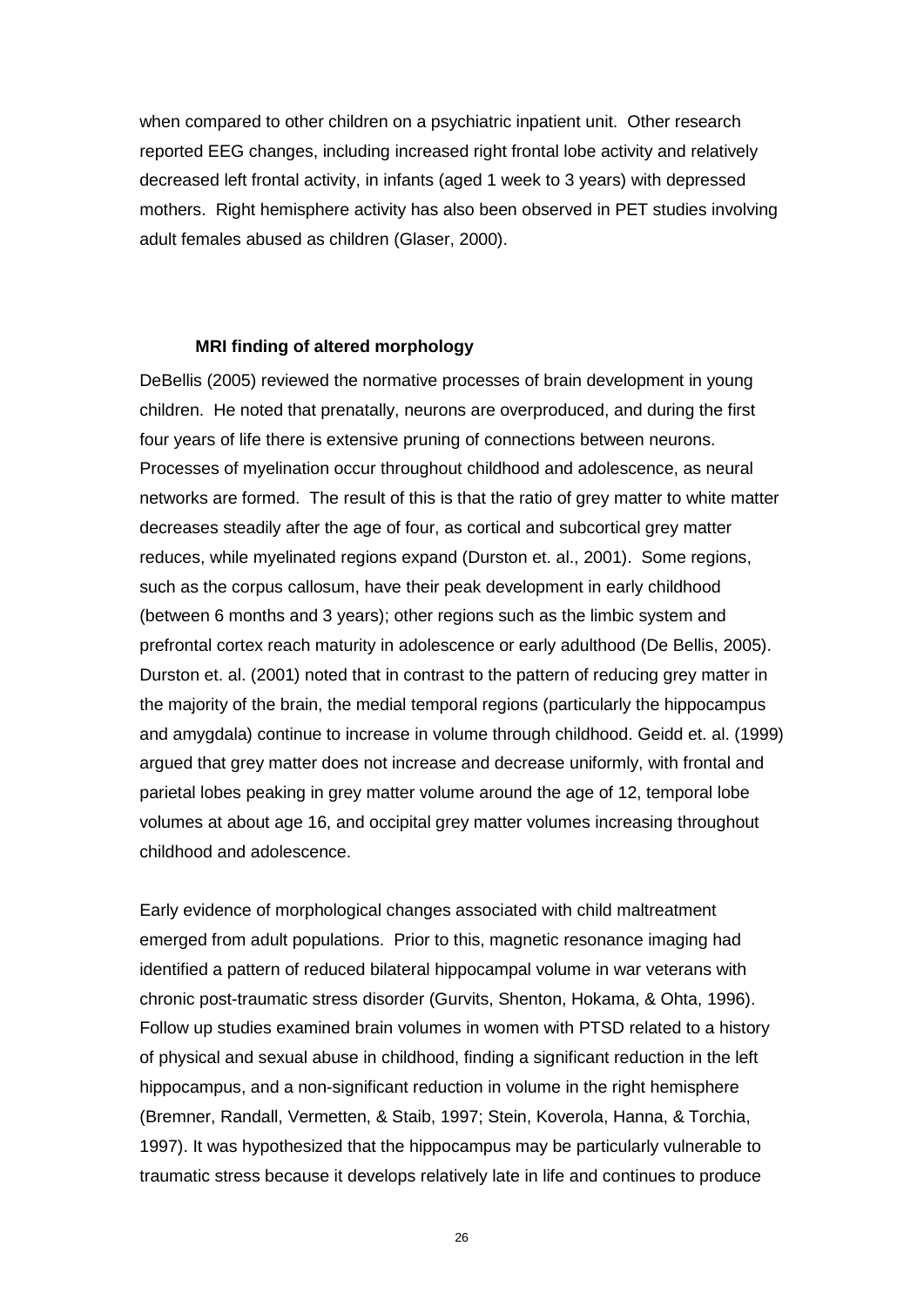neurons postnatally. In addition, it contains a high density of gluco-corticoid receptors, resulting in vulnerability to damage from chronic HPA axis activation (Teicher, 2002). It has been suggested that stress related hippocampal changes may be associated with the symptoms of PTSD characterised by memory dysfunction, either in explicit recall or in fragmented episodic recall of events (Bremner, 2006).

Other studies have questioned the proposed causal relationship between traumatic experiences and reduced hippocampal volume. For example, Pedersen (2004) questioned whether hippocampal reduction was a premorbid risk factor, or whether it was an effect of either trauma or post-traumatic stress disorder. Bonne et. al. (2001) found no evidence of reduced hippocampus or amygdala volume in adults after a recent traumatic event, and argued that reduced hippocampal volume may be associated with more chronic exposures, or alternatively may be the result of chronic alcohol or drug use (Bonne et al., 2001). Gilbertson et. al. (2002) conducted a twin study which found reduced hippocampal volume was present in both combat veterans with PTSD, and in their monozygotic twins without trauma exposure, arguing that smaller hippocampi may be a risk factor for PTSD, rather than an effect. Finally, Pedersen (2004) found no difference in hippocampal size between adults with early trauma history, early trauma history and PTSD, or non-traumatized controls.

Other parts of the brain have also been implicated in adult-onset posttraumatic stress disorder. Amygdala function has been shown to be altered in the direction of hyperresponsivity, although morphometric changes are not evident on imaging. Medial frontal regions also seem to be affected, particularly in the region of the anterior cingulate gyrus. A review of studies also reported consistent findings of reduced medial prefrontal activation during cognitive and emotional tasks, with lower activation of the medial prefrontal region potentially associated with greater symptom severity in PTSD (Shin, Rauch, & Pitman, 2006).

DeBellis et. al. (2001) sought to explore the patterns of limbic system volume in children with maltreatment-related PTSD. In a pilot study utilizing nine children with PTSD compared to sociodemographically matched controls, it was found that there was no difference between the groups in relation to temporal lobe, amygdala or hippocampal volumes. A follow-up measurement taken at least two years later (following pubertal development) resulted in similar findings (De Bellis et al., 2001).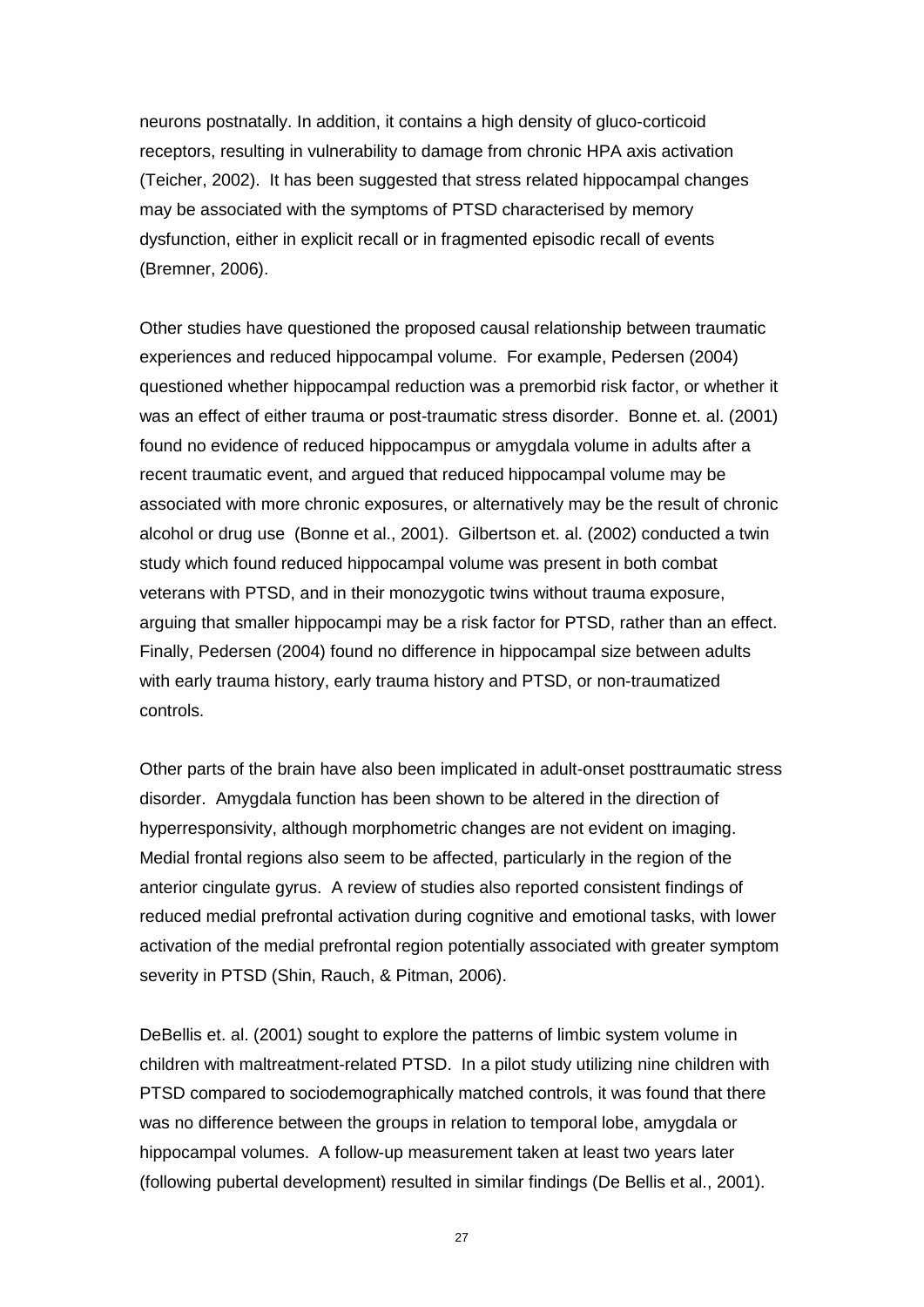While this evidence appears to suggest that children with a history of maltreatment do not evidence the hippocampal volume changes that have been found in adults with posttraumatic stress disorder, a recent longitudinal study challenged this (Carrion, Weems, & Reiss, 2007). Fifteen maltreated children between the ages of eight and fourteen were studied using MRI and salivary cortisol measures at a baseline assessment and a follow-up approximately twelve to eighteen months later. Cortisol levels and posttraumatic stress symptom severity were both correlated with the change in hippocampal volume between baseline and follow-up assessments. The authors argued that this supported decreased hippocampal volume as an effect of high stress levels and posttraumatic stress symptoms, rather than as a vulnerability factor placing individuals at risk of PTSD (Carrion et al., 2007).

A study of forty-three maltreated children with PTSD found alterations in the region of the superior temporal gyrus (De Bellis, Keshavan, Frustaci et al., 2002). Specifically, superior temporal grey matter volumes bilaterally were larger in the group with PTSD than the control group, while white matter volumes were smaller. In addition, there was evidence of alterations in normal asymmetries in this region, with a more pronounced asymmetry favouring the right hemisphere in the total and posterior volume analyses, while there was a decrease in the left greater than right asymmetry seen in the total, anterior and posterior gray matter analyses (De Bellis et. al., 2002).

An additional study compared twenty-eight children with maltreatment related PTSD with sixty-six non-maltreated controls matched for age, gender, handedness, physical development, and socioeconomic status. Overall intracranial and cerebral volumes were found to be reduced by about six percent in the maltreated-PTSD group. In addition, there was a reduction in volumes of prefrontal cortical white matter, prefrontal cortex as a whole, and corpus callosum subregions (particularly midsaggital and posterior areas). Cerebral volumes were found to be significantly correlated with duration of maltreatment, age of onset, and with Full-Scale and Performance IQ. Finally, there were some gender differences, with males in the maltreated group showing greater differences in ventricular volumes and in total cerebral volumes (De Bellis, Keshavan, Shifflett et al., 2002).

Further evidence of reduction in normal hemispheric asymmetries has been documented by Carrion et. al.(2001). A sample of 24 PTSD-diagnosed children between ages 7 and 14 were given MRI scans comparing total brain volume and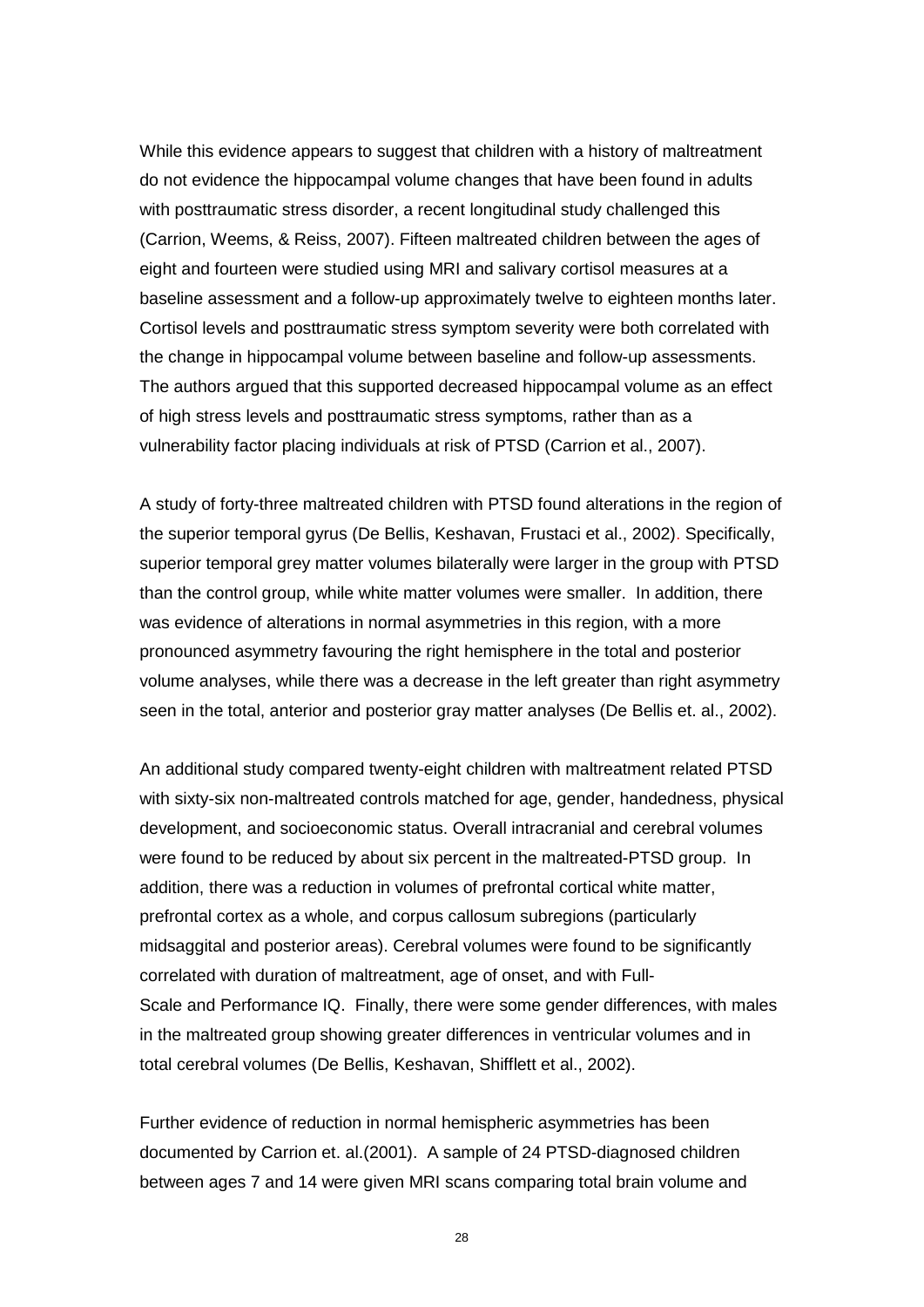specific regions of the cerebrum. It was found that PTSD subjects displayed smaller total cerebral volume, and significant attenuation of the normal R>L frontal lobe asymmetry (Carrion et al., 2001).

A study by DeBellis and Keshavan (2003) further explored the gender differences between maltreated males and females with chronic PTSD. It was found that both males and females who had experienced maltreatment displayed a reduction in the midsaggital area of the corpus callosum splenium region; and increased volume of CSF in the prefrontal lobes. It was noted that while both males and females with PTSD did not display age-appropriate increases in corpus callosum area, the finding was more prominent in maltreated males. In addition, males in the clinical group displayed smaller cerebral volumes, and reductions in areas one and six of the corpus callosum (DeBellis & Keshavan, 2003).

Teicher et. al. (2004) found significant support for corpus callosum reduction associated with maltreatment in a sample without post-traumatic stress disorder. Twenty-eight children with a history of abuse or neglect were compared with nonmaltreated referred for psychiatric evaluation, and with healthy control subjects. The study found a 17% reduction in corpus callosum in abused or neglected children compared to healthy controls, and 11% reduction when compared to children with a psychiatric history. In addition, it was found that neglect was the factor most consistently associated with reductions in corpus callosum size, and there were some gender differences in associations as sexual abuse was more predictive of corpus callosum reductions in females, while neglect was most predictive in male subjects (Teicher et al., 2004).

A more recent study focussed on the posterior regions of the brain, noting that previous literature had neglected posterior fossa volumes (De Bellis & Kuchibhatla, 2006). Fifty-eight maltreated children with posttraumatic stress disorder were compared to children with anxiety disorders and healthy non-abused subjects. Posterior fossa regions including the left and right cerebellum and pons/brain stem region were found to be significantly smaller in the PTSD group than in control groups. Differences in cerebellar regions remained significant when controlling for age, socioeconomic status, cerebral volume and full-scale IQ. Trauma age of onset and duration were correlated with cerebellar volume; IQ scores were correlated with the volume of the cerebellar vermis, and to a lesser extent with brain stem measurements (De Bellis & Kuchibhatla, 2006).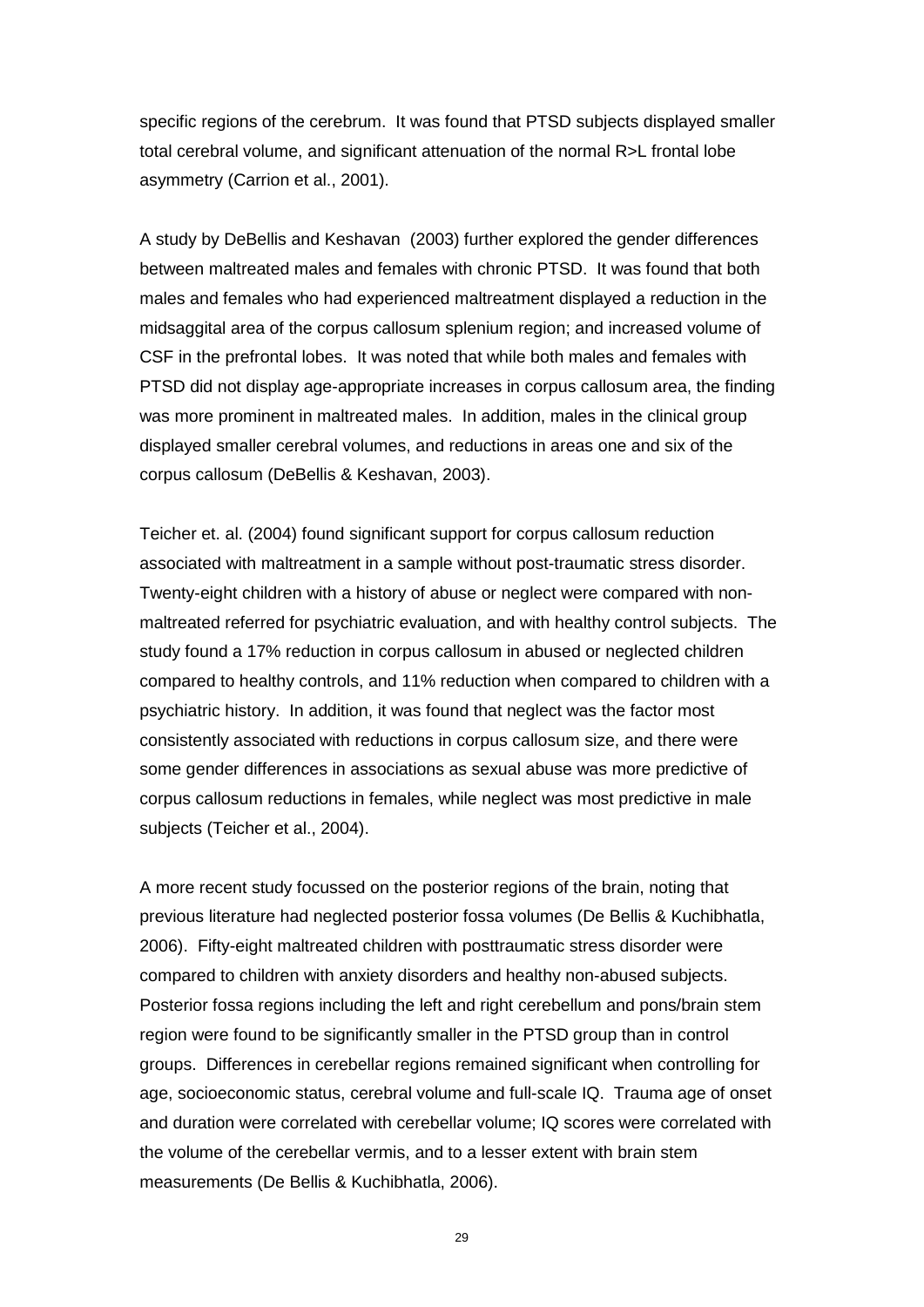#### **Direct brain lesions following physical assault**

<span id="page-29-0"></span>Inflicted acquired brain injury is a term used to describe brain injuries acquired through physical assaults in early childhood. Libby, Sills, Thurston and Orton (2003) conducted a study examining the causes of injury in a sample of 1097 children under the age of three presenting at hospitals with head injury. Of these children, 283 had sustained an inflicted head injury. Another study conducted by Keenan et. al. (2003) examined a population-based sample of children up to the age of two. Within this sample, 152 children were identified with serious or fatal brain injuries, and 53% of these injuries were the result of inflicted head injury. This study also noted that many cases of milder inflicted head injury go unreported, and that unreported brain injuries may be identified on scans later in life (Keenan et al., 2003).

Inflicted acquired brain injuries, like other types of brain injury, may affect any part of the brain depending on the mechanics of the impact. Ewing-Cobbs et. al. (1998) compared twenty children under the age of six with inflicted brain injuries to twenty with non-inflicted brain injuries, and compared their injuries as identified on CT or MRI imaging. In 45% of the inflicted brain injury group, there was evidence of preexisting brain injury. Other distinguishing characteristics of inflicted brain injury included a higher rate of subdural haematomas, seizures, and retinal haemorrhage (Ewing-Cobbs et al., 1998).

There are no studies currently available focussing on the neuropsychological sequelae of inflicted acquired brain injury; although growing knowledge of the mechanisms and cognitive consequences of other types of closed head injuries suggest that brain injuries resulting from being shaken or assaulted as an infant may have enduring developmental consequences for children's cognition. Johnson and Rose (2004) noted that there are numerous barriers to understanding prognosis, including a lack of routine follow-up for children with inflicted brain injuries, the difficulties of tracking children in families where maltreatment or neglect may be occurring, and the lack of general understanding about early brain development and plasticity following injury early in life. They also argue that neuropsychological research on other types of childhood brain injury has not been applied in the field of inflicted brain injury (Johnson & Rose, 2004).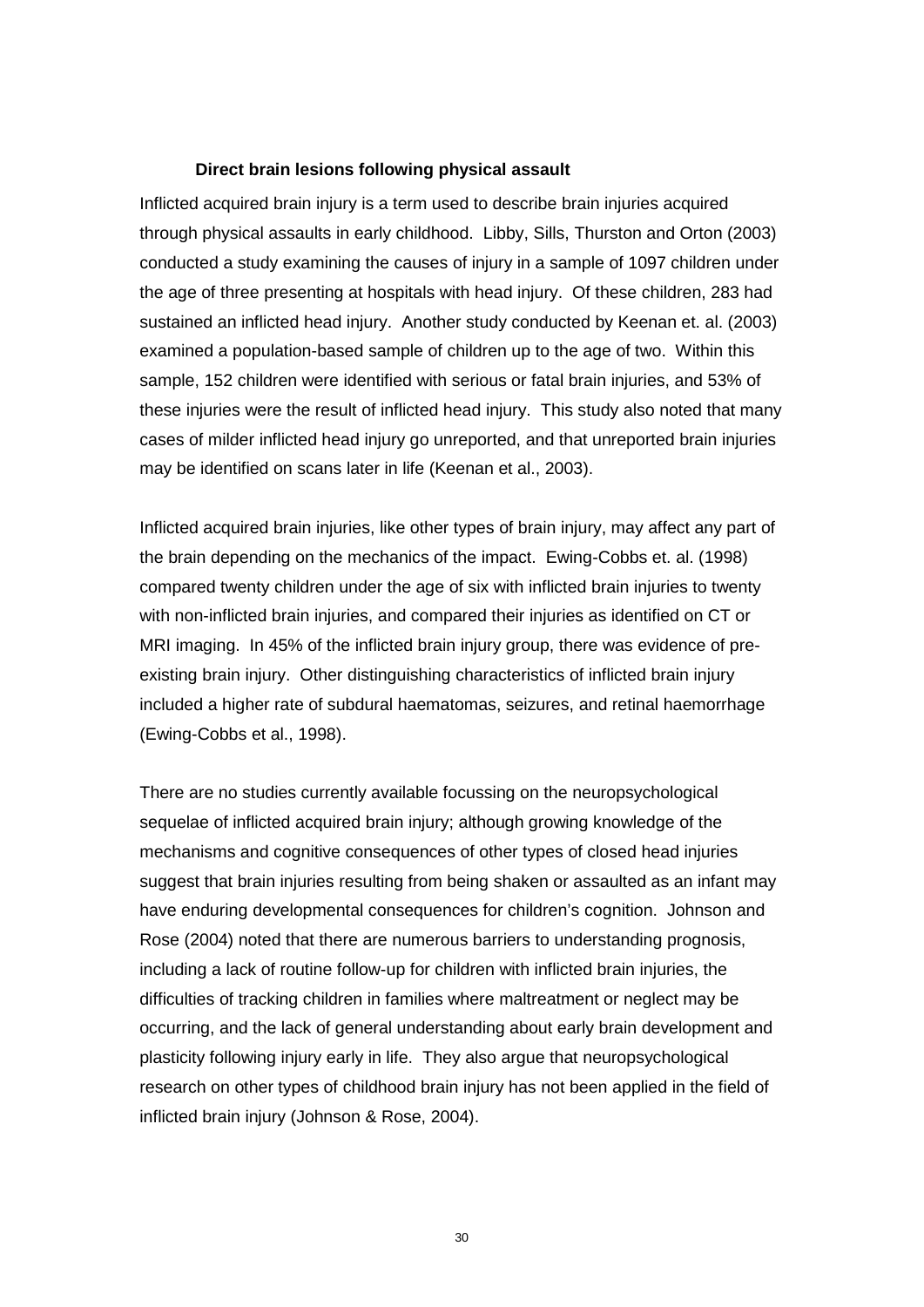#### **Effects of disrupted attachment on brain development**

<span id="page-30-0"></span>While the majority of the studies above have focussed on individuals who have been exposed to acute stressors or traumatic events, there is also evidence that more chronic early experiences of disengaged or inconsistent parent-child relationships may lead to alterations in the brain's development. Researchers focusing on attachment have provided some evidence, mostly drawing from animal models, that disturbed attachment patterns in early life may manifest in altered patterns of brain neurochemistry and structure.

Attachment is a biologically adaptive motivational mechanism that causes an infant to seek a relationship involving physical proximity, a sense of safety, and the foundation of an internal working model of a "secure base". In early stages of development, the social-behavioural emergence of attachment occurs at the same time as a significant period of brain development, involving neuronal overproduction and pruning that allows for many experience dependant pathways to be established in the brain. Amongst these pathways are the circuits responsible for memory, emotion, behaviour and interpersonal relationships, frequently associated with the limbic system and frontal lobes of the brain (Siegel, 2001). There is evidence that children who achieve secure attachment also display advantages in emotional flexibility, social functioning, and cognitive abilities, while young people with a disorganized/disoriented attachment style (often arising from early trauma or neglect) are likely to display impairments in social and cognitive functioning. Siegel (2001) argues that traumatised children may display behaviours driven by the impulses of lower brain regions such as the brain stem and limbic system, lacking the more reflective and flexible response mediated by the frontal regions of the brain.

Joseph (1999) notes that the limbic system in early life is plastic and frequently "experience-expectant", anticipating social-emotional experiences to guide its development. Abnormal conditions, such as early experiences of neglect or social deprivation, can result in atrophy of limbic nuclei. This can also contribute to aberrant development of the anterior cingulate and orbital frontal lobes, which may manifest behaviourally as poor impulse control and impaired social behaviour. Disconnection syndromes are also hypothesised in which loss of pathways between the limbic system and frontal regions lead to blunting of social behaviours, higher levels of avoidance, and difficulties showing appropriate emotional responses (Joseph, 1999).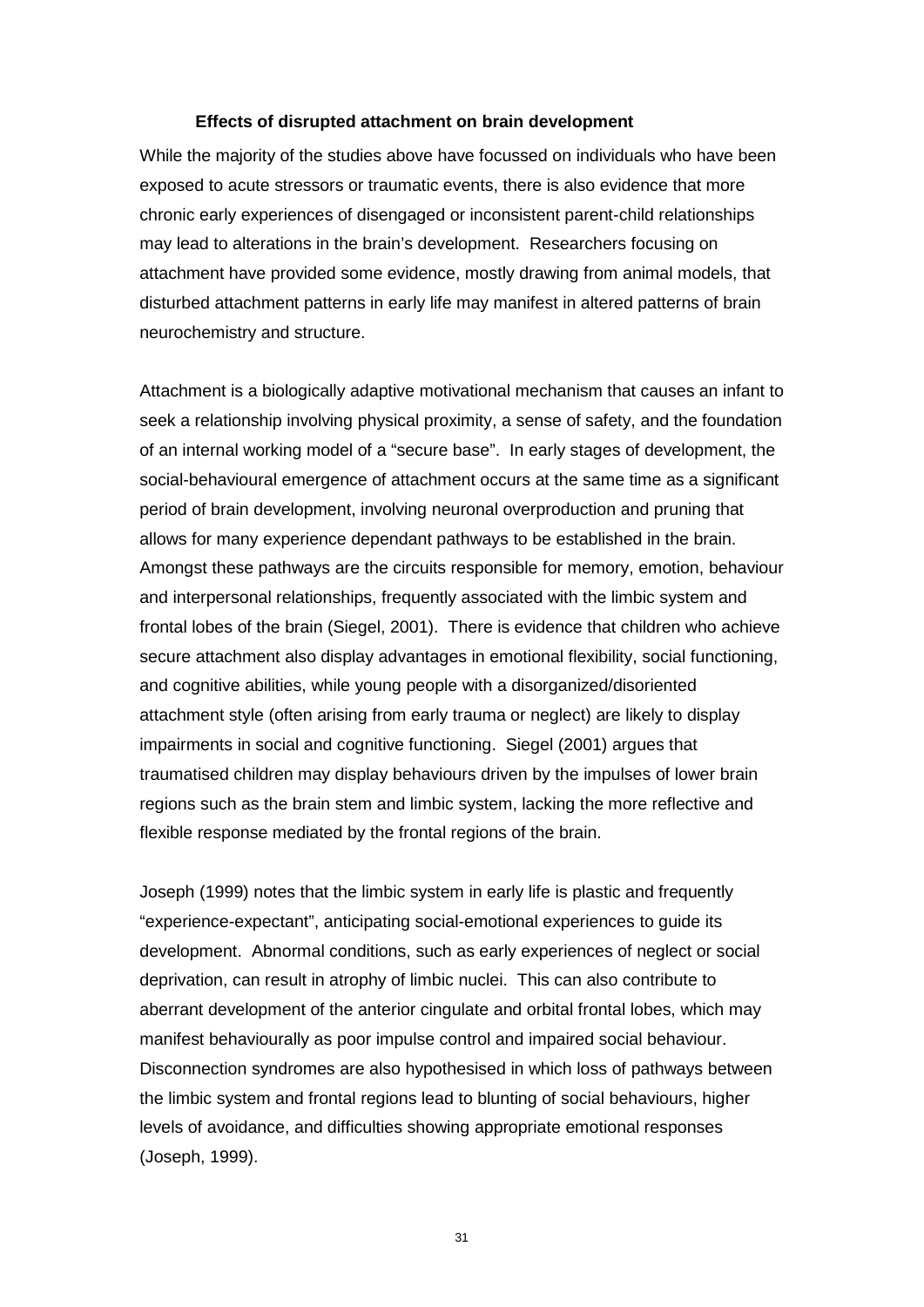Balbernie (2001) emphasised the importance of the orbitofrontal cortex, particularly in the right hemisphere, in establishing homeostatic regulation through parent-infant regulatory systems. Orbitofrontal-limbic circuits are established in the first two years of life, allowing infants to firstly recognize emotional states, and then to regulate feelings. These circuits are generally established through external and affectionate feedback from the parent, who provides emotional regulation for the infant in early stages of life. Maltreatment compromises the child's exposure to these learning and feedback experiences, resulting in hyperarousal and poor affect regulation (Balbernie, 2001).

In early development, overactivation of the amygdala may particularly influence neurotransmitter pathways between the limbic system and prefrontal cortex. Mayes (2006) reported that early acute or chronic stress may have lasting impacts on the activation thresholds in dopaminergic and noradrenergic systems. This may influence not only conditioned fear responses, but also affect the social and affiliative aspects of amygdaloid functioning (Mayes, 2006).

Schore (2002) argued that in early development, mechanisms such as the limbic system and hypothalamic-pituitary-adrenal axis are most closely interconnected into developing right hemisphere structures, and that these interconnections lead to rightbrain dominance for social-emotional information. In particular, the right orbitofrontal region is critical for the inhibitory control of emotional states, as well as regulation of the autonomic nervous system. Children exposed to significant abuse or neglect in early life may manifest "disorganized" attachment, including rapid shifts of emotional state and confused approach/avoidance behaviour towards their parents. This may relate to impairments of the orbitofrontal system, and reflect the overpruning of the corticolimbic pathways that limit higher-level regulation of the limbic and autonomic systems (Schore, 2002).

Studies of children raised in environments of significant deprivation, such as orphanages where contact from caregivers is denied, have shown that such children often exhibit marked changes in behaviour, including disinhibited attachment patterns and stereotypic self-soothing behaviours. There is some evidence that these changes may be mirrored by alterations in neurohormonal functioning. In particular, the neuropeptides oxytocin and vasopressin have been investigated, due to their association in animals with social affiliation, parental care, social recognition and pair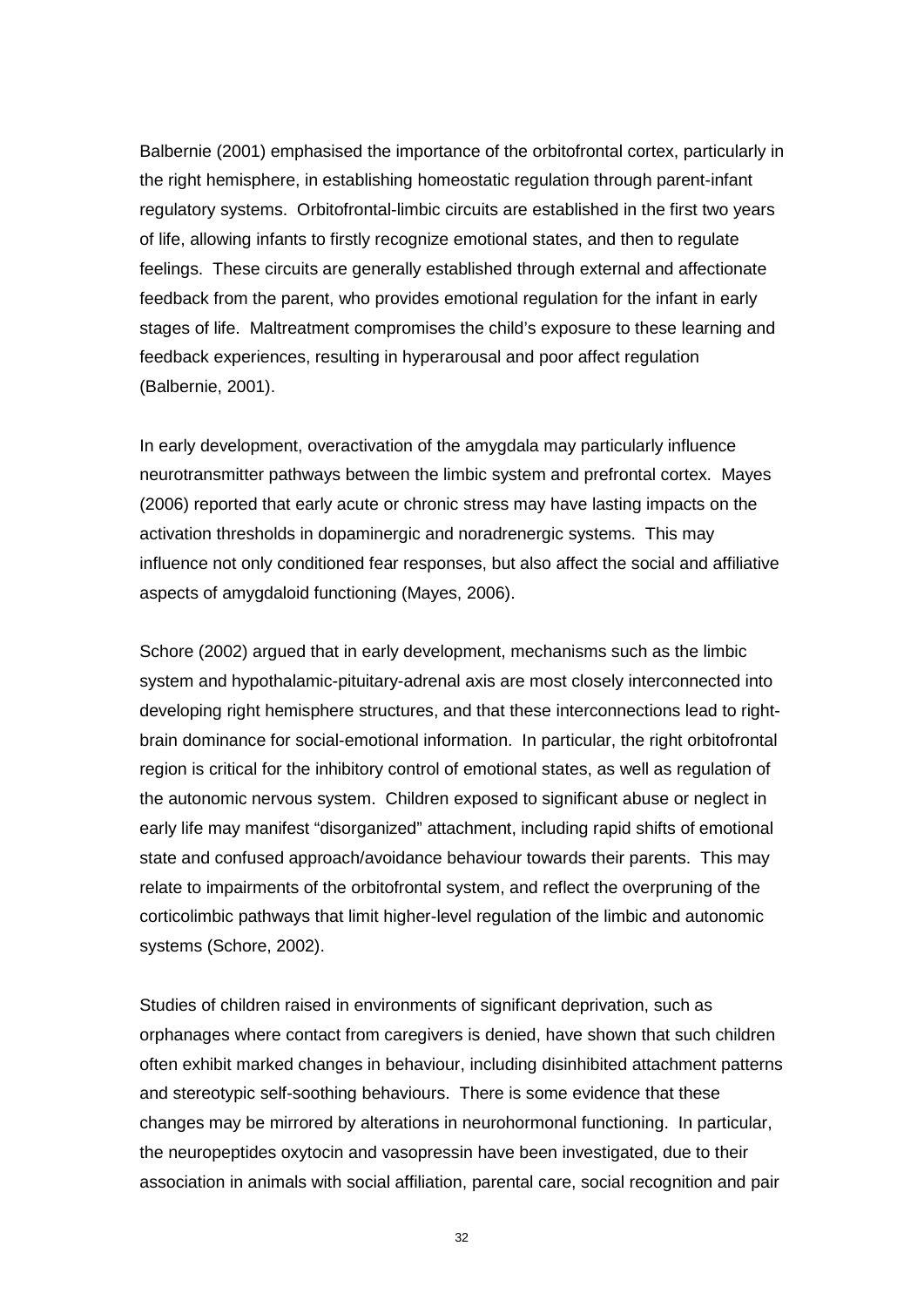bonding (Lim & Young, 2006). In one study, it was found that children raised in an orphanage and adopted in childhood showed lower levels of vasopressin than familyreared children, and did not display an increase in oxytocin after contact with their adoptive parents (Fries, Ziegler, Kurian, Jacoris, & Pollack, 2005).

#### <span id="page-32-0"></span>**Development**

Research suggests that childhood experiences of maltreatment are associated with a range of adverse developmental outcomes, affecting areas such as language and cognitive development, behaviour in children and adolescence, and mental health in adolescence and adulthood. Children with a history of abuse or neglect are likely to be at very high risk of unstable attachment patterns, contributing to impaired social and emotional development. The neurobiological effects of acute stress may contribute to a chronic state of hypervigilance and fearfulness, or alternatively to a disengagement and apparent apathy, both characteristics of post-traumatic stress disorder. It is noted that children entering protective care may show impairments affecting areas including motor skills, cognition, language function, self-care, emotional well-being, coping skills, relationships to others, and behavioural regulation (American Academy of Pediatrics, 1993).

Chalk, Gibbons and Scarupa (2002) noted that media representations and popular opinion regarding maltreatment often fails to grasp the complexities of the problem. There are numerous adverse impacts on children's health and well-being, including higher risk of brain injury, and the risk of sexually transmitted diseases in sexual abuse. Children may also be at higher risk of poor school adjustment and achievement, along with antisocial behaviour and physical aggression. Adolescents may be more vulnerable to teenage pregnancy, substance abuse, or running away from home following maltreatment (Chalk, Gibbons, & Scarupa, 2002).

#### **Psychological Outcomes: Adult findings**

<span id="page-32-1"></span>As awareness of child abuse has grown, there has been a growing awareness of its relationship to adult mental health disorders. Child abuse and neglect have been independently associated with the emergence of depression and anxiety disorders, and posttraumatic stress disorder. There is also evidence for a link between maltreatment and personality disorders (Hagele, 2005).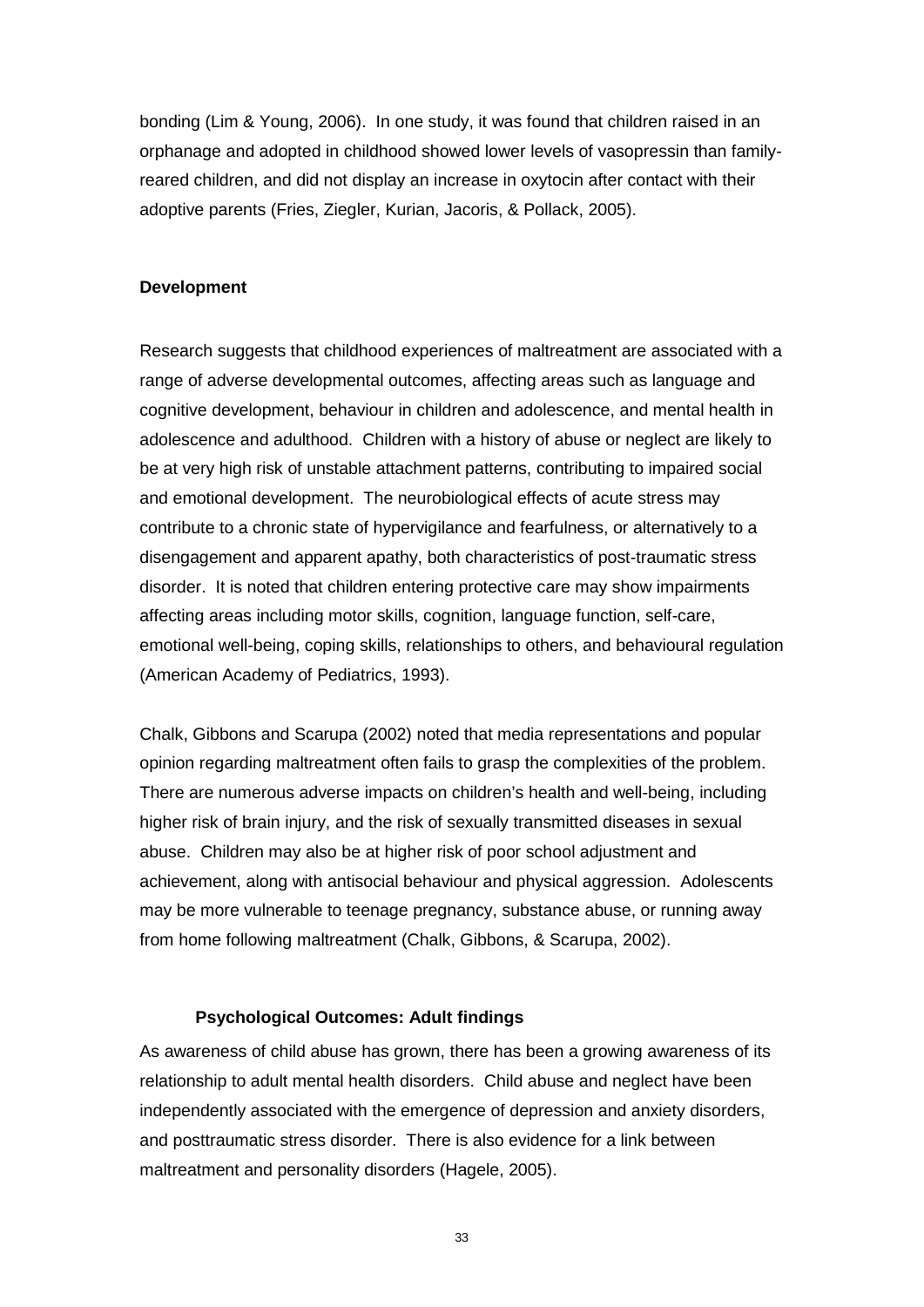A study by Afifi, Brownridge, Cox, & Sareen (2006) found a link between a history of physical punishment, physical abuse or sexual abuse and later mental health outcomes in a community sample of 5877 people. Of the total number of participants, 35.5% reported no history of punishment or abuse, 48% reported punishment only, and 16.5% reported a history of physical abuse or sexual abuse. It was found that both physical punishment and child abuse were associated with the presence of a number of psychiatric disorders, including major depression, alcohol abuse or dependence, and externalizing disorders. Abuse was also associated with the presence of some form of anxiety disorder (including generalized anxiety disorder, panic disorder, social phobia and posttraumatic stress disorder). Individuals who were abused as children were found to be at much higher risk of experiencing two or more disorders concurrently (Afifi, Brownridge, Cox, & Sareen, 2006).

The findings of Tonmyr et. al. (2005) support the findings of an association between childhood maltreatment and adult psychopathology. This Canadian study interviewed 4239 women regarding both their history of child maltreatment and their current experiences of psychiatric disability, as defined by their experience of impairments in daily tasks of living or occupational/academic limitations. The study found that 3% of women identified as having some form of psychiatric disability. Women with a disability were significantly more likely to have a low income, and to have a history of parental psychiatric disorder and/or substance abuse. The study found that 50% of disabled women reported some history of physical or sexual abuse, in comparison with 26.8% of the non-disabled sample. This indicated a statistically significant association between childhood abuse and later psychiatric disability (Tonmyr, Jamieson, Mery, & MacMillan, 2005).

Associations have also been found between a history of childhood abuse and neglect, and adult experiences of psychotic disorder. Janssen et. al. (2004) examined a large community sample in the Netherlands, interviewing them to determine experience of childhood maltreatment. They were then followed up three years later to determine the incidence of psychotic symptoms emerging since the initial interview, based on a diagnostic interview, rating scale, and assessment of need for care. The study found a very low incidence of psychosis in the overall sample (below 1%). However, it was found that a history of child abuse increased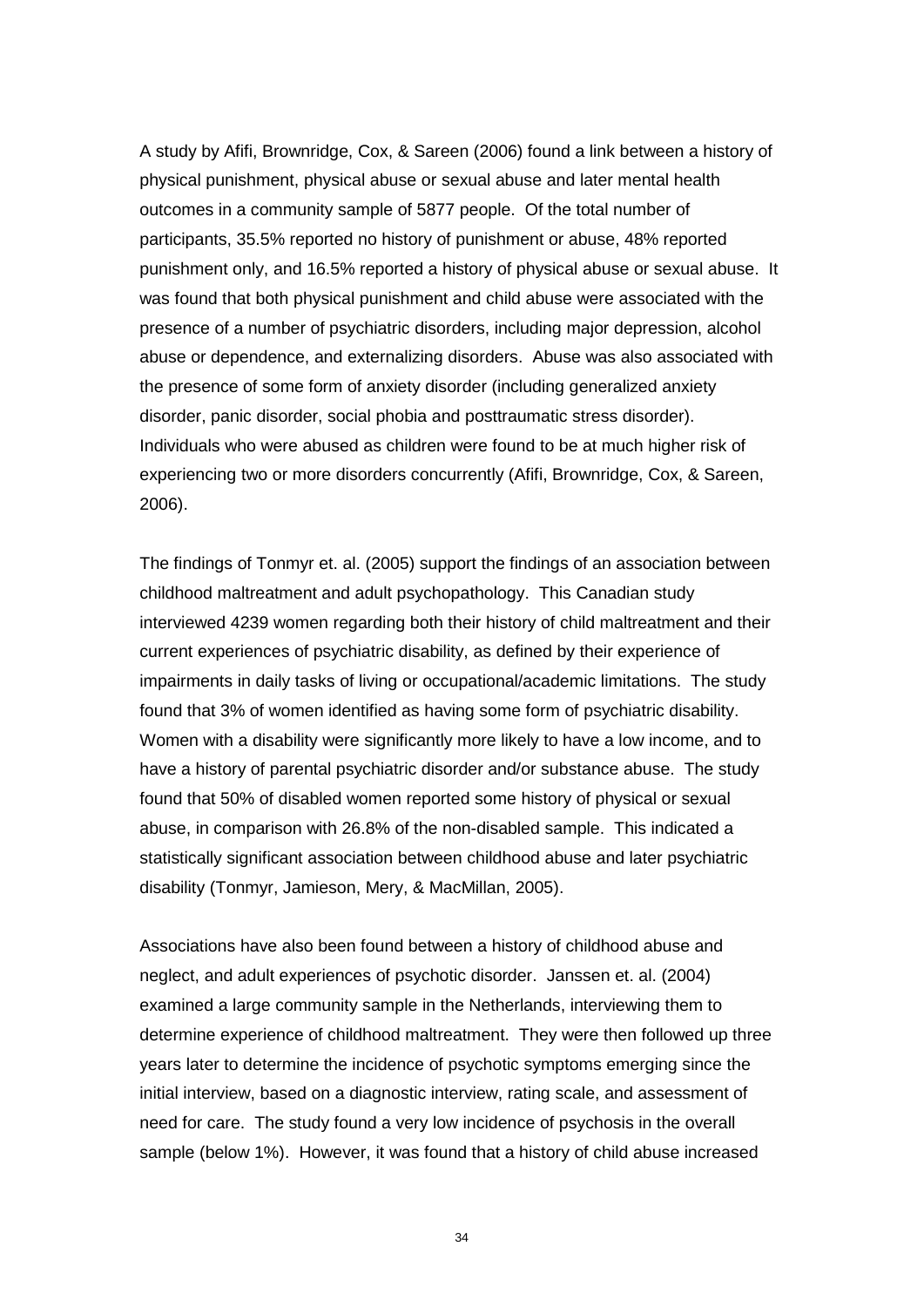the risk of psychosis as assessed by the criteria of any psychosis, pathology-level psychosis, and need for care (Janssen et al., 2004).

Kaplow & Widom (2007) considered not only the broad impact of abuse, but also the implication of age of onset on later mental health outcomes in adults. The study followed up a group of 496 adults, including some who had experienced abuse or neglect as children and a group of matched controls. The study investigated a range of psychiatric symptoms and diagnoses, including substance abuse/dependence, major depression, antisocial personality disorder, generalized anxiety disorder, and posttraumatic stress disorder. The study found that individuals with an abuse age of onset below five were more likely to report symptoms of anxiety and depression. In contrast, individuals with an older age of onset were more likely to report a history of antisocial personality disorder or substance abuse (Kaplow & Widom, 2007).

In summary, a link has been established between early maltreatment and adult psychopathology. The experience of child abuse or neglect is a significant risk factor for a range of adult mental illnesses, including depression, a spectrum of anxiety disorders, and psychosis. In addition, adults with a history of abuse may be more likely to manifest symptoms of personality disorder or substance abuse.

#### **Psychological outcomes: Findings in children**

<span id="page-34-0"></span>Given the strong association between child maltreatment and poor adult mental health outcomes, it could be anticipated that children who have been maltreated may also display some signs of poor psychological adjustment. There have been a number of studies conducted which are suggestive of mental health impairments in sexually abused children. In addition, there is a growing body of data on mental health issues and service usage amongst young people involved with child welfare systems.

Tyler (2002) reviewed forty-one studies examining various social and emotional outcomes arising from the experience of childhood sexual abuse. She noted that many studies conducted in this field were limited in their scope, due to gender imbalances in the samples, lack of appropriate normative samples, lack of standardized measures, and a lack of theoretical models to guide researchers. The review found that the majority of studies focused on adolescence, and that there were limited findings in early to middle childhood years. Amongst the studies that did address these age groups, sexual abuse was found to be associated with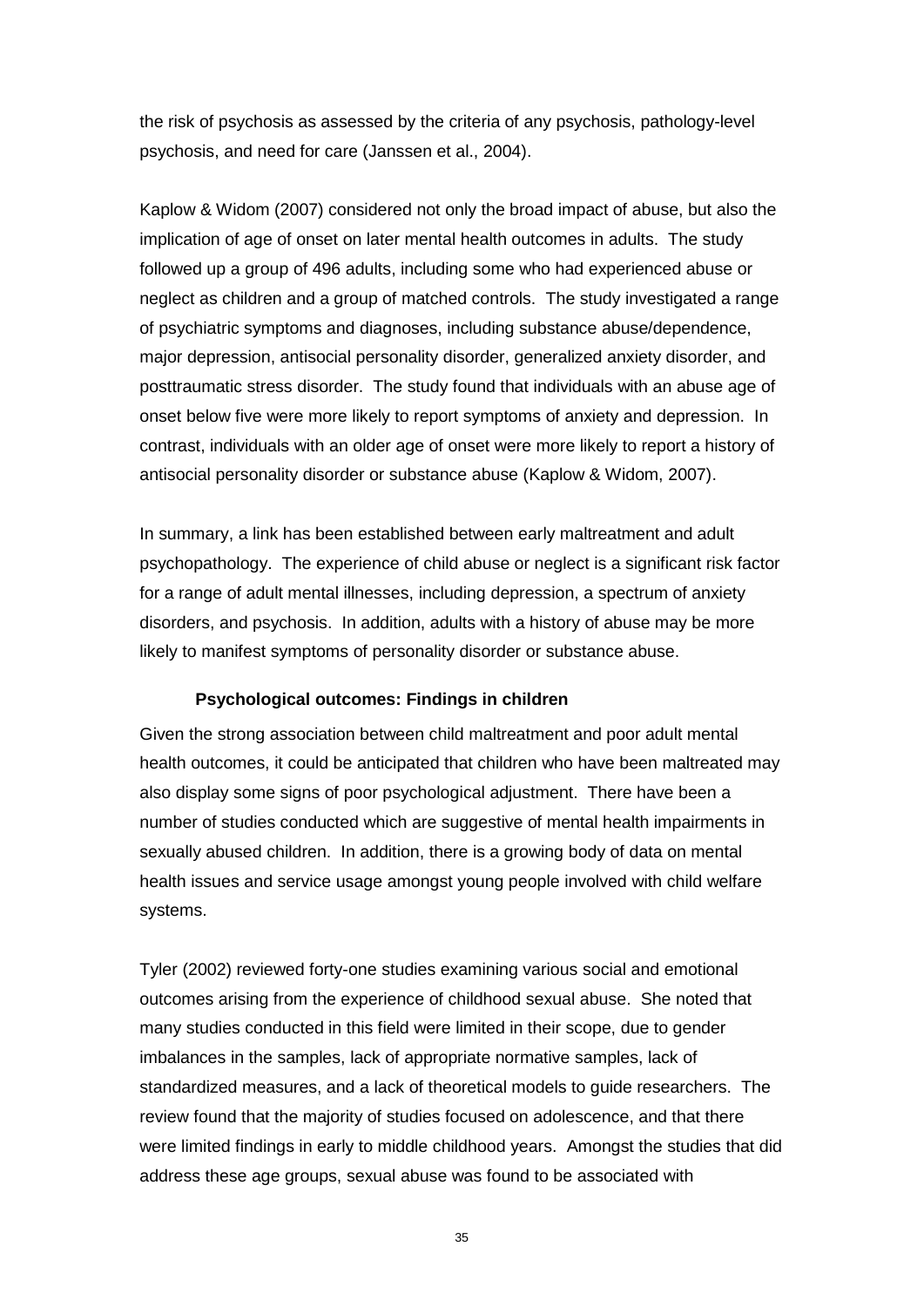internalizing and externalizing behaviours, and inappropriate sexual behaviour, in early and middle childhood. In addition, during middle childhood sexual abuse history was associated with depression and suicidal ideation, posttraumatic stress disorder, and sexual anxiety (Tyler, 2002).

Another review of risks and outcomes associated with childhood sexual abuse found that children were at increased risk of poor mental health outcomes, consistent in some domains with adult outcome data (Putnam, 2003). For example, studies were noted in which abused children were found to be at higher risk than their non-abused peers for major depression and suicide attempts. In addition, a strong association was noted between child sexual abuse and sexualized behaviours, with the most pronounced effects being amongst younger children. However, Putnam (2003) also noted that psychiatric disorder is far from a universal outcome of sexual abuse, with up to 40% of children asymptomatic at the time of report. However, a significant minority may also qualify for two or more psychiatric diagnoses at some point in time, indicated diversity in outcome following sexual abuse (Putnam, 2003).

McCrae, Chapman and Christ (2006) extended the understanding of the relationship between childhood abuse and mental health problems, by examining the interactions between abuse, the age of the child, and other risk factors in the environment. It was found that amongst abuse victims between the ages of three and seven, depressive symptomatology was associated with environmental risk factors such as domestic violence and parental mental illness. In contrast, depressive symptoms amongst eight to eleven year olds was associated with severity of abuse and multiple family problems, while posttraumatic stress disorder was related to chronic and unresolved abuse (McCrae, Chapman, & Christ, 2006). This study highlights the impact of multiple factors in determining outcomes following abuse.

While these studies focus on the effects of a specific type of abuse, other researchers have attempted to define the population of maltreated children more broadly. In particular, a number of studies have focused specifically on children coming into contact with child welfare services, to determine the impact of abuse on their mental health functioning. Other studies have focussed on a subset of this population, such as children residing in foster care.

Burns et. al. (2004) took a broad perspective in surveying the mental health needs and mental health service use of children in care. Mental health need was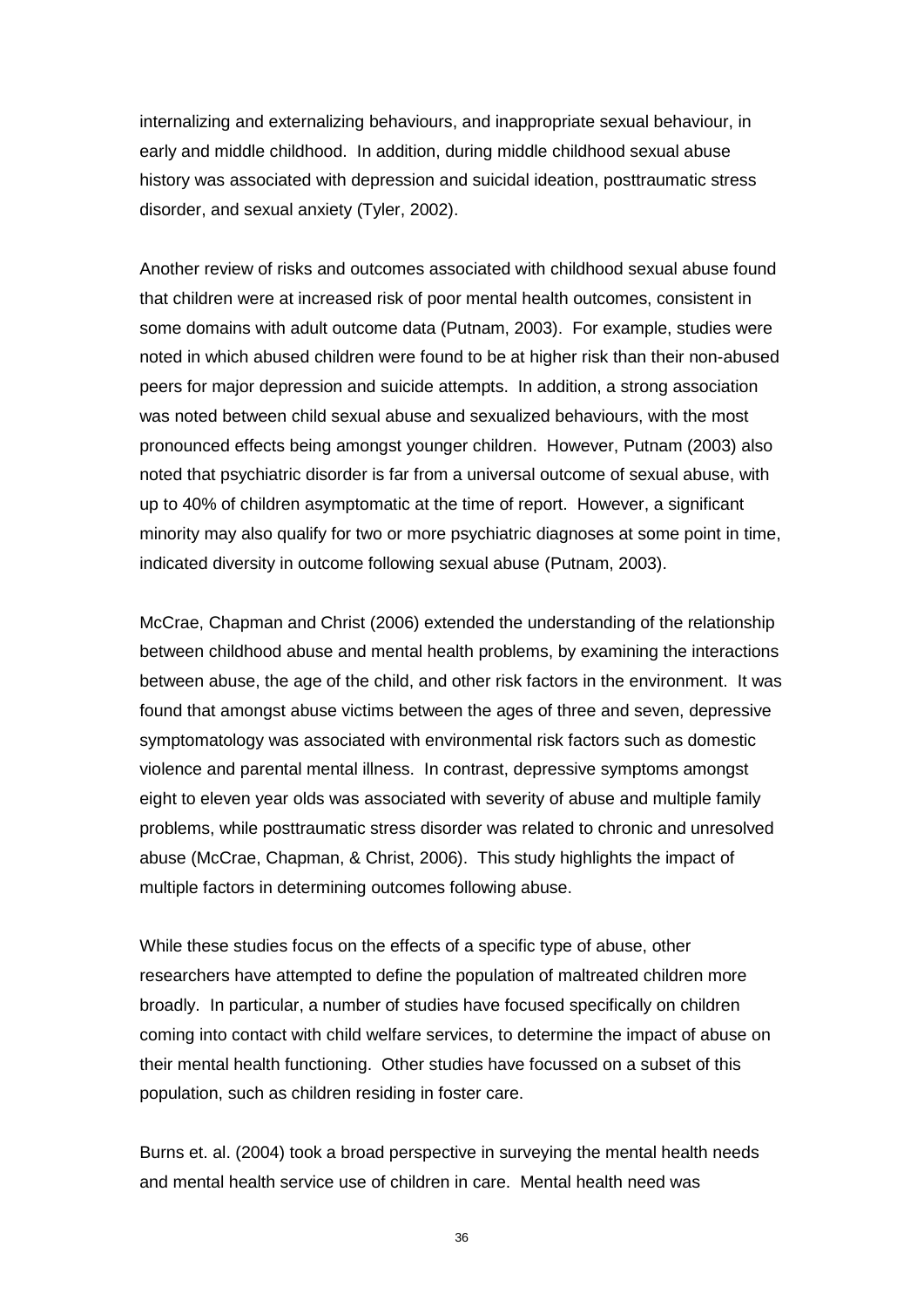determined using internalizing and externalizing problem behaviour scores from the Child Behaviour Checklist (CBCL). Of the young people surveyed, 47.9% scored in the clinical range on at least one of these measures, with higher rates of behavioural disorder amongst teenagers (11-14 years) than preschoolers (2-5 years). Placement in non-relative or residential care, and worker reports of poor parenting skills, were additional risk factors associated with high scores, while neglect was associated with lower rates of problem behaviour than other forms of abuse. In relation to service use, it was found that approximately 15% of the sample was currently receiving services, with the majority of that number comprising those who experienced clinical need. However, this rate still suggested that less than one in four of those reporting problematic internalizing or externalizing behaviours were in receipt of mental health services (Burns et al., 2004).

Burge (2007) examined the relationship between mental health disorders, maltreatment, demographics and placement situation amongst a group of 429 wards of state in Ontario, Canada. Based on child records, the study examined the child's diagnostic history, including both physical and mental disorders. It was found that 31.7% of the children had at least one psychiatric diagnosis recorded, based on the DSM-IV diagnostic system. The majority of these (20.7% of the total sample) had been diagnosed with attention-deficit hyperactivity disorder (ADHD), with a further 7.5% meeting the diagnostic criteria for mental retardation or a pervasive developmental disorder. Anxiety, mood and attachment disorders were also noted in 2-5% of the total sample, along with oppositional defiant disorder and disruptive behavioural disorder. Presence of mental disorder was associated with a history of maltreatment, and was also associated with a reduced likelihood of having a long term placement plan (Burge, 2007).

Similar studies have been carried out in Australia, examining particularly children placed in non-kinship foster care (Tarren-Sweeney & Hazell, 2006). One study focused on four to nine year olds living in foster care in New South Wales, with a final sample of 347 children included. Once again, the Child Behaviour Checklist was used as the primary measure of psychopathology, along with the Assessment Checklist for Children which focuses more directly on psychiatric symptomatology. Around 53% of girls and 57% of boys were found to have at least one score from the CBCL in the clinical range, with the most characteristic problems including elimination problems, sexual problems and conduct problems. On the Assessment Checklist for Children, around one third of children were reported to display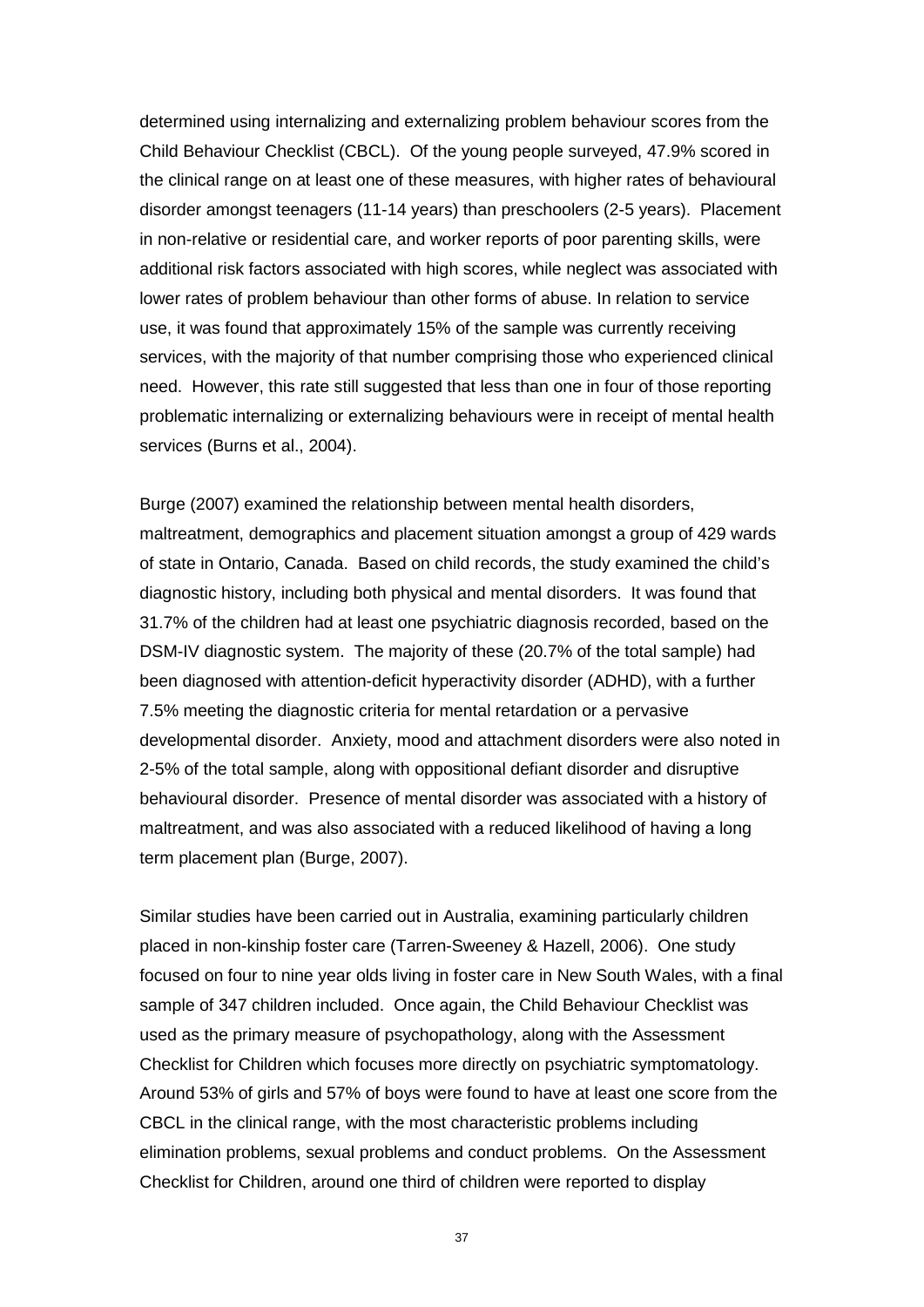inappropriate sexual behaviour, and there were also high levels of inappropriate (non-reciprocal or disinhibited) social behaviour and insecurity in relationships. A minority of children were also found to show signs of self-injury, abnormal responses to pain, and food maintenance behaviours (Tarren-Sweeney & Hazell, 2006).

Another study conducted in South Australia looked at both the prevalence of mental health problems, and the rates of mental health service use, compared to the general rates for children of the same ages in the community (Sawyer, Carbone, Searle, & Robinson, 2007). The study focused on children between the ages of six and seventeen, and examined the prevalence of internalizing and externalizing problems, depression, suicidal ideation, and caregiver perceptions of need for professional help. 326 children in care participated overall. This study found that their were high rates of externalizing behaviour problems compared to a community normative sample, and that twice as many children in care displayed externalizing problems than internalizing problems. Children in foster care also displayed significantly higher depression scores, with the difference being more marked for boys, and were more likely to have attempted suicide. Around half of the children living in foster care were reported to need professional help, and around half of these children were reported to have received some professional help (Sawyer et al., 2007).

In summary, many studies using behavioural questionnaires find high reported rates of internalizing and externalizing behaviours suggestive of psychopathology in children with a history of abuse. Depression, suicide attempts, and anxiety disorders including post-traumatic stress disorder occur frequently amongst children with a history of abuse. In addition, there is clear evidence that children in care are vulnerable to both internalizing and externalizing mental health problems.

It has been argued that the high levels of externalizing and internalizing behaviour disorders found in traumatized children may be related to the stress-related changes occurring in brain mechanisms in response to trauma (Weber & Reynolds, 2004). In particular, early stressors may affect the brain's development of capacities to regulate and modulate behaviour, contributing to later emergence of maladaptive behaviours and emotional distress. This may contribute to the trend for children with a maltreatment history to show a broad range of psychiatric symptoms, which may be difficult to diagnose (Weber & Reynolds, 2004).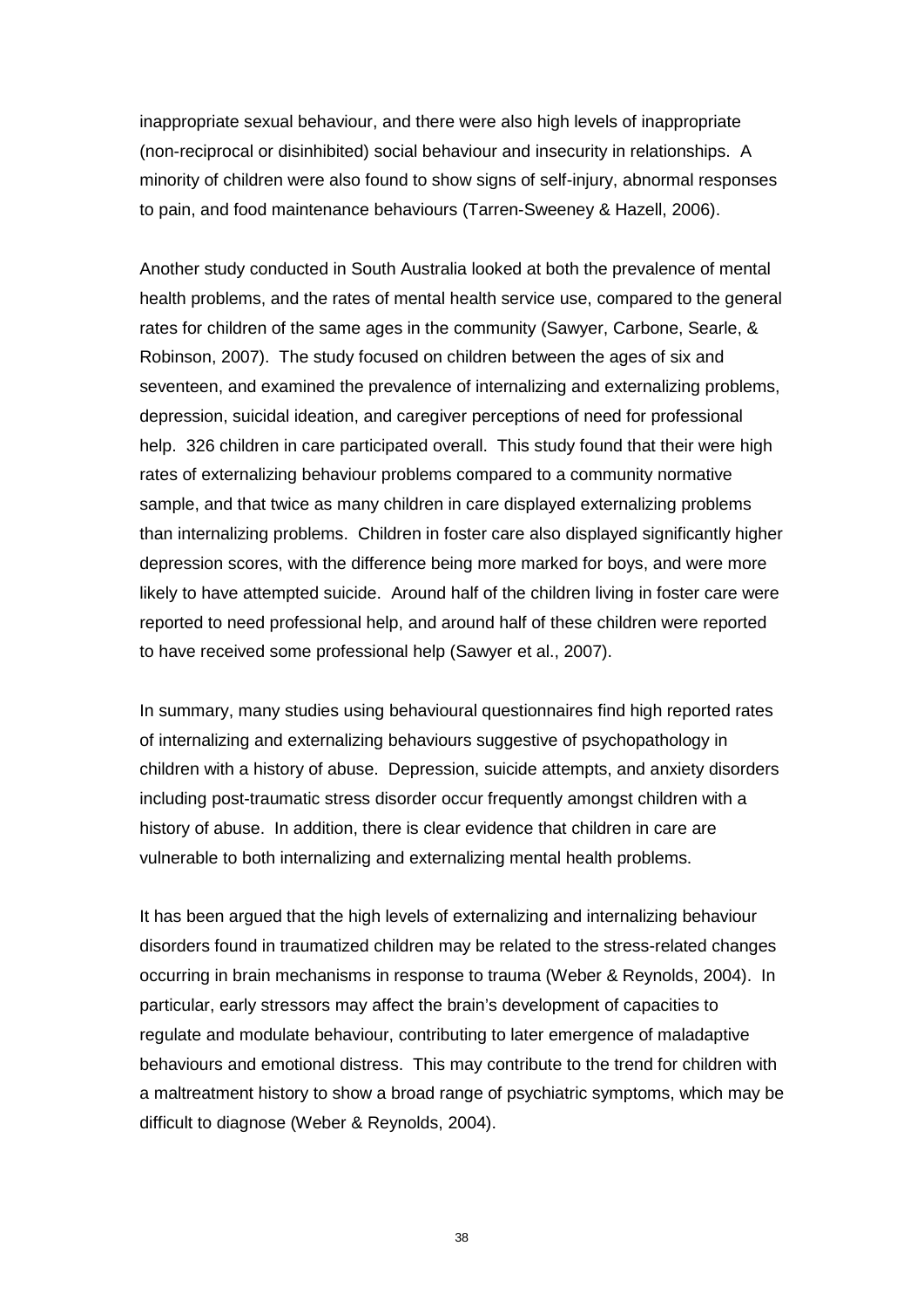# **Psychological outcomes: Attention Deficit Disorder, Behavioural Disorders, and Posttraumatic Stress**

As noted previously, there is some evidence that the diagnosis of attention deficithyperactivity disorder (ADHD) occurs more frequently amongst maltreated children than the general population. For example, in Burge's (2007) study the diagnosis of ADHD was given to approximately 20% of maltreated children in care. Other symptoms of externalizing behaviour are also observed more frequently in maltreated children, suggesting features of disorders such as oppositional defiant disorder and conduct disorder. Weber and Reynolds (2004) argue that careful assessment of behavioural symptoms is needed to distinguish externalizing disorders from PTSD, and to ensure that the treatment given is appropriate to the condition.

Weinstein, Staffelbach and Biaggio (2000) noted that sexually abused children are frequently diagnosed with both ADHD and posttraumatic stress disorder, and that the two diagnoses may have some symptom overlap. Their review noted that behavioural problems, including sexualized behaviour, hyperactivity, aggression and sleep disturbances, were all common consequences of sexual abuse. Symptoms such as difficulty with concentration, restlessness, and impulsivity can be features of both disorders, and argued that trauma symptoms may be misperceived as signs of ADHD. The authors argued that children presenting with ADHD symptoms should be routinely screened for trauma history, and that a more comprehensive study of symptoms may be necessary to prevent misdiagnosis and inappropriate treatment with psychostimulants (Weinstein, Staffelbach, & Biaggio, 2000).

Ford et. al. (2000) proposed that there may be multiple interactive relationships between disruptive behaviour disorders, maltreatment and posttraumatic stress. For example, children with difficult behaviours may be at greater risk of interpersonal conflict with adults, sometimes resulting in maltreatment. In addition, the impact of trauma may compound or exacerbate symptoms of ADHD or oppositional defiant disorder, especially given the high level of overlap between symptoms such as disinhibition and self-regulation deficits in these populations. There may also be comorbid disorders such as posttraumatic stress occurring alongside attention deficit disorders. The study assessed 165 children with a history of attention deficit or oppositional defiant disorder for the presence of trauma history, PTSD symptomatology, and PTSD diagnosis. It was found that 73% of children with comorbid ADHD/ODD had been exposed to physical trauma, and 31% to sexual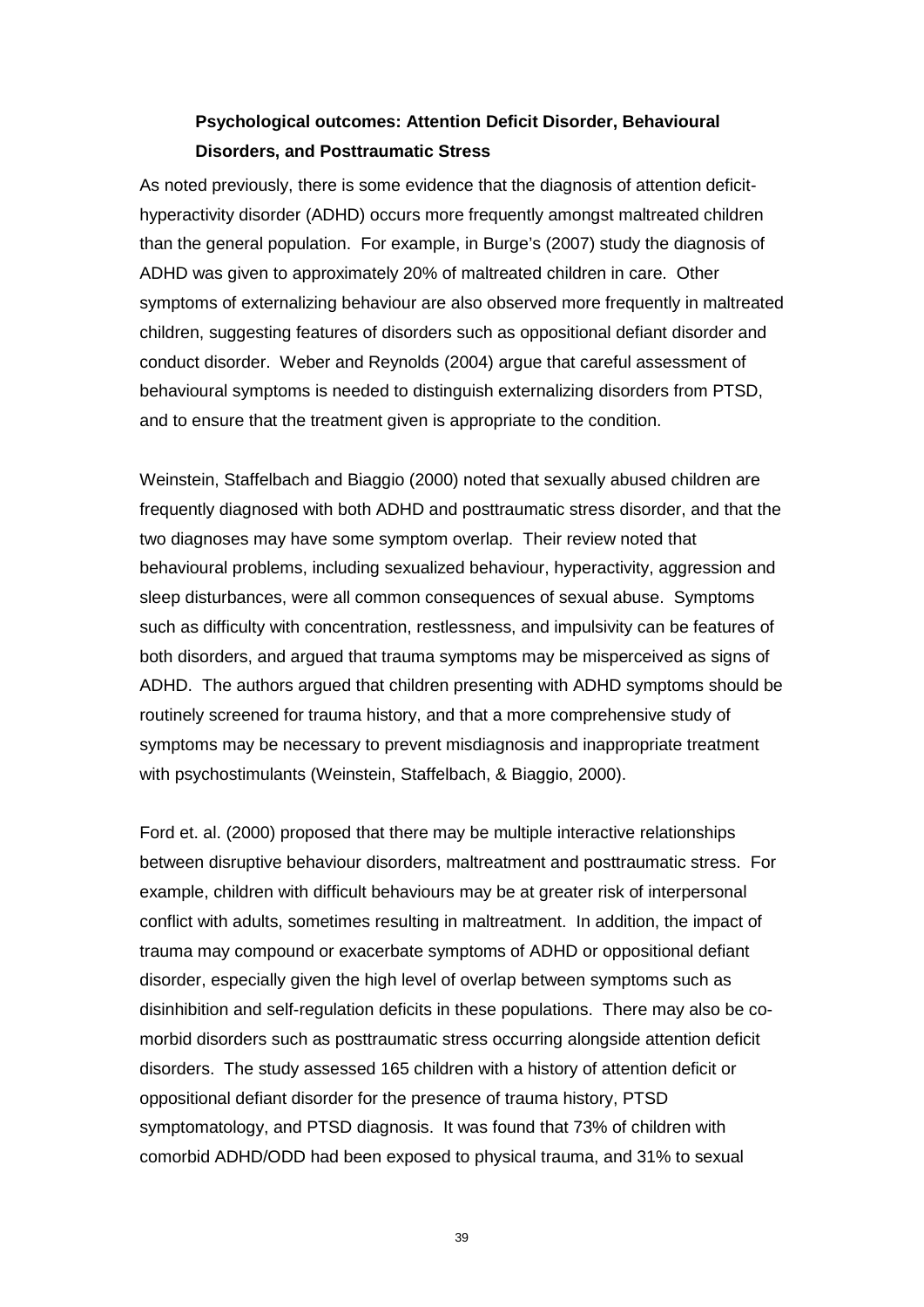trauma; children with ODD or ADHD alone also had significantly higher rates of trauma exposure. Children with a diagnosis of ADHD or ODD were also more likely to display posttraumatic stress symptoms following trauma than children with an adjustment disorder (Ford et al., 2000).

Endo, Sugiyama, and Someya (2006) looked at psychiatric diagnoses in 39 abused children admitted for treatment in a Japanese hospital. It was found that dissociative disorders were the most common diagnosis, given to 59% of the sample. Sixty-seven percent of the sample met the first criteria for attention deficit hyperactivity disorder; however, only 27% of these children were thought to have met the criteria prior to their abuse experiences, while the others were reported to have ADHD symptoms emerging post-abuse. The authors argued that this may have been related to the high prevalence of dissociative symptoms contributing to inattention, and the alterations in neurophysiological reactivity that are associated with maltreatment experiences (Endo, Sugiyama, & Someya, 2006).

Pine et. al. (2005) looked at the impact of threatening stimuli (pictures of neutral, angry or happy faces) on the orienting attentional capacities of maltreated children compared to controls. It was found that significant bias was present amongst physically maltreated children, who tended to direct their attention away from the perceived "threat" stimulus of an angry face. In contrast, children with a history of neglect only did not show a bias away from threatening stimuli. Post-traumatic stress disorder was also associated with attentional bias (Pine et al., 2005).

In summary, children with a diagnosis of ADHD frequently have a history of childhood trauma. There is an argument that externalizing behaviours may place children at risk for parental abuse; however, there may also be some overlap between symptoms of post-traumatic stress disorder and externalizing behaviour disorders. PTSD is believed to affect aspects of attention, resulting in specific attentional biases in processing emotional stimuli.

## **Behavioural Effects: Borderline Personality Features and Affect Regulation**

Borderline personality disorder is amongst the common diagnoses made in adults with a history of childhood abuse, especially childhood sexual abuse. Some statistics suggest a history of some form of abuse in between 60 and 80 percent of individuals with a diagnosis of borderline personality disorder (Graybar & Boutilier, 2002).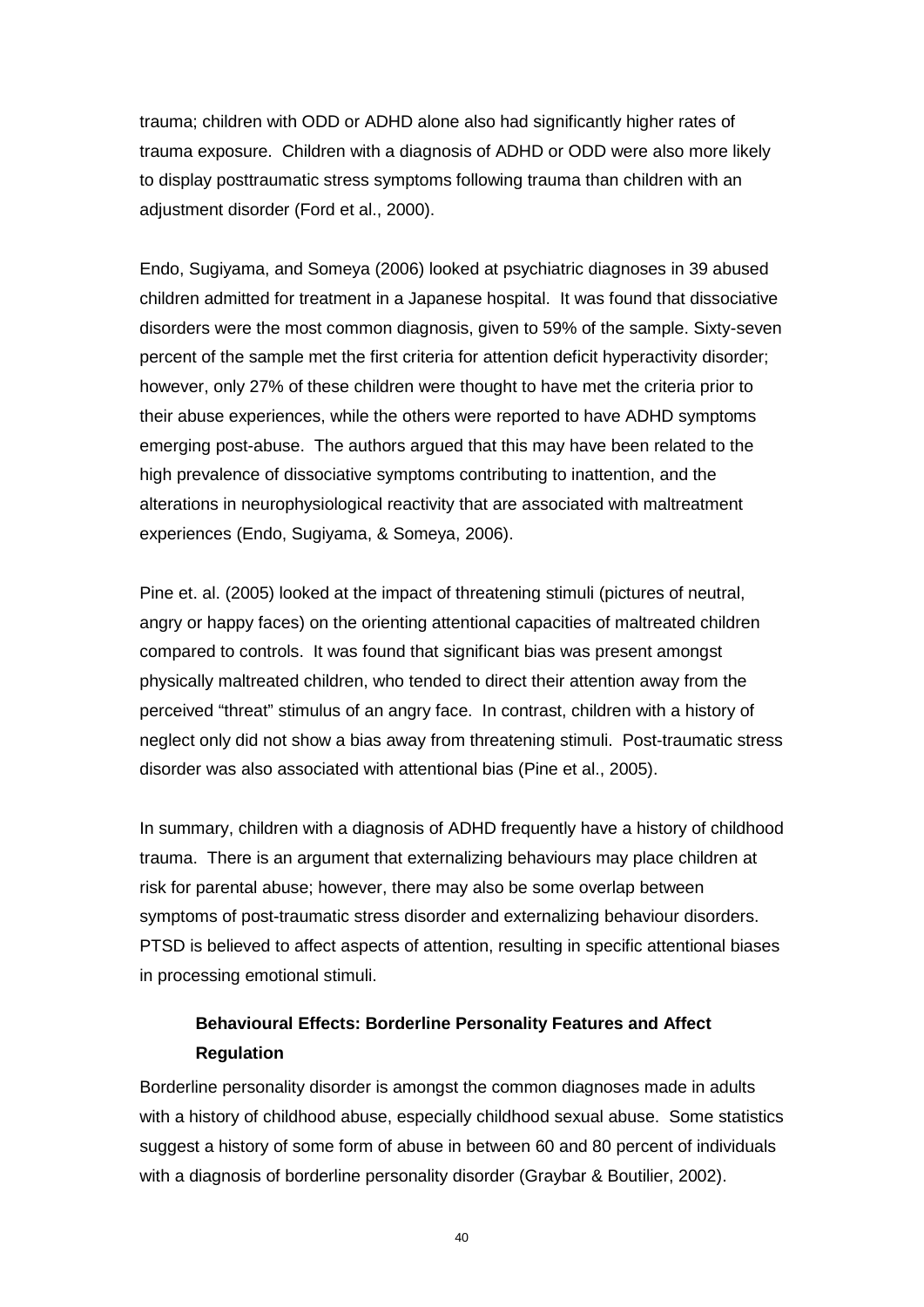Haugaard (2004) argues that some characteristics of this disorder can be observed emerging in school aged children and adolescents. These characteristics may include difficulties forming attachments (including unpredictable behaviour in relationships), poor capacity to regulate emotional states (including aggressive or antisocial outbursts), and impulsive or risk taking behaviours (Haugaard, 2004).

Rogosch and Cicchetti (2005) investigated evidence of vulnerability for borderline personality disorder amongst maltreated and non-maltreated children attending a summer camp. They developed a composite score of BPD vulnerability, utilizing scores associated with emotional lability, conflict with teachers, peer ratings of demandingness, relational aggression and dislike, representations of self, and endorsement of items relating to suicidal and self-harming thoughts and behaviours. It was found that the majority of these indicators differentiated between maltreated and non-maltreated children. It was also found that children with high ratings of BPD vulnerability displayed specific attentional deficits associated with attention to conflicting stimuli, suggestive of difficulties with executive control of attention (Rogosch & Cicchetti, 2005).

Coolidge, Segal, Stewart, & Ellett (2000) compared twenty-one children with borderline personality features to a group of controls rated as having features of another personality disorder. They used a caregiver rating scale to assess symptoms of personality and neuropsychological disorders in the children. It was found that children with borderline personality features were reported to have more symptoms of neuropsychological and behavioural dysfunction, including symptoms of attention deficit hyperactivity disorder, executive functioning deficits, minor neurological deficits, oppositional defiant disorder and conduct disorder. The authors argued that frontal lobe dysfunction may be an underlying feature of many of these reported neuropsychological difficulties (Coolidge, Segal, Sewart, & Ellett, 2000).

One of the central features of borderline personality disorder is impairment in the ability to regulate aspects of behaviour (impulsivity) and emotion (affect regulation). Skodol et. al. (2002) suggest that the impulsive features of BPD may be related to dysregulation of the serotonergic system in the brain, secondary to dysfunction of the hypothalamic-adrenal-pituitary axis following trauma. Cholinergic and noradrenergic system changes have also been associated with instability of mood and with sensation seeking in BPD patients (Skodol et al., 2002).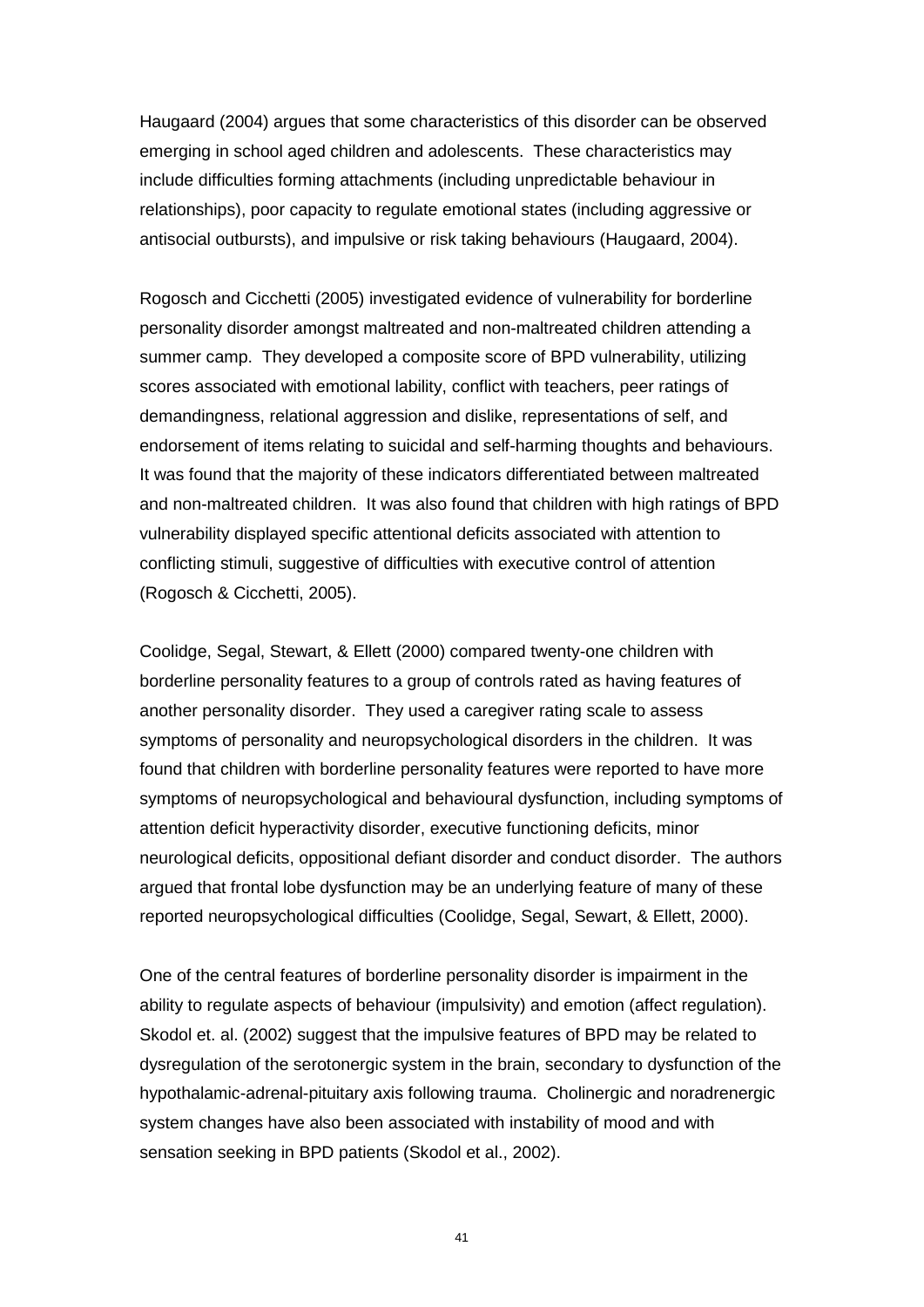Dahl (2003) suggests that the regulation of affect involves the ability to modulate feelings in adaptive ways. This may include both the regulation of emotional behaviour, such as tone, expression and action, and the regulation of the internal state. It was noted that the development of cognitive control and affective regulation occur in tandem from early childhood, with additional development occurring through adolescence. The regulation of affect was noted to be linked to anxiety disorders in children, as well as to other mood disorders (Dahl, 2003).

Skuse, Morris, and Lawrence (2003) note that the amygdala plays a significant role in the regulation of basic emotions, such as fear and anger, as well as in the processing of social information. It was noted that children who have experienced abuse often display altered event related potentials when asked to attend to angry faces, and may be more likely to over-interpret facial expressions they perceive as threatening. It was argued that the connections between the amygdala and inhibitory circuits in the prefrontal cortex enable appropriate responses to facial expressions, including the regulation of fear responses. In maltreated children, this regulation may be altered by the experiences associated with particular facial cues such as anger (Skuse, Morris, & Lawrence, 2003).

Koenen (2006) argued that self-regulation may also be a significant predisposing factor for posttraumatic stress disorder. Emotional processing and executive functioning skills may both play a role in the construct of self-regulation, while impaired self regulation may contribute to the onset of posttraumatic stress disorder following trauma exposure in adulthood. Emotional processing deficits were proposed to emerge from over-activation of the amygdala, while executive deficits may lead to a lack of inhibition of the amygdala, both resulting in an exaggerated fear response. Experiences of child maltreatment, along with the presence of childhood disorders such as conduct disorders, may be significant risk factors for reduced selfregulatory capacities, and therefore increase the risk of adult psychopathology (Koenen, 2006).

In summary, researchers have proposed that maltreated children may display deficits in emotional regulation, and other behavioural and social symptoms that are suggestive of an "emergent" borderline personality disorder. There are some links between these symptoms and neuropsychological dysfunction, especially in the areas of executive functioning and attentional deficits. Some of this evidence indicates that the social and emotional deficits evident may be related to dysfunction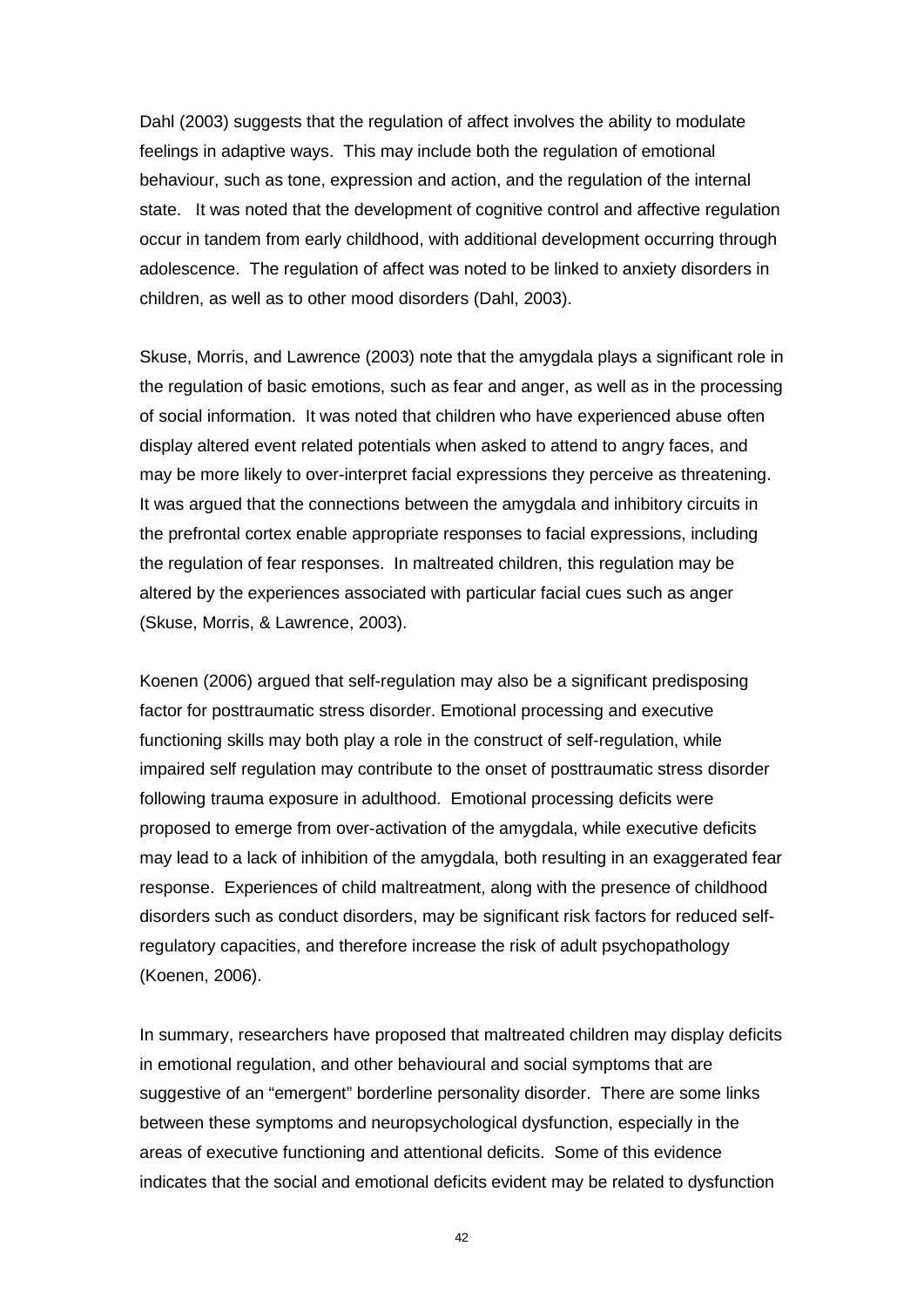in the prefrontal cortex, and in the connections between the limbic system and frontal regions of the brain.

#### **Scholastic Outcomes**

Numerous studies have found an association between child maltreatment and poor academic achievement. The majority of these studies have focused on children with a history of either physical abuse or neglect. Rowe and Eckenrode (1999) suggested that maltreated children were at higher risk for both grade repetition and for poor grades in English and Mathematics. Eckenrode, Laird & Doris (1993) studied a large sample of children in the education system, and found that those with a history of neglect alone or neglect with physical abuse were significantly more likely to have low grades or a history of grade repetition. In addition, children with a history of physical abuse were at increased risk for disciplinary problems or reports of previous suspensions (Eckenrode, Laird, & Doris, 1993).

Another study by Kendall-Tackett and Eckenrode (1996) found that children with a history of neglect not only had lower average grades and more grade repetitions, but also a higher number of suspensions and disciplinary referrals in their academic context. Perez and Widom (1994) conducted a retrospective study of adults abused in childhood, and found that they were more likely to report a history of repeated grades, higher truancy rates, suspensions, and less years of education overall than matched controls.

The findings are more equivocal in studies with sexually abused children. Trickett, McBride-Chang, and Putnam (1994) found that a history of sexual abuse was negatively correlated with a child's self-rating of academic competence, and with their overall academic performance. An Australian study did not find significant decrements on the average achievement scores of sexually abused children, but noted that three of twenty-one participants displayed some academic underachievement, and a further three had qualified for learning support in their school context (Jones, Trudinger, & Crawford, 2004). Reyome (1993) compared a group of sexually abused children with neglected children and controls drawn from families on public assistance or from lower-middle class backgrounds. Using measures of achievement, she found that sexually abused children did not differ significantly from children receiving public financial assistance on measures of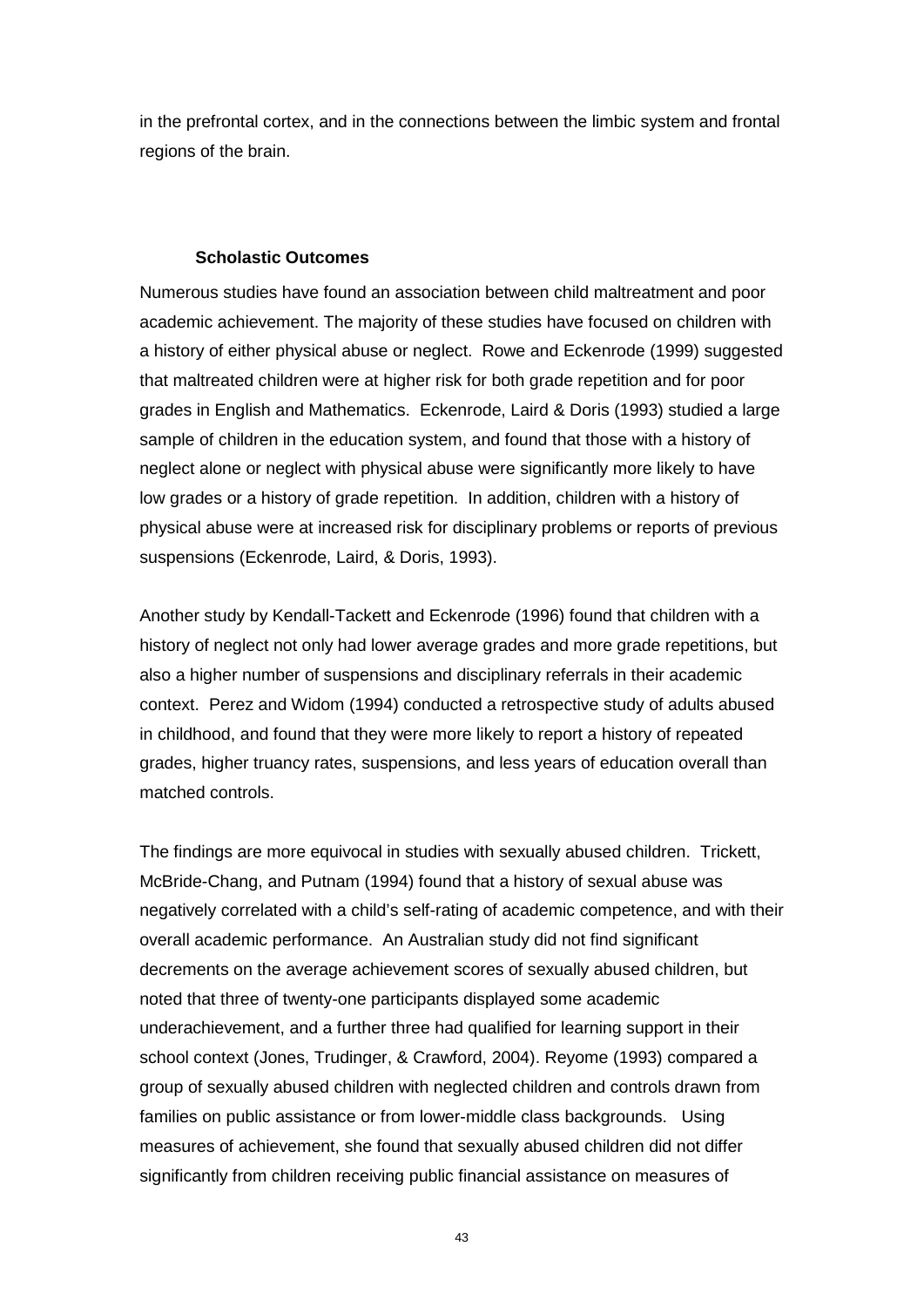internalizing or externalizing behaviour, although there was a significant difference between the sexually abused and middle-class children on externalizing behaviour scores. In relation to achievement measures, it was noted that sexually abused children showed a higher proportion of low grades in English and mathematics, and a higher proportion of grade repetition, in comparison to both control groups (Reyome, 1993).

Zolotor et. al. (1999) used a prospective design to explore the risk of academic underachievement associated with maltreatment. Children at risk for maltreatment were identified at birth, and their educational adaptation was reviewed at the ages of six and eight years. The total sample size at age 8 was 181 children, with forty percent of these children reported for at least one instance of neglect (with or without abuse) prior to the age of six. The study endeavoured to control for a range of sociodemographic variables, including age, sex, race, number of siblings, maternal years of education, maternal depression and stress, household income, and presence/absence of a father figure. Ratings of behaviour and school performance were collected through teacher reports of academic performance, learning, behaviour, child happiness and peer status. They found that substantiated maltreatment associated with reduced academic performance and adaptive functioning, with a substantiated maltreatment report representing the strongest predictor of academic performance scores and poor behavioural adaptation (Zolotor et al., 1999).

Boden, Horwood and Fergusson (2007) considered longer term academic outcomes associated with child sexual and physical abuse. They looked at a group of young adults who were part of a New Zealand longitudinal study; this group were asked at ages 18 and 21 to give retrospective reports of any exposure to childhood sexual or physical abuse. They then compared this group with the broader sample on academic outcomes including whether or not they had completed high school, obtained a high school certificate, attended university, and gained a university degree before age 25. The study found a significant relationship between abuse exposure and poor academic outcomes; however, after adjusting for demographic and socioeconomic influences, only limited significant associations remained (Boden, Horwood, & Fergusson, 2007).

Shonk and Cicchetti (2001) noted that in some studies, there have been mixed findings of academic deficits depending on the measures of academic achievement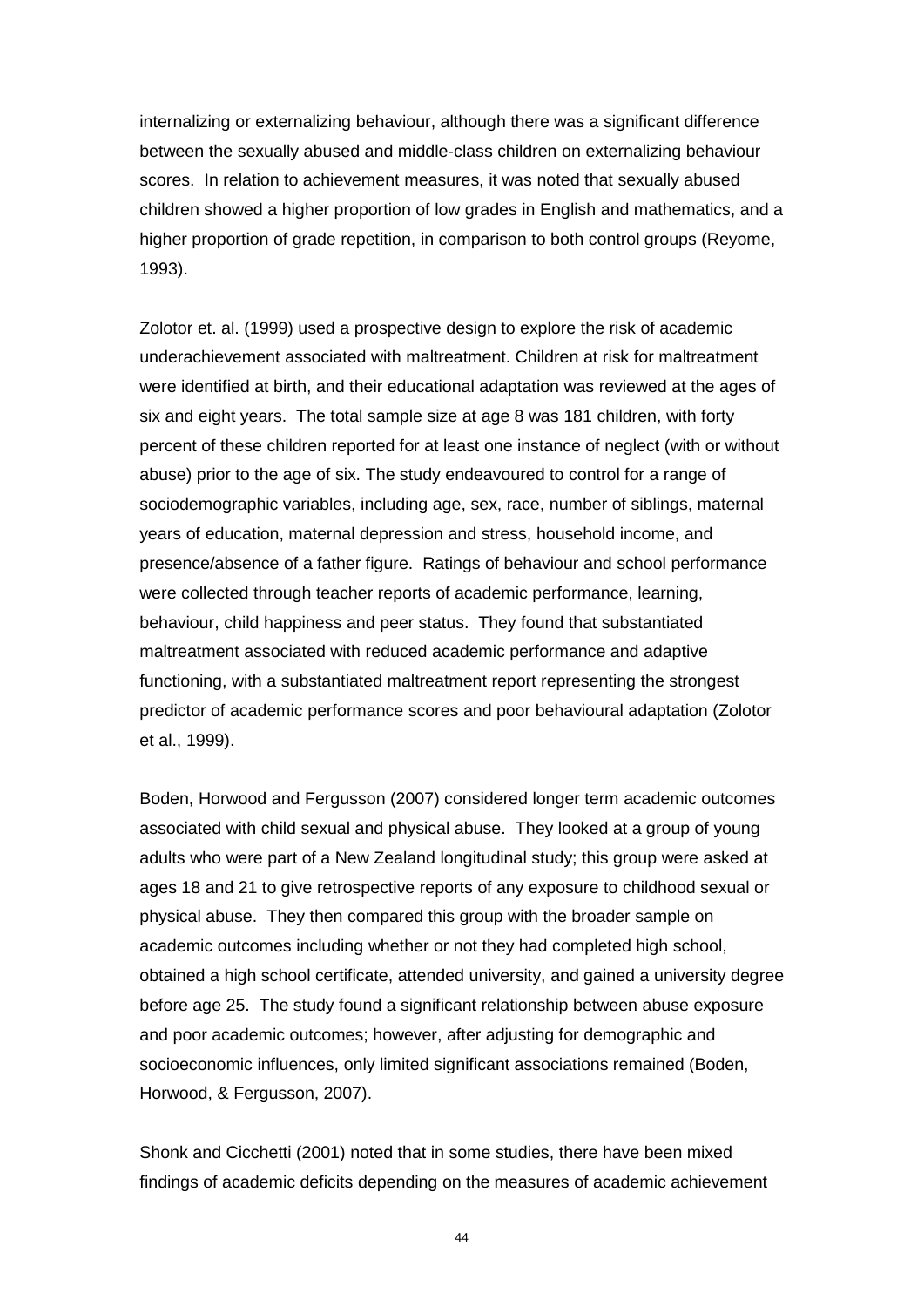utilized and the method of analysis used. For example, while not all studies have found lower grades amongst maltreated children, some have found differences on standardized tests of achievement, or on other indicators such as grade repetition or placement in special education classes. They studied a group of 229 low-SES children, with 146 having a documented history of maltreatment. Data was gathered through observation, teacher reports and school records. They found that the maltreated children in their sample showed greater evidence of academic maladjustment, as defined by repeated grades, poor attendance, access to special education services, and low achievement scores. They also found that academic engagement (teacher ratings of perceived competence, effort, and classroom orientation) mediated the relationship between maltreatment and academic maladjustment, while measures of ego resiliency and social competency mediated the relationship between maltreatment and behavioural maladjustment (Shonk & Cicchetti, 2001).

Other research has added support to the idea that children placed in out-of-home care arrangements tend to display poorer school adjustment. Zima et. al. (2000) conducted a comprehensive review of behaviour problems, academic delays, and school failure amongst 302 six to twelve year-old children in various out-of-home placements. The study found that 69% of the children had some history of either academic delays, failure to achieve at school, or a behaviour problem. Children who scored in the clinical range for internalizing and/or externalizing behaviour problems were more likely to have been suspended or expelled from school. Twenty-three percent of children were found to have some academic delay in either reading or maths, while 25% had experienced either a suspension/expulsion, or had to repeat a grade at school. Ethnicity was the greatest risk factor for academic delays amongst children in care, with instability of placement also contributing to risk. Group home placement, age, and behaviour problems were all predictors of school failure (Zima et al., 2000).

Mitic and Rimer (2002) compared children in care in grades four, seven and ten to national averages on standardized tests of academic achievement. Almost 40% of grade four children in care were below expectations in their reading ability, compared to 20.3% of the general population. In writing skills, 18.1% of grade four children in care were below expectations, and only 8.8% of their age peers. In numeracy skills, the comparison figures for below expected performances were 42.4% of children in care, and 20.2% of other children. The rates of children in care falling below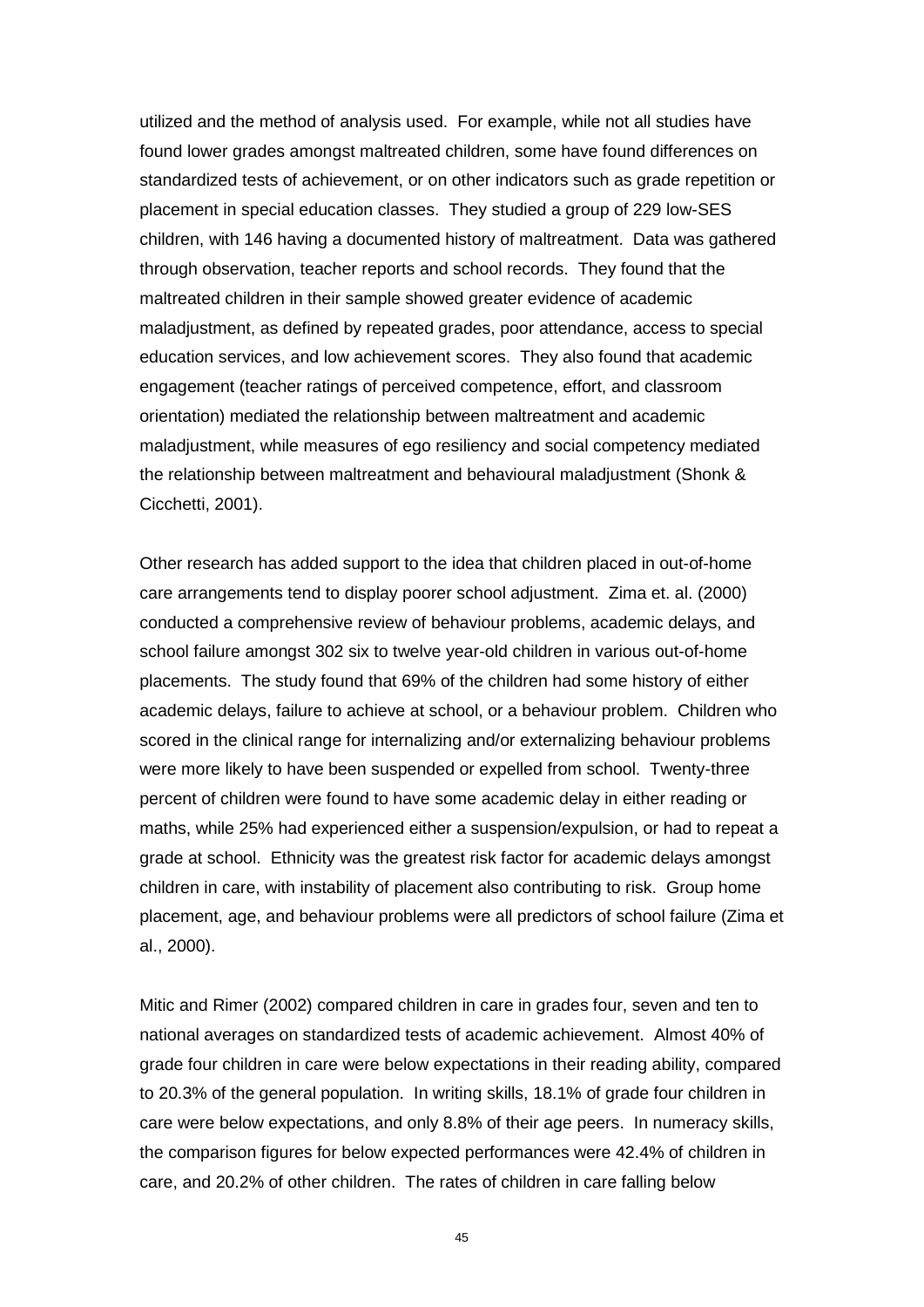expectations increased in the later grades, and were consistently well above the rates in the general school population (Mitic & Rimer, 2002).

Fantuzzo and Perlman (2007) considered the interactions between out-of-home placements, child maltreatment and homelessness in their impact on school achievement. The study utilized a cohort of second grade students within a single city. Standardized assessments of early literacy, reading accuracy, fluency and comprehension, vocabulary and language, and maths and science were obtained. School adjustment was also assessed, considering both the child's classroom work habits, and their social skills development. Out-of-home placement was found to be significantly related to reduced performance a number of literacy measures, and to a lower level of science knowledge. It was also associated with poorer school adjustment, in both work habits and social skills. It was found that maltreatment mediated the effects of the relationship between placement status and school achievement measures, and had similar effects on the relationship between placement and school adjustment (Fantuzzo & Perlman, 2007).

Evans (2004) sought to determine whether foster care placement had a positive, neutral, or negative impact on cognitive development, as measured by IQ and academic achievement scores. It was found that there was no significant differences between most measures of academic ability and achievement between initial foster care placement and assessment on re-entry into care; however, written expression skills showed some improvement over time after placement. It was also noted the children with higher levels of academic achievement may be at risk of some decline following entry into care arrangements, and it was argued that this highlighted the need for all children to receive educational assessment and monitoring (Evans, 2004).

Crozier and Barth (2005) note that while academic impairments in maltreated samples are commonly found, the mechanisms by which these impairments arise are unknown. Risk factors include genetic and prenatal risks; the influence of chaotic, violent or deprived living circumstances; and sociodemographic factors such as race and socio-economic status. They assessed 2368 maltreated children aged six to fifteen on measures of intelligence, achievement and behaviour, considering a range of risk factors including age, gender, race, maltreatment type, family poverty, prior involvement with welfare services, caregiver mental health, and clinical behaviour problems. They found that children with a history of maltreatment were more likely to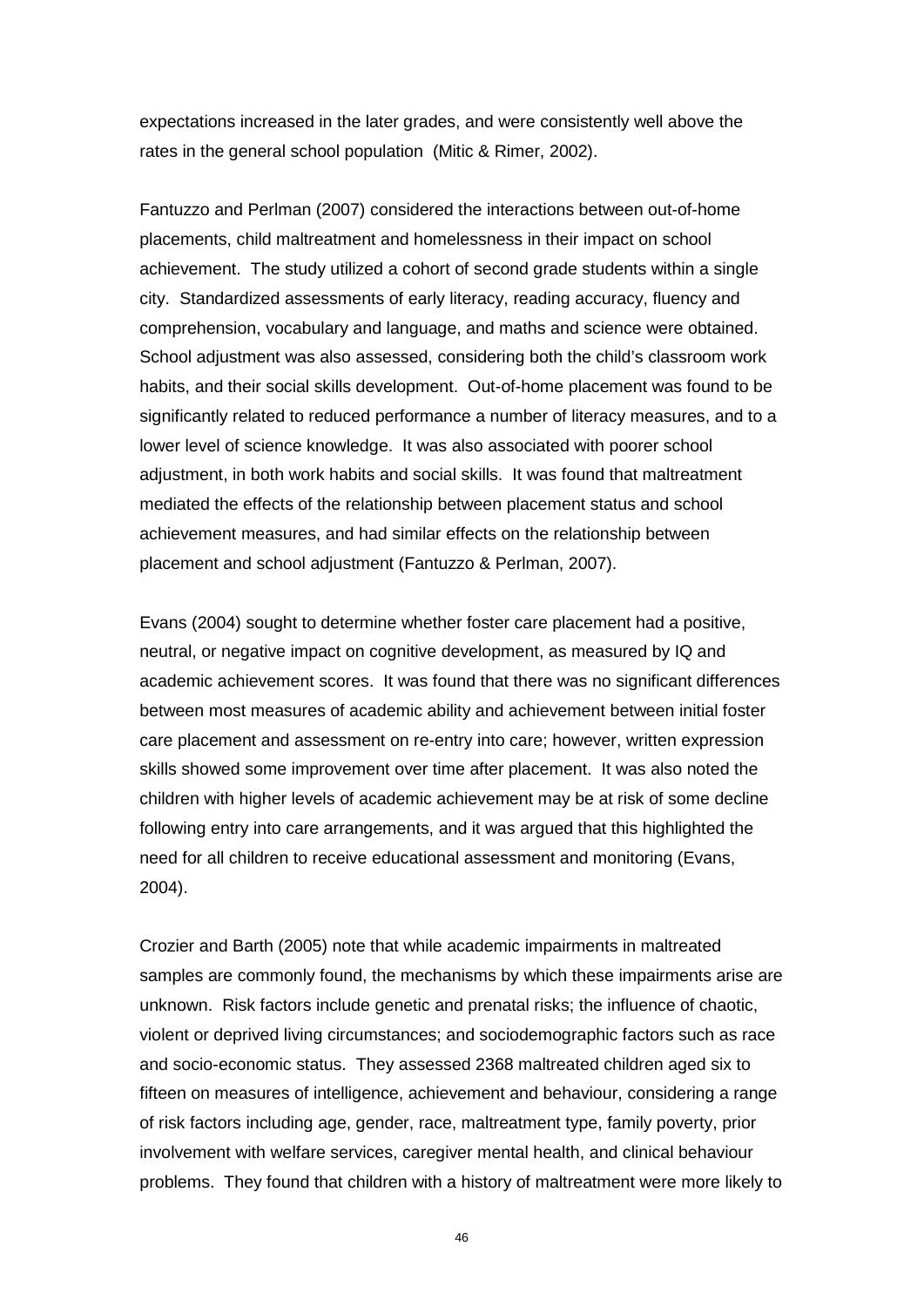receive a standardized score below 85 on achievement tests in comparison to the general population; with 32.9% scoring below 85 on a reading test, and 46.4% below 85 on a mathematics test. They also found that gender, age, race and maltreatment type were not significantly related to achievement scores; but that poverty and previous welfare services were significant risk factors for poor achievement. In addition, parental mental illness and clinically significant behaviour problems (as reported by parents and teachers) were risk factors specifically for poor mathematics outcome. The study also provided evidence of cumulative risks, that is, that children with more than one risk factor (poverty, receipt of welfare services, caregiver mental health, clinical behaviour problem reports) were at higher risk for poor academic outcomes (Crozier & Barth, 2005).

In summary, there is cumulative evidence that maltreatment is associated with poor academic outcomes, as measured by a range of standardized tests and educational indices. Academic achievement is reduced in children with a history of neglect and physical abuse, and there is some indication that sexually abused children may also show signs of reduced academic performance. There is evidence that behavioural problems, poverty, and academic competence all affect academic outcomes. However, there appears to be little research investigating the impact of cognitive status on academic outcomes. The next section reviews research into the general cognitive capacity of children with maltreatment, a variable which may be expected to impact on their academic and social functioning.

#### **Maltreatment and Cognitive Capacity**

There is a long-standing link in the literature between child maltreatment and below average performance on standardized intelligence testing, with reviews from over a decade ago noting trends for abused children to display lower IQ scores (Armsworth & Holaday, 1993; Kolko, 1992). Hoffman-Plotkin and Twentyman (1984), however, noted that much of the early research confounded maltreatment with socio-economic status, and that many lacked adequate control groups. Their study found that abused and negected children scored approximately twenty points lower than matched controls' intelligence (Stanford-Binet) and receptive vocabulary (Peabody Picture Vocabulary Test) scores (Hoffman-Plotkin & Twentyman, 1984). In contrast, Harwicke and Hochstadt (1986) found no differences between abused-neglected children and a comparison group composed of chronically ill children.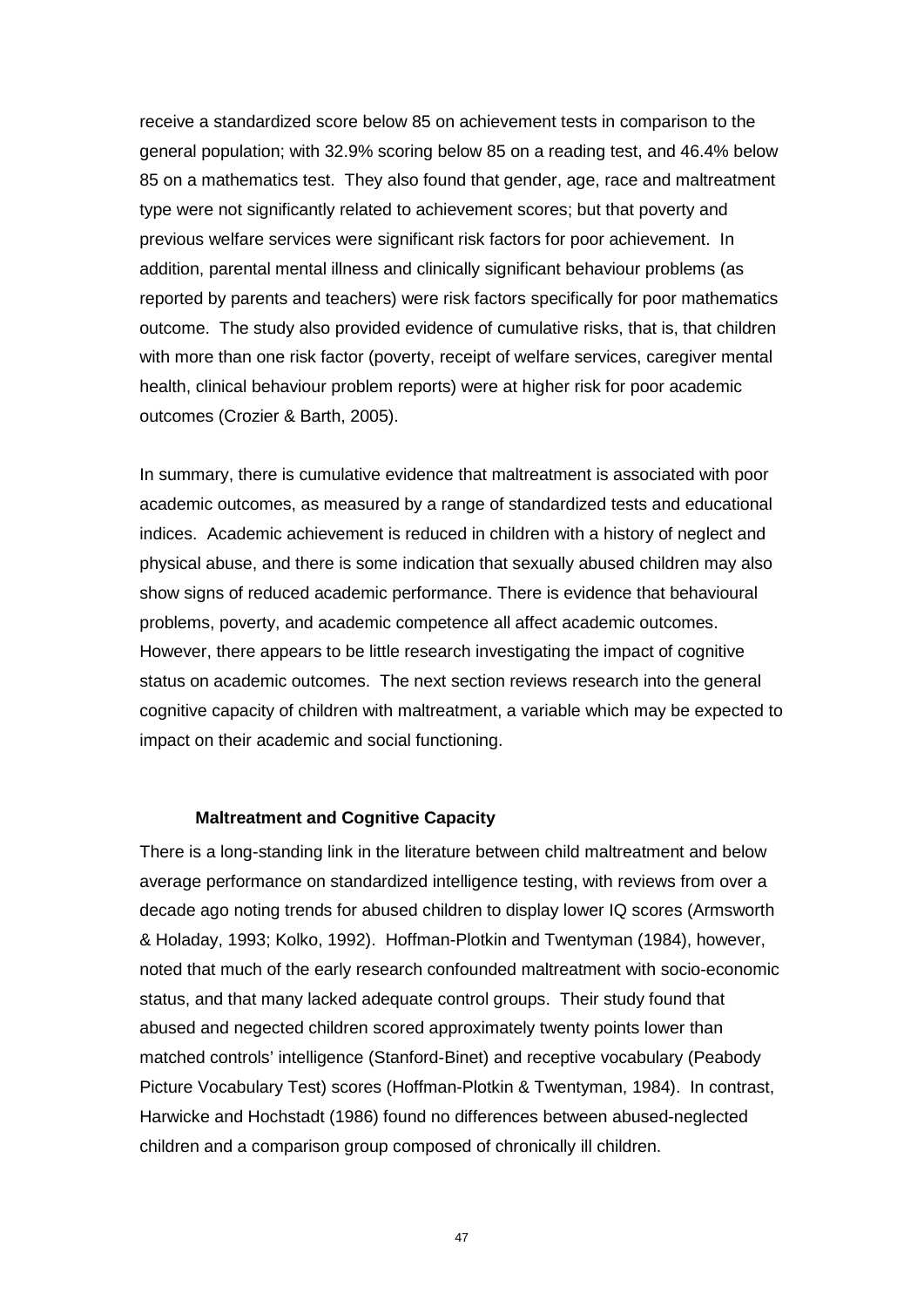More recent research, utilizing control groups matched on demographic and socioeconomic variables, has found further support for intellectual deficits in maltreated children. Carrey et. al. (1995) found a significant difference between abused children and a reference group on full-scale and verbal IQ measures using the WISC-R, and further noted that scores on these scales were related to the severity of abuse experienced. DeBellis et. al. (1999) also found lower IQ scores amongst maltreated children with post-traumatic stress disorder, and noted that scores appeared negatively correlated with the duration of abuse. Crozier and Barth (2005) found a higher than expected percentage of maltreated children (33.9%) scored below eightyfive on the Kaufmann Brief Intelligence Test. They also found that race and a history of poverty were significant risk factors for low scores on intelligence tests. Strathearn et. al. (2001) also noted that referral to protective services for neglect was associated with cognitive delays in low birth-weight infants. Substantiated neglect in this population also contributed to cognitive decline over time (Strathearn, Gray, O'Callaghan, & Wood, 2001).

Saltzman, Weems and Carrion (2006) considered the relationship between maltreatment, posttraumatic stress disorder, and intellectual functioning in fifty-nine children and adolescents aged between seven and fourteen. The study found that verbal IQ scores were significantly associated with both the number of traumas experienced, and with re-experiencing symptomatology associated with PTSD. Fullscale IQ was also significantly predicted by post-traumatic stress symptoms, with a particular association with re-experiencing symptoms. It was argued that lower verbal abilities may predispose children towards posttraumatic stress disorder, as they are less able to process and form a narrative about the traumatic events. However, it was noted that this study lacked pre-morbid comparison data to support such a hypothesis (Saltzman, Weems, & Carrion, 2006).

In a different approach, Pears, Kim and Fisher (2008) considered the impact of different types of maltreatment on cognitive outcomes. Based on a sample of 117 three- to six-year-olds in foster care, the study categorized four different profiles of multiple types of maltreatment: supervisory neglect/emotional maltreatment; sexual abuse/emotional maltreatment/neglect; physical abuse/emotional maltreatment/neglect; and sexual abuse/physical abuse/emotional maltreatment/neglect. The study found that neglect and physical abuse were associated with poorer cognitive outcomes comparative to the sexual abuse/emotional maltreatment/neglect group (Pears, Kim, & Fisher, 2008).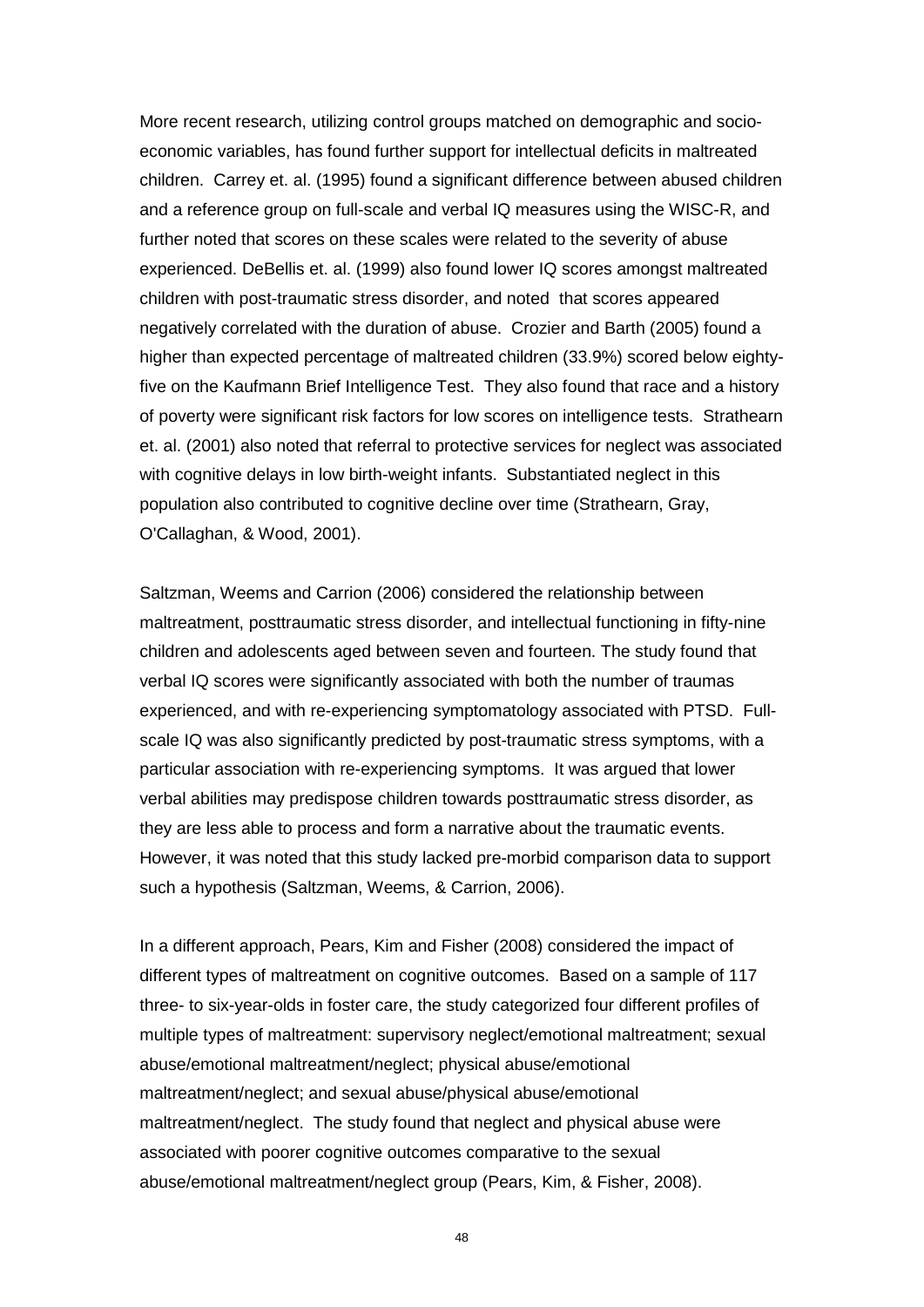Similar findings were noted in a study into the cognitive performance of traumatised children with PTSD conducted by Saigh et. al. (2006). This study utilized two control groups, a traumatised group without PTSD, and a non-exposed control group. It was found that significantly lower verbal IQ scores were evident in the PTSD group in comparison to the control groups. In contrast, trauma-exposed children without PTSD did not differ significantly from non-exposed controls. The authors suggested that early identification and treatment of PTSD might enable some correction of deficits, and assist in reducing later adverse academic outcomes (Saigh, Yasik, Oberfield, Halamandaris, & Bremner, 2006).

Veltman and Browne (2001) conducted a wide-ranging review of cognitive outcomes in school-aged maltreated children. Ninety-two studies were identified in this review relating to cognitive and academic outcomes for maltreated children; sixty-five of these addressed intelligence or cognitive development as a variable. The majority of these studies (75%) found delays in cognitive development in maltreated children when compared to controls. However, it was noted that in the majority of studies from Great Britian (four of a total of five), no differences in intelligence were found between maltreated children and controls. Some of the limitations of the studies reviewed included a high number (26%) with no control group, and an appreciable proportion of studies examining children from North American schools, many of them representing children for whom low socio-economic status and associated issues may be impacting on cognitive development. Veltman and Browne (2001) noted that causal associations between maltreatment and IQ are limited by the lack of knowledge about premorbid functioning, as children growing up in a chaotic, impoverished or violent milieu have little opportunity to develop to their potential.

Recent studies have demonstrated that while IQ scores are largely associated with genetic factors in children from affluent families, they are more significantly impacted by environmental influences in families of lower socio-economic status, even when very young children are tested (Turkheimer, Haley, Waldron, D'Onofrio, & Gottesman, 2003);(Harden, Turkheimer, & Loehlin, 2007). The impact of maltreatment experiences, often occurring in low SES environments, may represent a further environmental variable modifying general intelligence. Thus, while it is difficult to infer cause and effect, a case can be made for treating IQ scores as a dependant variable in children who are growing up in circumstances of socioeconomic and emotional adversity.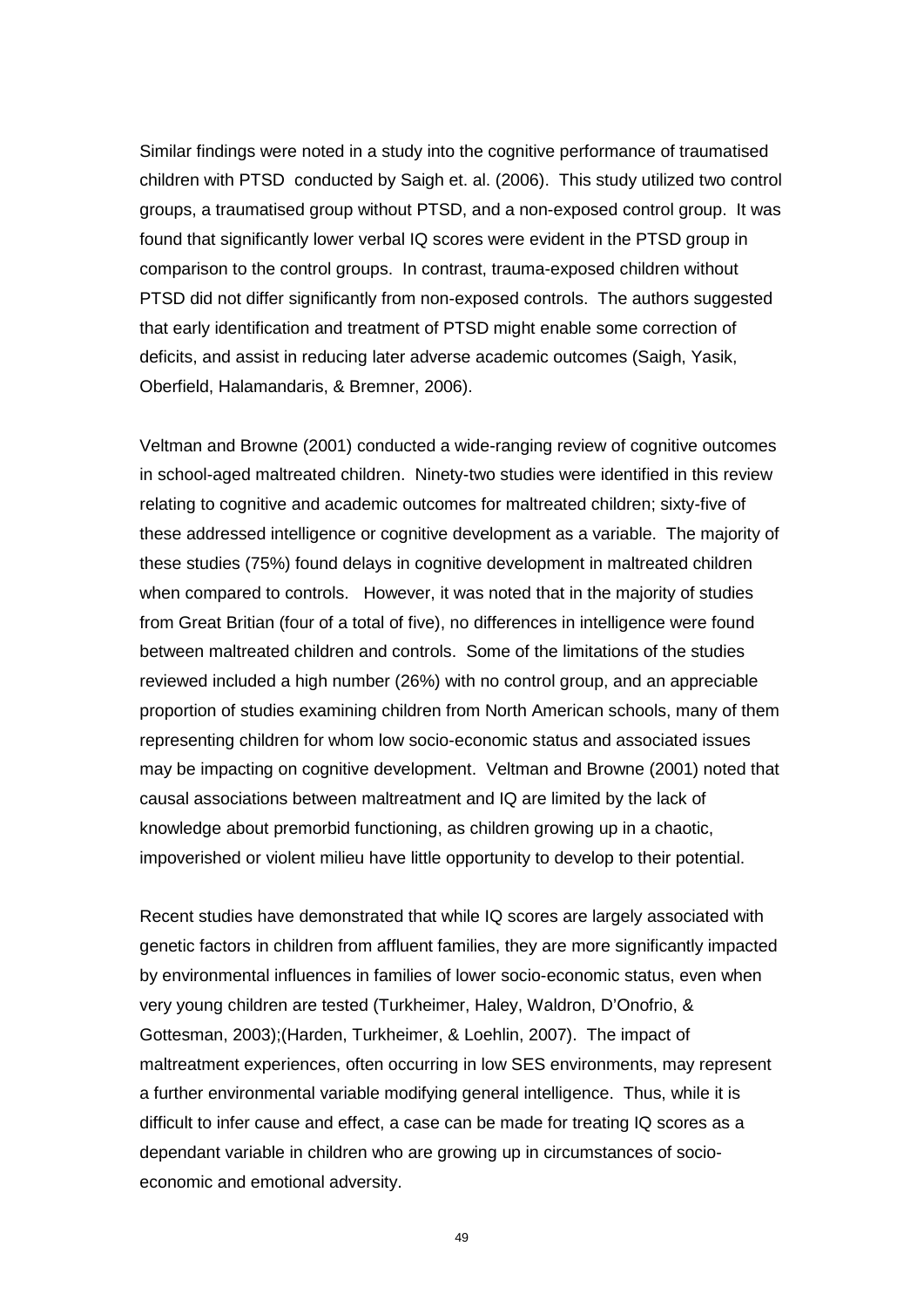It has been noted that the verbal indices of standardized intelligence tests (i.e. VIQ scores) are particularly affected by experiences of abuse. Putnam (1997)argues that language skills, both expressive and receptive, are likely to be delayed following traumatic experiences. Veltman and Browne's (2001) review identified 42 studies addressing language development, with 36 of these finding delays language skills, both expressive and receptive. However, it was noted that many of these studies drew conclusions from findings from the verbal scales of intelligence tests, which utilize learned knowledge. It was also emphasized that in more systematic investigations dividing samples by type of maltreatment, language delays are most consistently associated with neglect (Veltman & Browne, 2001).

It is questionable whether reduced VIQ scores can be validly interpreted as reflecting a specific language disorder. Lezak, Howieson and Loring (2004) note that there is a trend towards an increasing discrepancy between VIQ and PIQ as full-scale intelligence scores decrease, with lower scores on the verbal than performance scale. In contrast, individuals with a high full-scale IQ are more likely to have a higher VIQ than PIQ. In addition, it is argued that a reduction in VIQ has not consistently been related to left-hemisphere injury (Lezak et. al., 2004). Groth-Marnat (2003) also notes that discrepancies between verbal and performance scales are not diagnostic of lateralized damage. He highlights that higher scores on performance measures in comparison to verbal measures have been associated with impaired timed performance, low academic achievement, delinquency, and low socioeconomic status; as well as with language deficits or poorly developed auditory conceptual skills (Groth-Marnat, 2003).

In summary, there is evidence of impaired performance on measures of general cognitive ability amongst maltreated children. The majority of these findings come from research in North American settings, and at times have failed to control for relevant socio-demographic variables such as poverty and race. Within the literature, there is some evidence that verbal intelligence is reduced relative to performance IQ in maltreated children, and that verbal skills are more likely to be impaired in children with a history of neglect. The significance of these differences are unclear, as issues such as low socioeconomic status and delinquency are also associated with differences in verbal and performance IQ. Thus, while there is some indication of cognitive dysfunction emerging from measures of general cognitive ability, the cognitive functioning of abused children may contain a more complex pattern of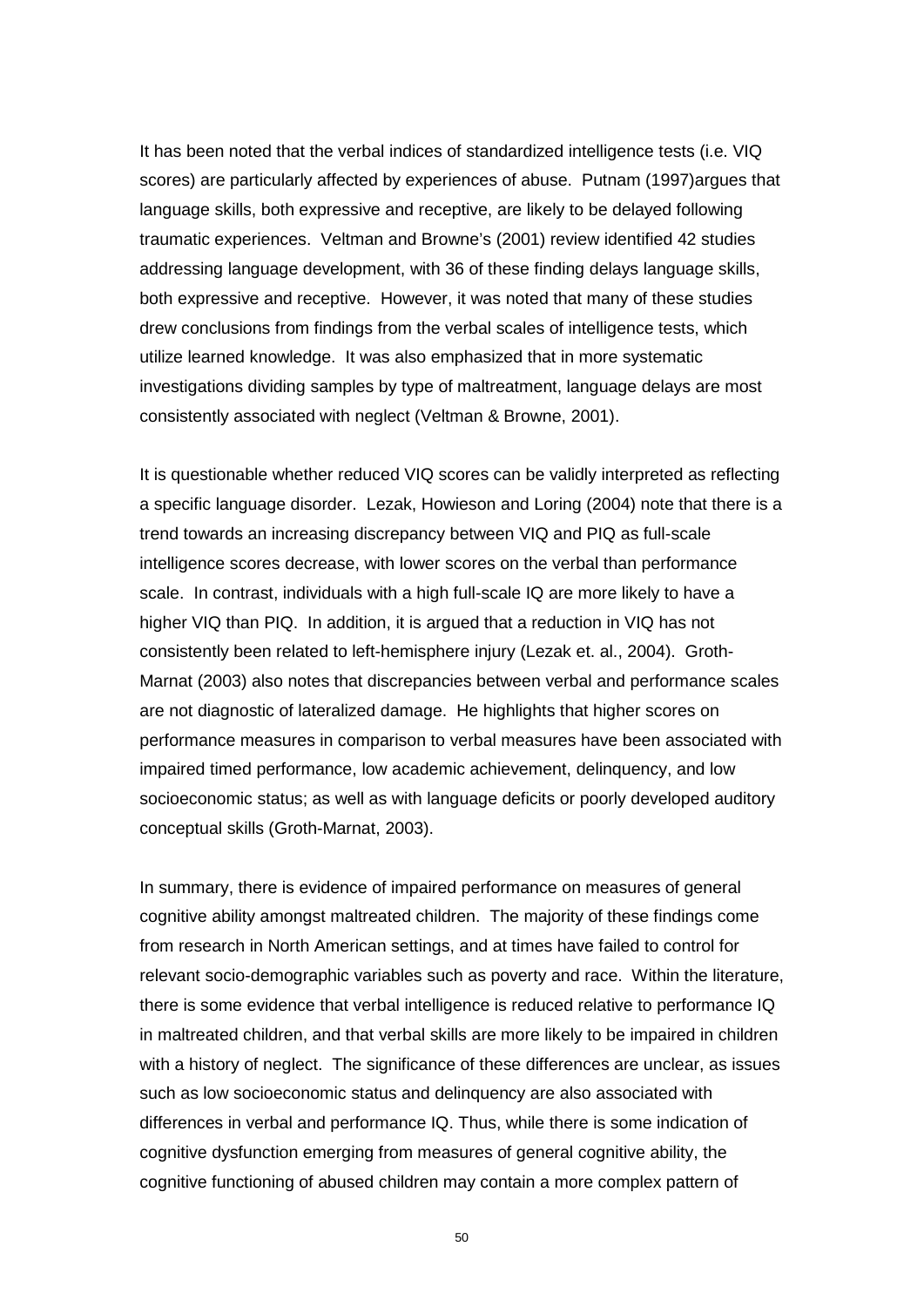strengths and deficits that are not apparent on global measures. The next section reviews studies which examine neuropsychological functioning of abused children in more detail.

#### **Neuropsychological functioning in maltreated children**

A limited number of studies addressing the neuropsychological functioning of abused children have been published, and those that have emerged have been in some cases limited by small sample size, and by a limited range of abuse types and ages covered. However, the data they provide give some indication regarding patterns of cognitive strengths and deficits in maltreated children.

Palmer et. al. (1999) hypothesized that psychological trauma early in life may affect cognitive structures related to learning and acquisition; and more specifically that memory and "higher cognitive functioning" would be reduced in abused children. Twenty sexually abused girls and twenty controls were assessed, using the WISC-III and the Test of Memory and Learning (other tests of attention and executive functioning were also used, but results were not reported in this paper). The WISC-III verbal and full-scale IQ scores were used as measures of higher cognitive functioning, while the verbal, non-verbal and delayed memory indices were used as measures of memory. It was found that memory scores did not predict group membership; this finding was contrary to adults with post-traumatic stress disorder, who have been shown in some small studies to have impaired short-term verbal memory. The abused and non-abused groups differed significantly on their verbal intelligence scores, which is consistent with the literature discussed above; there was a non-significant trend towards lower scores in the abused group on full-scale IQ (Palmer et al., 1999).

Porter, Lawson, and Bigler (2005) compared 25 sexually abused and 24 non-abused children on both behavioural and neuropsychological measures. Behavioural measures included parent reports on the Personality Inventory for Children, Conners Parent Rating Scale, and the Trauma Symptom Checklist for Children. Neuropsychological measures included a short form of the WISC III (used to estimate verbal, performance and full-scale IQ), the Tests of Memory and Learning battery (used to derive nine indices relating to memory, recall, learning and attention/concentration), and the Stanford Achievement Test. The findings indicated a difference between maltreated and control groups on verbal IQ scores, once again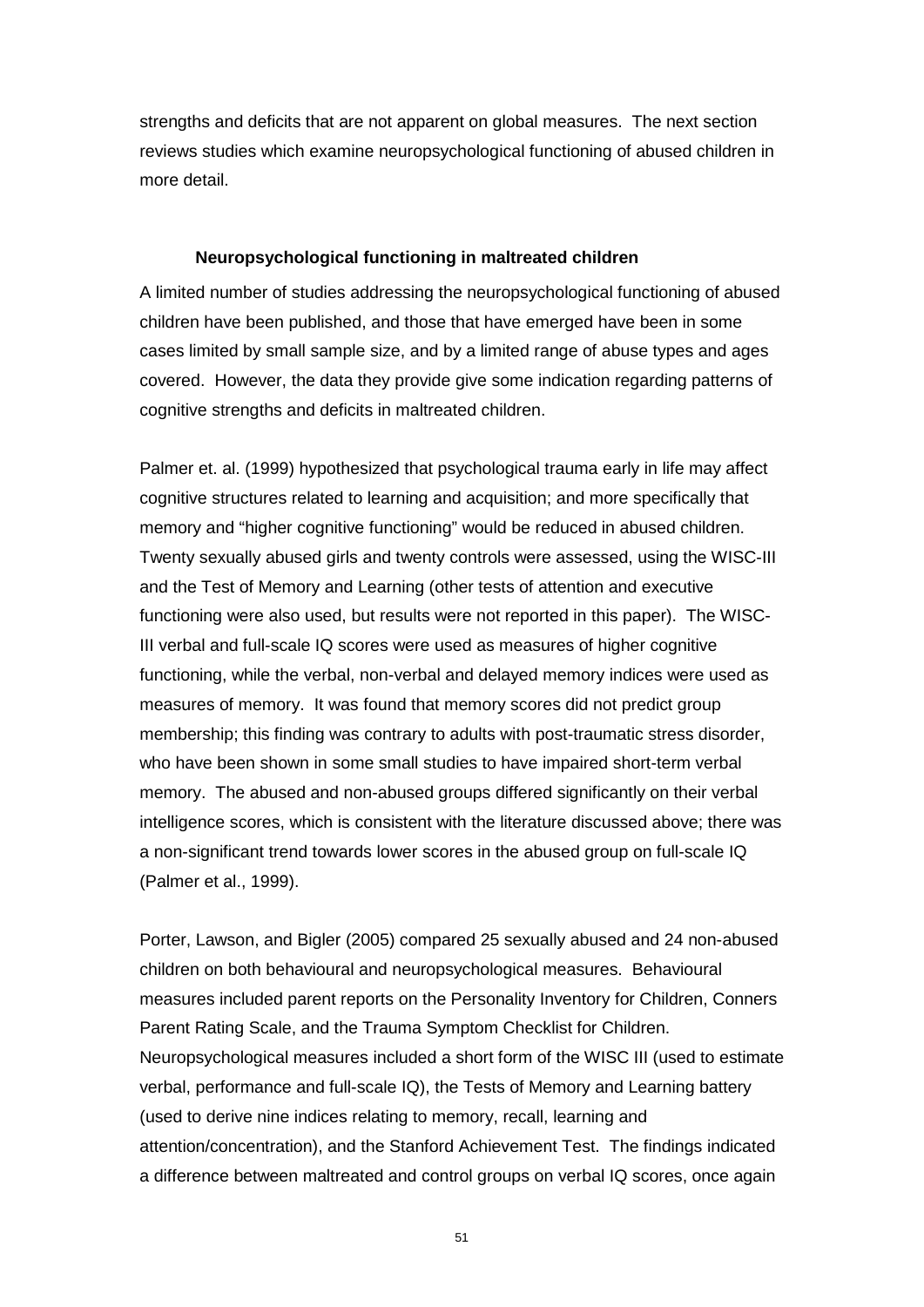consistent with previous research. Depending on the method of analysis used, the difference in performance IQ between maltreated and non-maltreated participants was approaching significance. The findings on the memory scales suggested differences between groups on verbal memory, attention/concentration, sequential recall and free recall indices. However, when controlling for socioeconomic status and full-scale IQ, these group differences were no longer significant. A broad range of emotional and behavioural difficulties were reported in the sexually abused group, including internalizing and externalizing features suggestive of generalized psychopathology. Porter et. al. (2005) concluded that significant cognitive deficits in the domain of memory were not evident in this group; and noted that while there were significant differences between the abused and control groups on intelligence measures, the abused group were functioning in the average range, while the control group were actually in the high average range. This factor makes it difficult to interpret the findings as a deficit related to maltreatment (Porter, Lawson, & Bigler, 2005).

Beers and De Bellis (2002) considered the neuropsychological functioning of fourteen children with maltreatment-related post traumatic stress disorder, with an average age of 11 years. The findings were suggestive of deficits in attention and executive functioning, with impairments evident on tasks relating to freedom from distractibility, sustained attention, semantic organization, and conceptual set-shifting abilities (Beers & De Bellis, 2002).

Pears and Fisher (2005) focused their research on pre-school aged children, reviewing their physical growth as well as a range of neuro-cognitive abilities. Ninety-nine maltreated children in foster care were compared with non-maltreated controls from similar socio-economic backgrounds. They hypothesized that there would be a more uneven profile of cognitive development in abused children than controls, reflecting domain-specific developmental delays. They also hypothesized a relationship between growth variables (head size, height for age, and weight for height) and cognitive development. They utilized a range of measures including the NEPSY developmental neuropsychological assessment (containing attention/executive, visuospatial, sensorimotor, language and memory scores), WPPSI-R, preschool language scales, the Stroop and Card Sort tasks as measures of executive functioning. The study did not find the expected variability in abused children, with the intercorrelations between domains similar in the foster care and control groups. The groups were found to differ on the measures of visuo-spatial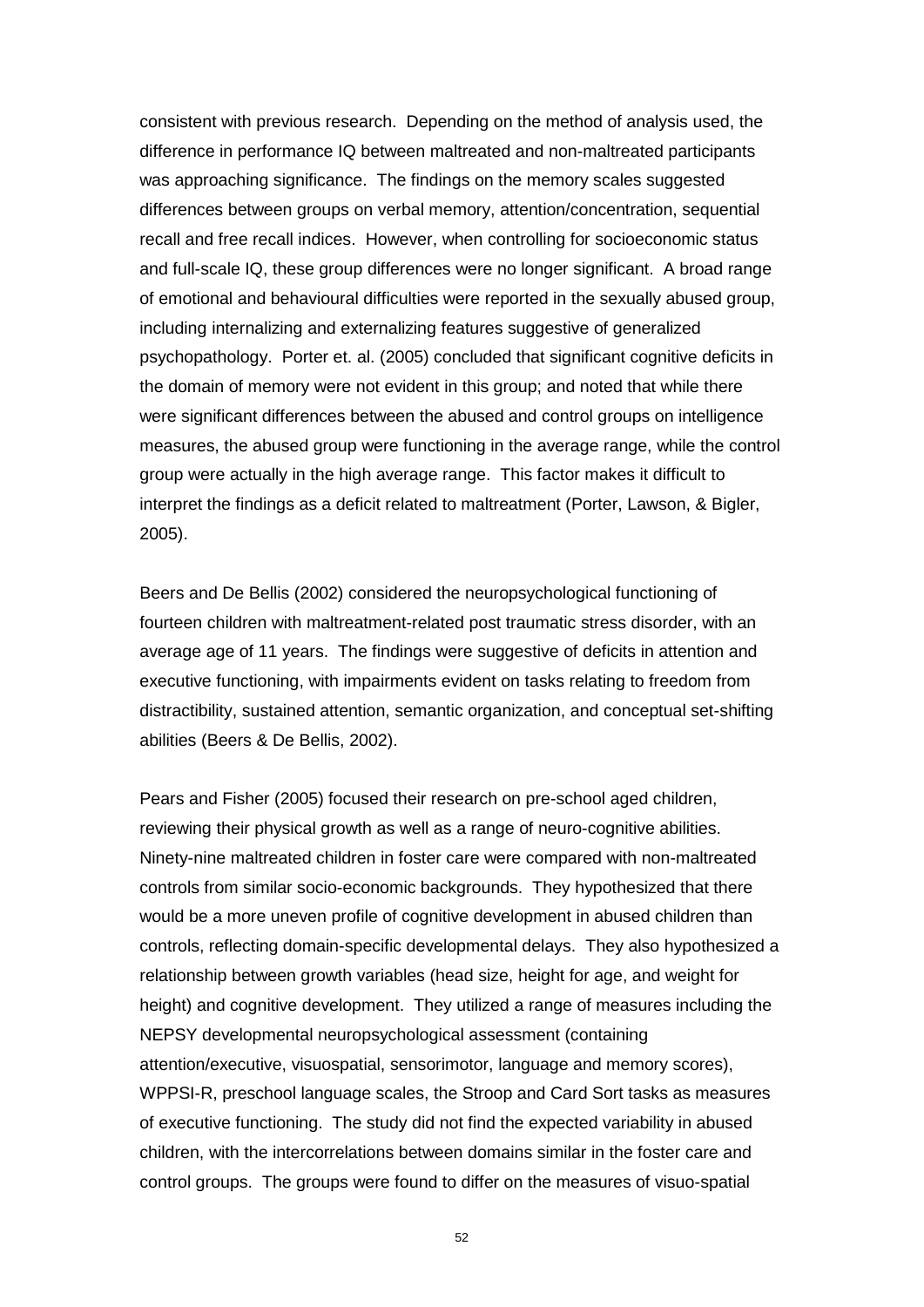functioning, language, and general cognitive functioning; there were no significant differences between the groups on weight for height, sensorimotor tasks, memory or executive functions (Pears & Fisher, 2005).

Nolin and Ethier (2007) studied the functioning of children between the ages of 6 and 12 with a history of neglect or neglect and physical abuse in comparison to controls. They utilized a developmental neuropsychological battery incorporating tests of motor performance, attention, memory and learning, visual-motor integration, language, executive functions, and intelligence. They found that tests of auditory attention and response (involving sustained and selective attention and ability to modify and inhibit responses) and visual-motor integration discriminated abused and neglected children from controls; in contrast, only children with a history of physical abuse performed worse than controls on tasks of abstraction, planning and problemsolving. The study concluded that children with a history of maltreatment are vulnerable to specific information processing deficits, and that these may vary with abuse type (Nolin & Ethier, 2007).

Another recently published study examined the neuropsychological functioning of children with a specific history of neglect, operationalized as a Department of Social Services report of neglect without sexual abuse (De Bellis, Hooper, Spratt, & Woolley, 2009). The study examined IQ, academic skills, and a range of neurocognitive domains as measured by the NEPSY neurodevelopmental assessment. Twenty-two children with a history of neglect and diagnosis of PTSD were compared to 39 with neglect (no PTSD) and 45 healthy controls. The study found a significant difference between controls and both neglect groups on full-scale IQ, language measures, visual-spatial processing, memory and learning, and visual attention and planning measures. The study found that there were few deficits associated specifically with PTSD, and that neglected children with and without the diagnosis performed similarly on most cognitive tasks (De Bellis et al., 2009).

DePrince, Weinzierl, and Combs (2009) focused specifically on the executive functioning of children with varying experiences of trauma. This included 44 with exposure to what they termed "familial trauma" (that is, occurring in the family of origin), 38 with exposure to "non-familial trauma", and 28 with no trauma exposure. They looked at performances on a range of tasks including intelligence, working memory, processing speed, inhibition, auditory attention and interference control. The study found that children exposed to familial trauma displayed poorer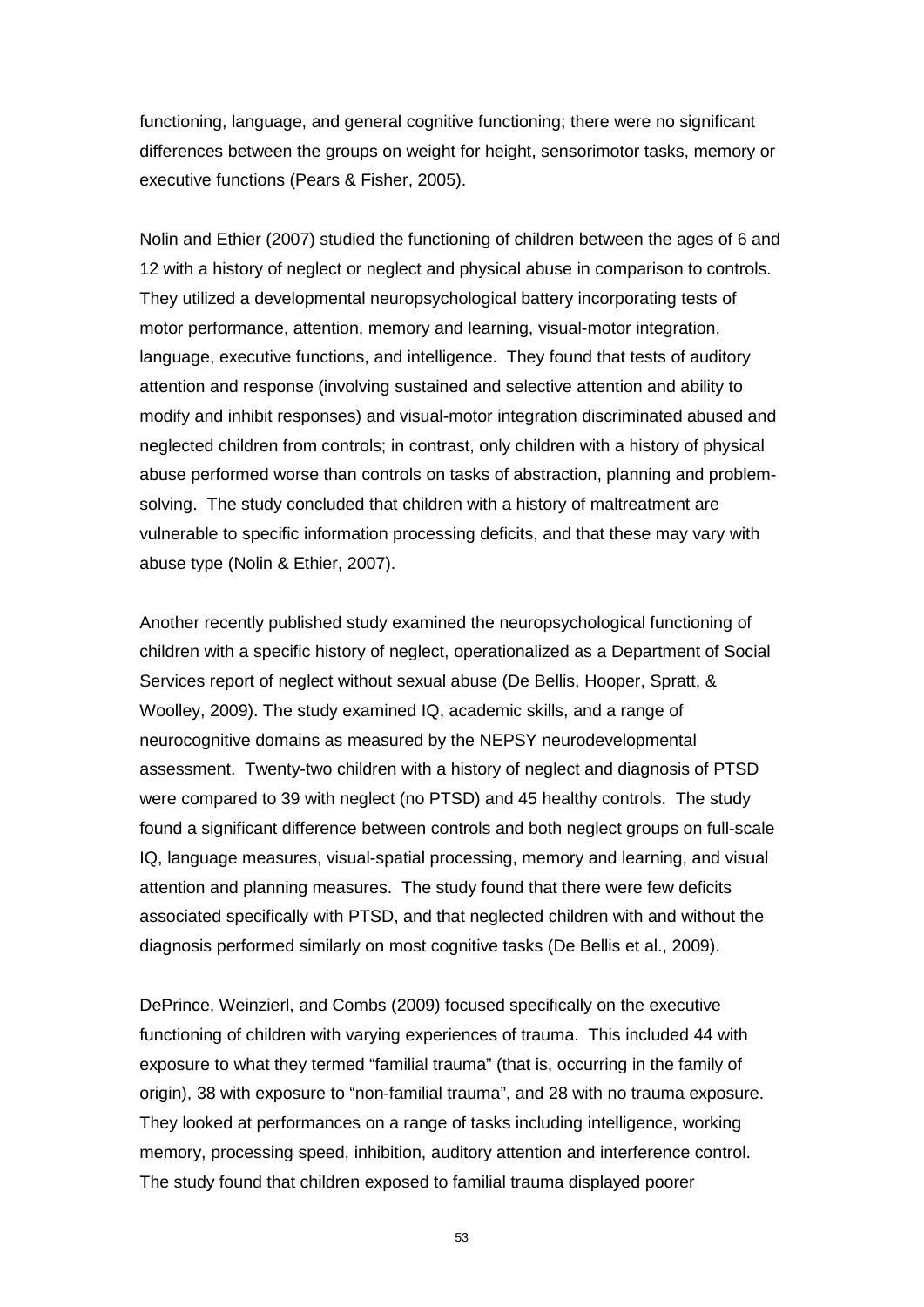performances on tasks of working memory, inhibition, auditory attention and processing speed. They also found that while socio-economic status predicted some variance in intelligence scores, it did not contribute to unique variance in executive functioning. Conversely, in this study trauma status predicted unique variance in executive functioning, but not in IQ scores (DePrince, Weinzierl, & Combs, 2009).

Mezzacappa, Kindlon, and Earls (2001) took a more naturalistic approach to studying executive functioning in maltreated (physically and/or sexually abused) males, in comparison to non-abused children with a history of emotional or behavioural problems (therapeutic non-abused), and a normal control group (public school). The children were assessed using the Revised Problem Behaviour Checklist, and experimental tasks designed to assess the capacity to inhibit behaviour in progress; and the capacity to avoid responses associated with adverse consequences (passive avoidance learning). In addition, they considered the number of times the child required redirection back to tasks. Their findings suggested that children with maltreatment histories demonstrated a greater difficulty with passive avoidance learning than both the "therapeutic non-abused" and "public school" control groups, and noted that the differences between groups became more notable with increasing age (Mezzacappa, Kindlon, & Earls, 2001).

The neuropsychological studies conducted to date display a number of limitations. Firstly, a number of them are based on samples claiming to represent relatively "pure" abuse types; this is inconsistent with the most common presentation of children in care, many of whom have experienced multiple types of maltreatment in their early development. Many studies also use limited numbers; while these studies are important, they may be lacking in power due to the high number of dependent variables involved in comprehensive neuropsychological assessment. In addition, all studies reported to date have been conducted in North America. This raises the question of generalizability of findings to the Australian context, as secondary risk factors such as levels of poverty and community violence, and the practices of the care systems supporting such children, may differ significantly between countries.

In summary, there is a limited amount of research into the neuropsychological functioning of primary-school aged children with a history of maltreatment. The finding of reduced verbal IQ is robust in the context of these studies, and some deficits on other measures of verbal abilities were also found amongst preschool aged children. In samples with an older mean age, there was some evidence of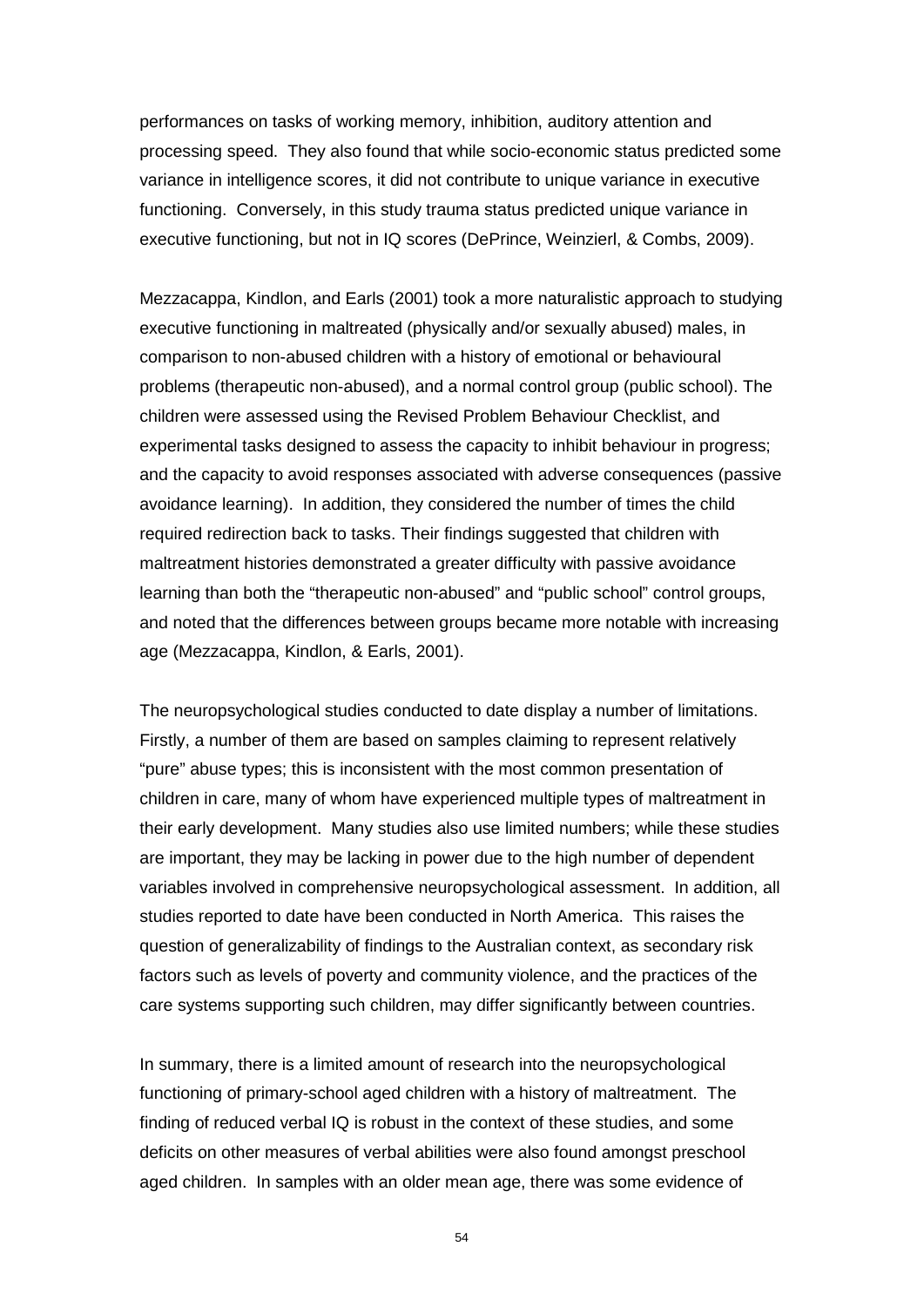executive dysfunction, although preschool aged children did not show difficulties on standardized executive functioning tasks. Although a number of studies predicted deficits in memory and learning, these were not apparent in the findings of the studies reported here. Finally, in preschool aged children, visuospatial functioning was also impaired in comparison to the control group. There are some limitations noted regarding the research done to date.

#### **Summary: Context-Brain-Development**

The challenges faced by children with a history of maltreatment are numerous, and research into this group has presented a range of challenges. It is not possible to experimentally control the variable of maltreatment; it typically occurs within a complex context which poses multiple risk factors to a child's cognitive, social, and behavioural development. There is a growing understanding of the impact that these associated risk factors have on brain development, but still many outstanding questions regarding the meaning of these changes and how they manifest at different developmental stages. Similarly, there are many gaps in the research on childhood development and the impact of child maltreatment specifically, particularly in understanding the pathways between early abuse and neglect and subsequent adolescent and adult outcomes.

In reflecting on context, it is recognized that the effects of maltreatment may be impacted by multiple dimensions relating to the abuse itself, and to the wider context in which it occurs. It is difficult to rigorously research the effects of abuse based on typology, as many maltreated children are exposed to multiple forms of abuse and neglect. The effects of variations in the severity, frequency, duration, and age of onset at which maltreatment occurs are even more poorly understood. Other factors within the home, such as parental mental illness, history of trauma, drug use or intimate partner violence may further confound the effects of maltreatment specifically. Finally, wider social factors such as socio-economic status, housing stress, and lack of neighbourhood resources may increase the risk of abuse, and result in poorer outcomes for children.

Research into the impact of maltreatment on the brain increasingly suggests that there are observable changes in the size of brain structures, and in neurochemical and neurohormonal functioning. There is evidence that the chronic stressor of early maltreatment may have some impact on the functioning of the HPA axis; however, findings between adults and children vary, and the findings in children show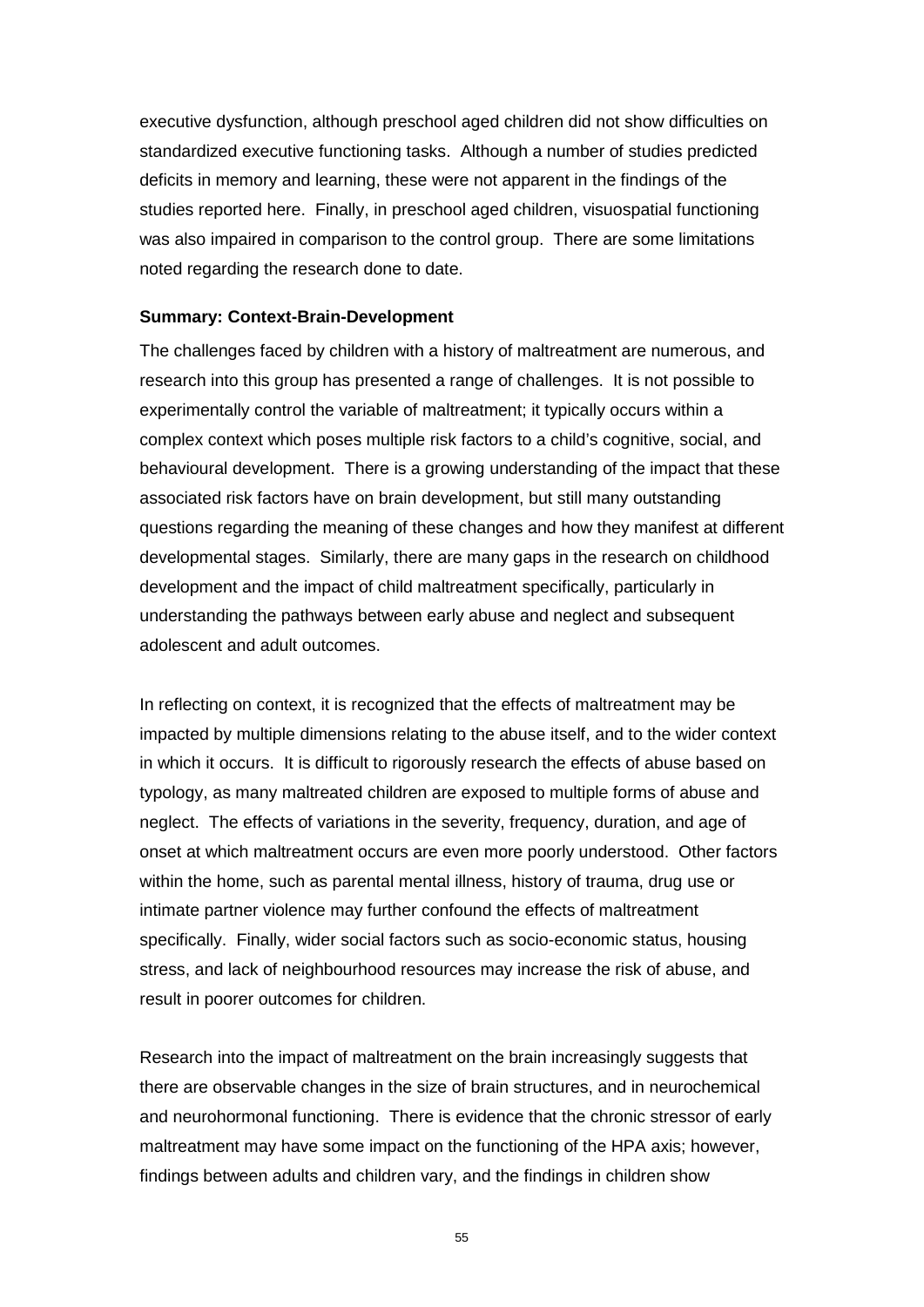variations from normal, but not a single consistent pattern. Similarly, imaging findings of brain morphology suggest reductions in size in a number of brain regions in children, including the corpus callosum, superior temporal gyrus, and parts of the cerebellum. However, these findings are not consistent with the adult finding of reduced hippocampal volume. In addition, it is noted that maltreatment can result in direct physical trauma to a child's brain; however, studies are limited to extreme cases of infant non-accidental brain injury, and it is not known how frequently milder cases of injury may occur, or how such lesions might impact childhood development.

Developmental research suggests that maltreated children may be at risk for poor social, emotional, behavioural and cognitive outcomes, which may be related to the alterations in brain functioning noted earlier. Children may manifest higher rates of externalizing behaviours and attentional deficits, although these may be confounded by the presence of post-traumatic stress symptoms. They may also display impairments in the regulation of affect, possibly related to deficits in developing cortico-limbic circuits. There is evidence that children who have experienced abuse or neglect; however, poor academic achievement and school adjustment has rarely been linked to evidence of alterations in brain development. Furthermore, there has been limited exploration of cognition beyond measures of general intelligence in children, although those studies that have explored other dimensions of cognition suggest that there may be selective deficits in children with a maltreatment history.

## **Research Goals and Hypotheses**

#### **Framework and Goals**

The primary goal of this study was to document the cognitive functioning of a sample of primary school-aged children who had experienced documented maltreatment, including physical abuse, emotional abuse, sexual abuse, and/or neglect; and to compare the performance of these children with a sample drawn from the general population matched for age, gender, and socio-economic status. The study sought to extend the understanding of cognitive functioning in maltreated children beyond the analysis of IQ scores, by utilizing a selected range of psychometric tests focusing on specific dimensions of cognitive functioning. This project conceptualized a child's cognitive development from a neuropsychological framework; breaking down "cognition" into a number of domains of functioning associated with particular brain systems.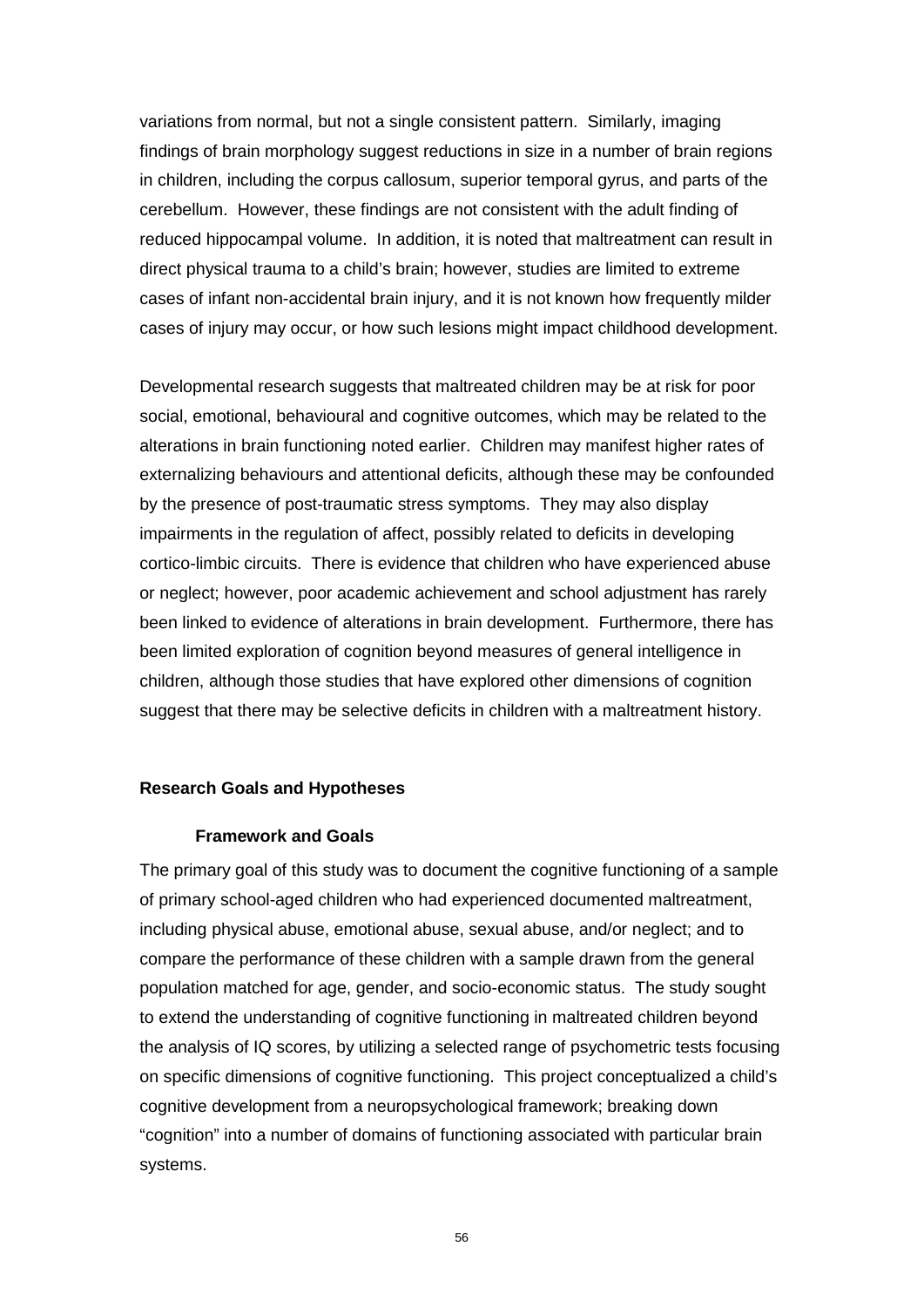Participants were given cognitive assessments that addressed a range of domains, providing measures of:

- General cognitive capacity, including verbal and visual-perceptual reasoning
- Expressive and receptive language
- Visual-motor integration
- Processing speed
- Selective, sustained, divided attention & switching/attentional control
- Working memory
- Verbal and visual recall
- **Executive functioning**

The theoretical framework underpinning the study was that the contextual experiences of maltreatment would have a defining impact on the child's developing brain, and that this impact would be observable in developmental measures of cognitive ability. Furthermore, the current knowledge base regarding brain development in maltreated children allowed predictions to be made relating to potential impairments in specific domains of cognition, as well as areas where preserved functioning might be anticipated.

A major focus of the study was to examine the functioning of cognitive attributes associated with the frontal lobes and frontal-subcortical circuits in the brain (collectively referred to as "executive functions"). Based on the research presented above, it was thought that these functions may be especially vulnerable to developmental impacts associated with early trauma. The study sought to characterise in more detail attentional and executive deficits potentially associated with dysfunctions of these brain systems.

## **Methodological Issues**

A decision was made in this study to treat general intelligence as a dependent variable, rather than as a control measure. This decision was made based on the belief that potential decreases in IQ are part of the phenomenon being studied; that is, the impact of maltreatment on the child's cognitive development. Dennis et. al. (2009) argue that attempting to treat IQ scores as a co-variate in studies of neurodevelopmental disorders misrepresents the nature of the scores, and can lead to anomalous and overcorrected findings in children with specific neuro-developmental limitations. They suggest that in children, IQ should be understood as an outcome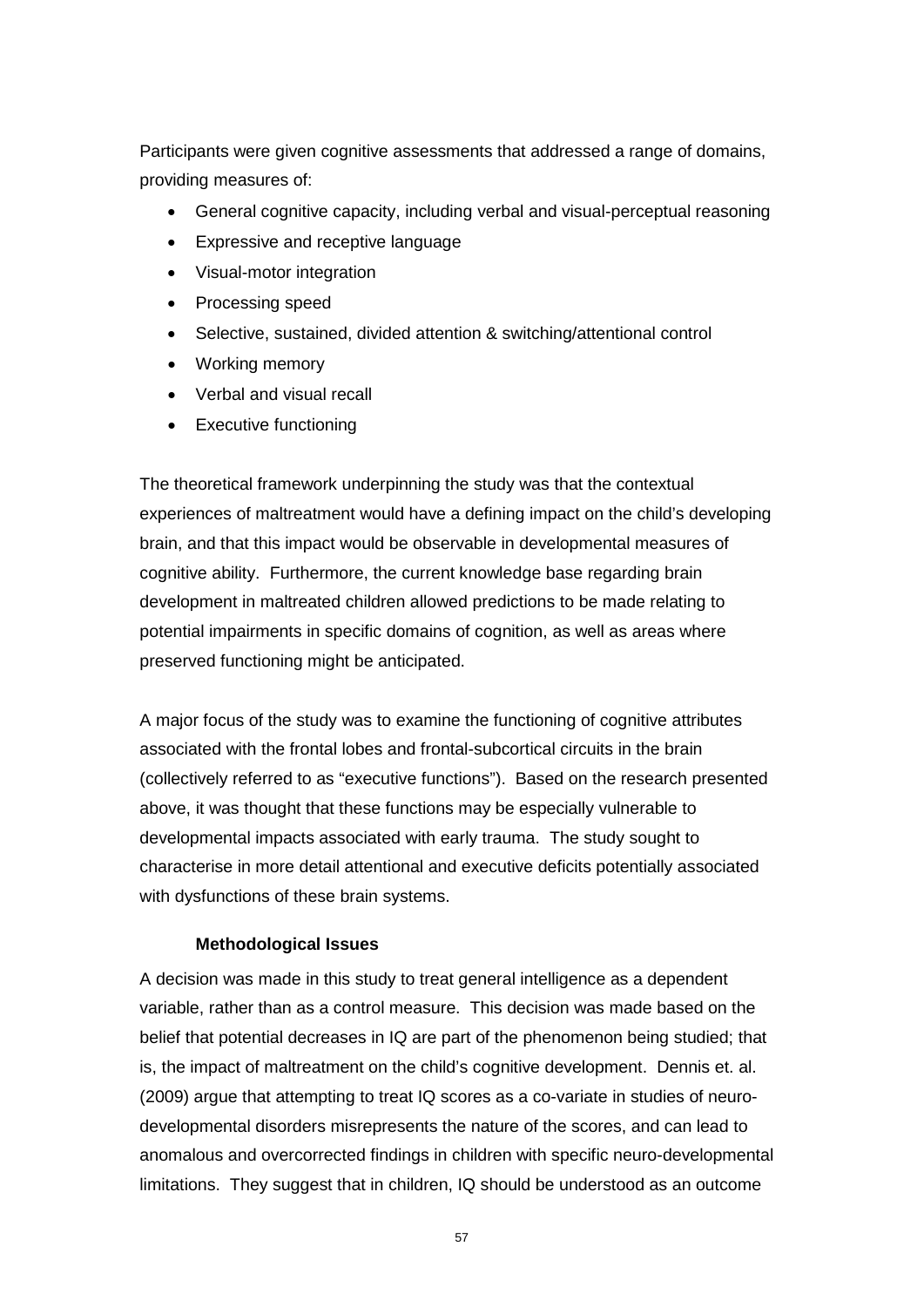measure reflecting the interaction of genetic potential, biology, education and experience (Dennis et al., 2009).

In addition, there was consideration given to various methods of measuring executive functioning in the current sample. It was decided to use a parent report questionnaire (the Behaviour Rating Inventory of Executive Functioning, or BRIEF), as well as attentional measures with an executive component. This decision was made based on the lack of normative data for many of the available executive tests been developed for adult populations. In addition, many executive tests which have developed normative data for children show poor reliability in the younger age ranges. The adoption of an ecological-behavioural approach was selected to obtain data on the child's functioning in everyday life, and possible behavioural manifestations of executive dysfunction. This also adds to existing literature on executive and behavioural dysfunction in maltreated children, providing carer observations of problematic behaviour specifically characteristic of executive dysfunction.

Attention in this study was not treated as a unitary construct. Previous research has provided evidence for multiple attentional systems functioning in the human brain (Manly et al., 2001; Posner & Petersen, 1990). This study selected measures designed to capture differential functioning of selective and sustained attentional systems. In addition, tasks with variable levels of executive (or attentional control) demands were included, allowing comparison of basic level attentional functioning with performance on tasks with competing attentional demands.

Beyond these issues, test selection was guided by a number of principles, including:

- Utilizing tests with Australian normative data, where available
- Utilizing tests with demonstrated ecological validity, where available
- Utilizing tests with high internal and test-retest reliability, meeting or exceeding psychometric standards of r=0.7.

## **Hypotheses**

Based on previous research into the cognitive functioning of children and adults with a history of maltreatment, the following hypotheses were framed:

1. That, consistent with previous research into the Full Scale IQ scores of children with a history of maltreatment, the clinical group would score significantly lower than controls on FSIQ.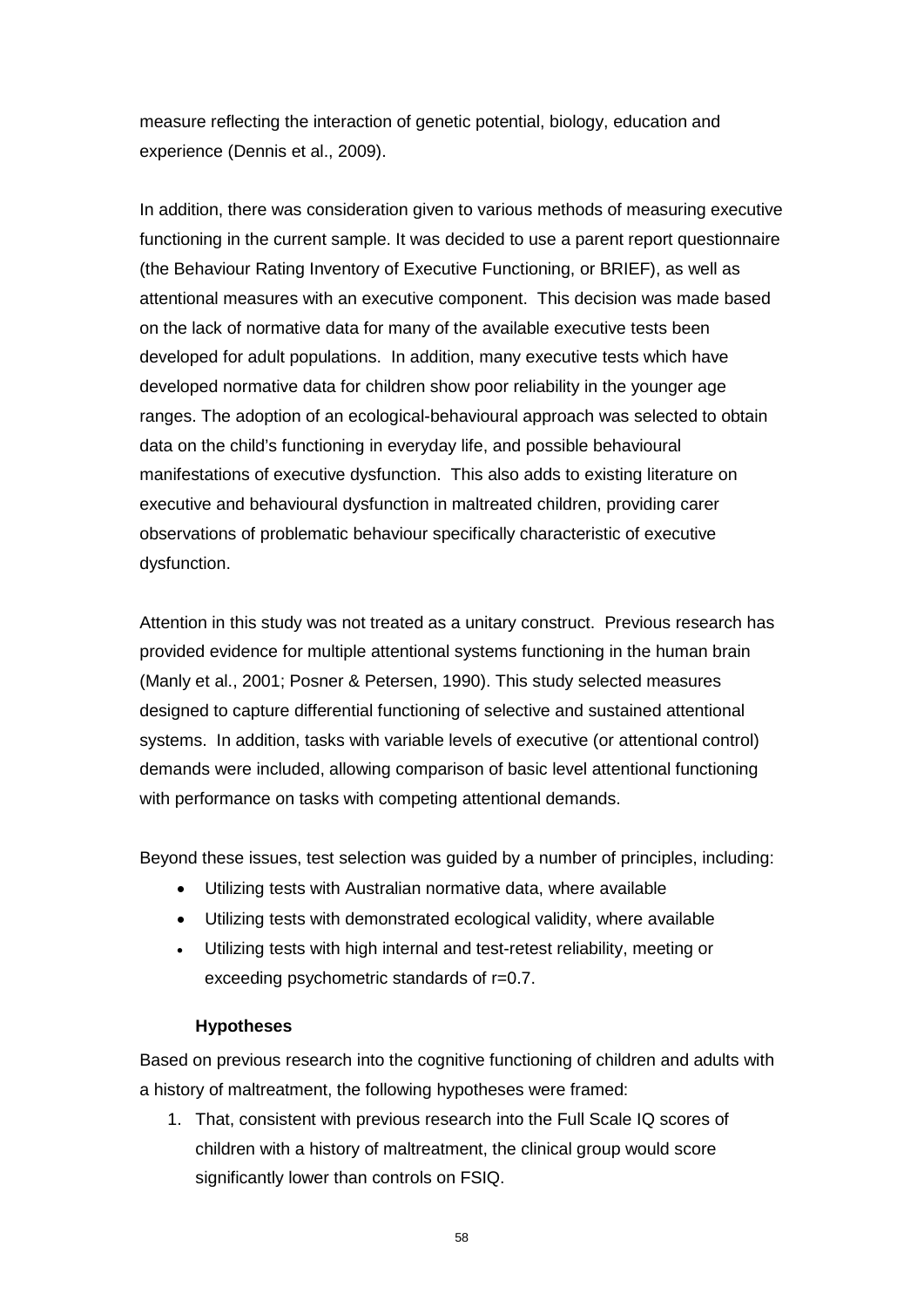- 2. That children with a history of maltreatment would score significantly lower controls on language-based reasoning tasks, as measured by the WISC-IV Verbal Comprehension Index, but not on perceptual or non-verbal reasoning tasks, as measured by the WISC-IV Perceptual Reasoning Index.
- 3. Based on numerous lines of evidence suggesting that early experience of abuse and neglect may disrupt the development of the executive control of cognition and behaviour, it was predicted:
	- a. That children with a history of maltreatment would perform more poorly than controls on tasks requiring executive attentional control, as measured by the attentional switching and divided attentional subtests of the Test of Everyday Attention for Children (TEA-Ch).
	- b. That on attentional tasks with lower executive demands, as measured by focusing (Sky Search Targets) and sustaining (Score!) attention tasks on the TEA-Ch, performance would be equivalent between the clinical and control groups.
	- c. That children with a history of maltreatment would have higher ratings than controls on the parent/carer BRIEF questionnaire instrument describing everyday executive dysfunction.
- 4. Based on evidence from MRI volumetric analysis of hippocampal volumes, and on previous neuropsychological studies looking at memory in children with a history of maltreatment, it was predicted that in the domain of memory:
	- a. Groups would differ significantly on working memory tasks as measured by the WISC-IV Working Memory Index
	- b. there would be no significant differences between groups on explicit verbal and visual memory tasks, as measured by the WRAML2 Verbal and Visual Memory Indices.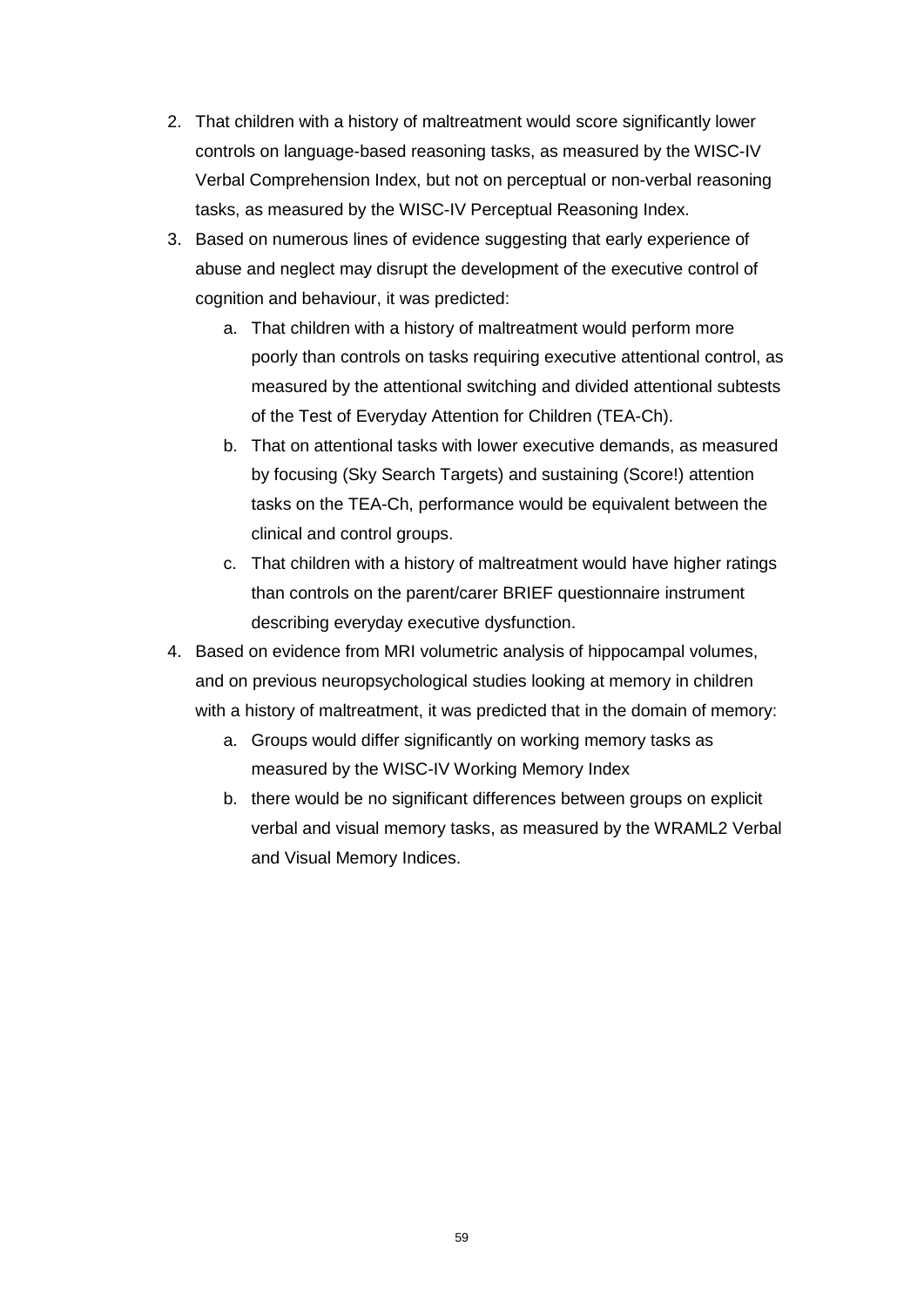#### Methods

#### **Participants**

The participants for this study were twenty-eight children currently receiving services from the Take 2 Berry St program, and twenty-eight control subjects recruited from schools, with groups matched for gender and socio-economic status. Exclusion criteria included a history of severe language disorder, severe reading deficits, uncorrected visual and auditory deficits, history of non-abuse related traumatic brain injury (e.g. serious car accident), history of major organ/systemic disease affecting the central nervous system, identified psychiatric disorder, and severe behaviour problems.

Recruitment procedures and selection criteria for each of the groups are described below.

## **Clinical (maltreatment) group**

Participants were recruited through the Take Two and Berry Street Home Based Care Services. Take Two is an intensive therapeutic service providing services to children and adolescents who have experienced abuse and neglect, and are currently clients of Child Protection in Victoria. Home based care services provide placement and support for children living out of home in foster care arrangements. All children participating in the project were required to be residing in a stable care situation, defined as a long-term placement of at least three months duration.

Participant recruitment involved several steps. Case workers from Berry Street and Take Two programs were informed about the aims and processes of the project, and asked to identify children who might be suitable as participants from their case load. Parents/guardians and children were then provided with information forms; parents or guardians were asked to provide written consent for their child to participate, while children were asked to give verbal consent at the time of commencement of assessment.

There were a total of 33 referrals to the study. Two children were excluded on the basis of behavioural disorder history, one on the basis of a language disorder, one due to placement breakdown and one due to a recent psychological assessment using similar measures to this study. The final sample therefore comprised 28 children, including 22 males (78.6% of total) and 6 females (11.4% of total). The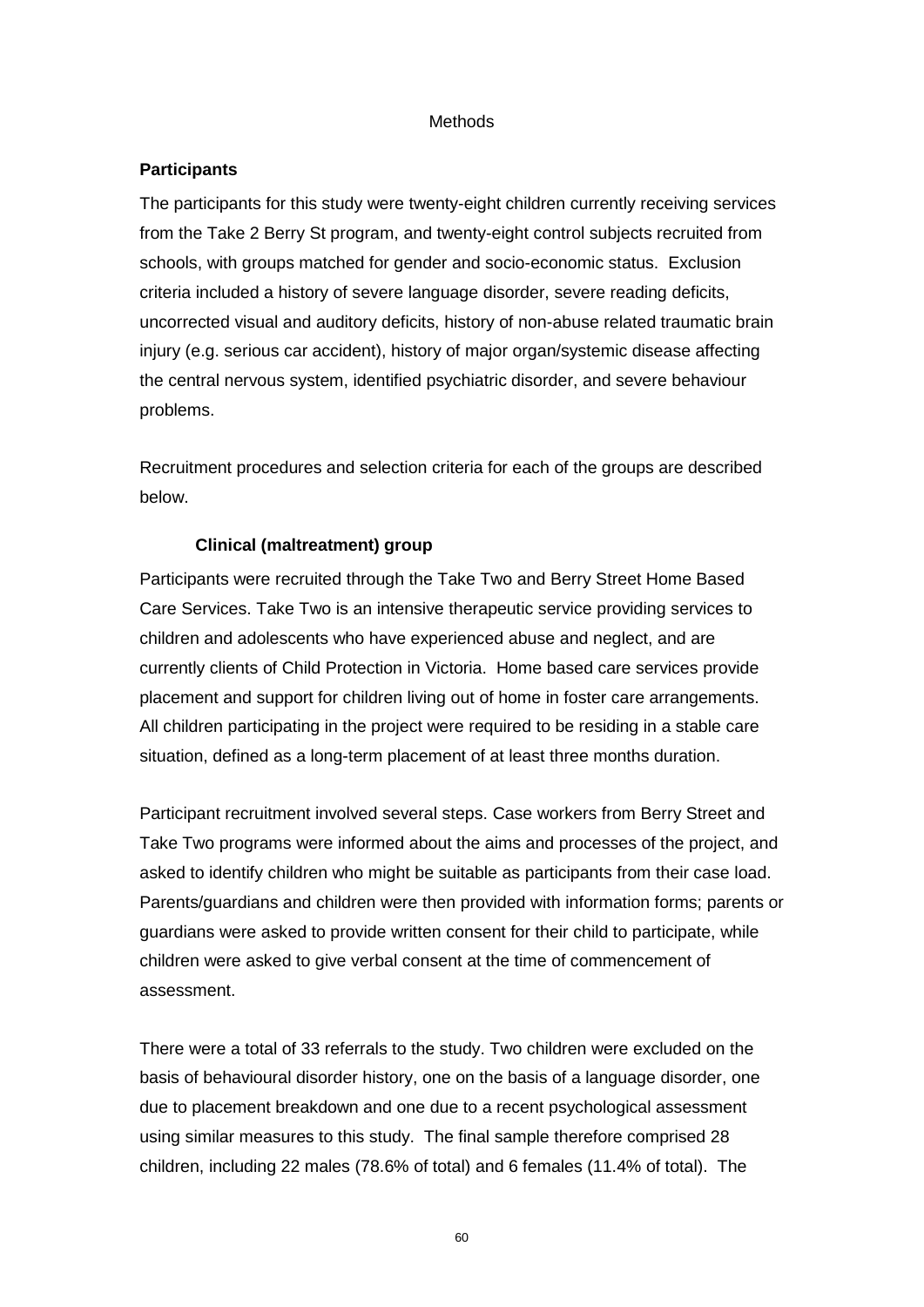mean age of the group was 9.79 years (SD=1.68 years); the mean socio-economic status rating on the Australian Socioeconomic Index 2006 (AUSEI06) (McMillan, Beavis, & Jones, 2009) was 30.24 (SD=16.56). Five of the 28 participants (17.8%) reported Aboriginal or Torres Strait Islander backgrounds, and 2 (7.1%) reported having one or both parents born overseas.

## **Control (non-maltreatment) Group**

The control participants were recruited through public school services in the northern and inner western suburbs of Melbourne. Invited schools were selected in areas matching the socio-economic profile of the clinical group participants. A letter was sent to principals of these schools, requesting their participation and explaining the aims and processes of the study. If the principal agreed to the school participating, information regarding the study was distributed to parents of students. Parents were then able to contact researchers directly to request further information and consent forms; those who chose to volunteer were asked to forward consent forms to the researcher or school.

The participants in the control group were twenty-eight children aged between six years and eleven years eleven months, including 23 boys (82.1%) and 5 girls (17.9%). The mean age of the group was 8.47 years (SD=1.4 years); the mean socio-economic status rating on the Australian Socioeconomic Index 2006 (AUSEI06) (McMillan, Beavis, & Jones, 2009) was 34.04 (SD=15.64). No participants reported Aboriginal or Torres Strait Islander background, and 11 (39.2%) reported having one or both parents born overseas.

#### **Tests and Measures**

The dependant variable measures associated with each hypothesis are listed in Table 1. The table also includes a list of demographic and supplementary measures included within the study. These measures are discussed in more detail below.

#### Table 1

|              | Variable tested      | Measure used |
|--------------|----------------------|--------------|
| Hypothesis 1 | Full-scale IQ        | WISC-IV FSIO |
| Hypothesis 2 | Verbal reasoning     | WISC-IV VCI  |
|              | Perceptual Reasoning | WISC IV PRI  |

*Dependant and supplementary measures used in the study.*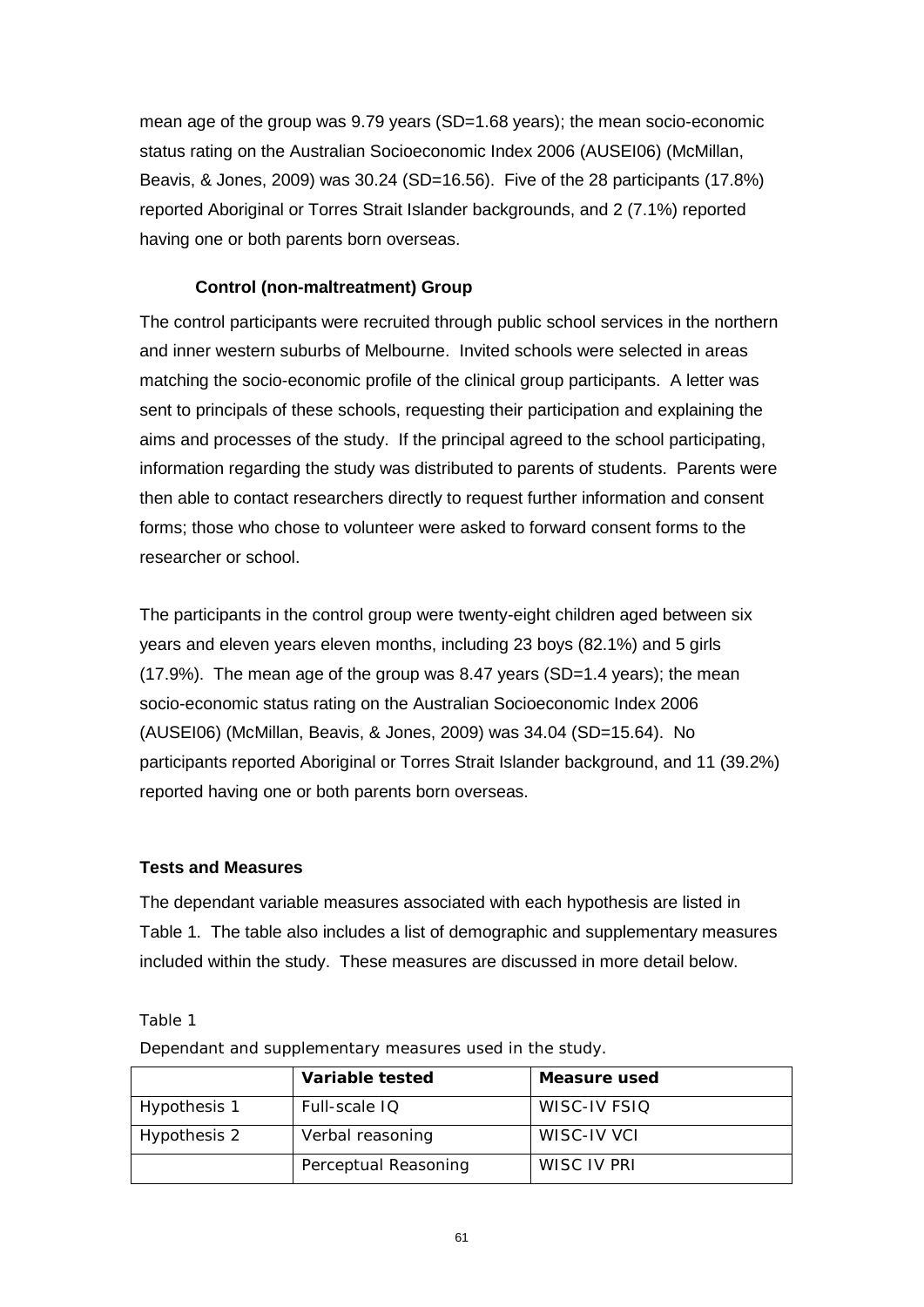| Hypothesis 3a   | Selective/focused attention | TEA-Ch Sky Search - Targets         |
|-----------------|-----------------------------|-------------------------------------|
|                 | Sustained attention         | <b>TEA-Ch Score!</b>                |
| Hypothesis 3b   | Switching accuracy          | TEA-Ch Creature Counting -          |
|                 |                             | Accuracy                            |
|                 | Switching speed             | TEA-Ch Creature Counting -          |
|                 |                             | Timing                              |
|                 | Divided attention           | TEA-Ch Sky Search - DT              |
| Hypothesis 3c   | Behavioural executive       | <b>BRIEF Global Composite Index</b> |
|                 | functioning                 |                                     |
| Hypothesis 4a   | Working memory              | WISC-IV WMI                         |
| Hypothesis 4b   | Verbal recall               | WRAML2 Verbal Memory Index          |
|                 | <b>Visual recall</b>        | WRAML2 Visual Memory Index          |
| Demographic     | General demographic and     | Semi-structured Interview           |
| <b>Measures</b> | medical history             | (See Appendix A)                    |
|                 | Abuse history               | Maltreatment Classification         |
|                 |                             | System                              |
| Supplementary   | <b>Expressive Language</b>  | WISC-IV Vocabulary subtest          |
| <b>Measures</b> |                             |                                     |
|                 | Receptive Language          | PPVT4                               |
|                 | Visuo-motor Integration     | Beery VMI5                          |
|                 | Executive - Behaviour       | <b>BRIEF Behaviour Regulation</b>   |
|                 | Regulation                  | Index                               |
|                 | Executive - Metacognition   | <b>BRIEF Metacognition Index</b>    |

## **Demographic measures**

## **Demographic history**

A brief semi-structured interview developed by researchers was used to record background data regarding gender, age, education, and language/cultural background. The interview also included a question regarding parents' occupations, which was used as the basis for calculation of socio-economic status. Finally, screening questions were listed about the child's medical history, including history of major illnesses, head injuries, and developmental disorders.

The semi-structured interview was completed using information from parents/guardians, and where appropriate combined with information based on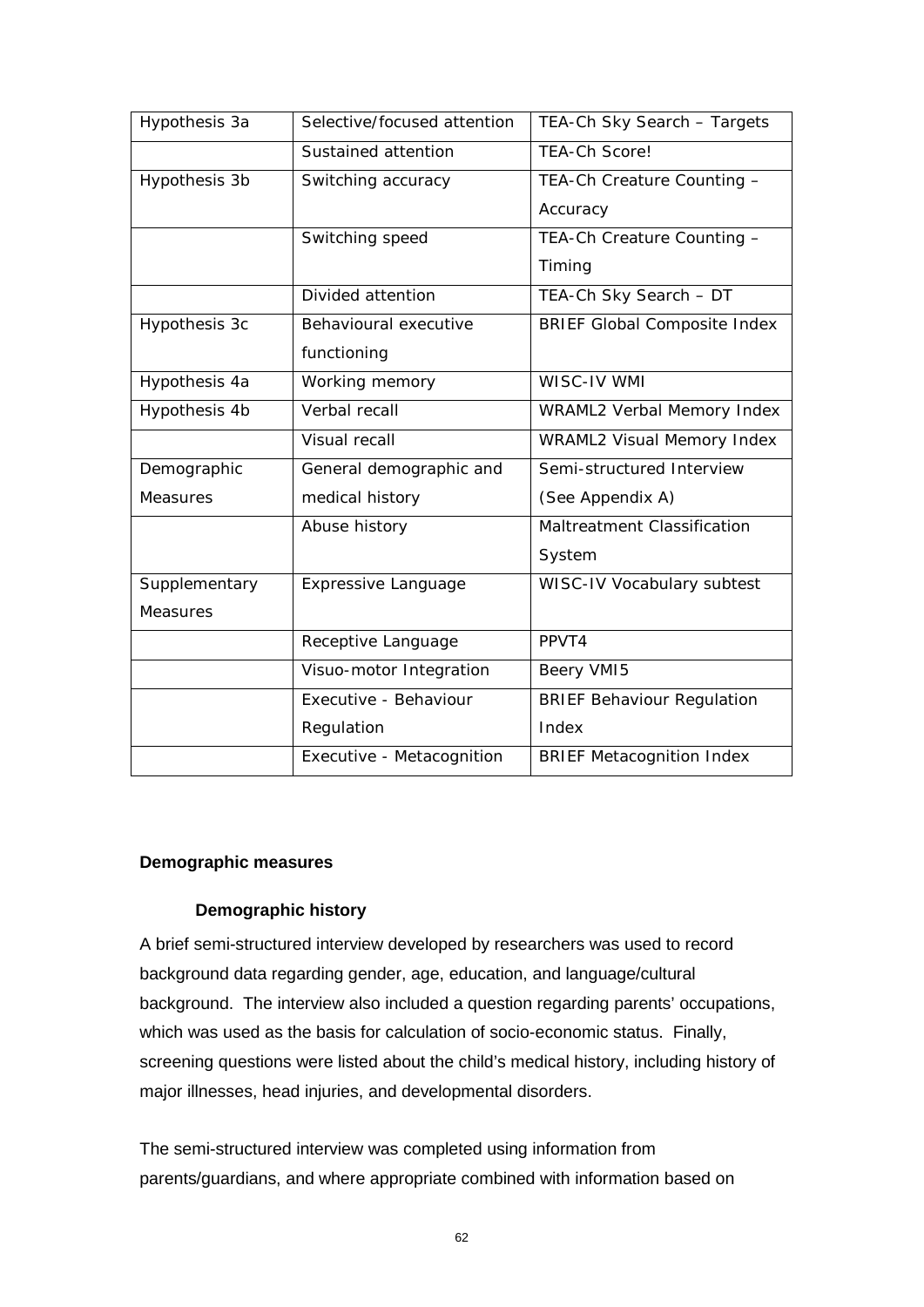review of case records, and discussions with referrers. A copy of the semi-structured interview is included in Appendix 1.

#### **Socioeconomic status: AUSEI06 Scale**

Socio-economic status was determined based on parental occupational status, utilizing the Australian Socioeconomic Index 2006 (AUSEI06) (McMillan, Beavis, & Jones, 2009). This is the most recent revision of the ANU scales, which have been used as a research tool to define meaningful occupational status scores. The AUSEI06 conceptualizes occupation as a mediating variable between education and income, and utilizes information from the 2006 Australian Census of Population and Housing to generate a rating based on variables including age, sex, educational attainment, labour force status, income, and hours worked per week. This measure also offers the advantage of allowing coding of individuals not in paid employment based on highest level of education completed (McMillan, Beavis & Jones, 2009).

For the purposes of this study, information about the occupation of both parents was recorded where appropriate, or for the care-giving parent in single-parent families. Occupations were rated according to the AUSEI06, on a scale ranging from 0 (for unspecified labourers) to 100 (medical practitioners). The measure is designed so that occupations of low SES were ranked toward the lower end of the scale, scoring nearer to zero, whilst occupations of high SES yielded a rank closer to the value of 100 (McMillan, Beavis & Jones, 2009). In two parent families, an average score was obtained using the data from both parents; in single parent families, the occupational ranking of the caregiving parent was used.

#### **Abuse history: Maltreatment Classification and Rating System**

Information about abuse history for the experimental group was taken from the child's case record, supplemented if needed through consultation or clarification with their case worker at Take Two or Berry Street Home Based Care. The data collected was then coded according to the Maltreatment Classification and Rating System (Barnett et al., 1993; Cicchetti et al., 2003). It allows for child maltreatment to be coded according to both type and severity. A brief description of the maltreatment types is included below, and Table 1 provides examples of descriptions for each abuse type based on severity level.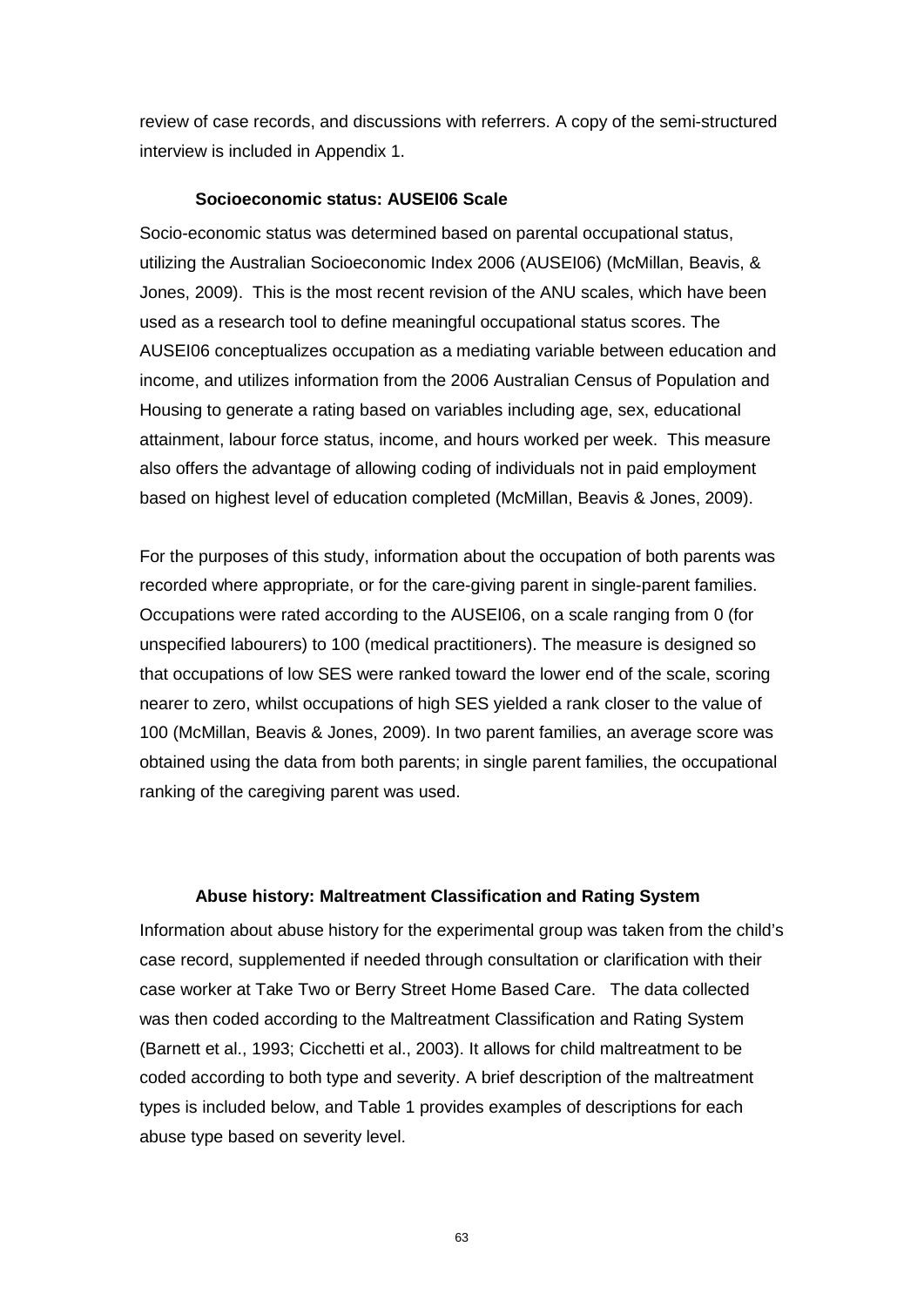Types of maltreatment identified fall into six categories:

- Physical abuse "when a caregiver or responsible adult inflicts a physical injury on a child by other than accidental means" (Cicchetti, Lynch & Manly, 2003, 77)
- Sexual abuse "any sexual contact or attempt at sexual contact between a carer or other responsible adult and a child, for purposes of the caregiver's sexual gratification or financial benefit" (Cicchetti, Lynch & Manly, 2003, 78)
- Emotional maltreatment "persistent or extreme thwarting of children's basic emotional needs" (Cicchetti, Lynch & Manly, 2003, 86), including needs for psychological safety and security, acceptance and self-esteem, and age appropriate autonomy.
- Physical neglect (Failure to provide) any failure to exercise a minimum degree of care in meeting a child's physical needs (e.g. food, clothing, shelter, hygiene, medical and dental care) (Cicchetti, Lynch & Manly, 2003, 80)
- Physical neglect (Lack of supervision) "when a caregiver does not take adequate precautions to ensure a child's safety inside or outside the home" (e.g. exposing the child to dangerous situations, and failing to take adequate precautions to assess the competency of caregivers or ascertain the child's whereabouts) (Cicchetti, Lynch & Manly, 2003, 83).
- Moral-legal/educational maltreatment "any behaviours on the part of the caregiver…that fail to demonstrate a minimum degree of care in assisting the child to integrate with the expectations of society, which includes insuring the child's adequate education" (Cicchetti, Lynch & Manly, 2003, 89).

Each of these variables was assigned a number between 0 and 5, with 0 representing "no instances of abuse of this type", and 5 representing severe abuse of this type. In each category, the measure provided examples representing the severity score.

## Table 2

*Categories and Severity Ratings for the Maltreatment Classification and Tating System (Barnett & Cicchetti, 1993; cited and documented in Cicchetti, Lynch and Manly, 2003).* 

| <b>ACTS OF COMMISSION</b> |                     |                  |
|---------------------------|---------------------|------------------|
| <b>Physical Abuse</b>     | <b>Sexual Abuse</b> | <b>Emotional</b> |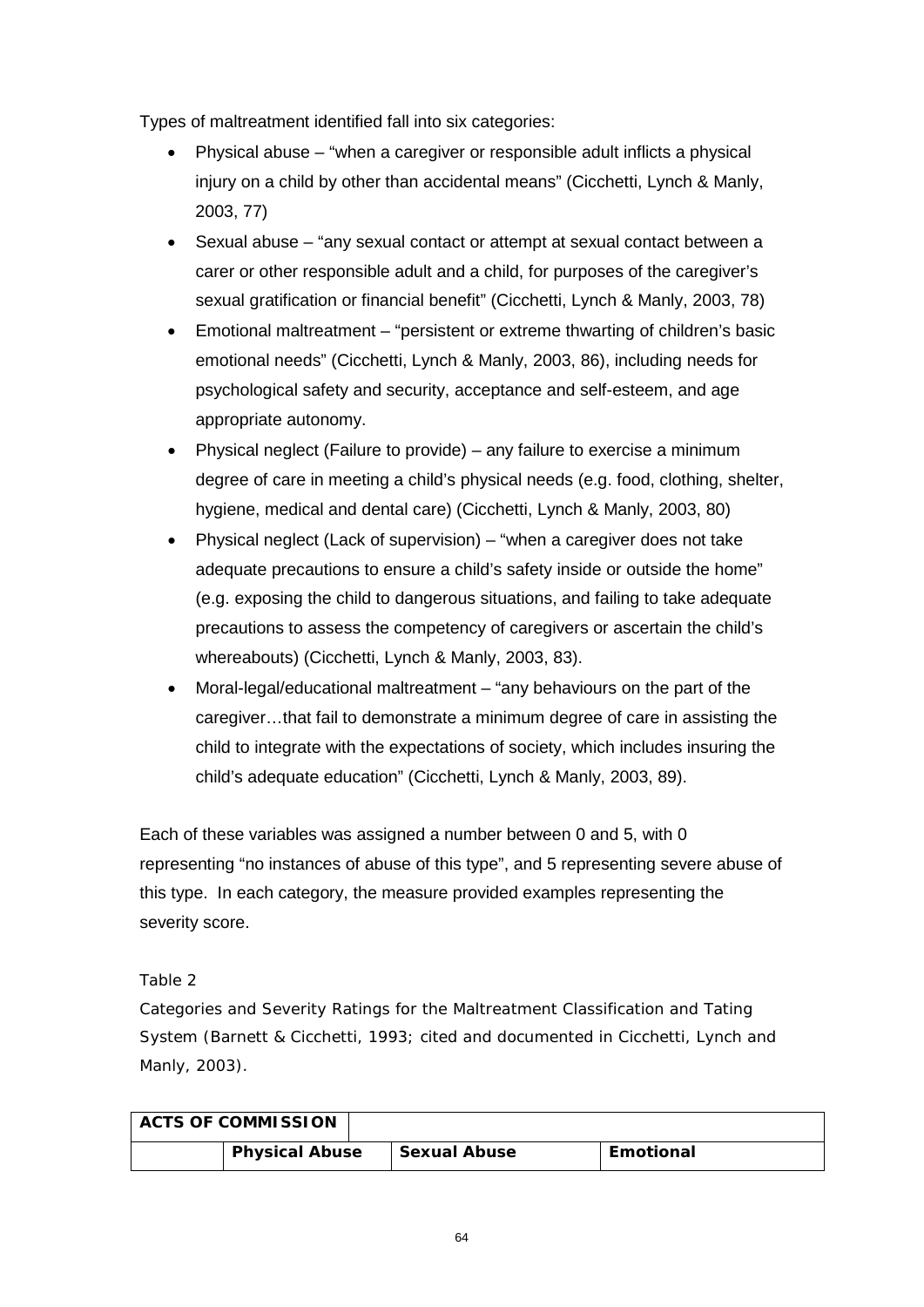|                |                     |                           | <b>Maltreatment</b>          |
|----------------|---------------------|---------------------------|------------------------------|
| Severity       |                     |                           |                              |
| 1              | Minor non-          | Exposure to explicit      | Inappropriate                |
|                | accidental marks    | sexual stimuli (no direct | responsibility,              |
|                | on body             | involvement).             | undermining                  |
|                |                     |                           | relationships, frequent      |
|                |                     |                           | belittling, ignoring child's |
|                |                     |                           | bids for attention, using    |
|                |                     |                           | fear and intimidation        |
| $\overline{2}$ | Numerous or non-    | Direct requests for       | Preventing age-              |
|                | minor marks on      | sexual contact with child | appropriate socialization,   |
|                | body                |                           | role-reversal,               |
|                |                     |                           | infantalizing, rejecting of  |
|                |                     |                           | needs for attention,         |
|                |                     |                           | exposure to marital          |
|                |                     |                           | conflict.                    |
| 3              | Marks on child's    | Engages child in mutual   | Blames child for family      |
|                | head, face or       | sexual touching           | problems, inappropriate      |
|                | neck; serious       |                           | expectations, threats to     |
|                | bruises or minor    |                           | injure child, derogatory     |
|                | lacerations         |                           | names, binding hands and     |
|                |                     |                           | feet,                        |
|                |                     |                           | extreme/unpredictable        |
|                |                     |                           | behaviour, pattern of        |
|                |                     |                           | hostility towards child.     |
| 4              | Hit with an object  | Attempts to penetrate     | Threatens suicide or         |
|                | likely to result in | child or actually         | abandonment, exposure        |
|                | serious injury;     | penetrates child          | to extreme marital           |
|                | choking or          |                           | violence, long               |
|                | smothering,         |                           | confinement or isolation,    |
|                | serious burns       |                           | restrictive methods of       |
|                |                     |                           | binding for up to 2 hours.   |
| 5              | Injury requiring    | Forced intercourse or     | Suicide attempt in child's   |
|                | hospitalization; or | prostitution of child.    | presence, homicidal          |
|                | permanently         |                           | attempt against child,       |
|                | disfiguring injury  |                           | abandons child for >24       |
|                |                     |                           | hours, uses restrictive      |
|                |                     |                           | methods to bind child for    |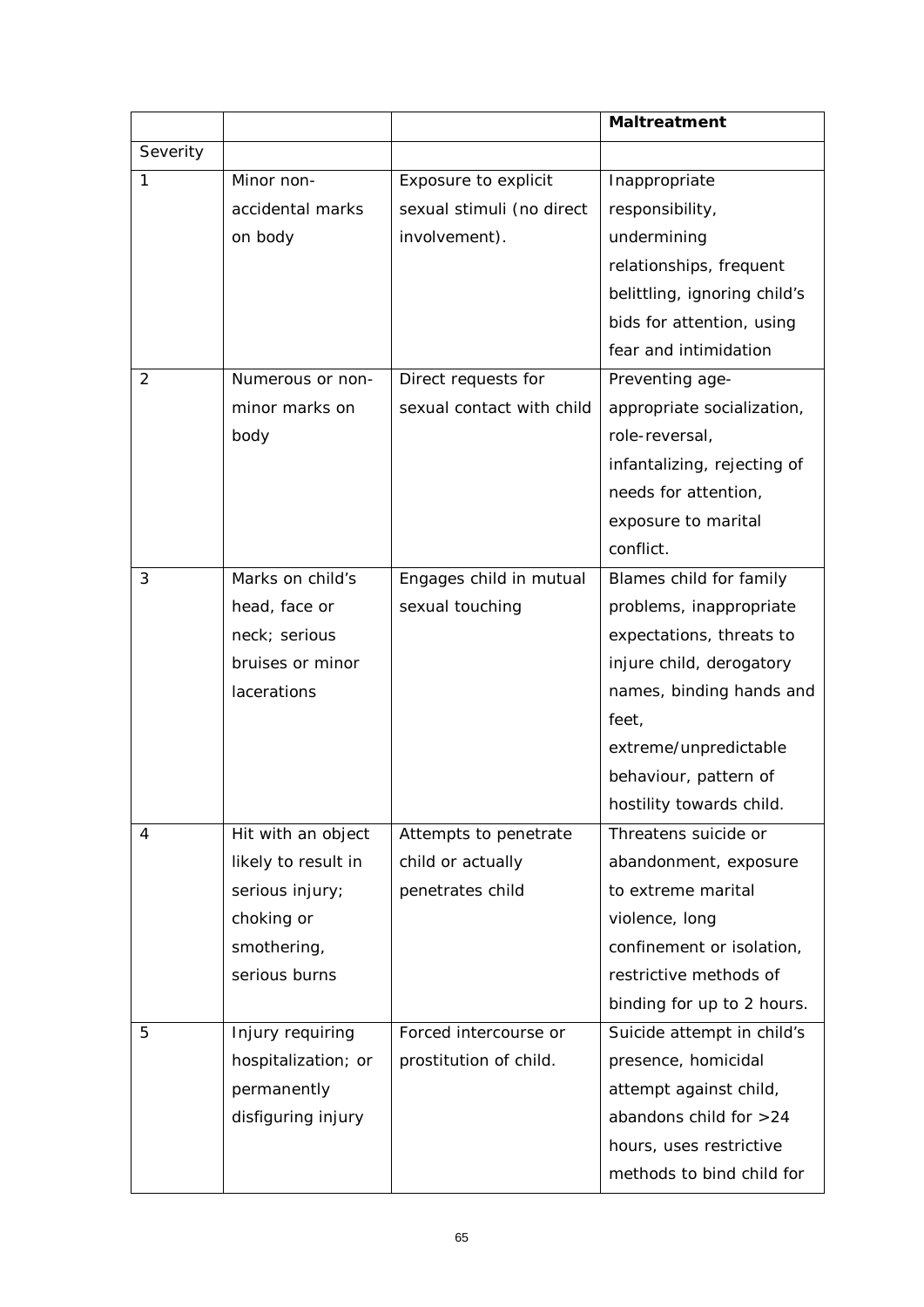|                |                         |                           | >2 hours                     |
|----------------|-------------------------|---------------------------|------------------------------|
|                | <b>ACTS OF OMISSION</b> |                           |                              |
|                | Lack of                 | <b>Failure to Provide</b> | Moral/Educational            |
|                | <b>Supervision</b>      |                           | <b>Neglect</b>               |
| Severity       |                         |                           |                              |
| 1              | Failure to provide      | Occassional failure to    | Exposure to activities       |
|                | supervision for         | provide meals, clean      | under age; often allowed     |
|                | short periods with      | clothing; poor hygiene;   | to stay home from school     |
|                | no immediate            | missing medical           | (less than 15% of            |
|                | source of danger.       | appointments or           | reported period)             |
|                |                         | behaviour consultations   |                              |
| $\overline{2}$ | No adequate             | Meals missed 2-3 times    | Participates in illegal      |
|                | supervision for 3-8     | per week; inappropriate   | activity with child's        |
|                | hours; allowed to       | clothing; no sleeping     | knowledge; allowed to        |
|                | play in unsafe          | arrangements; no          | miss 15-25% of school        |
|                | areas for up to 3       | attempts to fix           | days                         |
|                | hours.                  | infestations in house     |                              |
| 3              | Failure to provide      | Frequently missed         | Does not intervene when      |
|                | adequate                | meals; no adequate        | child is involved in illegal |
|                | supervision for 8-      | provisions for shelter;   | activities; keeps child out  |
|                | 10 hours; allowed       | does not seek medical     | of school for 26-50% of      |
|                | to play in unsafe       | treatment for             | year                         |
|                | area for 3-8 hours.     | moderately severe         |                              |
|                |                         | medial problems;          |                              |
|                |                         | unsanitary living         |                              |
|                |                         | conditions; uses drugs    |                              |
|                |                         | or alcohol in pregnancy   |                              |
| 4              | No supervision for      | No adequate shelter;      | Adults encourage or force    |
|                | extensive periods;      | living conditions         | participation in illegal     |
|                | allowed to play in      | unhealthy; failure to     | activities; child misses     |
|                | a very dangerous        | seek treatment for life-  | significant periods of       |
|                | area; no                | threatening illness;      | school (over 50%)            |
|                | supervision in spite    | failure to thrive         |                              |
|                | of destructive          |                           |                              |
|                | behaviours.             |                           |                              |
| 5              | Failure to provide      | Severe malnutrition;      | Child involved in felonies;  |
|                | adequate                | congenital drug           | encouraged to drop out of    |
|                | supervision for         | addiction; gross          | school or does not attend    |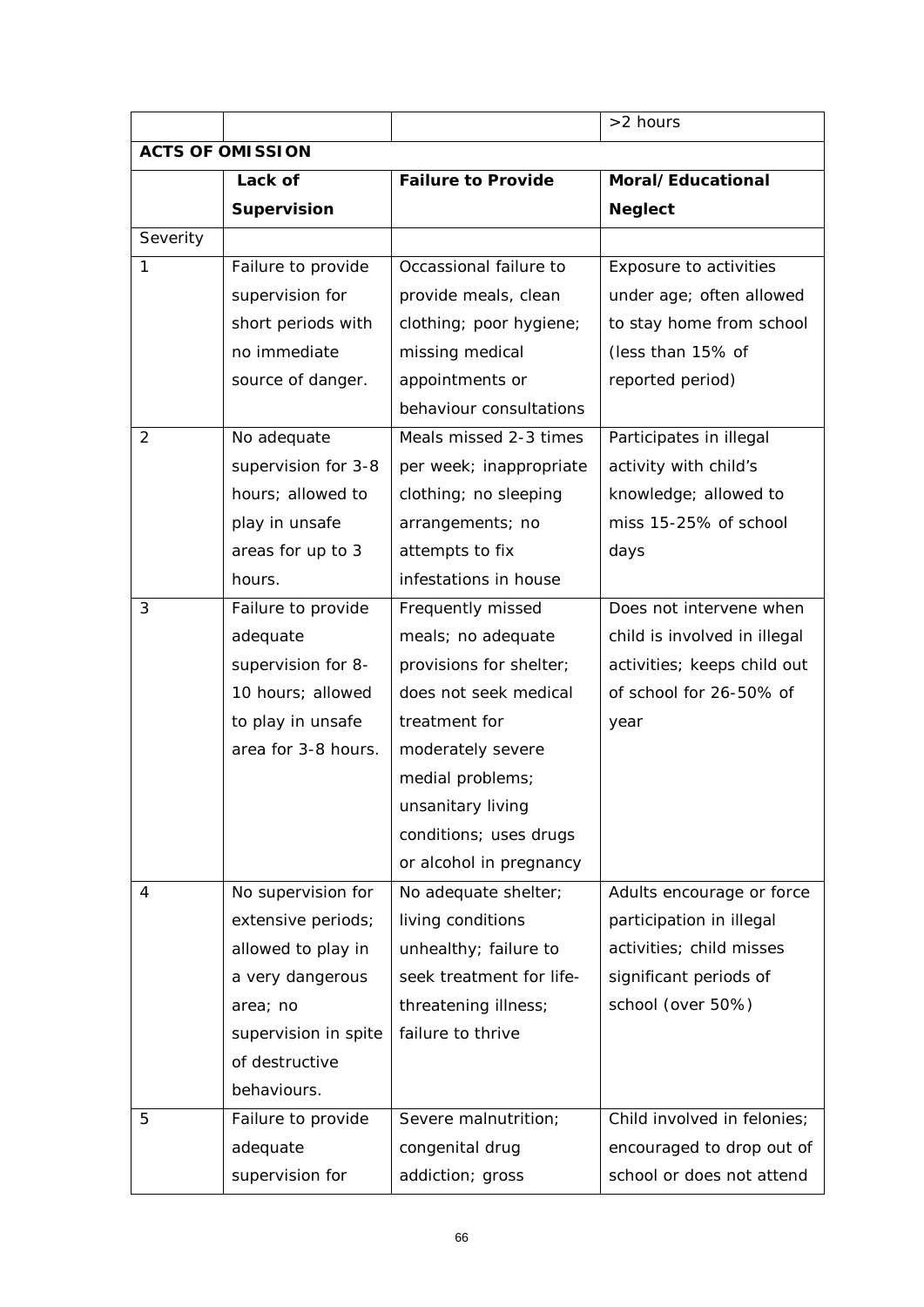| more than 12        | inattention to medical  | at all |
|---------------------|-------------------------|--------|
| hours; Child placed | needs; no help for life |        |
| in a life-          | threatening emotional   |        |
| threatening         | problems (e.g suicide   |        |
| situation           | attempt).               |        |

For the control group, child maltreatment status was determined via a screening question included on the demographic questionnaire. Potential participants were excluded from the study if a history of maltreatment was reported.

## **Dependent measures**

# **Wechsler Intelligence Scale for Children IV (WISC-IV) Australian Language Version**

The WISC-IV (Wechsler, 2003) is a measure of general intelligence for children between the ages of six and sixteen. The Australian language version comprises minor adaptations of items into Australian English as appropriate, and provides norms based on an Australian sample of 851 children (426 males and 425 females), divided into eleven age bands to match the original United States sample. The sample used was selected to reflect Australia's geographic distribution of population, and parental education level.

The measure is composed of ten compulsory subtests and five optional subtests, each taking a few minutes to complete. For the purposes of this research project, only the compulsory subtests were used. These subtests were used to calculate a full-scale IQ score (a measure of general intelligence) and four index scores: verbal comprehension, perceptual reasoning, working memory, and processing speed. The full-scale IQ (FSIQ), Verbal Comprehension (VCI) and Perceptual Reasoning (PRI) indices were used in the analysis as measures of general cognitive capacity. The Working Memory Index (WMI) was also included in the analysis as a measure of one aspect of memory functioning.

Based on statistics calculated from the Australian sample, the internal reliability coefficients of subtests are 0.8 and above; the only exception was the Symbol Search subtests which had a internal consistency coefficient of 0.79. The internal consistency coefficients for the full-scale IQ and four index scores ranged from 0.85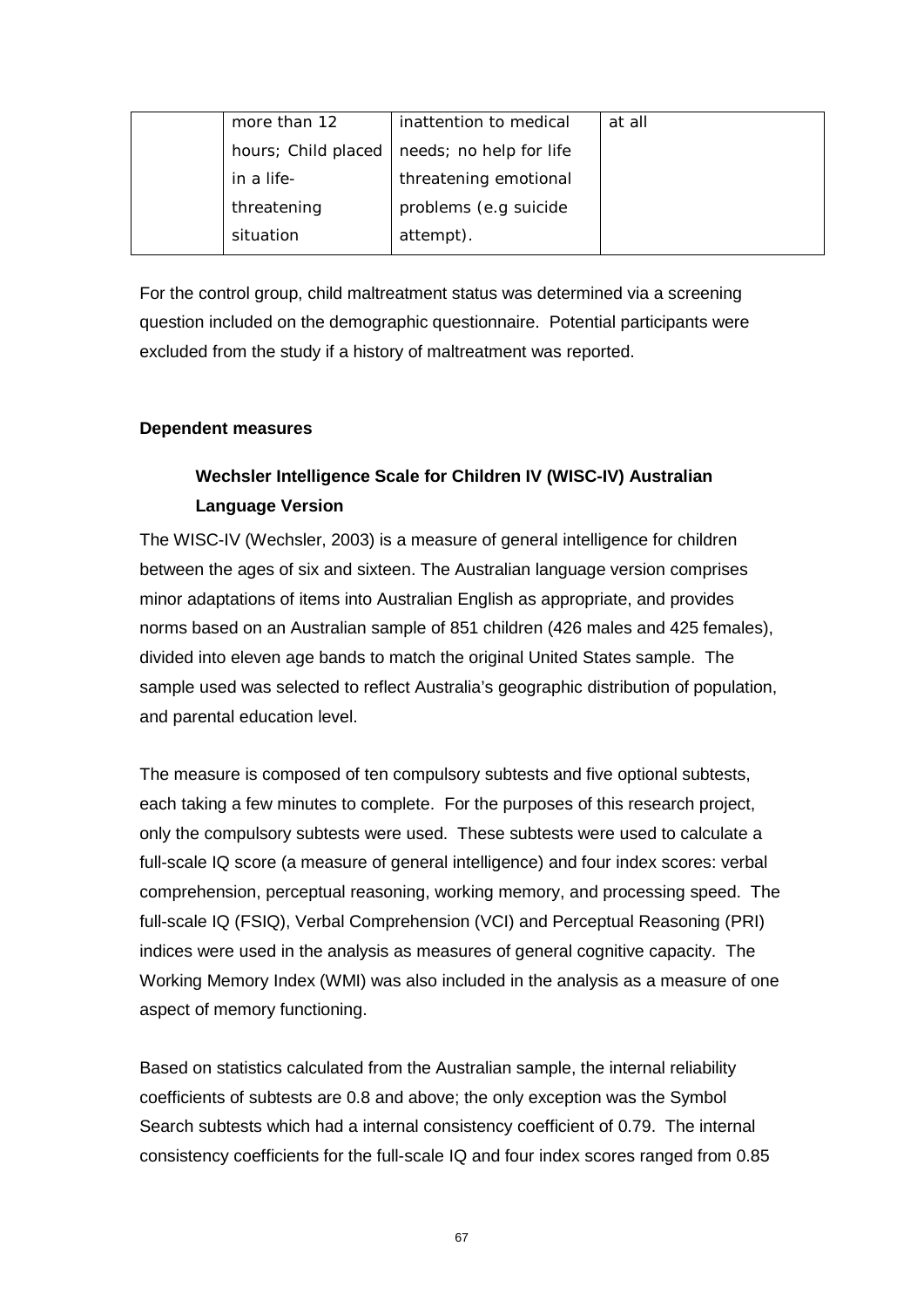for the Processing Speed index to 0.95 for Full-scale IQ (Wechsler, 2003). Testretest stability ranged from 0.84 for processing speed, to 0.95 for full-scale IQ scores (Wechsler, 2003). Validity was evidenced through internal item inter-correlations, through factor analytic studies, and through comparisons between performance on this measure and on other measures of similar constructs. The results of these studies are detailed in the WISC-IV Technical and Interpretative Manual (Wechsler, 2003).

In this study, administration and scoring were carried out according to the procedures outlined in the WISC-IV Administration and Scoring Manual (Wechsler, 2003).

## **Test of Everyday Attention for Children (TEA-Ch) – Screening Version**

The Test of Everyday Attention was originally a test for adult populations developed to simulate attentional tasks reminiscent of those encountered in everyday life. The Test of Everyday Attention for Children (Manly, Anderson, Robertson, & Nimmo-Smith, 1999) provided a child-appropriate modification of these tasks, using stimuli modelled on video-games to assess four dimensions of attention: focused attention, sustained attention, attentional control/switching, and divided attention. Nine subtests are included in the full battery; each test is designed to "stand alone" and no global indices are calculated. The first four subtests can be used as a screening version for the four component dimensions (Manly et. al., 1999). In this study, only the first four subtests were given, and selected standard scores from each task were used in data analysis, as shown in Table 1.

Normative data for the test was based on a sample of 293 Australian school children between the ages of six and sixteen, stratified into six age bands. The youngest age band (six years to six years eleven months) contained 38 children; the other age bands relevant to this study contained between 54 and 58 children.

The reliability data for this test does not include information about the internal consistency of the tests, which Strauss, Sherman, and Spreen (2006) attribute to the speeded nature of the tasks involved. Test-retest reliabilities are moderate to strong, ranging from 0.57 to 0.81 for the subtests included in this task. The test manual (Manly, Roberston, Anderson, & Nimmo-Smith, 1999) provides evidence of construct validity via factor analysis, and convergent validity via relationships to other related measures. The factor analysis presented provides a three factor model, with factors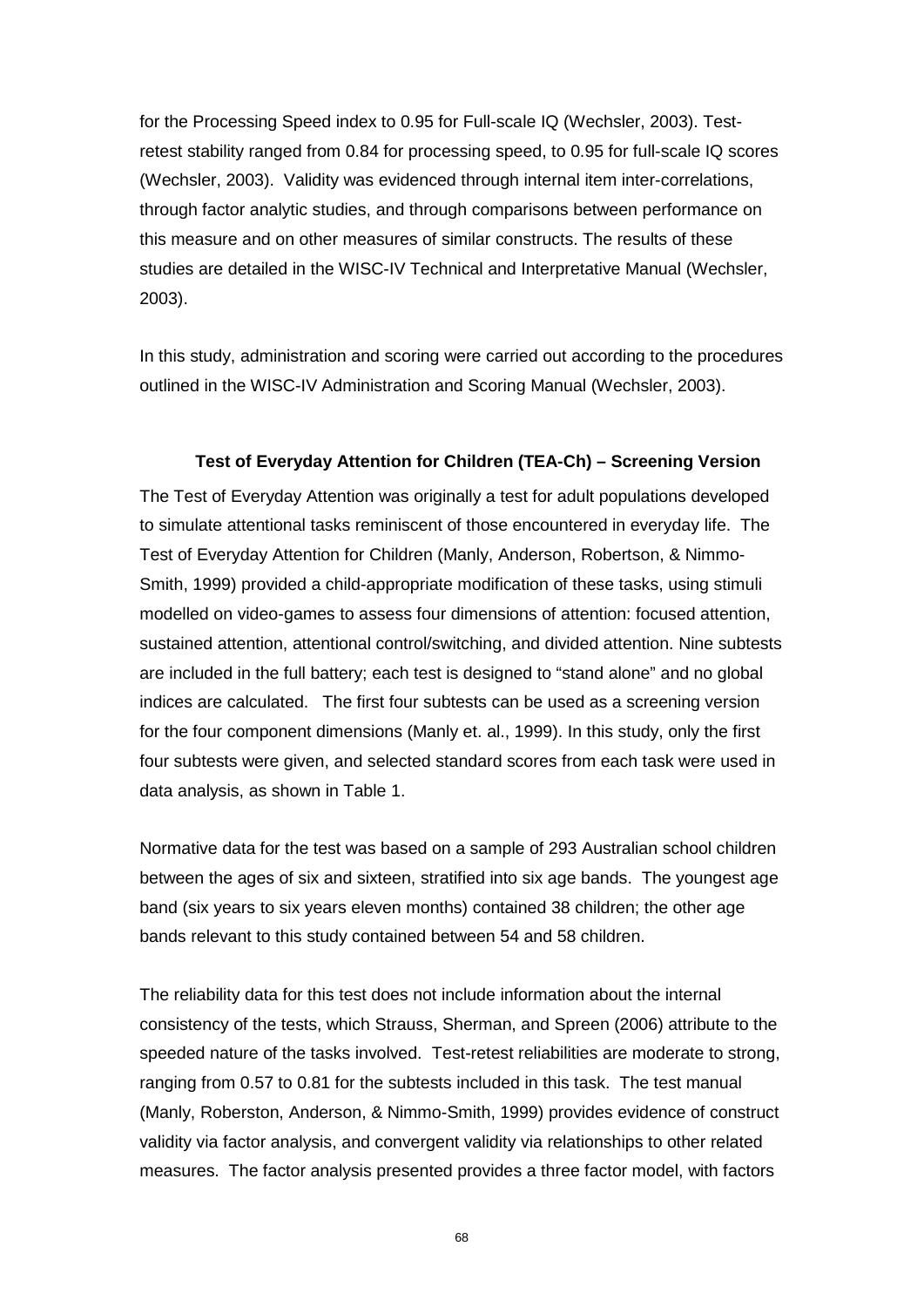labelled selective attention, attentional control/switching, and sustained attention (incorporating both sustained and divided attentional tasks). Subtests showed moderate to high correlations with tests measuring similar aspects of attention, including a Stroop task, Trails Test, and the Matching Familiar Figures Test.

In this study, the subtests were administered and scored based on the instructions outlined in the test manual (Manly, Roberston, Anderson, & Nimmo-Smith, 1999).

## **Behaviour Rating Inventory of Executive Functioning (BRIEF)**

The BRIEF (Gioia, Isquith, Guy, & Kenworthy, 2000) was designed as a measure of executive functioning in children, utilizing parent and teacher questionnaires containing items that assess the child's everyday behaviours. The scale is divided into eight clinical domains: Inhibition, Shifting, Emotional Control, Initiate, Working Memory, Plan/Organize, Organization of Materials, and Self Monitor.

These clinical scales are combined to form two composite indices: the Behavioural Regulation Index and the Metacognition Index, as well as a Global Executive Composite score. The Behavioural Regulation Index describes the child's capacity to modulate emotions and behaviour via inhibitory control. It is composed of three clinical scales: Inhibit, Shift, and Emotional Control. The Metacognition Index represents the child's capacities for initiation, planning and organization, and problem solving. It incorporates five clinical scales: Initiate, Working Memory, Plan/Organize, Organization Of Materials, and Monitor. Scores are reported as T scores, with a mean of 50 and a standard deviation of 10, with higher scores representing higher levels of dysfunction.

For the purposes of this study, the scores that were used were based on the Parent Form. The Global Executive Composite was used as the dependant measure of behavioural executive functioning, with supplementary analyses done on the two index scores.

The BRIEF Parent Form was normed based on 1419 respondents, weighted to reflect estimated proportions for ethnicity and gender in the US population. The respondents were parents of children aged between five and eighteen. Significant differences were found on the Parent Form based on the child's age and gender. For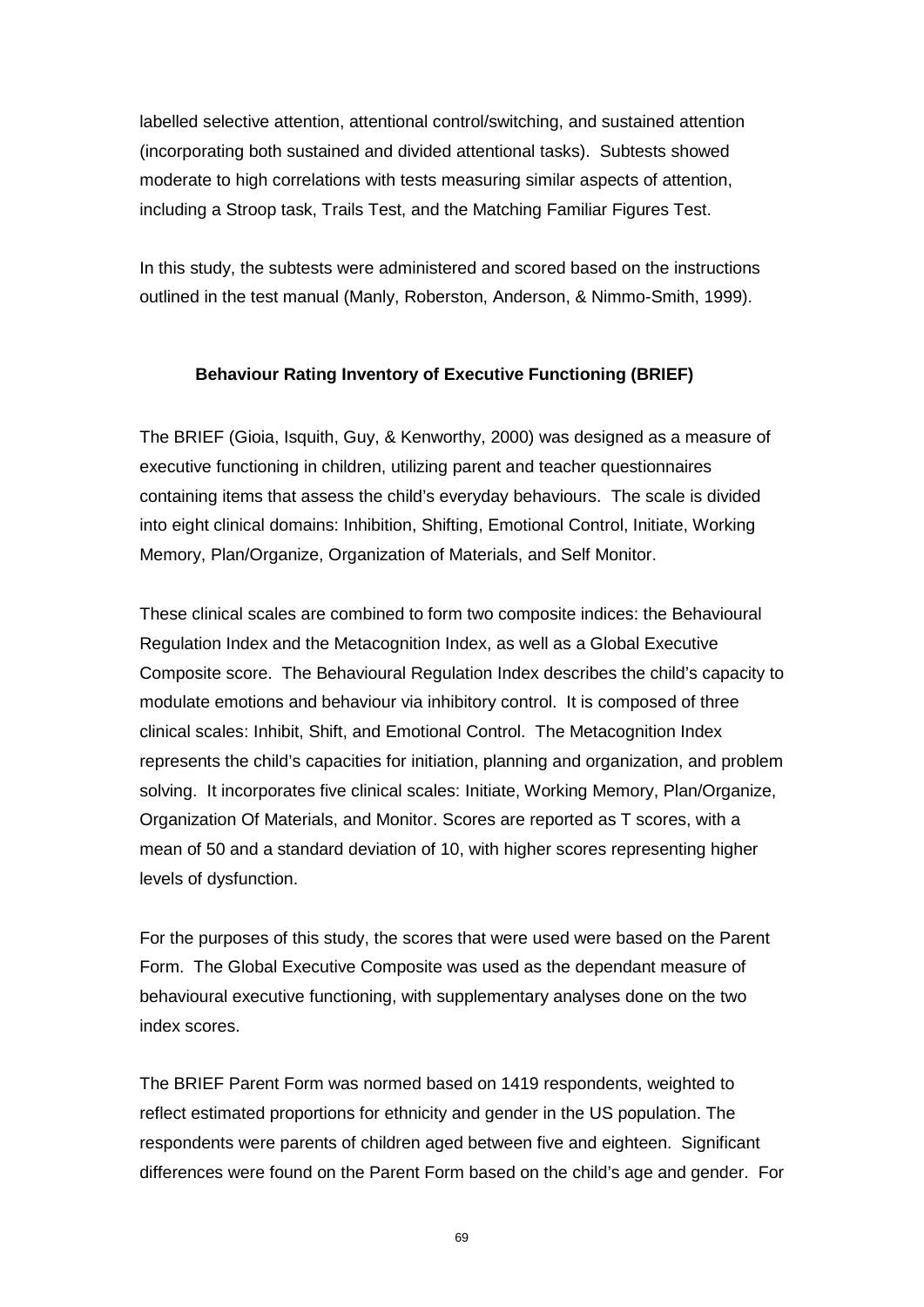this reason, the norms provided for the tests are stratified by age and gender, with four age bands covering the ages 5-7, 8-10, 11-13 and 14-18.

Internal consistency co-efficients for the Parent Form Index scores were 0.94 for the Behavioural Regulation Index, and 0.96 for the Metacognition Index. Test-retest correlation was 0.84 for the Behavioural Regulation Index and 0.88 for the Metacognition index, suggesting that parent ratings were relatively stable over a short time period. Validity studies indicated moderate relationships between the BRIEF and informant report measures of attention and self-regulation, and divergent relationships with measures of emotional functioning. Theoretical factor analysis indicated that a two factor-solution accounted for 74% of the variance; higher numbers of factors produced factors with single variables, and were deemed unviable. Principal factor analysis confirmed the two factor solution, and provided support for a separation of executive functioning constructs from externalizing and internalizing behavioural functions as measured by report scales such as the Children's Behaviour Checklist and the Behavioural Assessment of the School-Aged Child.

# **Wide Range Assessment of Memory and Learning II (WRAML2, Screening Version)**

The WRAML2 (Sheslow & Adams, 2003) is the 2003 edition of a memory battery which allows assessment across the lifespan, with normative data for a population age range of 5-90. The normative data for the WRAML2 was developed based on a standardization sample of 1200 children and adults, with 80 participants included in each of 15 age bands. The standardization sample was matched to US Census data for gender, race/ethnicity, educational attainment and geographic region.

The full battery incorporates six subtests in its core battery, including two verbal memory, two visual memory, and two attention/concentration subtests. The manual (Sheslow & Adams, 2003) also suggests a screening version which utilizes the two verbal and two non-verbal subtests:

- Verbal memory index– list learning and story memory
- Visual memory index Picture recall and design memory

These two memory indices are the scores which will be used for data analysis in this research.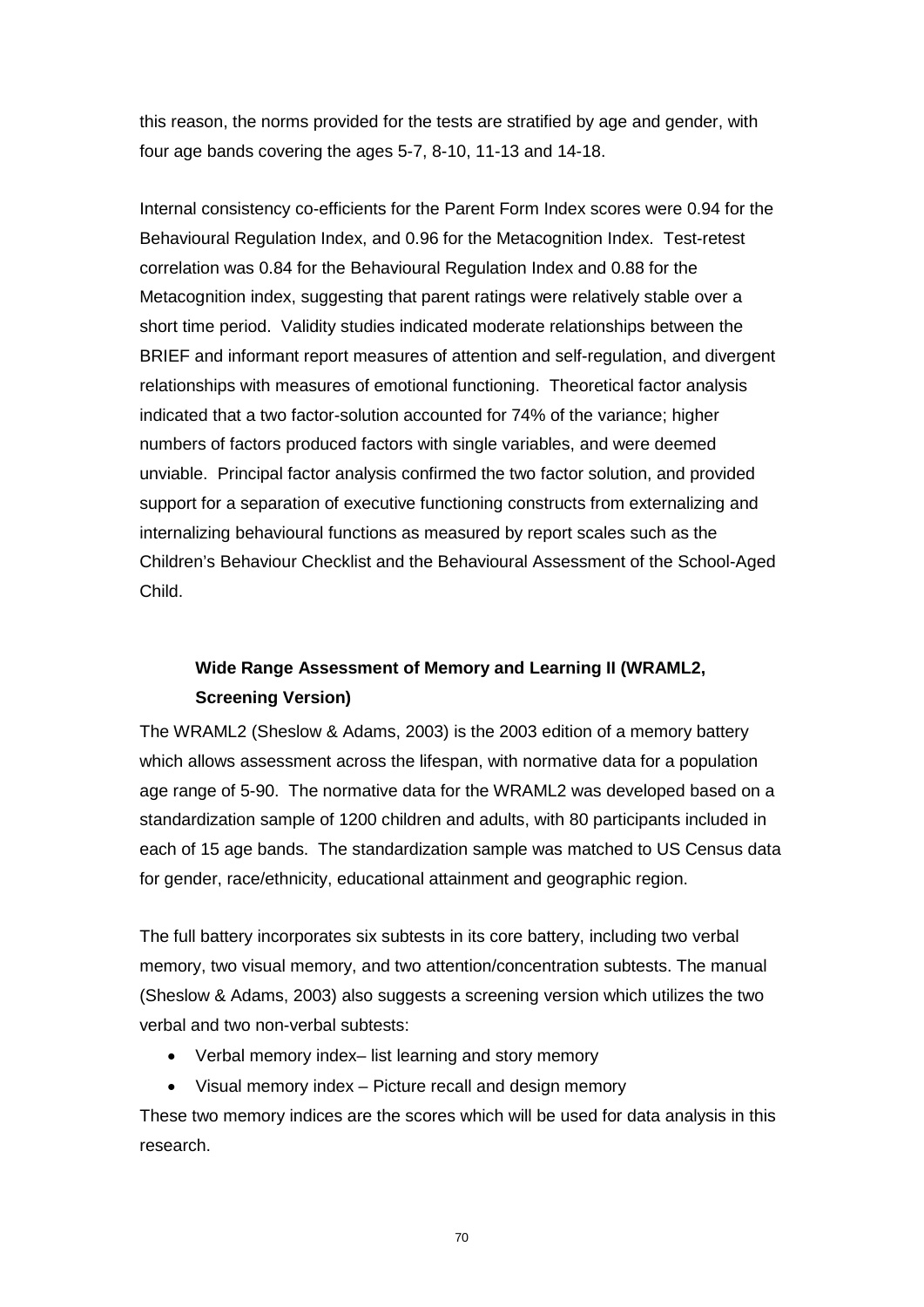The median internal consistency co-efficient for the verbal memory index is 0.92; across the age groups included in this study it ranges from 0.9 to 0.91. The median internal consistency measure for the visual memory index is 0.89; across the age groups included in this study it ranges from 0.82 to 0.87. Test-retest reliabilities indicate stability over time, but appreciable gains in performance with repeat assessment over the short term, indicating a learning effect on items.

A number of lines of evidence for the validity of the WRAML2 were presented in the Examiner's Manual (Sheslow & Adams, 2003). Exploratory factor analysis provided a three factor solution with the factors labelled as "visual memory", "verbal memory" and "attention/concentration." Confirmatory factor analysis supported this model as the best fit for the data, with goodness-of-fit measures falling in the >0.95 range of "highly supportive" scores. External validity data was also provided through comparing WRAML2 with other memory tests including the Wechsler Memory Scale III, the Children's Memory Scale, the Test of Memory and Learning, and the California Verbal Learning Test. The findings indicated moderate to high convergent and divergent validity amongst the scales and subscales.

In this study, subtests were administered and scored according to the processes outlined in the WRAML2 Examiner's Manual (Sheslow & Adams, 2003).

## **Supplementary Measures**

#### **WISC-IV vocabulary subtest**

This subtest requires subjects to define the words presented, and is considered a reliable and valid measure of word knowledge. The standard score from this measure was used in data analysis. Based on statistics calculated from the Australian sample, the Vocabulary subtest of the WISC-IV has a high (0.85) internal reliability coefficient, and a very high (0.9) test-retest reliability. It is highly correlated with other measures of verbal capacity (Wechsler, 2003).

#### **Peabody Picture Vocabulary Test 4 Form A (PPVT4A)**

The Peabody Picture Vocabulary Test is a measure of receptive vocabulary; the current edition was published in 2007 (Dunn & Dunn, 2007). The test requires participants to select one of four pictures that best represents the stimulus word presented. The test provides both standard scores (represented with a mean of 100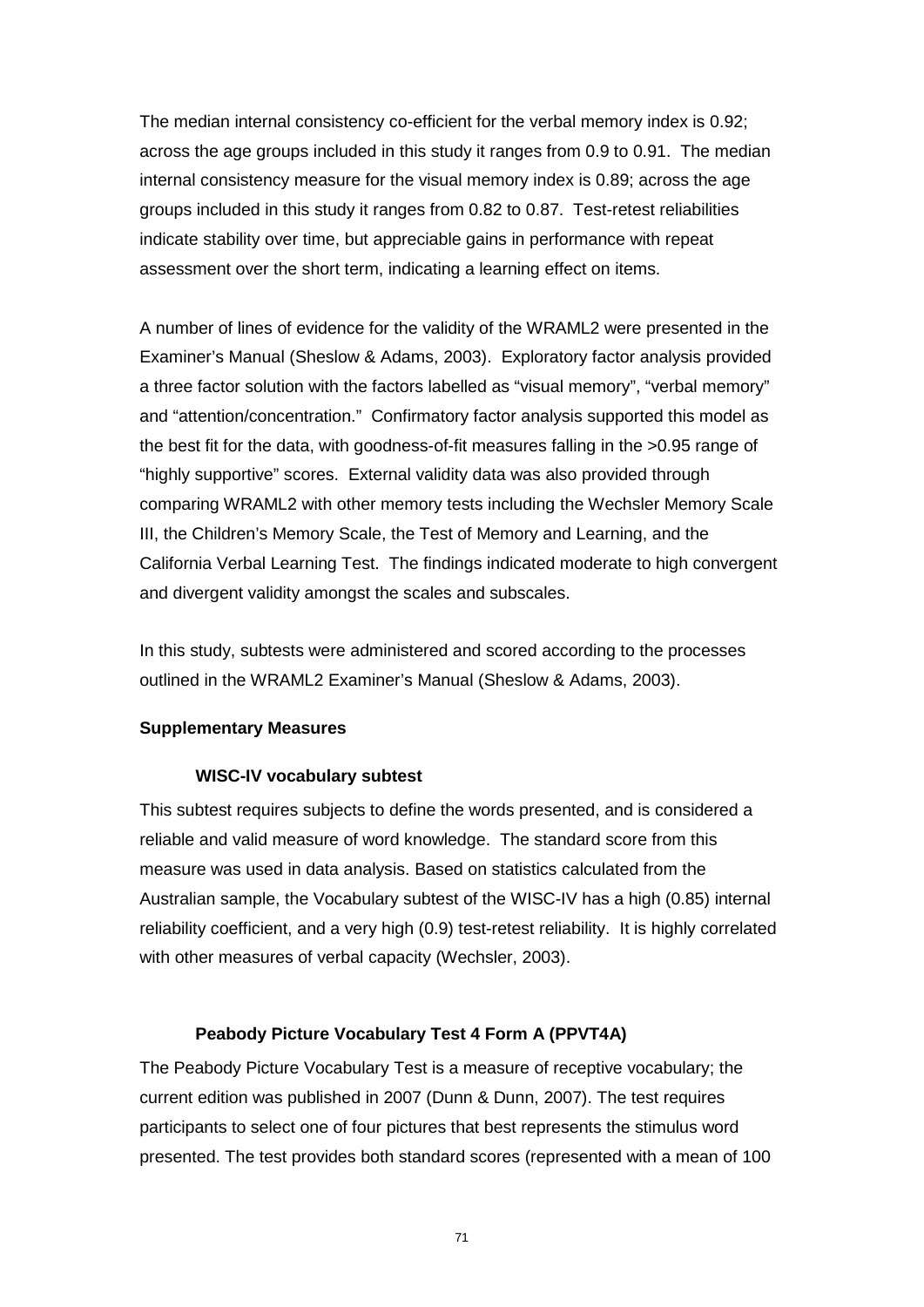and a standard deviation of 15) and developmental norms (represented as a developmental age or grade level based on the score achieved).

The PPVT4 normative data is based on a standardization sample of 3540 people, ranging in age from two years six months to ninety years. A sub-sample of two thousand and three cases ranging from kindergarten to grade twelve were used to develop grade norms. The sample was structured into twenty-eight age groups, and recruited to match the US population in representation of gender, race/ethnicity, socio-economic status, geographic region, and special-education status. In the age groups addressed by this study, normative data was based on samples of 125-200 children in each age band.

Internal consistency coefficients for the age groups addressed by this study were greater than 0.95, indicating that the test items are reliable. Test-retest reliabilities were all greater than 0.9, providing support for the stability of scores across time. The PPVT4 displayed moderate to high convergent validity with tests of oral language, expressive vocabulary, and reading comprehension.

In this study, administration and scoring were carried out according to the directions in the PPVT4 Manual (Dunn & Dunn, 2007).

# **Beery-Buktenica Developmental Test of Visuomotor Integration (Beery VMI)**

The Beery VMI 5<sup>th</sup> Edition (Beery, Buktenica, & Beery, 2006) is the latest revision of the Beery-Buktenica Test of Visuomotor Integration. It assesses the development of hand-eye co-ordination in children by asking them to copy a series of geometric forms, and provides a screening measure to allow early identification of visuo-motor difficulties. Normative data for the most recent edition was obtained based on a sample of 2512 children from the United States, selected to reflect demographic characteristics consistent with 2000 US Census data. The internal consistency alpha of the test was determined to be 0.82, while odd-even split-half correlation was 0.88. Inter-scorer correlations were measured at 0.92. The test was found to be moderately correlated with other tests of drawing and copying, and demonstrated construct and predictive validity.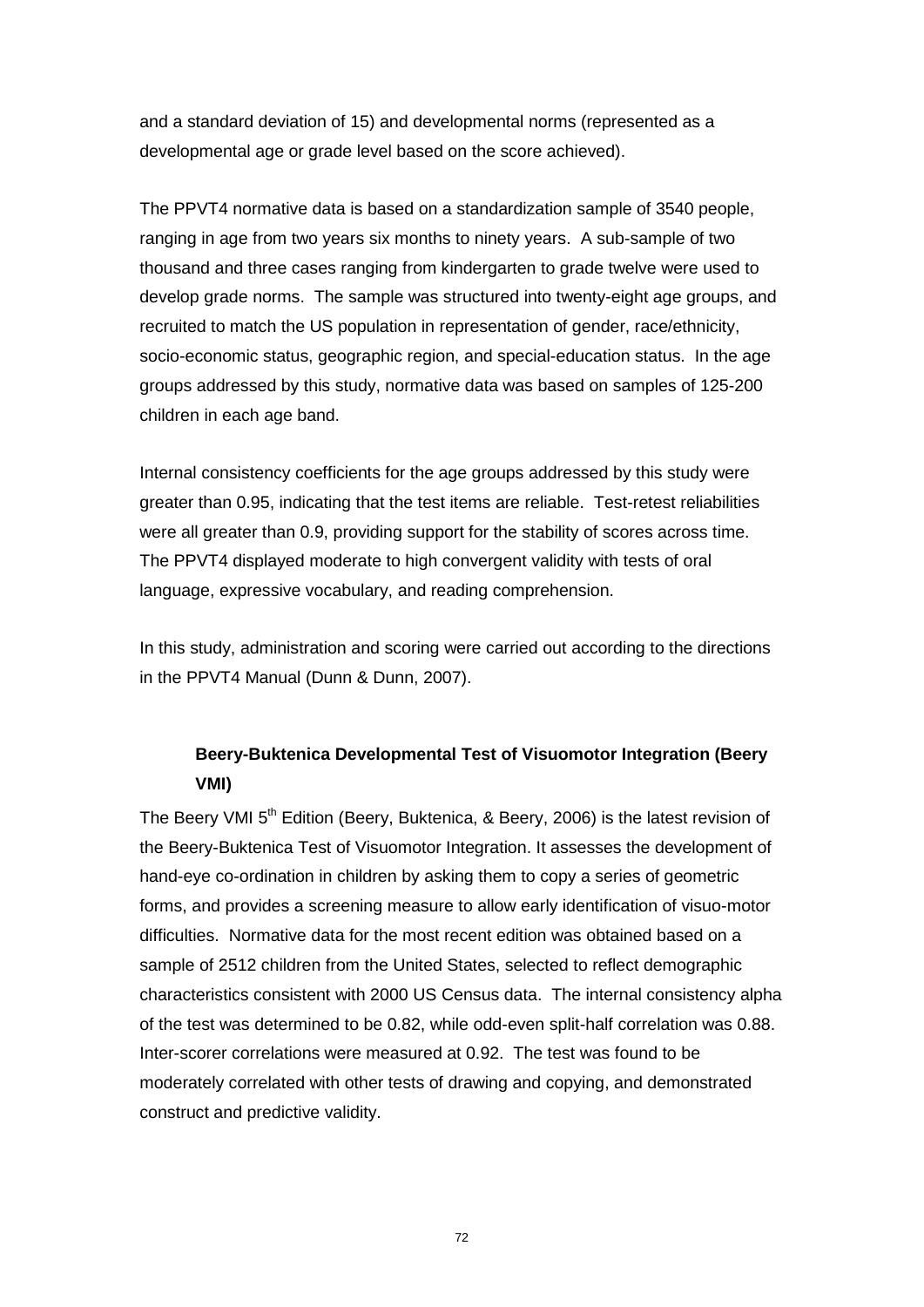The full (30 item) form of the Beery VMI was administered to participants. Tests were administered and scored according to the guidelines in the Administration, Scoring and Teaching Manual (Beery, Buktenica & Beery, 2006).

# **Procedure**

When informed consent from parents/guardians was obtained, arrangements were made to commence assessment. Children were tested in a range of settings. The majority of children from the clinical group were tested in a consulting room (with a table and chairs) or therapy room (containing table, chairs, and play space) at the office of the referring clinician, or in a quiet room at the child's school. All children in the control group were tested in a quiet and vacant room on the school grounds. Assessments were scheduled in school hours. At the commencement of the first session, the child was provided with a verbal explanation of the purposes and procedures involved in the assessment, and asked for verbal consent to participate.

Assessments were divided into two sessions, which took most children between an hour and ninety minutes to complete. All children were monitored for signs of fatigue or distractibility, and were given short (2-5 minute) breaks within the course of the session as needed. The order of the tests, and the order of sessions, was rotated from child to child. Original and counterbalanced orders are presented in Table 3.

### Table 3

*Original and counterbalanced orders for test administration*

|         | <b>Session 1</b>         | <b>Session 2</b>         |
|---------|--------------------------|--------------------------|
| Child 1 | Beery VMI, WISC-IV       | TEA-Ch, WRAML2, PPVT4    |
| Child 2 | TEA-Ch, WRAML2, PPVT4    | Beery VMI, WISC-IV       |
| Child 3 | WISC-IV, TEA-Ch          | WRAML2, PPVT4, Beery VMI |
| Child 4 | WRAML2, PPVT4, Beery VMI | WISC-IV, TEA-Ch          |

A number of children were not available for testing on more than one occasion, either due to distances involved in travelling to the assessment, or other transport constraints. In this situation, the two sessions were held on a single day, with the child provided with time for an extended break between the two sessions.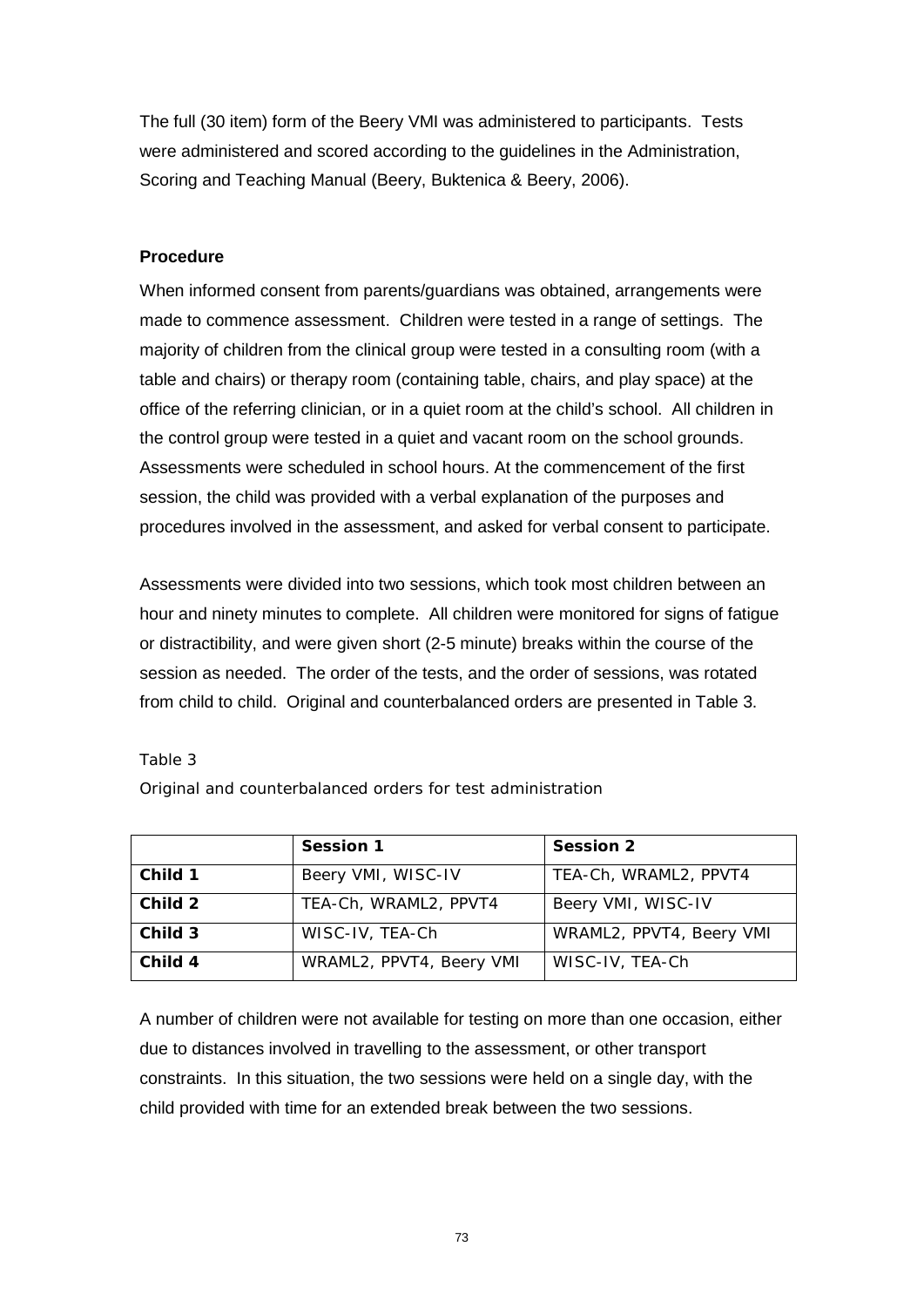Parent/carer questionnaires were either mailed or given to parents or carers by the referring case worker, or by the researchers. When mailed, parents/carers were asked to return the questionnaire in a reply-paid envelope; otherwise they were asked to return the questionnaire to the case worker or to bring it to the second assessment session.

# **Ethical Approval**

This study was approved by the Victoria University Human Research Ethics Committee; the Victorian Department of Human Services Human Research Ethics Committee; Berry St Victoria; and the Department of Education and Early Child Development Research Ethics Committee (See Appendix 2).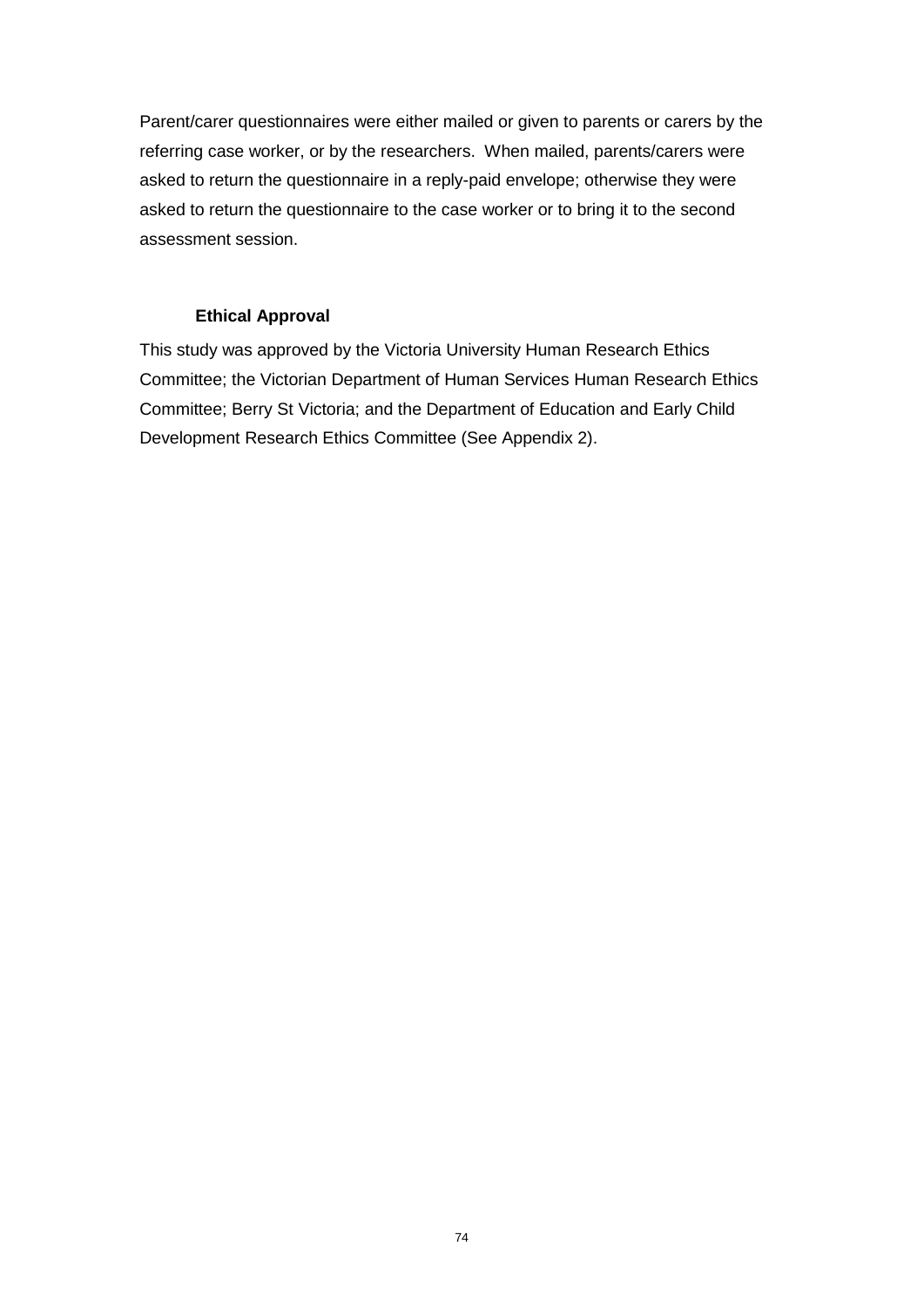# **Results**

### **Process of Analysis**

Descriptive statistics were used to characterize the two groups on the variables of age, gender, and socioeconomic status. Descriptive data regarding type and severity of abuse was also analysed for the clinical group.

For experimental variables, descriptive statistics were initially determined for each variable of interest, and normality assumptions tested. Hypotheses were then tested using independent samples t-tests, and descriptive statistics reported where appropriate using supplementary measures within the cognitive domain (Field, 2009). As a total of thirteen dependent variables were being considered, and there were a limited number of participants in each group, significance was determined based on a Bonferroni-adjusted alpha level of 0.0038. When significant differences were found between groups, effect size was calculated using Cohen's d statistic. Standard cutoffs were used to characterise effect size, with d≥0.2 indicating a small effect size; d≥0.5 indicating a moderate effect size; and d≥0.8 representing a large effect size (Cohen, 1988).

Further descriptive analysis was also carried out to determine the percentage of subjects presenting with scores denoting clinical risk (as determined by a score in or below the "borderline" range on psychometric tests; or in the "clinical" range on the BRIEF).

All statistical analyses were conducted using SPSS 16.0 statistical software.

# **Demographics of samples**

Statistics related to age, socioeconomic status and gender are reported in Table 4. Based on the final samples, a one-way ANOVA indicated that difference in age between maltreated children and controls was statistically significant, t(54)=3.209, p=0.002. There was no significant difference between groups on Socio-Economic Status, t(54)=-0.882, ns; or on gender distribution within the samples, t(54)=0.331, ns.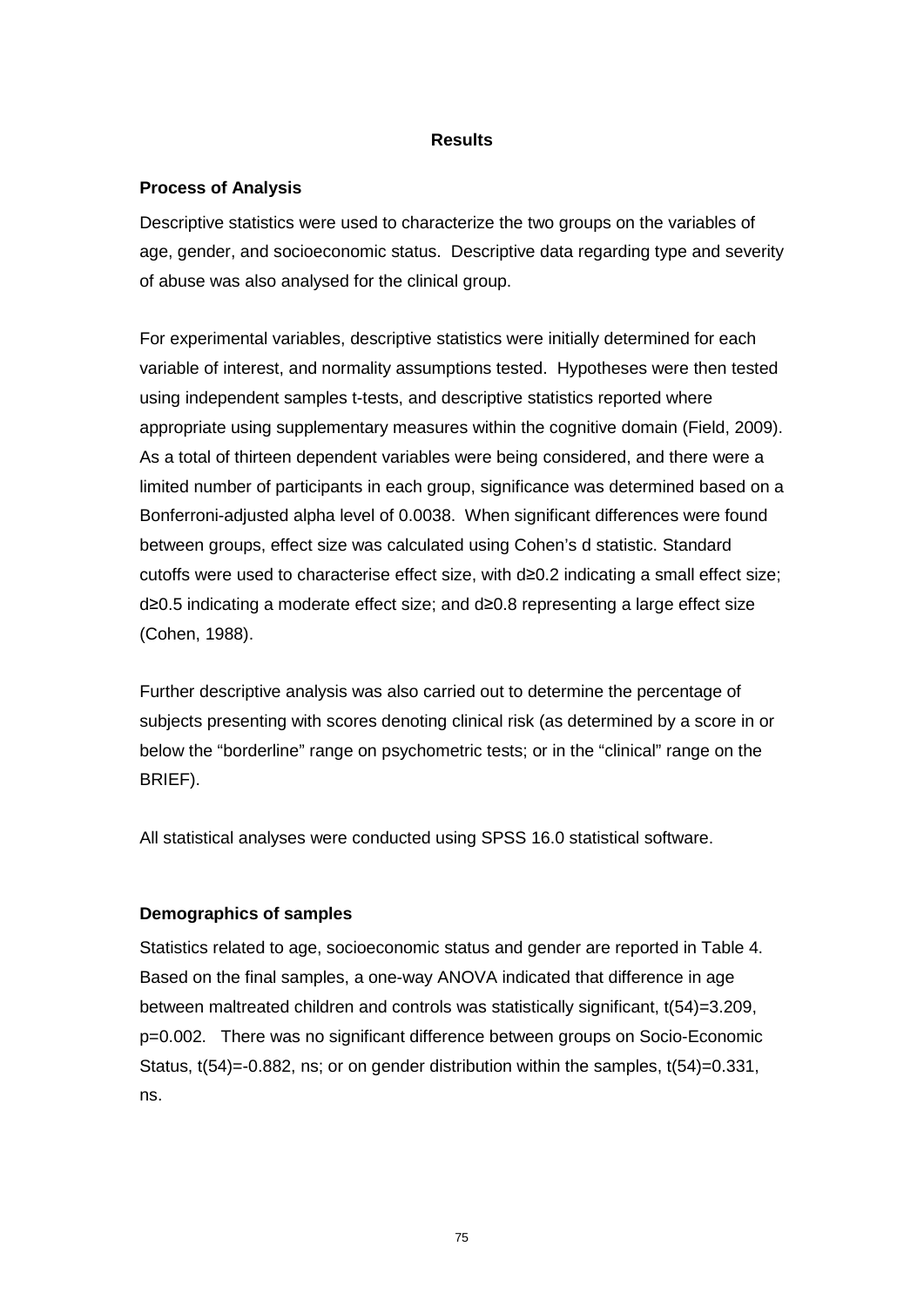| Table 4                                                |  |  |  |
|--------------------------------------------------------|--|--|--|
| Demographic Data for Age, Gender and SES of Each Group |  |  |  |

|                  | <b>Maltreated Group</b> | <b>Control Group</b>          |
|------------------|-------------------------|-------------------------------|
| No. of           | 28                      | 28                            |
| Participants (n) |                         |                               |
| Age              |                         |                               |
| Range            | 6y1m-11y11m             | 6y4m-11y5m                    |
| Mean             | 9.797                   | 8.470                         |
| Standard         | 1.68                    | 1.40                          |
| Deviation        |                         |                               |
| <b>ANOVA</b>     |                         | $F(1,54) = 10.295, p > 0.002$ |
| Socio-Economic   |                         |                               |
| <b>Status</b>    |                         |                               |
| Range            | $7.9 - 77.3$            | 11.0-84.6                     |
| Mean             | 30.245                  | 34.04                         |
| Standard         | 16.56                   | 15.64                         |
| Deviation        |                         |                               |
| <b>ANOVA</b>     |                         | $F(1,54) = 0.777$ , ns        |
| Gender           |                         |                               |
| No. of Males     | 22                      | 23                            |
| No. of Females   | 6                       | 5                             |
| <b>ANOVA</b>     |                         | $F(1,54) = 0.109$ , ns        |

# **Abuse characteristics**

There were no reported instances of abuse or neglect in the control group. The clinical group presented with a range of abuse types, with all children reported to have experienced neglect, as well as physical, sexual or emotional abuse (acts of commission). The mean total severity score, based on the highest severity rating of each child for any abuse/neglect type, was 3.5 (SD=0.64). The mean number of abuse types reported for each child was 4.36 (SD=0.91).

Table 5 presents the total number of cases and mean severity score for each type of abuse, as per Barnett & Cichetti's (1993) classification. The most common form of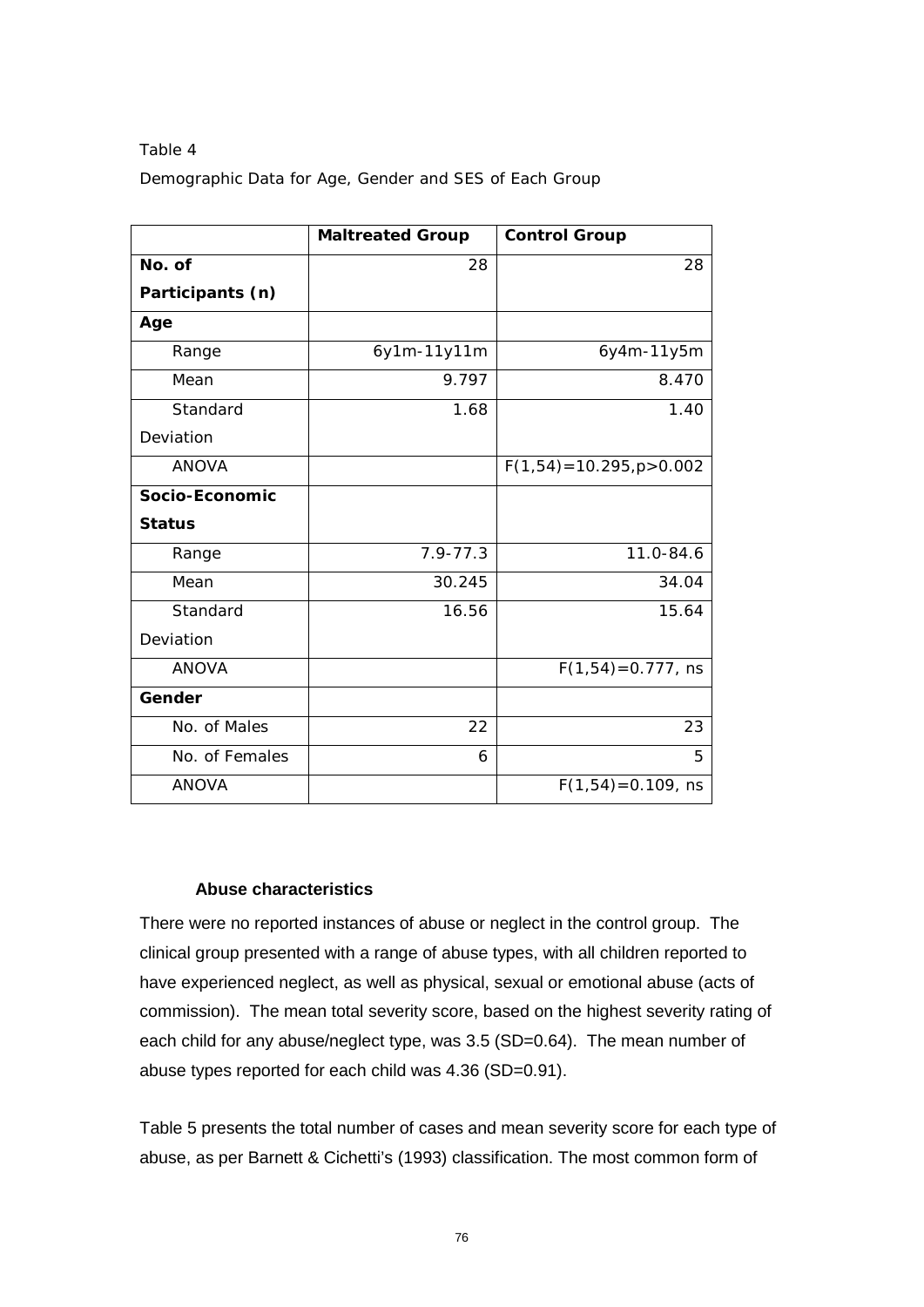abuse reported was emotional abuse, reported in the histories of all experimental participants. The mean emotional abuse score was 2.85 (SD=1.044).

Table 5

*Total Cases, Means and Standard Deviations for Type and Severity of Abuse in Maltreated Group (N=28)*

| <b>Abuse Type</b>            | Number of | Mean            | <b>Standard</b> |
|------------------------------|-----------|-----------------|-----------------|
|                              | Cases     | <b>Severity</b> | Deviation       |
|                              |           | Rating          |                 |
| <b>Physical Abuse</b>        | 22        | 1.89            | 1.37            |
| Sexual Abuse                 | 11        | 1.00            | 1.41            |
| <b>Emotional Abuse</b>       | 28        | 2.85            | 1.044           |
| Neglect: Failure to Provide  | 24        | 2.39            | 1.28            |
| Neglect: Lack of Supervision | 24        | 2.00            | 1.09            |
| Moral-Educational Neglect    | 13        | 1.00            | 1.24            |

Twenty-two children were reported to experience physical abuse, with a mean physical abuse score measured at 1.89 (SD=1.37), and the mean score for non-zero responses being 2.41. Eleven children were reported to have a history of sexual abuse. The mean severity for the total experimental group was 1.00 (SD=1.41), while the mean for non-zero responses was 2.55.

Instances of neglect were also frequently reported on the three neglect subscales. Twenty-four children scored on the dimension of Failure To Provide. The mean severity score for the total group was 2.39 (SD=1.28). The same number of children were reported as being exposed to Lack of Supervision, with a mean severity score of 2.00 (SD=1.09). Thirteen children were also reported to have a history of Moral-Educational Neglect. The mean severity score in this area was 1.00 (SD=1.24), while the mean for non-zero responses was 2.15.

# **Hypothesis 1: Full-scale IQ**

The first hypothesis stated that Full-scale IQ as measured by the WISC-IV would be significantly lower in the maltreated group than in controls. The mean WISC IV fullscale IQ and index scores for each group are displayed in Figure 1.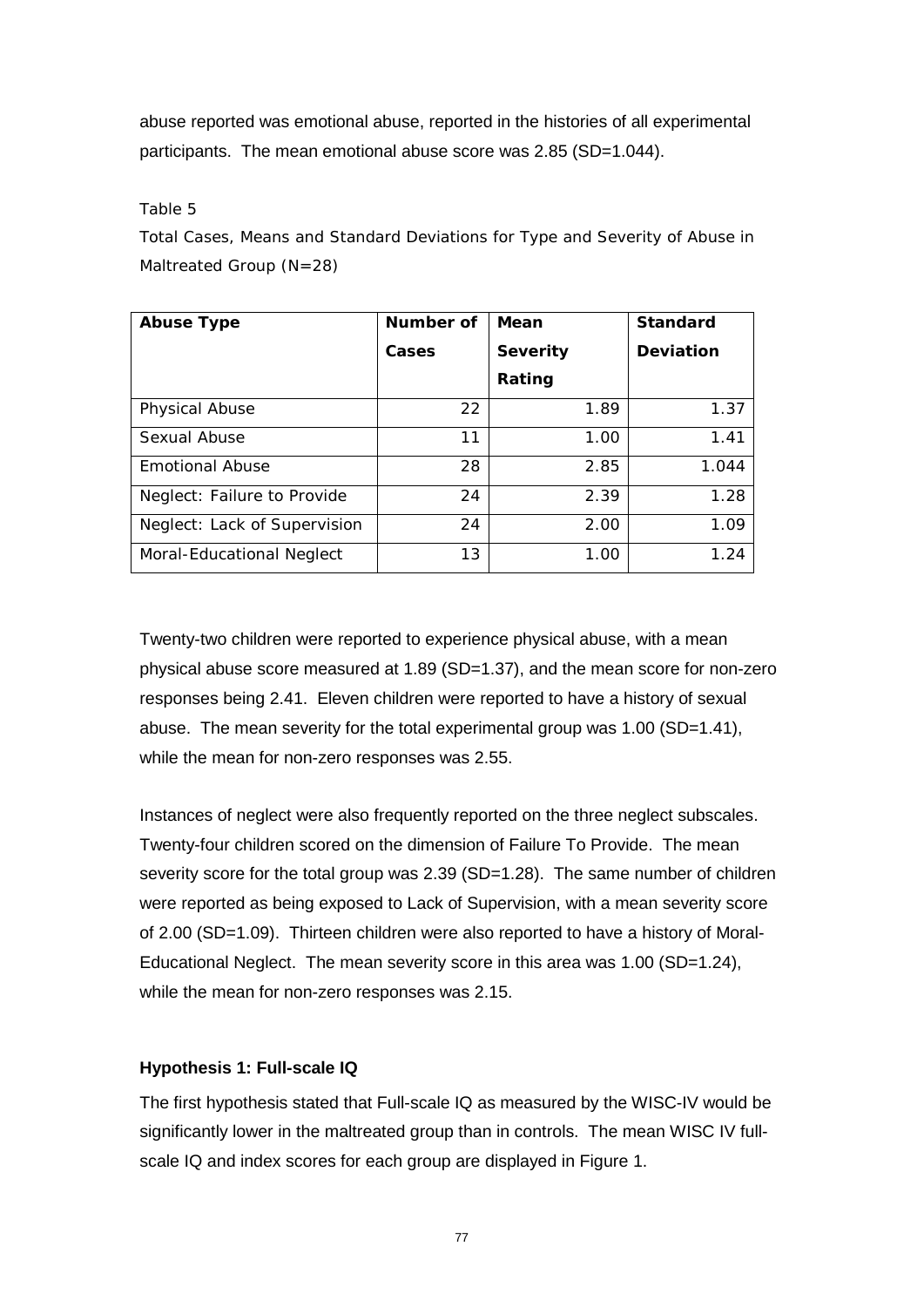

*Figure 1.* Mean WISC-IV Full-Scale and other Index scores by group.

The mean Full-Scale IQ score for the maltreated group was 84.21 (SD=8.86); the mean for the control group was 103.71(SD=11.22). It was found that as predicted, the difference between groups calculated using one-way ANOVA was significant, t(54)=-7.216,p<0.001. The effect size, calculated using Cohen's d statistic, was 1.95, indicating a large effect based on Cohen's (1988) threshold values.

### **Hypothesis 2: Verbal and Visual Processing**

The second hypothesis stated that children with a history of maltreatment would score significantly lower than controls on language-based reasoning tasks, but not on perceptual/non-verbal reasoning tasks. Group comparisons were conducted based on the Verbal Comprehension and Perceptual Reasoning indices of the WISC-IV. The mean verbal comprehension score for the control group was 103.29 (SD=11.45), compared to a mean for the maltreated group of 86.11 (SD=9.64). Consistent with the hypothesis, it was found that the difference between groups was significant, t(54)=-6.074, p<0.001. Based on Cohen's threshold values, this represented a large difference between groups, d=1.64.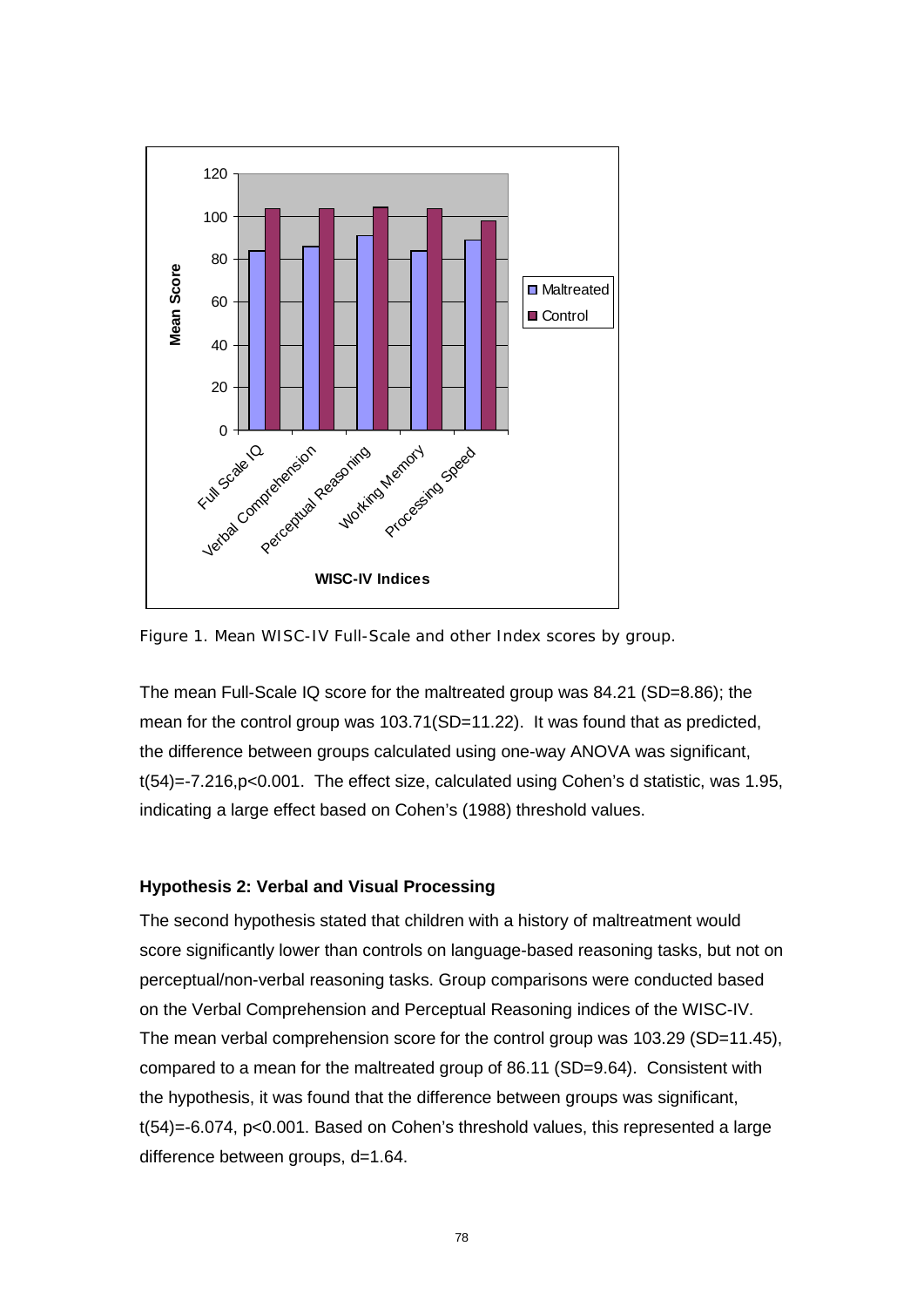The mean Perceptual Reasoning Index score was 103.93 (SD=10.95) for control subjects, and 90.96 (SD=11.33) for maltreated subjects. One-way ANOVA indicated a significant difference between groups after controlling for age,  $t(54) = -4.353$ , p<0.001. This finding was not consistent with the hypothesis that children with a maltreatment history would display age appropriate perceptual reasoning abilities. Effect size between the groups was large,  $d=1.17$ .

# **Supplementary measures of Verbal and Visuo-motor processing**

Supplementary measures of language and visuo-motor abilities were also included in the assessment battery given to children. The language measures included receptive (Peabody Picture Vocabulary Test) and expressive (WISC-IV Vocabulary Subtest) vocabulary measures. The mean scores for each group on these measures are found in Table 6.

The analysis shows that children in the clinical group consistently performed more poorly than children in the control group. However, it is also noted that on the PPVT4, children in the control group performed at the high end of the average range (M=112.71, SD=11.89), while children in the clinical group scored well within a standard deviation of the population mean (M=94.04, SD=10.86). Similarly, the control group mean on the expressive vocabulary subtest was above the standardized test mean (M=11.42, SD=2.74), although the maltreated group scored at the lower end of the average range (M=7.04, SD=1.71).

Table 6

*Means and Standard Deviations for the Peabody Picture Vocabulary Test and WISC-IV Vocabulary subtest between maltreated and control groups*

|                     |                   | Peabody Standard<br>Score | Vocabulary Standard<br>Score |
|---------------------|-------------------|---------------------------|------------------------------|
| Maltreated          | Mean              | 94.0357                   | 7.0357                       |
|                     | Std.<br>Deviation | 10.86442                  | 1.71015                      |
| Non-Maltreated Mean |                   | 112.7143                  | 11.4286                      |
|                     | Std.<br>Deviation | 11.89415                  | 2.74103                      |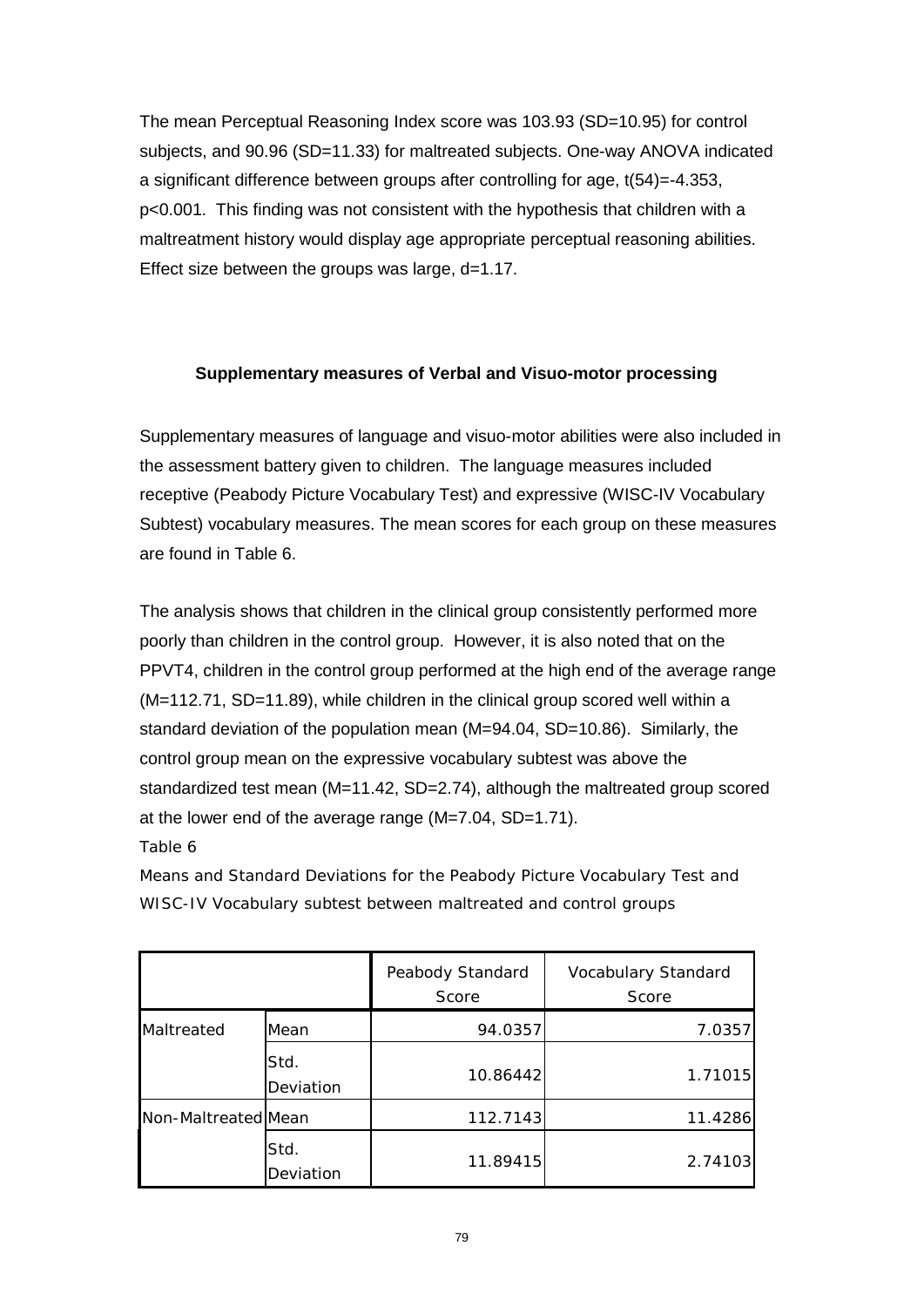Figure 2 shows the number of participants in each group performing at or below the 'borderline' range on the vocabulary measures listed above. The chart indicates that although there were significant differences between groups, only two children from the clinical group and none from the control group performed at clinically at-risk levels on the Peabody Picture Vocabulary Test, suggesting that the higher than expected performance by control group participants influenced the significance of findings. In contrast, 12 of the 28 maltreated children performed in the borderline range on the expressive vocabulary task; compared to only one from the control group.





Visuo-motor integration was assessed using the Beery Butkenica Visuo-Motor Integration Test. The mean score for maltreated children on this measure was 84.82 (SD=10.78); the mean score for the control group was 94.67 (SD=10.39). As shown in Figure 3, a higher number of children from the maltreated group (N=8) performed at clinically at-risk levels on the Visuo-Motor Integration Test, compared to 2 children from the control group.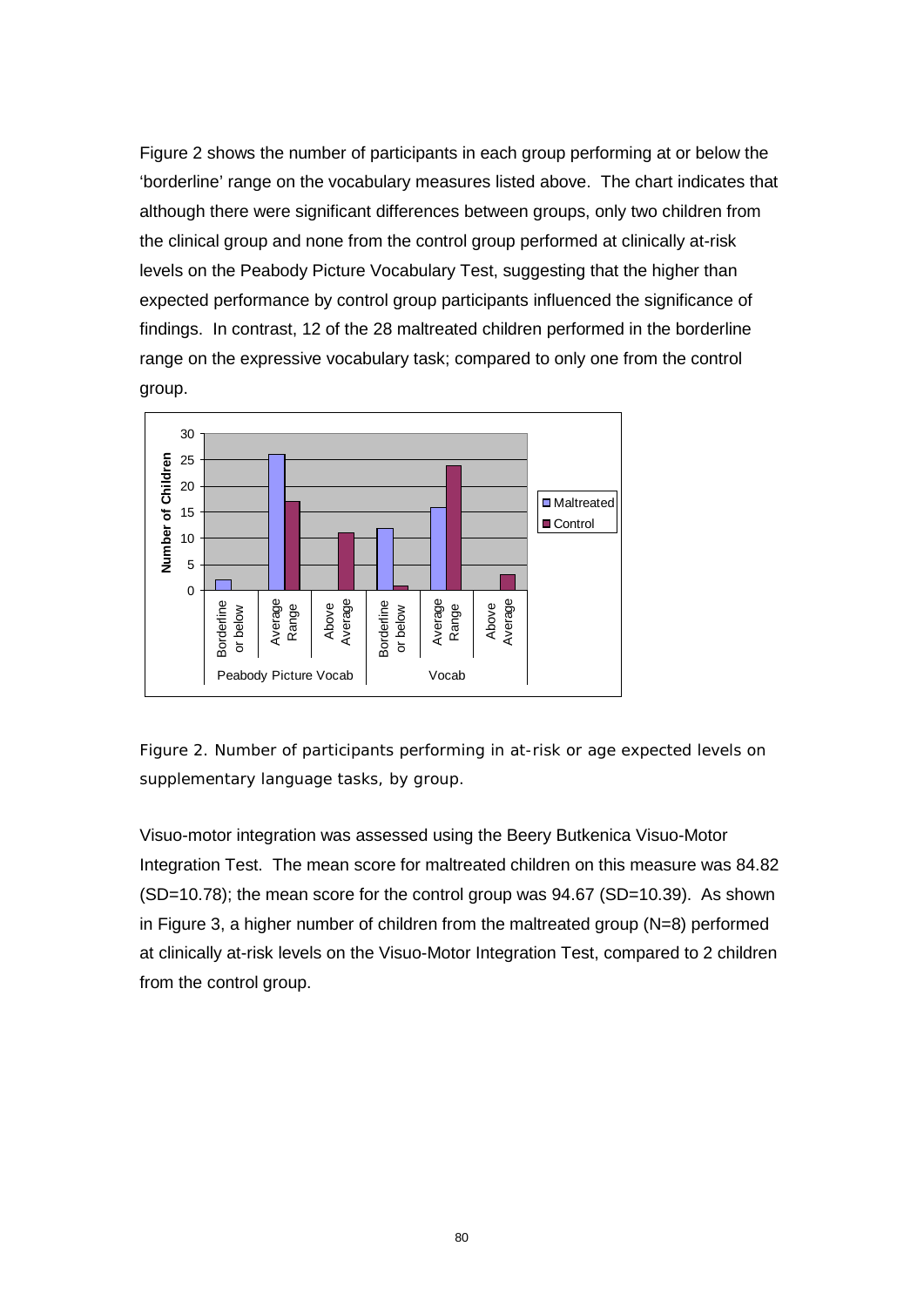



#### **Hypothesis 3: Attention and Behavioural Executive Measures**

The third hypothesis predicted that children with a history of maltreatment would perform at an equivalent standard to controls on attentional tasks with lower executive demands (TEA-Ch Sky Search and Score! subtests), but would show relative decreases in performances on attentional tasks with higher executive demands (TEA-Ch Creature Counting and Sky Search Dual Task subtests). It was further predicted that executive difficulties would be evident in the parent/carer behavioural rating on the BRIEF.

Basic speed of information processing was also measured using the WISC-IV Processing Speed Index. This index might be conceptualized as measuring a lowlevel information processing ability, specifically the capacity to locate a stimulus and produce a written response in a timely way. Many children with neurological conditions including acquired brain injury evidence deficits in speed of processing that may affect their performance on cognitive tasks. Given that other tasks of attention used in this study have timed components, processing speed was considered a variable of interest for this area. The study found that children with a history of maltreatment had a mean score of 89.25 (SD= 12.92). Control children scored a mean of 98.18 (SD=13.41). The difference between scores was not significant at the Bonferroni-adjusted alpha level,  $t(2,54) = -2.537$ ,  $p = 0.014$ , ns.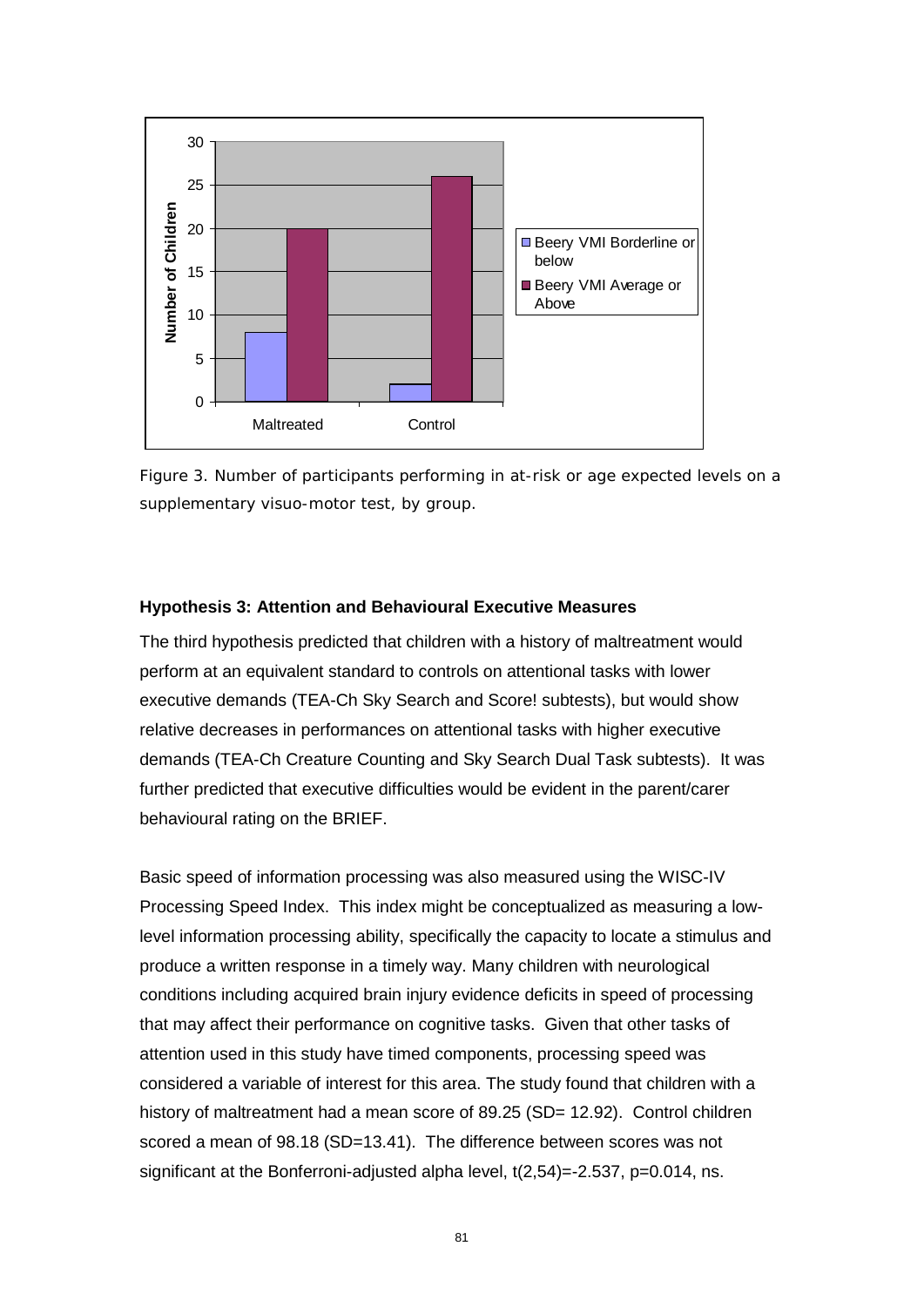Table 7 displays the means and standard deviations for the two groups on the tests from the TEA-Ch that measured lower level attentional skills, focusing and sustaining attention. Consistent with the hypothesis that basic attentional functioning would not be impaired in children with a history of maltreatment, no significant differences were found between experimental and control groups on these measures.

Table 7

*Means and Standard Deviations for Sky Search (focus) and Score (sustain) attentional tasks from the TEA-Ch, and significance*

|                                      |           | Sky Search -<br>Targets | Score!               |
|--------------------------------------|-----------|-------------------------|----------------------|
| Maltreated                           | Mean      | 9.64                    | 8.46                 |
|                                      | <b>SD</b> | 2.30                    | 3.05                 |
| Control                              | Mean      | 9.93                    | 9.61                 |
|                                      | SD        | 3.28                    | 3.49                 |
| Significance of<br><b>Difference</b> |           | $t = -0.378$ , ns       | $t = -1.305$ ,<br>ns |

On the focusing measure (TEA-Ch Sky Search-Targets SS), the maltreated group received an average scale score of 9.64 (SD=2.30), compared to a mean score of 9.93 (SD=3.28) for control children. The difference between groups was not significant, t(54)=-0.378, ns.

On the sustained attention measure (TEA-Ch Score! SS), the mean score for the clinical group was 8.46 (SD=3.05), compared with a mean score for the control group of 9.61 (SD=3.49). No significant difference was found, t(54)=-1.305, ns.

Table 8 shows the means and standard deviations by group for the Creature Counting and Dual Task measures from the TEA-Ch. These measures reflect more complex aspects of attention, requiring a greater executive control of attentional abilities.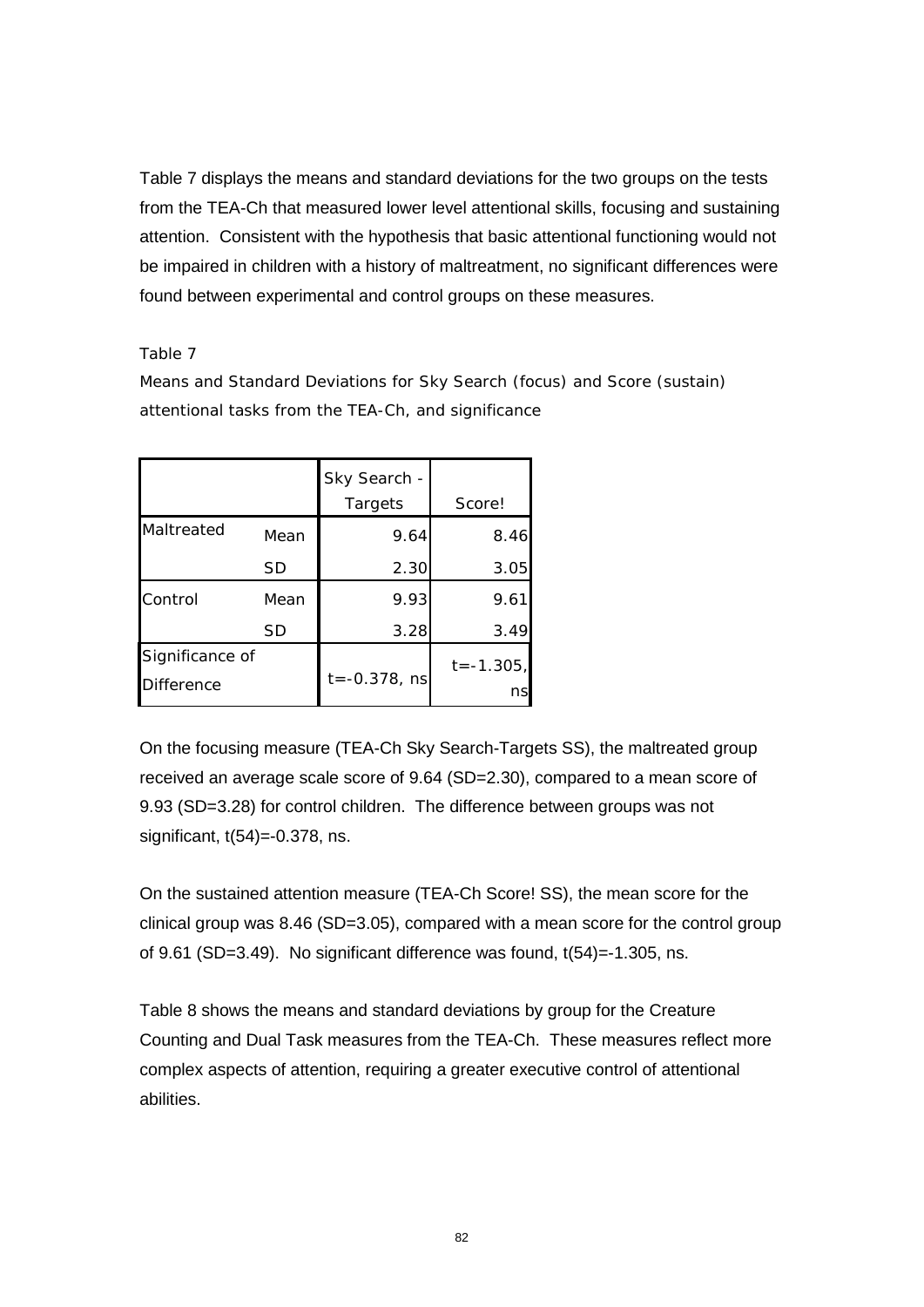### Table 8

*Means and Standard Deviations for Creature Counting (attentional control/switching) and Sky Search Dual Task (divided) attentional tasks by group*

|                                      |           | Creature<br>Counting $-$<br>Timing | Creature<br>Counting $-$<br><b>Total Correct</b> | Sky Search -<br>Dual Task    |
|--------------------------------------|-----------|------------------------------------|--------------------------------------------------|------------------------------|
| Clinical                             | Mean      | 5.71                               | 8.00                                             | 3.71                         |
|                                      | <b>SD</b> | 3.63                               | 3.19                                             | 3.16                         |
| Control                              | Mean      | 8.21                               | 9.96                                             | 7.14                         |
|                                      | <b>SD</b> | 4.16                               | 2.95                                             | 4.07                         |
| Significance of<br><b>Difference</b> |           |                                    | $t = -2.394$ , ns $t = -2.394$ , ns              | $t = -3.520,$<br>$p = 0.001$ |

On the Creature Counting (Switching/Attentional Control) measure, it was found that contrary to the hypothesis, there were no significant differences between groups on timing or accuracy. The mean accuracy score for children with a history of maltreatment was 8.00 (SD=3.19), compared to a mean for control children of 9.96  $(SD=2.95)$ . The difference between groups was not significant,  $t(54) = -2.394$ ,  $p=0.02$ . The average scale score for length of time to perform switches was 5.71 (SD=3.63) for the maltreated group, while the average score for control children was 8.21 (SD=4.16). One-way ANOVA found no significant difference between groups at the Bonferroni-adjusted alpha level of 0.0038, t(54)=-2.394, p=0.02.

The Sky-Search Dual Task measure measures children's capacity to divide their attention between simultaneous tasks, one requiring attention to auditory stimuli, and one requiring visual scanning. The mean scale score for experimental children on this task was 3.71 (SD=3.16), while the mean score for control children was 7.14  $(SD=4.07)$ . As predicted, there was a significant difference between groups,  $t(54)$ = 3.520, p=0.001. The effect size using Cohen's threshold level was found to be large,  $d=0.95$ .

In regard to the clinical significance of these findings, Figure 4 presents the number of cases from each group scoring at or below the borderline range on complex attentional measures. It was evident that a majority of children in the maltreated group displayed significant difficulties with the divided attention task, while both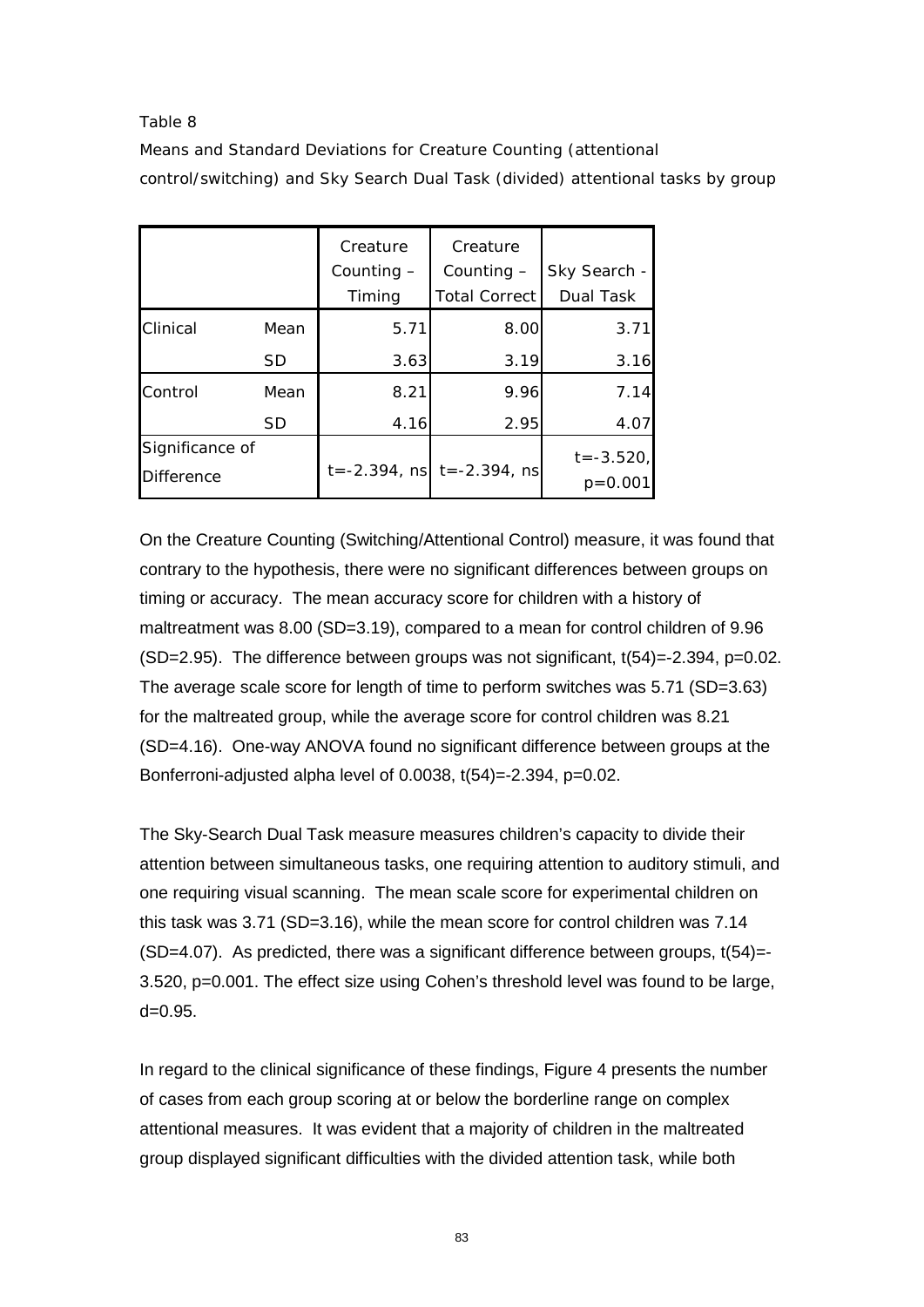groups had a high number of children performing poorly on the timed Creature Counting task.



*Figure 4.* Number of participants performing at or below the borderline range on executive-attentional measures.

In addition to measuring attentional executive capacities on cognitive tasks, a behaviour rating of executive function was also obtained using the Behaviour Rating Inventory of Executive Functioning (BRIEF), completed by the child's parent or carer. All of the inventories sent out for participants in the experimental group were returned; however, in the control group only 25 of the 28 questionnaires were returned, representing a return rate of 89.28% for the control group and 94.64% overall.

The scores presented here are T-scores with a group mean of 50 and standard deviation of 10. Higher scores on the scale indicate a greater level of dysfunction, and the BRIEF Professional Manual (Gioia et al., 2000) recommends that scores above 65 should be considered as representing areas of potential clinical concern.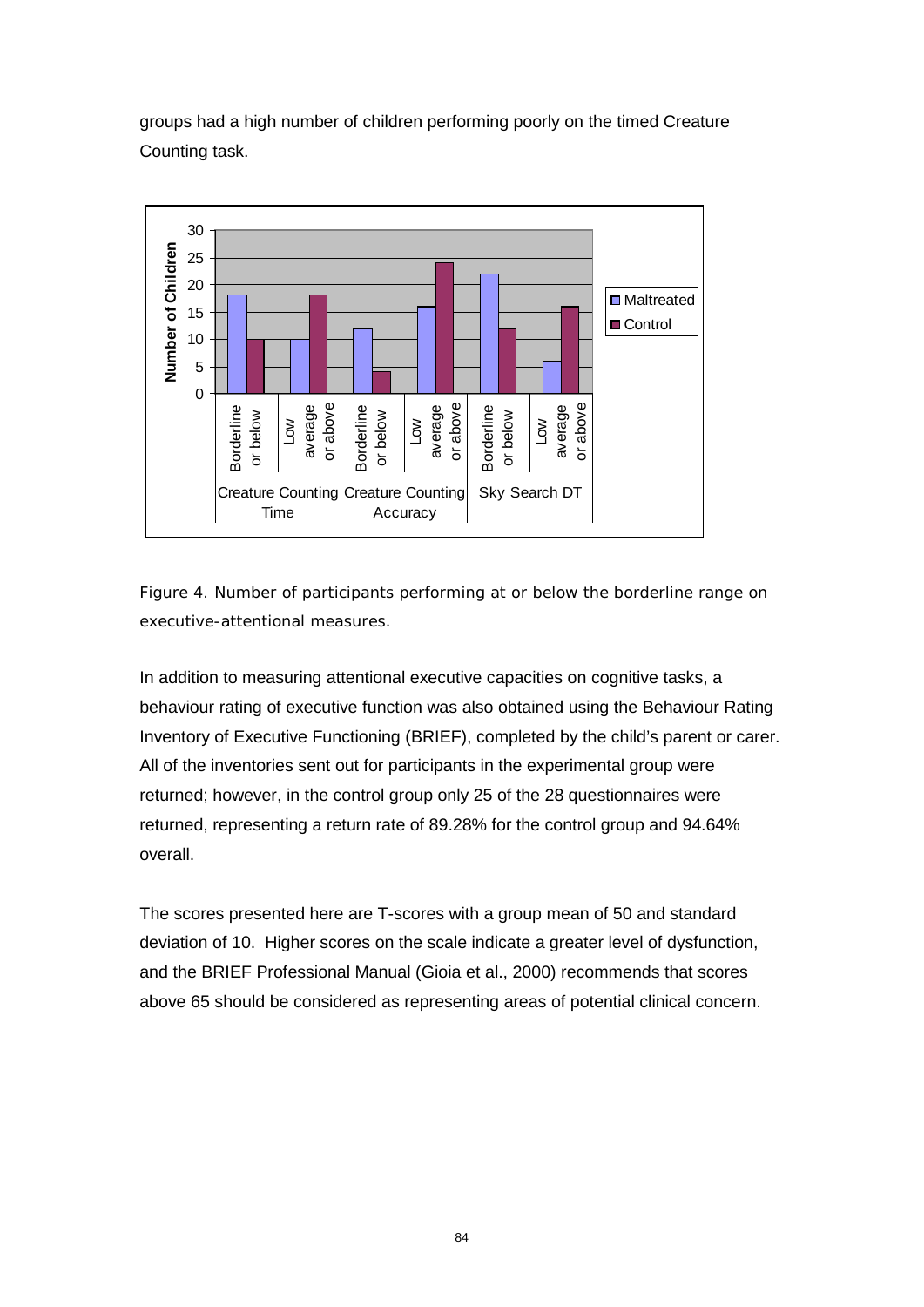# Table 9

*Means and Standard Deviations for Global and Index scores on the BRIEF by Group* 

|            |                   | <b>BRIEF-</b> |               | BRIEF-    |
|------------|-------------------|---------------|---------------|-----------|
|            |                   | Behaviour     | BRIEF -       | Global    |
| Group      |                   | Regulation    | Metacognition | Composite |
| Maltreated | Mean              | 72.6071       | 66.6786       | 70.1071   |
|            | Std.<br>Deviation | 12.26358      | 10.12534      | 10.35782  |
| Control    | Mean              | 49.6800       | 49.4000       | 49.1200   |
|            | Std.<br>Deviation | 10.10247      | 10.98863      | 10.65880  |

As seen in Table 9, the mean Global Composite score for the clinical group was 70.1071 (SD=10.35); the mean for the non-maltreated children was 49.12 (SD=10.66). Consistent with the hypothesis, it was found that the difference between groups was significant, t(51)=7.264, p<0.001. Based on Cohen's threshold values, this once again represented a large difference between groups, d=-2.02.

On the Behaviour Regulation Index, it was found that the mean score for maltreated children was 72.61 (SD=12.26). In comparison, the mean for the control group was 49.68 (SD=10.10). The average score for experimental participants on the Metacognition Index was 66.68 (SD=10.13), while the mean for control children was 49.4 (SD=10.99). It swas observed that a high percentage of children in the maltreated group returned scores in the clinically significant range on the index scores, as shown in Figure 5. In particular, a majority of maltreated children (n=20) were reported to display clinically significant problems with behavioural regulation, compared to only one of the control children.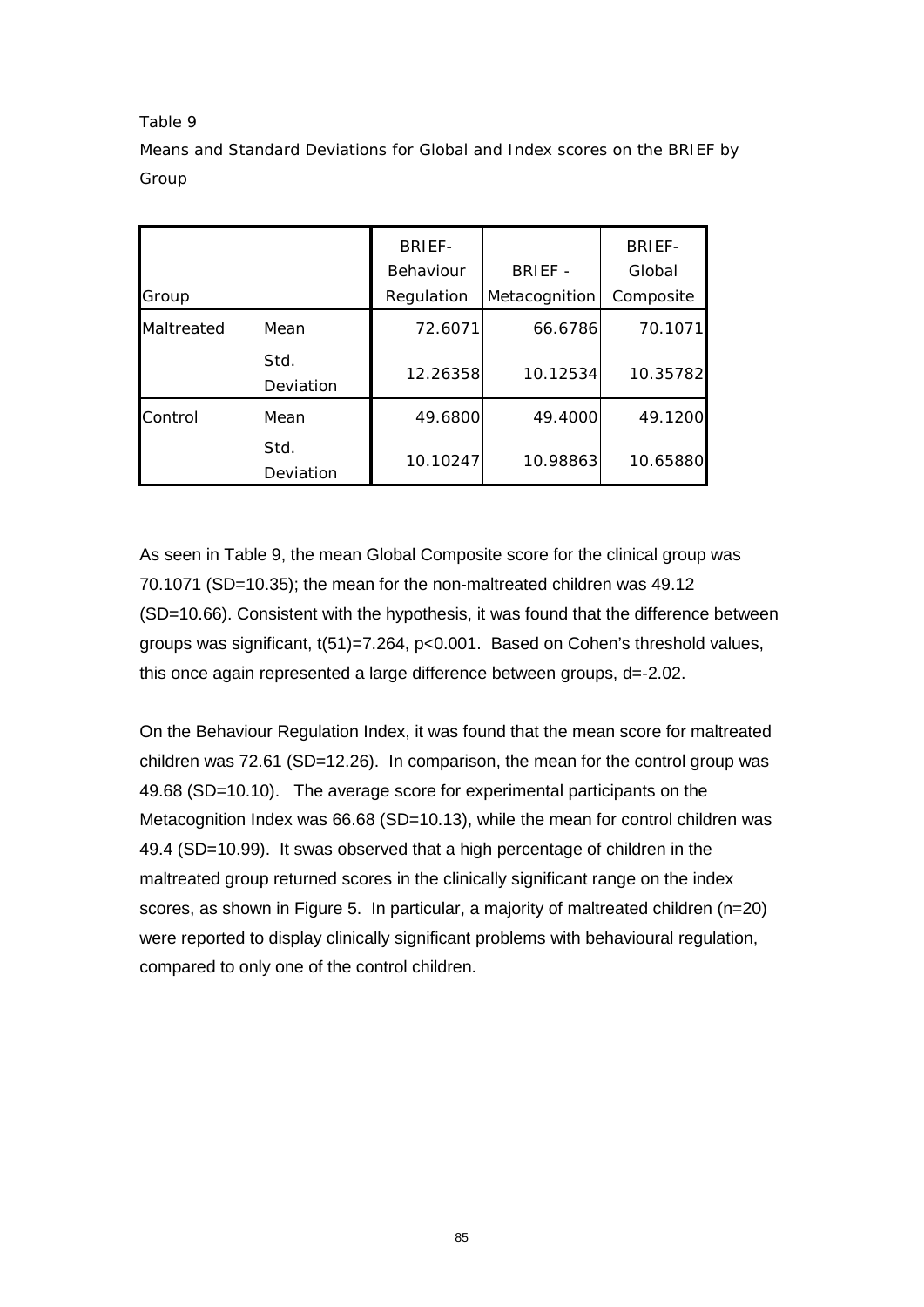



### **Hypothesis 4: Memory**

In the domain of memory, it was hypothesized that children with a history of maltreatment would perform more poorly on working memory tasks, but would not show any significant differences from controls on task of verbal and visual recall.

The WISC-IV Working Memory Index assessed children's capacity to maintain a limited amount of information and to manipulate that information according to task requirements, an ability that integrates attentional, memory and executive control skills. Children with a history of maltreatment received a mean index score of 84.18 (SD=8.65) while children from the control group scored an average of 103.61 (SD=11.42). Consistent with the hypothesis that children with a history of maltreatment would display impairments with such tasks, a one-way ANOVA found a significant difference between groups, t(54)=-7.299, p<0.001. Based on Cohen's threshold values, this also represented a large difference between groups, d=1.97.

The Verbal and Visual Indices of the WRAML2 provide an assessment of children's abilities to recall a supraspan amount of information immediately after presentation. The means and standard deviations for the two indices for each group are provided in Table 10.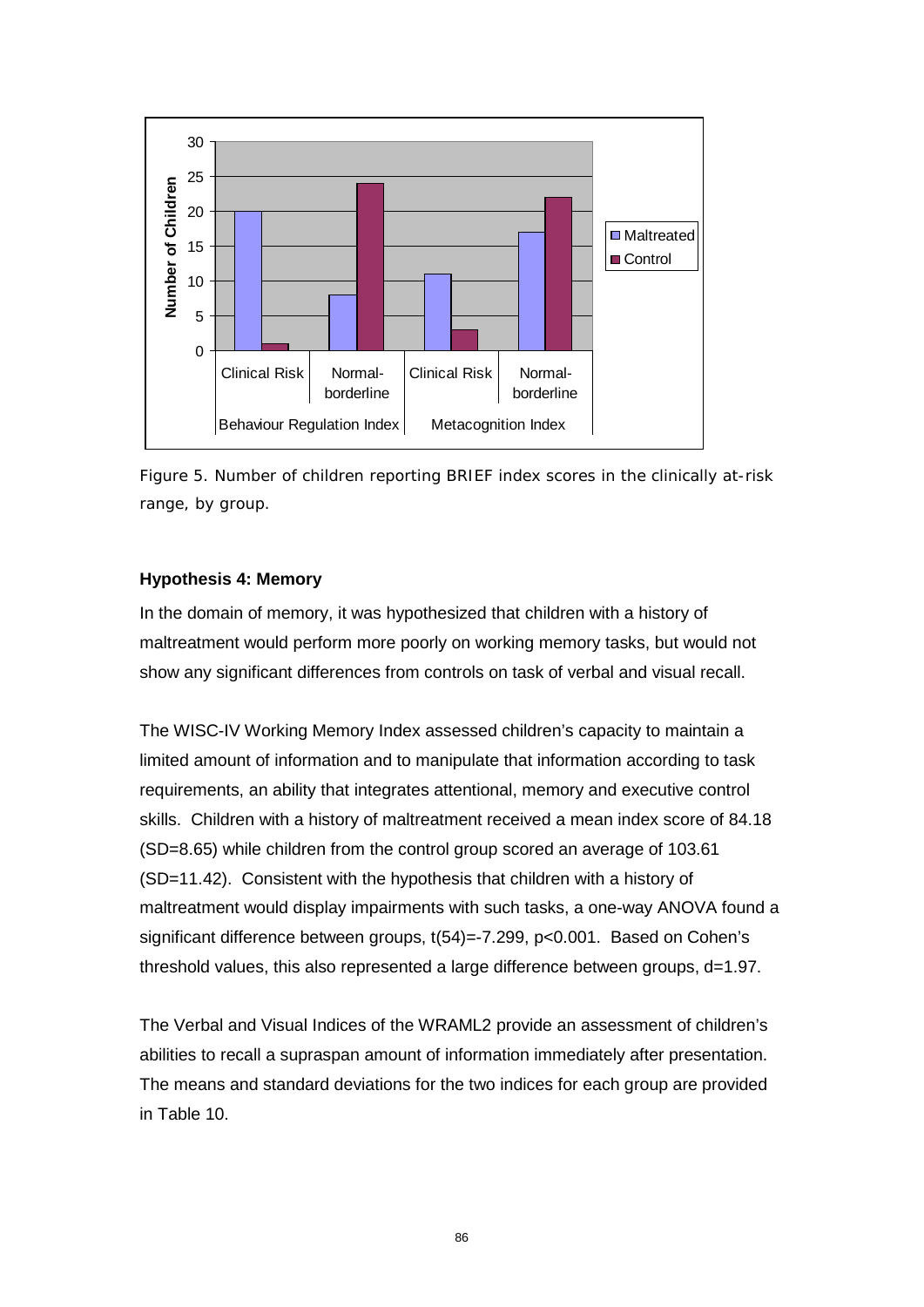### Table 10

*Means and Standard Deviations for Verbal and Visual Memory Indices of the WRAML II by Group* 

|                   |           | Verbal<br>Memory | Visual<br>Memory |
|-------------------|-----------|------------------|------------------|
| Maltreated        | Mean      | 95.11            | 89.96            |
|                   | <b>SD</b> | 12.70            | 11.41            |
| Control           | Mean      | 107.61           | 95.61            |
|                   | SD        | 11.99            | 10.56            |
| Significance of   |           | $t = -3.787$ ,   | $t = -1.921$     |
| <b>Difference</b> |           | $p < 0.001$ .    | $p = 0.06$       |

As noted in Table 10, the control group performed well on the Verbal Memory Index, scoring a mean of 107.61 (SD=11.99). In comparison, maltreated children scored an average scale score of 95.11 (SD=12.70). Although the hypothesis predicted no difference between groups, a significant difference was found on one-way ANOVA, t(54)=-3.787, p<0.001. Once again, this represented a large effect size, d=1.02.

On the Visual Memory Index, children in the maltreated group scored an average scale score of 89.96 for visual recall (SD=11.41), while control children scored on average 95.61 (SD=10.56). Consistent with predictions, the difference between groups on visual memory tasks was not significant, t(54)=-1.921, p=0.06, ns.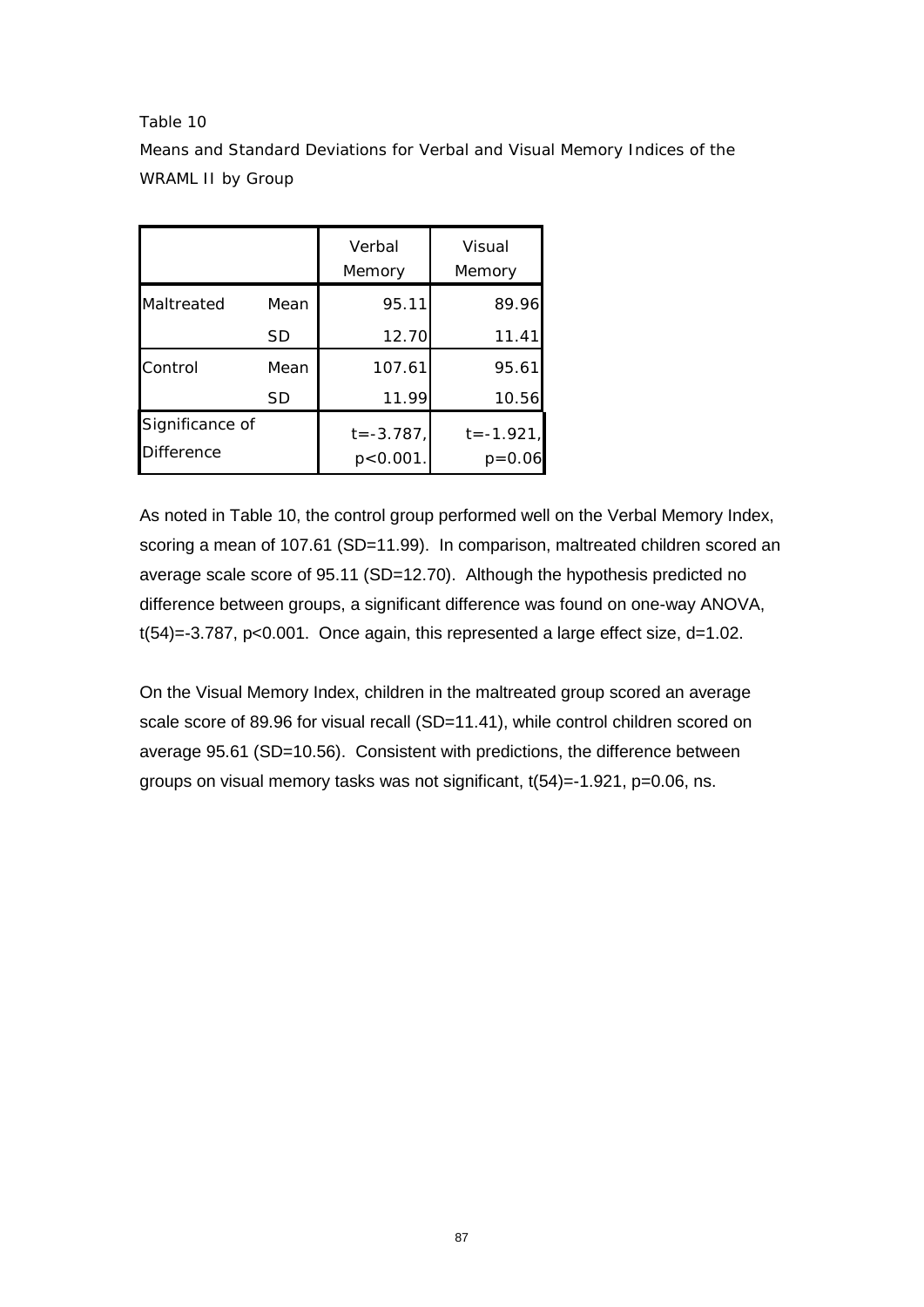### **Discussion**

This study sought to examine whether a group of children with a history of maltreatment would display evidence of cognitive impairments on standardized cognitive assessment instruments. It was predicted that impairments would be found in areas the areas of full scale IQ, language, attentional-executive performance, and working memory. Broadly speaking, support was found for the majority of hypotheses put forward, with findings suggesting perhaps a greater spectrum of impaired performances than was originally predicted.

The first two hypotheses predicted that children with a history of maltreatment would display relative impairments in full scale IQ and in performance of verbal comprehension tasks, but not on tasks assessing perceptual reasoning abilities. Contrary to this prediction, it was found that along with reductions in both measures of overall cognitive ability and verbal comprehension, perceptual reasoning abilities were also reduced compared to controls.

Secondly, it was predicted that more executively demanding aspects of attention (divided attention and rapid switching) would be reduced, while lower level attentional abilities would be comparable to controls. Consistent with this hypothesis, it was found that basic capacities to focus and sustain attention were equivalent between groups, while divided attentional abilities were significantly different. However, the hypothesis that rapid switching would be impaired in maltreated children was not supported.

In addition, it was predicted that children with a history of maltreatment would display behavioural signs of executive impairment, characterized by higher parent/carer reports of impairments in behavioural regulation. Based on scores on the BRIEF behaviour rating questionnaire, it was found that groups differed significantly on global ratings of executive function, with maltreated children displaying a high rate of clinical impairment on both behavioural regulation (inhibition, switching and emotional control) and metacognition (initiation, self-monitoring, planning and organization and working memory).

Finally, it was hypothesised that there would be evidence of decreased working memory in children with a history of maltreatment, but that there would not be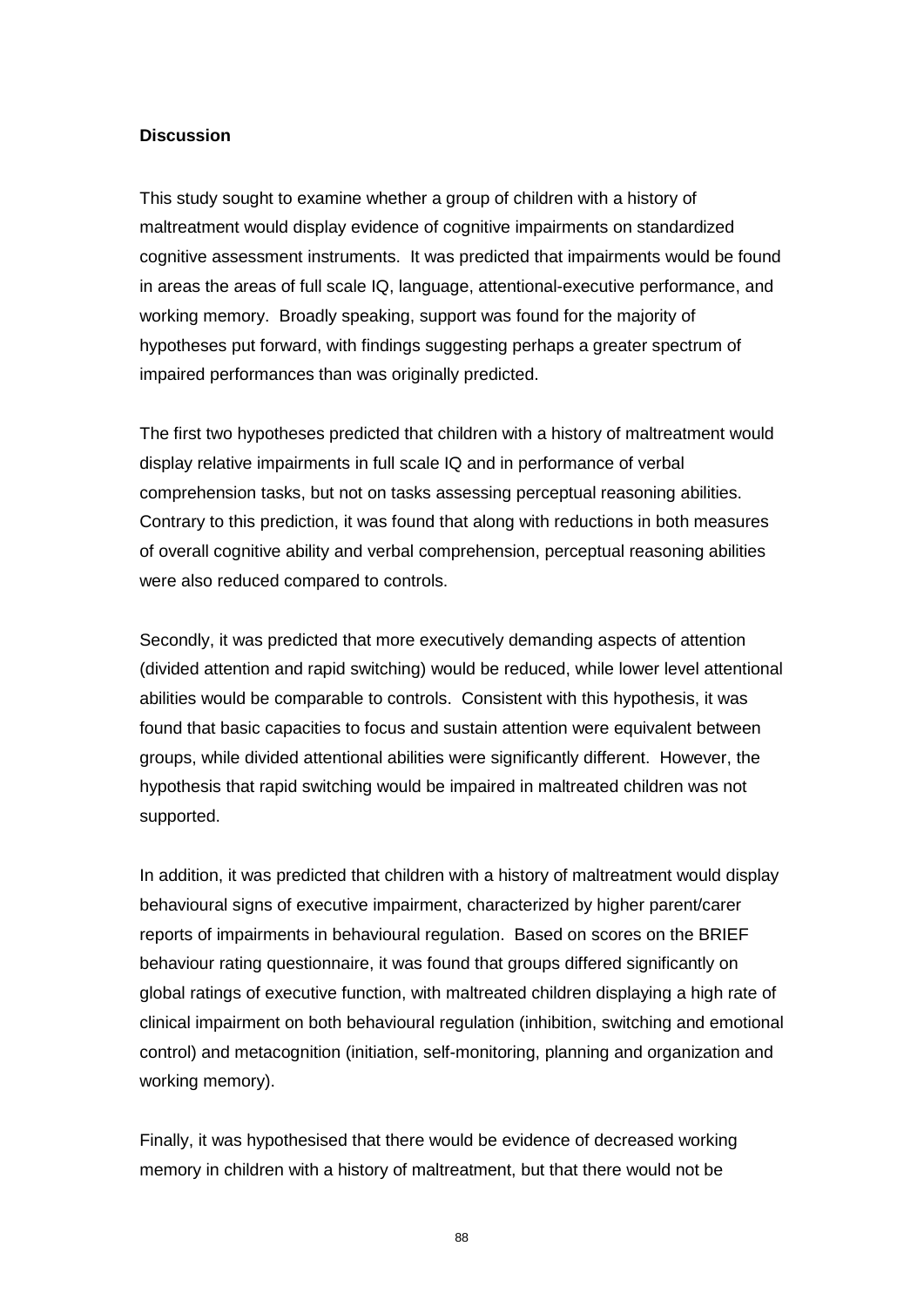significant differences between groups on measures of verbal and visual recall. It was found that working memory abilities were indeed decreased in children with a history of maltreatment. However, the study also found a significant difference between groups on immediate verbal recall. The clinical significance of this finding must be considered in the light of the high verbal scores achieved in the control group, as noted in a discussion of supplementary measures.

### **Importance of IQ deficits**

Veltman and Browne (2001) highlight that the gap observed between children with a history of maltreatment and their same aged peers on general intelligence measures is difficult to interpret. They note that the weakness in arguing for a causal relationship is the lack of knowledge about the status of children prior to experiencing maltreatment; to demonstrate a causal relationship researchers would need to show a reduction from "pre-maltreatment" cognitive abilities.

This argument strikes at the heart of the challenge in researching maltreatment outcomes; that abuse happens within a context often incorporating multiple risk factors, and these factors are often impacting the child from the earliest stages of their development. It may, in fact, be inappropriate to treat IQ in this situation as a measure of 'acquired injury', reflecting a change from pre-morbid status. Rather, a neurodevelopmental model would suggest that the brain's potential capacities are modified early in development, and that poor IQ scores and other markers of cognitive dysfunction are reflective of these developmental disturbances. Teicher et. al. (2003) advanced a similar argument, proposing that children with a history of maltreatment might be conceptualized as being on an 'alternative neurodevelopmental pathway'. They argued that the brain responds to exposure to early stress by developing connections adapted to potential life-long stress or deprivation; these pathways may present as maladaptive in a more benign environment, manifesting as physical or psychiatric vulnerabilities. Similarly, with more of the brain's resources directed towards survival and responding to perceived environmental threats, there might be an expectation of lower skills in the complex reasoning and problem solving tasks presented in intelligence tests.

Veltman and Browne's (2001) critique also raises questions about the treatment of IQ scores as an expression of genetic potential in young children; as a pure score of "innate ability" uncomplicated by early environmental influences. As noted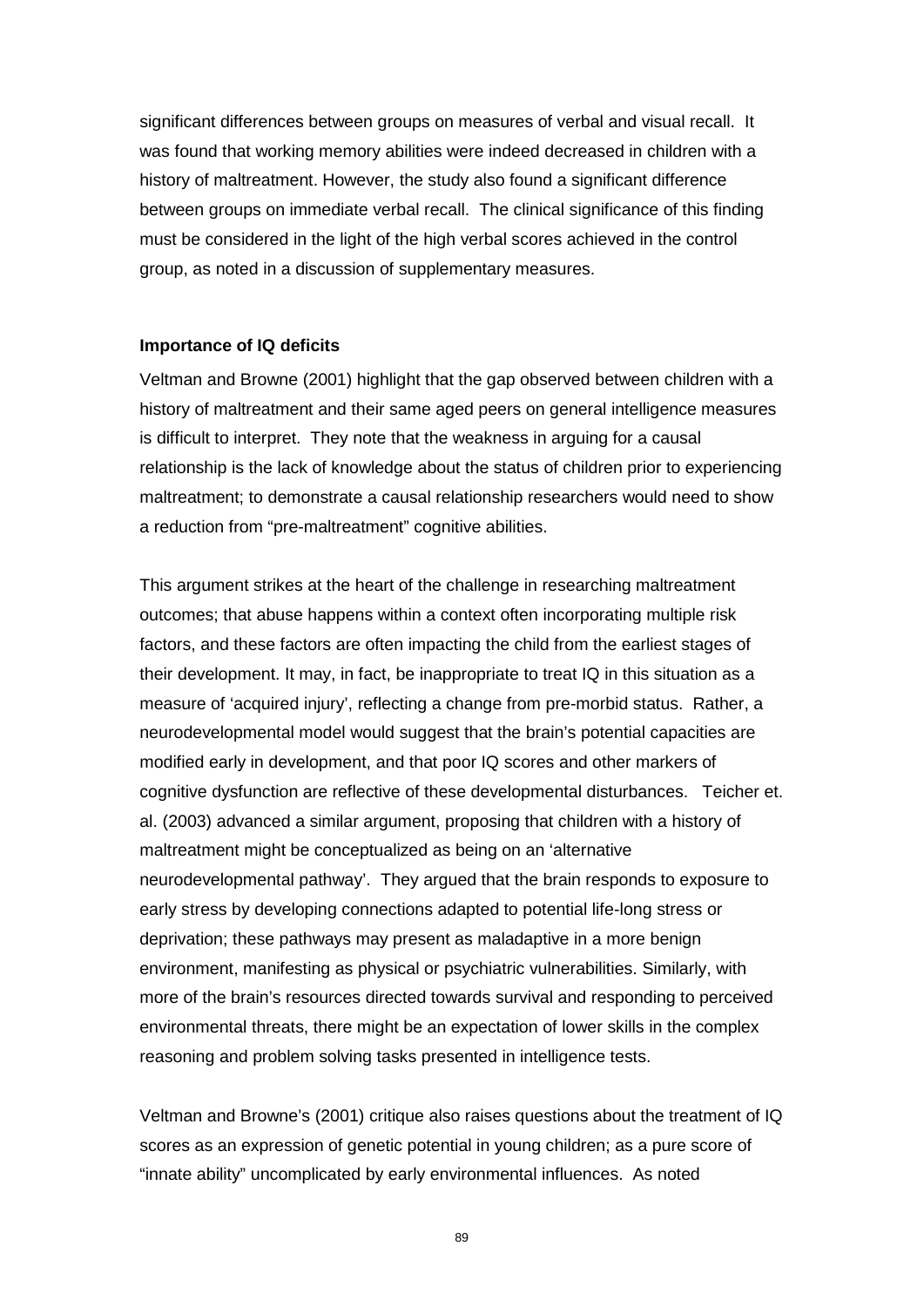previously, there is evidence that IQ scores have been found to express greater heritability in children from more affluent families, while in children living in poverty up to 60% of variance in IQ is associated with environmental factors (Turkheimer et. al., 2003). Turkheimer et. al. (2003) noted that impoverished environments may represent a major modifier of developing intelligence, although it was noted that it was difficult to determine whether the variability observed was a result of greater genetic expression in favourable environments, or a tendency towards more unpredictable outcomes in poor environments. A replication of the study in an adolescent group also found a tendency for environmental influences to play a greater role in IQ outcomes in poorer families, while genetic contributions to variability rose in higher income families (Harden, Turkheimer, & Lohen, 2007). In the latter study, however, the pattern was less robust, possibly reflecting the fact that less of the adolescents studied were living in extreme poverty. It is also noted that heritability of cortical thickness in regions associated with complex cognitive skills (e.g. language and executive function) becomes more marked with greater maturation into adolescence; younger children show higher environmental variability (Lenroot et al., 2009).

The children examined in this study face not only the potential vulnerabilities of an impoverished home environment, but a more extreme experience of deprivation in the form of neglect, involving both the lack of physical resources associated with poverty, and a lack of nurturing and social support. In particular, neglect may involve failure to provide appropriate nutrition, shelter, and stimulation; poor supervision and exposure to unsafe environments; and limitations in educational opportunities and medical care. In addition, many of the children assessed had been exposed to interpersonal violence or threats of harm, and a significant portion had experienced physical or sexual abuse.

The circumstances of maltreatment may present children with reinforcement for learning a different skill than that assessed by academic-intelligence tests. In an environment where parents are disengaged, neglectful, or potentially volatile, children are unlikely to be encouraged to express themselves or engage in conversation, and may even be fearful of expressing their needs. They may also be less likely to be exposed to written verbal material. It is therefore unsurprising that they display limitations in the development of language and verbal reasoning skills. Similarly, the development of problem-solving skills is likely to be applied to basic survival needs; for example, getting food, or avoiding violence. The application of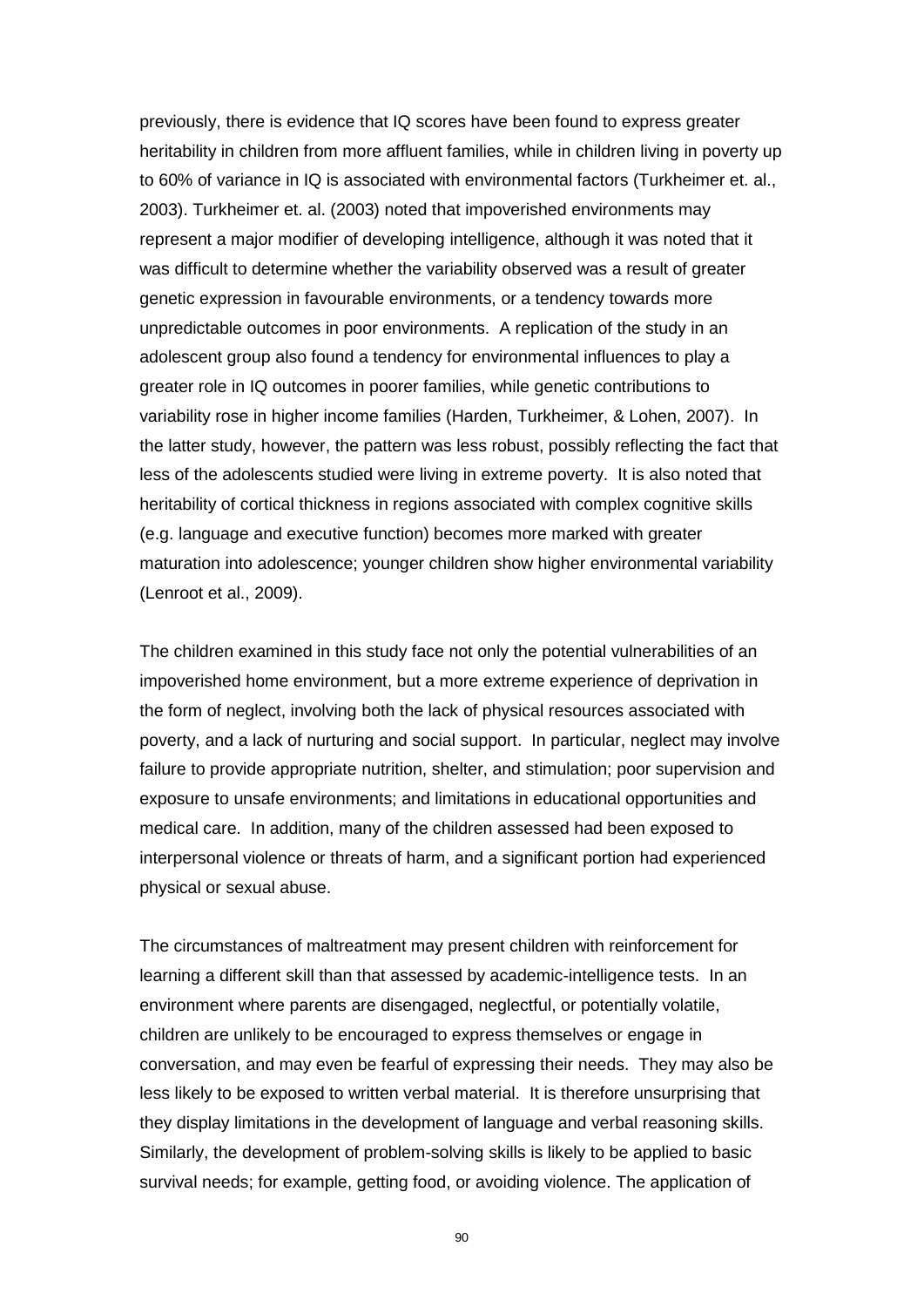these skills to more abstracted, less emotionally-charged reasoning tasks may well be limited, and such tasks may be perceived as illogical or irrelevant.

The fact that verbal IQ in particular tends to be lowered in children with a maltreatment history emphasises the fact that the effects of maltreatment on cognition should be viewed as neurodevelopmental impairments, not as acquired injuries. In adult research, the Wechsler verbal IQ score, and particularly the Vocabulary subtest, is viewed as a "hold" test of acquired knowledge that is unlikely to be affected by brain injury except in cases of frank aphasia. For a child the acquisition of verbal and semantic knowledge is in formation; disruptions in neural development caused by extreme environmental stressors do not match well to an acquired brain injury model.

This does not discount the complexity of factors that may lead to low IQ scores in maltreated children. There may be genetic vulnerabilities in many children towards lower functioning; whilst only 3% of parents reported for child maltreatment have a frank disability (Victorian Department of Human Services, 2002), it is likely that low average and borderline IQ scores may be over-represented in parents of low socioeconomic status, and reported neglect or abuse of children may represent a marker of limited cognitive resources available to the parents, as well as poor coping and support systems in other ways.

In addition, the finding highlights the effects of environmental opportunity at critical developmental periods on subsequent cognitive outcome. As noted by Coster et.al. (1989), interactions between neglectful mothers and their infants are often characterised by reduced reciprocity and limited verbal interaction; longer term studies of children's language suggest deficits in verbal reasoning and in complex aspects of language such as speech organization and syntax (Coster, Gersten, Beeghly, & Cicchetti, 1989; McFadyen & Kitson, 1996).

### **Language Skills**

This study examined the difference between children with a history of maltreatment and controls on language-based tasks. Whilst the primary measure used in this comparison was the Verbal Comprehension scale of the WISC-IV, descriptive comparisons were also performed between performance on single-word expressive and receptive vocabulary measures.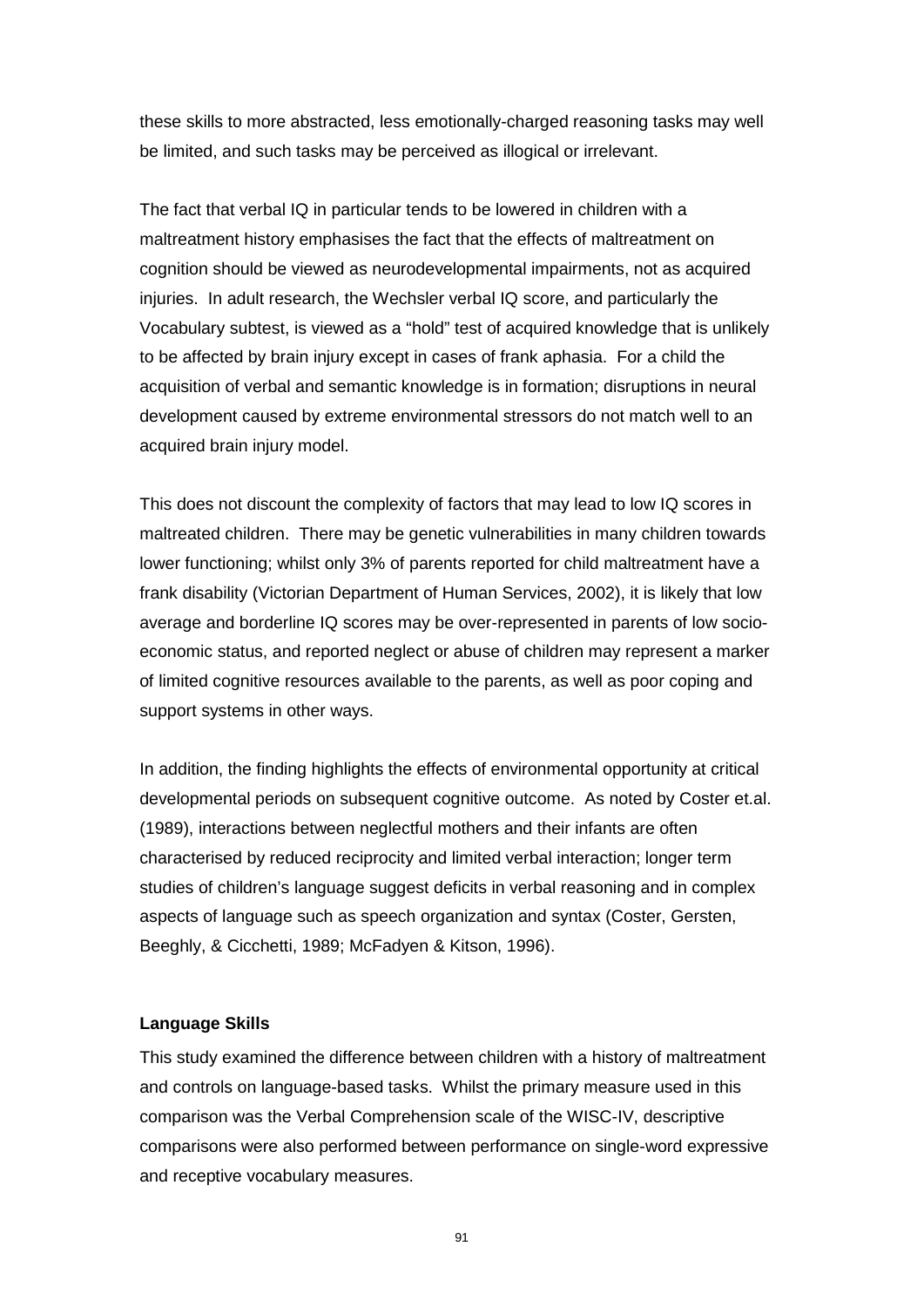Consistent with the global pattern of performance, children with a history of maltreatment performed below controls on both expressive and receptive language measures. However, it was noted that on both tests, the control group performed above population means. This was an unexpected finding, and calls for some caution in interpreting the findings given the limited numbers involved in this study.

Comparing the groups to population means, it was evident that in the area of receptive vocabulary in particular, the difference between groups was more indicative of higher than expected performances of control children, with almost 40% (11 in total) scoring significantly above the population average. In contrast, the majority of children in the maltreatment group were within population norms, with only two displaying a clinically significant deficit (scores in the range of 70-80). This suggests that while there may be subtle decreases in receptive vocabulary performance across the population of maltreated children, this rarely reflects a clinical vulnerability or frank receptive language disorder.

A comparison of children's expressive vocabulary to population norms, however, yielded a different picture. Based on performances on the WISC-IV Vocabulary subtest, children with maltreatment had significant limitations in their ability to explain the meanings of words. Twelve of the twenty-eight maltreated children (42%) performed below the population average range; only one of the control children performed as poorly.

The findings of this study therefore lend support to the proposition that children with a history of abuse and neglect are vulnerable to speech and language disorders, with this study indicating that expressive language in particular is negatively impacted by maltreatment experiences. A social-interactional or attachment model is often employed in interpreting the limited language skills of maltreated children. In Greenough & Black's (1992, cited in Glaser, 2000) model of development, the process of language development might be considered as experience-expectant; when caregivers fail to offer the verbal stimulation at appropriate developmental stages, language development may be placed on an abnormal pathway, leading to longer term deficits in expressive communication.

Functionally, this may have significant impact on children's adaptation to the social and academic demands of school life. A child who cannot communicate clearly may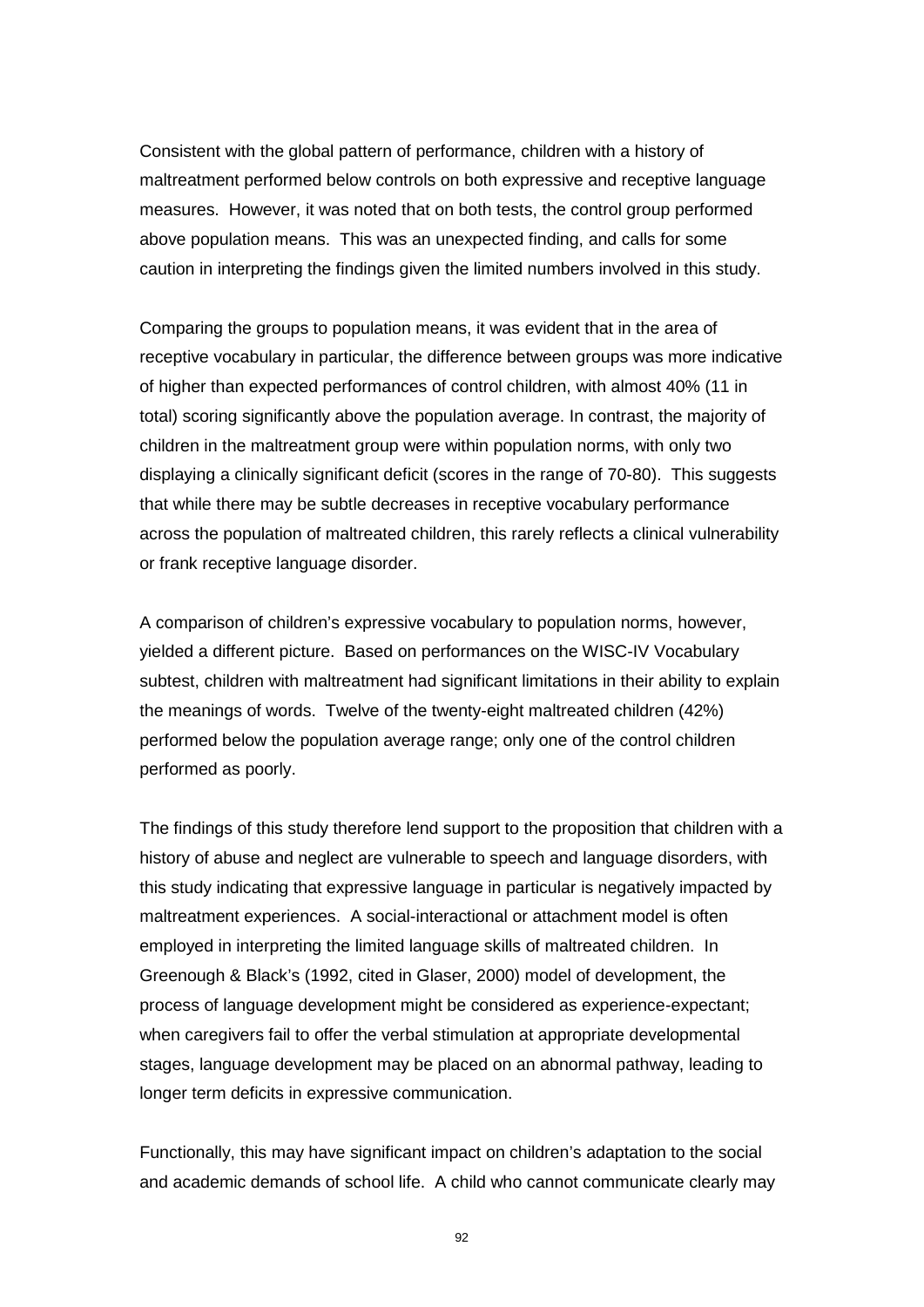struggle to negotiate interactions with peers, and may present as immature or withdrawn. They may also have difficulties with requesting help from teachers, and with work that involves oral presentation. Unfortunately, they may also rely on behavioural communication, and express their feelings and frustrations with explosive outbursts. Children with a history of maltreatment, who are likely to have witnessed parents being physically and verbally abusive towards themselves or others, will be particularly vulnerable towards applying these expressions of anger to their own frustrations and peer conflicts.

#### **Perceptual and Visuo-Motor Skills**

An unexpected finding in this study was that children with a history of maltreatment displayed poor perceptual reasoning and visuo-motor skills in comparison to controls. In general, previous studies have found that on standardized IQ tests, maltreated children show a pattern of impaired full-scale and verbal IQ, but relatively preserved performance IQ or perceptual reasoning skills (Veltman & Browne, 2001).

The finding of reduced performances for maltreated children in this study may reflect, at least partially, refinements in the conceptualization and measurement of perceptual or "performance" intelligence. Previous forms of the Wechsler intelligence scales defined two indices, the auditory-verbal tests which were believed to reflect "crystallized" or acquired semantic knowledge, and performance or non-verbal tests which were conceptualized as an index of "fluid" knowledge or learning ability. Recent refinements to the Fourth Edition of the scale involved factor analysis across a range of populations, with a finding that the subtests of the scale best fit a fourfactor model, involving fluid (perceptual) and crystallized (verbal) reasoning measures, as well as indices of working memory and processing speed (Wechsler, 2003).

As a result, the WISC-IV Perceptual Reasoning index used in this study is not directly comparable with the Performance IQ measures used in other studies based on previous editions of the WISC. In particular, it does not incorporate subtests involving processing speed. It may be that the more refined measure of fluid intelligence represented by the Perceptual Reasoning Index makes apparent differences between maltreated children and controls that were not as evident on the more global performance IQ.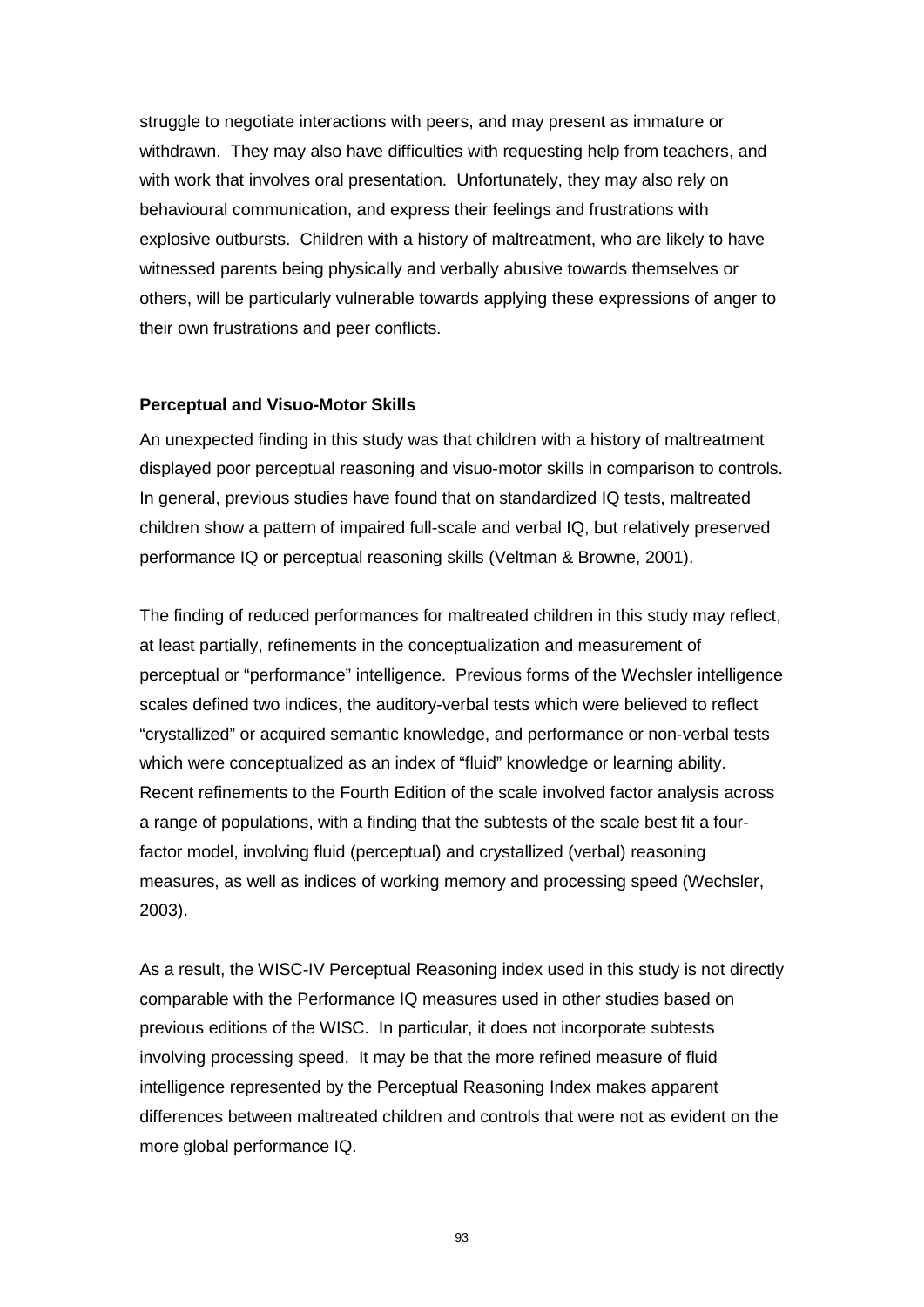However, it is also noted that while PIQ differences have not been consistently found in previous research, at least one study working from a neuropsychologically oriented framework identified deficits in visuo-spatial processing in preschool aged children with a history of maltreatment (Pears & Fisher, 2005). The current study found further evidence that children with a maltreatment history may have some difficulties with understanding visual information and developing grapho-motor skills.

Just as expressive language skills are generally lateralized to the left hemisphere of the brain, visual-spatial processing is frequently lateralized to right hemisphere. Teicher et. al. (2003) note the consistent finding that children exposed to early trauma show delays in myelination of the corpus callosum, which may have an ongoing impact on hemispheric integration and organization. There is evidence amongst children exposed to maltreatment of a tendency towards a reversal of the usual L<R signal coherence on EEG, suggestive of a reduction in left hemispheric development and a reversal of normal left hemisphere dominance in abused children (Ito, Teicher, Glod, & Ackerman, 1998). In addition, the normal frontal lobe asymmetry (R>L) has been found to be attenuated in children with a maltreatment history (Carrion et. al. 2001). It may be that the difficulties with visual-spatial and visual-motor performance are amongst the clinical manifestations of this structural cortical disorganization.

In other neurodevelopmental disorders, reductions in white matter volume (including/particularly in the corpus callosum) have been associated with a cluster of deficits sometimes referred to as non-verbal learning disability. The primary features of this syndrome include difficulties with the acquisition of mathematical skills, poor fine motor co-ordination and frequently with difficulties reading social situations. These deficits can emerge spontaneously, or as a result of a condition such as hydrocephalus or agenesis of the corpus callosum, affecting the white matter tracts within the right hemisphere or between hemispheres.

Functionally, difficulties with visual-perceptual reasoning and visual-motor integration may further disadvantage children in the acquisition of key academic skills. Visualspatial reasoning abilities are particularly fundamental to many mathematical concepts, and impairments may present as difficulties acquiring numeracy and arithmetical knowledge. In addition, the co-ordination of visual and motor systems is an important component of developing writing skills, and children who struggle with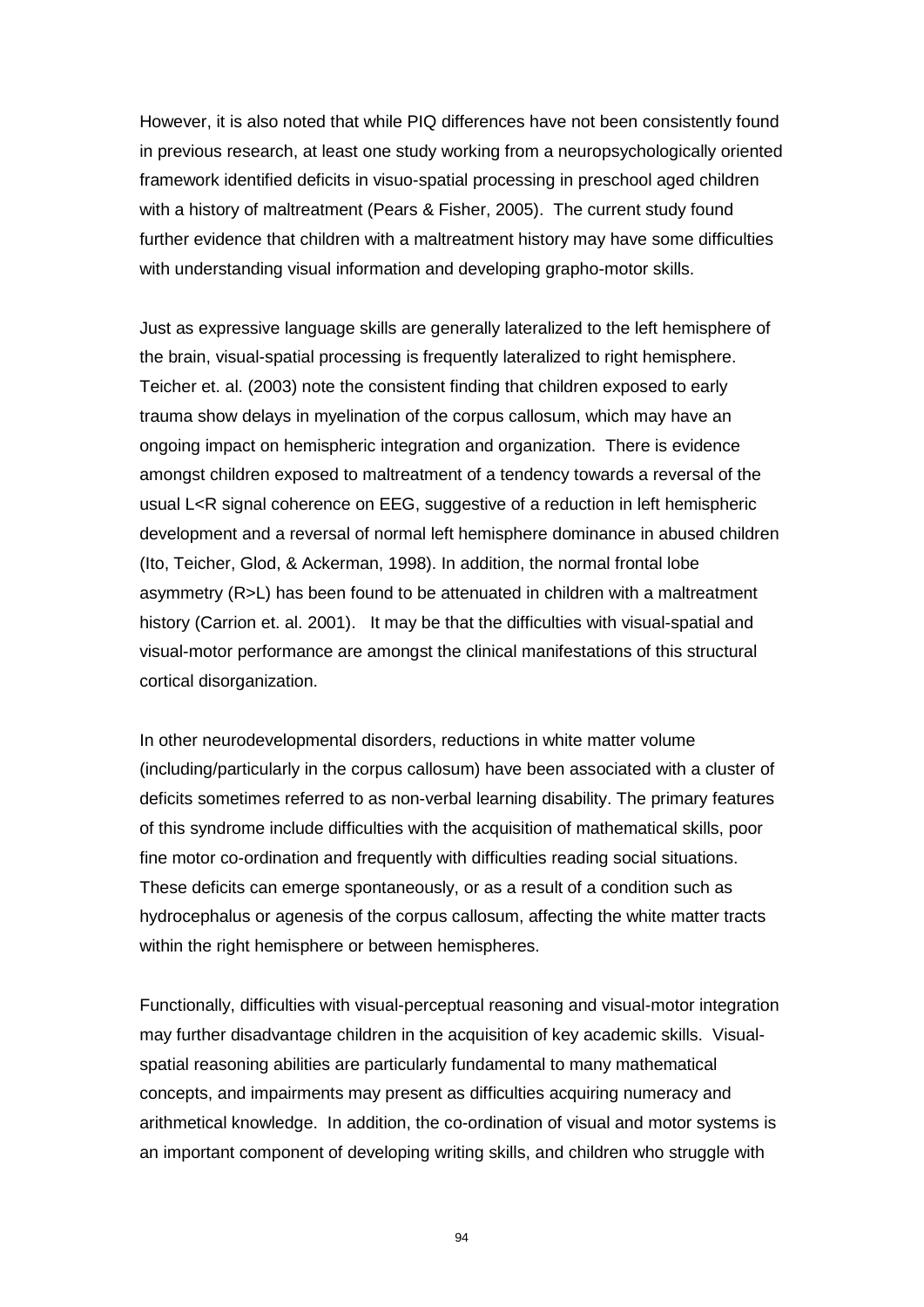visuo-motor integration may therefore have difficulty with learning letter formation and handwriting.

Given that there is neurophysiological and emerging neuropsychological evidence that children with a history of abuse may display white matter deficits similar to those observed in non-verbal learning disorders, it is possible that this syndrome is overrepresented in children with a maltreatment history. Although this study did not investigate the social aspects of this disorder (for example, difficulties with non-verbal communication such as interpreting gesture and tone), further research may clarify whether deficits displayed by some maltreated children are consistent with the core features of this disorder, and may shed further light on the nature of social and behavioural difficulties reported in maltreated children.

#### **Memory after Abuse**

This study also found evidence of difficulties in memory and learning in children with a maltreatment history. These difficulties extended beyond the predicted difficulties with working memory, and affected the learning and recall of verbal stimuli.

To interpret these observed deficits, it is important to acknowledge that they may reflect the interplay of many cognitive processes. It is notable that the maltreated group performed more poorly in their acquisition and recall of auditory-verbal material; given the findings noted above regarding receptive and expressive language abilities, it is possible that maltreated children may have been relatively disadvantaged in their ability to understand the verbal material presented to them, and in their capacity to articulate the content, particularly on narrative recall tasks. This is relevant given a comparison of the two groups' average scores on the Verbal Memory scale of the WRAML2, in comparison to population norms. The maltreated group performed within the average range on verbal tasks; the control group was at the higher end of the average range. This mirrors to some extent the pattern observed on receptive (and to a lesser extent expressive) language tasks, suggesting that children in the control group were able to benefit from their stronger verbal abilities in tasks requiring them to process verbal material.

However, on the Working Memory Index of the WISC-IV, a different pattern of results was observed relative to population norms, with children in the maltreated group performing on average more than a standard deviation below population means.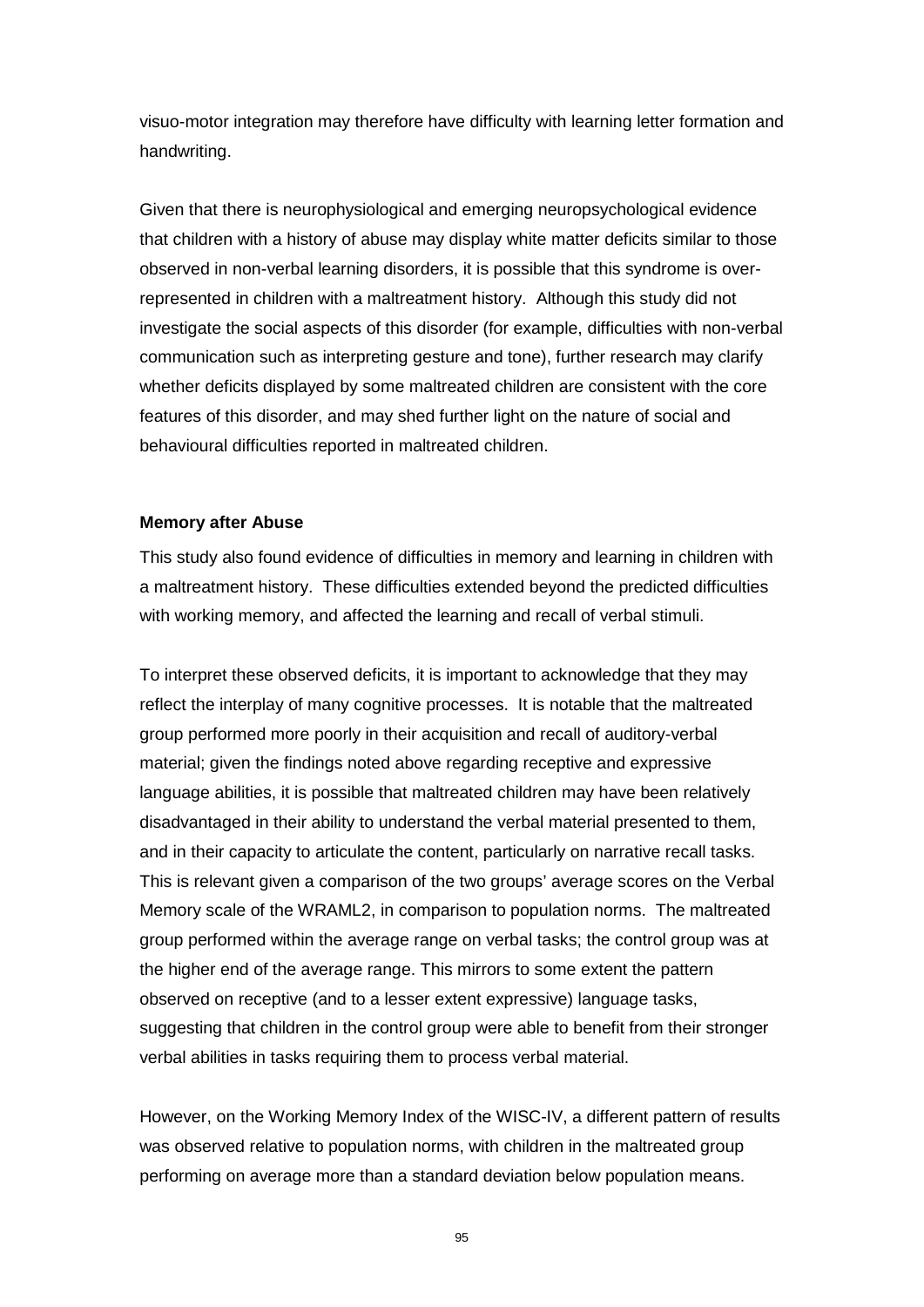This index offers an insight into a complex skill, which involves a child's ability to attend to and retain a basic amount of information in their immediate memory, and to be able to hold this information in mind whilst reordering it. As such, the tasks require an integration of attention, immediate memory, and executive control skills. It is noted that imaging studies have found evidence that performance of working memory tasks is related to activation of prefrontal brain regions (Passingham & Sakai, 2004), and that acute stress can reduce the level of activation in the prefrontal cortex during the performance of such tasks (Qin, Hermans, van Marle, Luo, & Fernández, 2009).

Previous neuropsychologically framed studies examining memory functioning have not consistently found deficits in this domain. For example, the recent study by DeBellis et. al. (2009) found that children with a history of neglect showed deficits in verbal memory, based on tests drawn from the NEPSY battery. In contrast, Nolin & Ethier (2007) did not find that a test of verbal learning (CVLT-R) contributed significantly to discriminating between maltreated children and controls, or between children experiencing different types of maltreatment.

Although the hippocampus plays an important role the neurochemical response to stressful events, imaging studies of the hippocampus in abused children do not indicate significant volumetric changes comparative to those observed in adults abused as children. While hippocampal volume should not be considered entirely as a measure of function, it fits with findings from some studies that children with a maltreatment history do not appear to have significant memory impairments.

It may therefore be considered that although the hippocampus is involved in both stress and memory, there is stronger evidence for a non-hippocampal memory deficit; that is, that maltreated children are not impaired in the biological processes of acquisition and consolidation of memory. Rather, it could be argued that the deficits found in some studies (including this one) reflect difficulties with the organization and strategic retrieval of information on demand, potentially associated with the frontal lobe and associated pathways.

There is evidence from other neurological insults, including alcohol-related brain injury and traumatic brain injury, that memory deficits can arise when there is no significant injury to the hippocampal complex, particularly when there is significant frontal and white matter damage. Imaging studies lend support to the proposition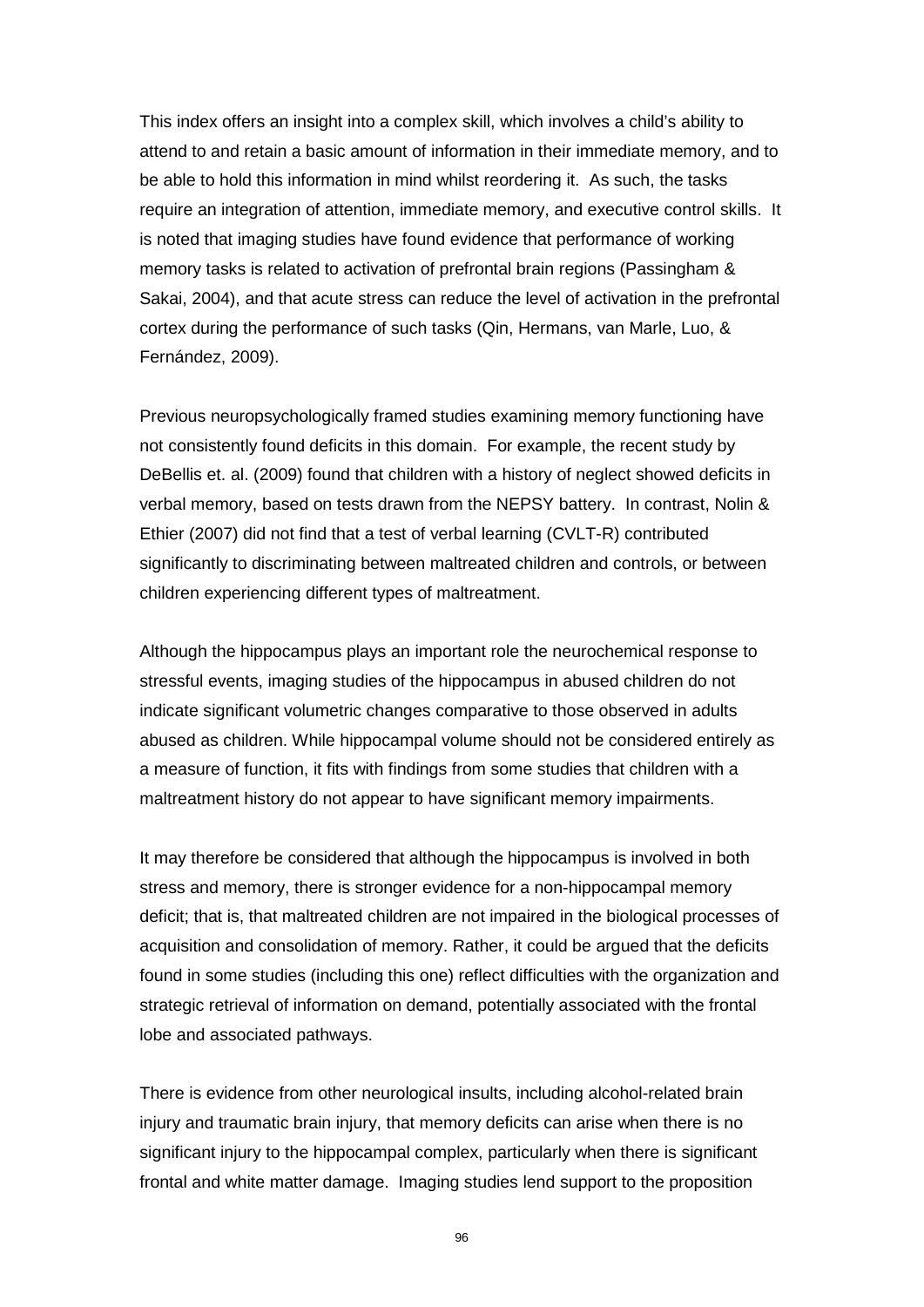that in maltreated children, brain tissue developing post-natally (including the frontal cortex and the myelination of white matter pathways) are substantially affected by chronic stress responses. The evidence that working memory tasks are particularly compromised in children with a history of maltreatment lends some support to a frontal deficit. However, further research may help to clarify the nature of memory deficits in abused children, by investigating in more detail childrens' performances on immediate and delayed recall tasks, and the impact if any of being provided with strategic cues, organizing strategies, and recognition prompts to support recall.

Finally, it is noted that this study did not address the complex question of autobiographical memory in children with a history of maltreatment. These issues are relevant to concerns regarding suggestibility, false memories, and dissociative experiences of traumatized children. A recent review by Howe, Cicchetti & Toth (2006) argues that in the area of suggestibility, as in other forms of recall, there is little evidence that maltreated children differ significantly from those who are not maltreated. A study by Eisen et. al. (2007) notably found that decreased cognitive functioning predicted a higher level of suggestibility when children were asked questions regarding stressful events, but did not affect photograph identifications. This study proposed that lower cognition has the greatest impact on a child's recall when they are being presented with complex verbal demands. They also noted that there was no evidence of errors of omission, which may have been reflective of poor encoding, a function of hippocampal processing (Eisen, Qin, Goodman, Davis, & Crayton, 2007).

### **Importance of Attentional/Executive Dysfunction for Learning**

This study found some variability in children's ability to attend to information, but offered some support for the hypothesis that more executively demanding aspects of attention, specifically the ability to divide attention between competing stimuli, would be impaired. However, no difference between groups was observed on another measure of attentional control, requiring children to rapidly switch between two modes of response as required by the stimuli. It was also noted that, as predicted, less demanding aspects of attention (including the capacity to focus on locating a specific stimuli and to sustain attention on a relatively unstimulating task over time) were not reduced in maltreated children in comparison to controls.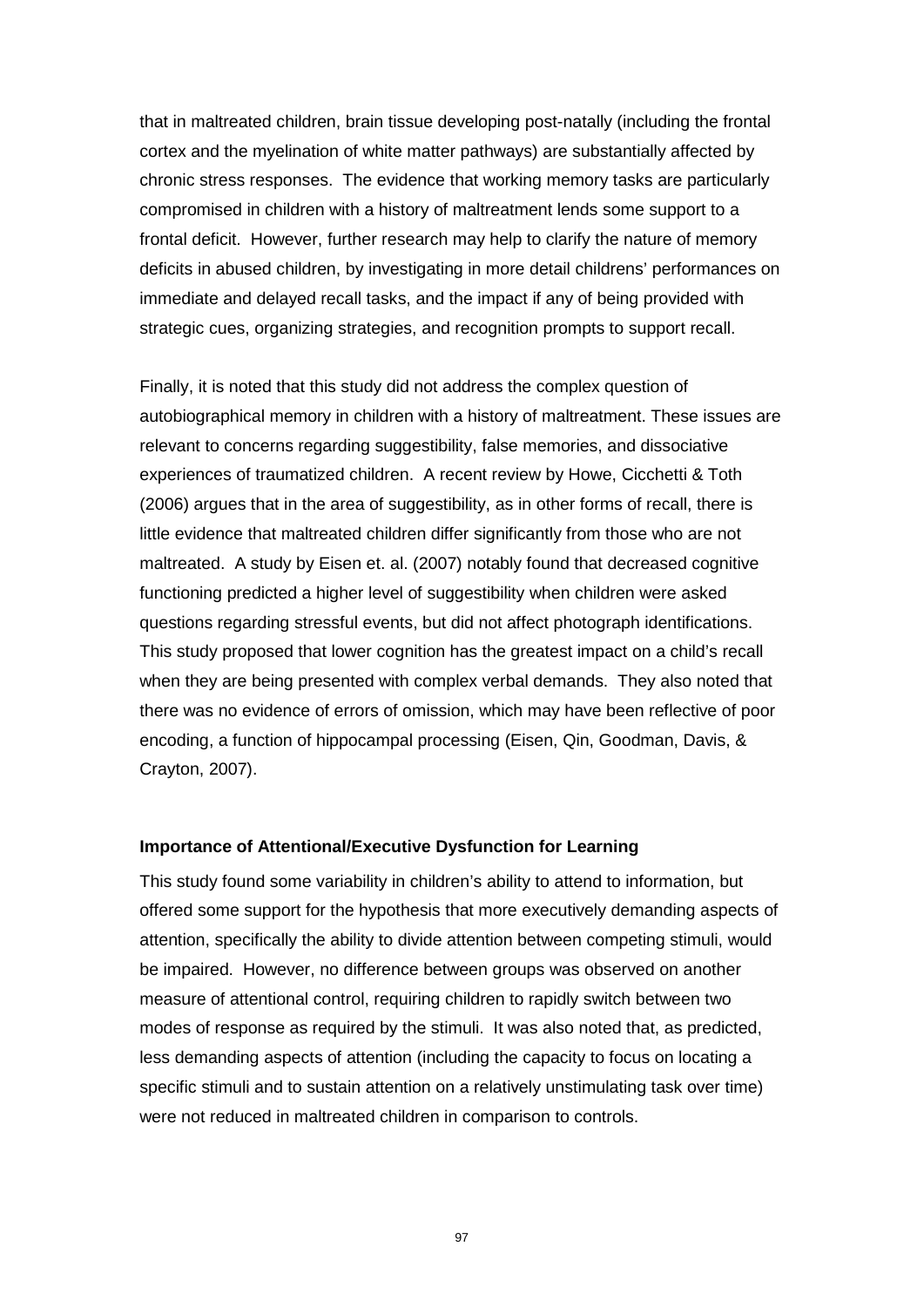The findings of this study indicate a more circumscribed set of attentional deficits than has been reported in previous neuropsychologically-oriented studies. The majority of studies which have included measures of attentional functioning have found at least some deficits, including deficits in sustained attention and inhibition (Nolin & Ethier, 2007; DePrince, Weinzierl, and Combs, 2009), visual attention (DeBellis et. al., 2009), and sustained and selective attention (Porter, Lawson & Bigler, 2005). In contrast, this study showed that tasks related to selective attention, or focusing, and sustained attention, were relatively similar in controls and maltreated children, with both groups scoring close to the population mean.

This absence of primary attentional deficits, although consistent with hypotheses, may be considered surprising given that in many other domains, the current sample of maltreated children performed more poorly than expected. It is also surprising given that other research has indicated that children with a maltreatment history are frequently characterised as having attentional problems, and have a high rate of diagnosis of ADHD (e.g. Burge, 2007). However, the pattern of performance observed in this study on the TEA-Ch is not entirely consistent with performances of non-maltreated children with a diagnosis of ADHD.

In particular, a number of studies using the TEA-Ch to assess children with ADHD comparative to controls describe deficits particularly in the subtests labelled as 'sustained attention' and 'attentional control' tasks. For example, a small sample of boys with ADHD were found to perform worse than the normative sample on TEA-Ch measures including Score, Score DT, Sky Search DT, and Opposite Worlds (Manly et al., 2001). Heaton et. al. (2001) confirmed this finding in a larger (and mixed mediation-status) sample, using the full test battery. Sutcliffe, Bishop, and Houghton (2006) documented similar deficits in children with ADHD on a more limited set of subtests, but noted that many of these differences between groups on subtests became insignificant when ADHD subjects were retested on stimulant medication.

In contrast, in the current maltreatment sample, children presented with a clear but more circumscribed deficit on a task of divided attention (Sky Search DT). Within a structural equation model presented based on normative data (Manly et. al., 2001), this test loaded on the 'sustained attention' factor; however, it represents a more complex measure compared to the Score subtest, requiring children to focus on auditory and verbal stimuli simultaneously. This test might therefore be conceptualized as having a higher executive demand, requiring greater frontal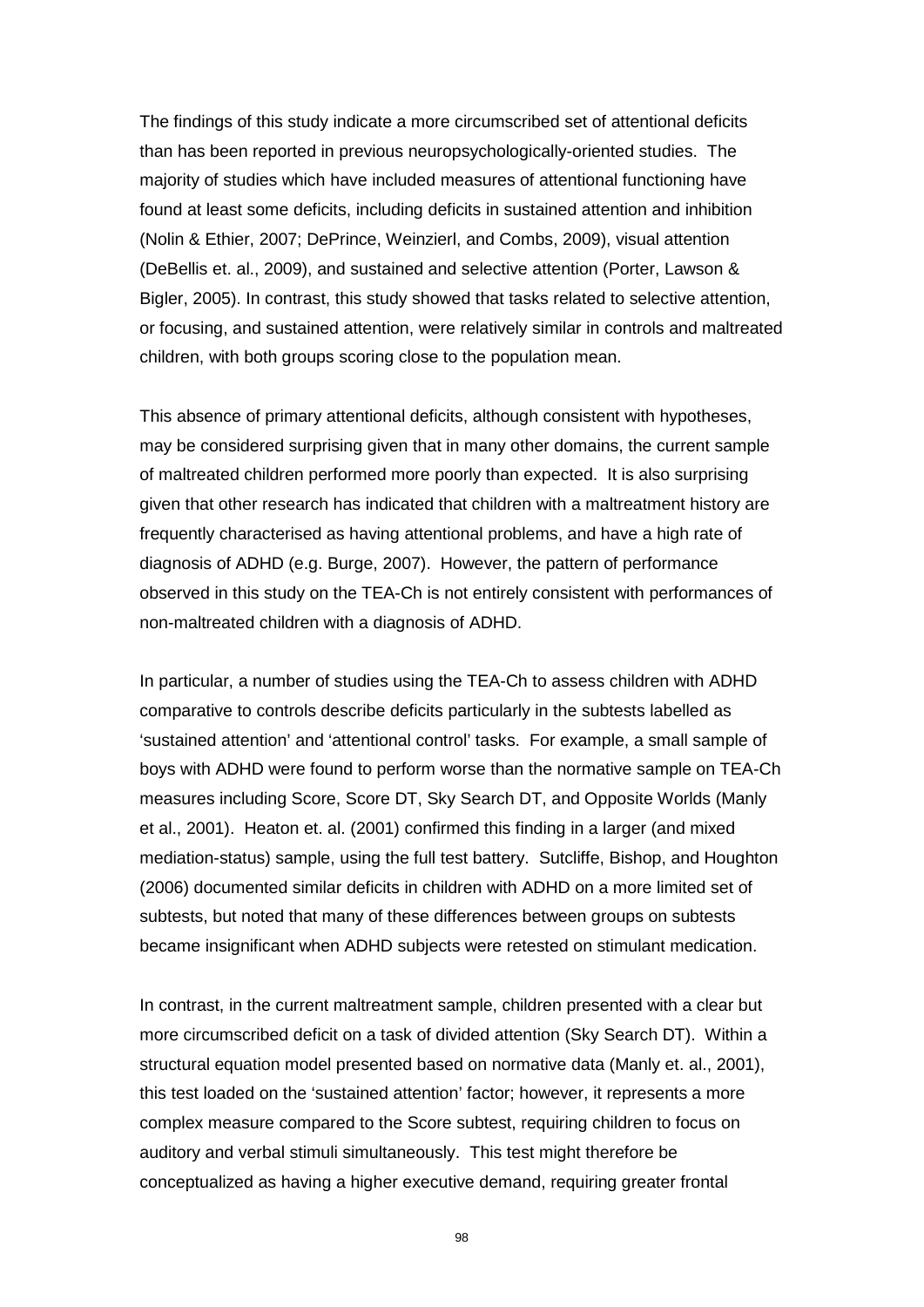mediation of attentional processes. As predicted, children with maltreatment histories performed poorly on this task compared to controls, and a majority performed significantly (more than two standard deviations) below population norms.

Deficits in divided attention, particularly to the extent observed in this sample, are likely to have significant functional consequences in the real world, particularly as children progress through school. There is frequently an expectation that children will be able to attend to multiple simultaneous stimuli-and-response tasks, such as listening whilst note-taking. A child who has difficulty with this skill is likely to appear distractible and potentially inflexible to school staff, and may show a pattern of missing important information.

Against these confirmatory findings, children with a maltreatment history did not perform significantly differently from controls on the Timing or Accuracy measures of the Attentional Control task (TEA-Ch Creature Counting). Although a majority of maltreated children performed poorly compared to population norms on the timing measure, a significant minority of control children also had difficulty with this task, and differences were not significant at the conservative alpha of 0.0038. It is possible that using this conservative level is masking a true difference between groups. However, given the data presented here, it is also possible that functional attentional deficits are relatively circumscribed in maltreated children, and limited to situations where there are multiple sensory-response demands.

If this is the case, it is uncertain as to what would drive this specificity. The research done into information-processing and attentional biases in PTSD may yield some insights. Research with adults indicates that PTSD-related biases are evident on attentional tasks with emotionally salient stimuli; for example, in the Emotional Stroop task where individuals are unable to inhibit the process of emotionally salient words (Constans, 2005). There are also reports of deficits in vigilance or sustained attentional tasks in adults with PTSD, but it is noted that these findings are not consistent across studies, but vary according to task demand and populations (Vasterling & Brailey, 2005). The same review noted that working memory deficits are well documented across studies of adults with PTSD. IT is possible that in the current maltreatment sample, information processing biases associated with PTSD symptoms (clinical or sub-clinical) may be affecting attentional performance, particularly on a complex task requiring the allocation of significant attentional resources.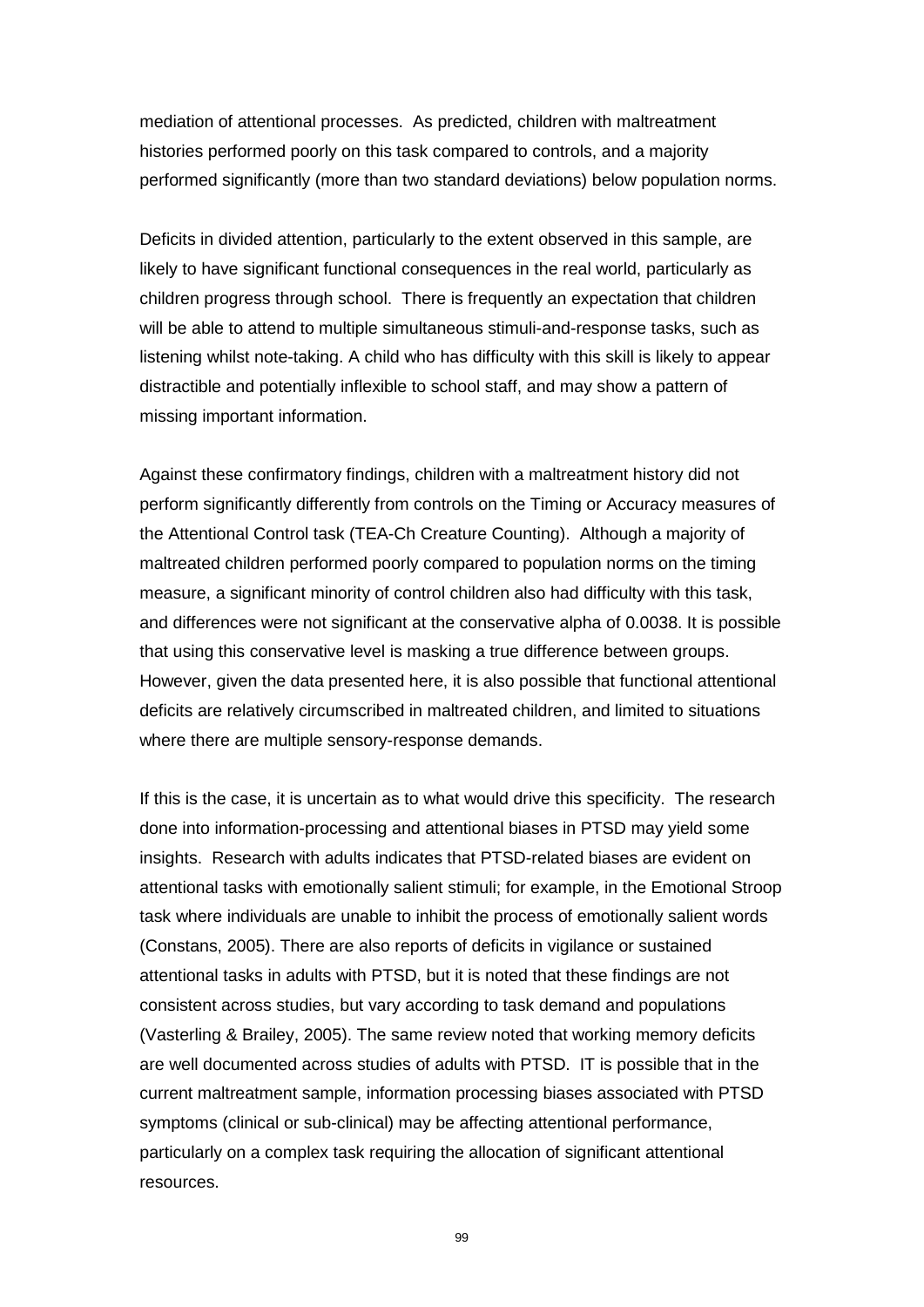It may be useful for future research to further explore the profiles of children with maltreatment histories in comparison to non-maltreated ADHD children, to further clarify and perhaps differentiate the attentional deficits evident in these populations. Many maltreated children are currently being diagnosed with ADHD, and treated with stimulant medication. If post-traumatic stress and anxiety symptoms are found to be having a significant impact on maltreated children's attentional functioning, a different treatment pathway might be recommended. Research using emotionally-salient and emotionally-neutral attentional tasks in both populations may assist in determining and shaping better treatment responses to attentional difficulties.

The difficulties noted on the divided attention task should also be considered in reference to the findings of impaired executive functioning in everyday contexts as documented by the BRIEF parent/carer report. As with the Score DT and Creature Counting (Timing) tasks, a significant majority of maltreated children were reported to have clinically significant problems on this measure, compared to population norms and to the control group. The dysexecutive problems noted ranged across both behavioural regulation and metacognitive domains, contributing to a significantly elevated average global score. This evidence of impaired executive functioning is consistent with other studies using both cognitive assessment tasks (Beers & De Bellis, 2002; DePrince, Weinzierl, and Combs, 2009) and naturalistic observations (Mezzacappa et al., 2001).

This finding may offer some support to the hypothesis that the frontal lobes and associated white matter pathways may be particularly sensitive to the effects of early abuse. Given that the frontal-executive system is late developing (post-infancy and into adolescence and early adulthood), it is unsurprising that it may be more sensitive to the effects of post-natal environmental influences than other brain systems. Ylvisaker & Feeney (2002) noted that the self-regulatory and metacognitive components of executive functioning have a long developmental trajectory, and that disruptions to this development (for example, in traumatic brain injury) can have significant social and learning consequences, that may become more problematic over time.

Ylvisaker and Feeney (2002) also cite Bronson's (2000) conditions for developing self-regulatory capacities, including early experiences of stable attachment, an organized and predictable physical and social environment, a sense of control over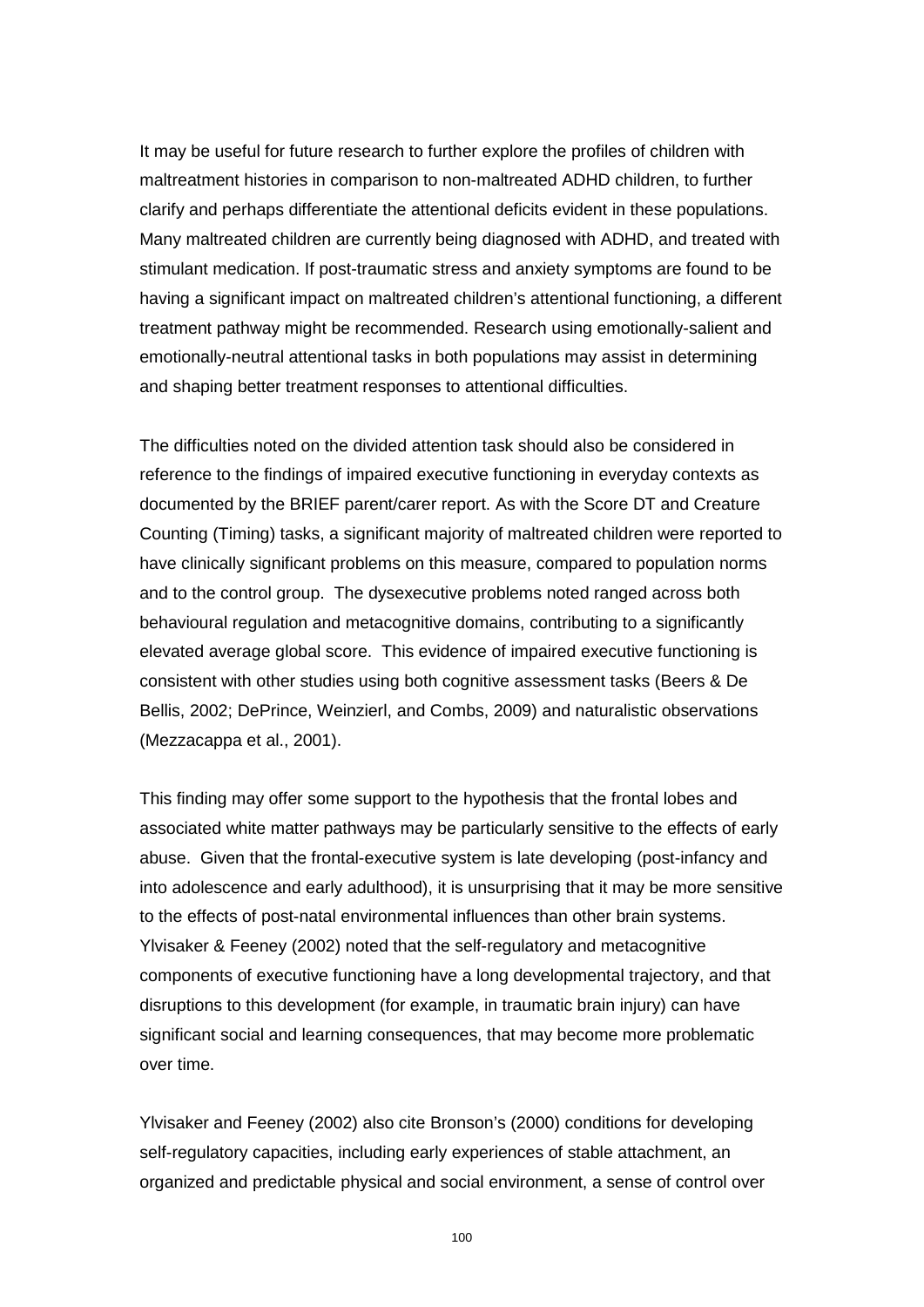events, and parenting interactions that model cognitive and self-regulatory development. It is evident that many of these factors are likely to be absent from neglectful and abusive home environments. The development of brain structures and connections in such environments may be impaired by chronic HPA-axis activation; this will be reflected in and associated with a failure to master skills required for appropriate behavioural and metacognitive self-regulation.

These deficits are likely to impact children's learning experiences and adaptation to the school environment, even when IQ is relatively well preserved. Children may struggle to do many tasks due to difficulties in planning an approach, initiating action, monitoring their execution of the task for errors, keeping track of their plan and relevant steps, and evaluating (and if necessary modifying) their performance at task completion. These difficulties may not be particularly evident in pre-school and early primary years, as young children may not be expected to complete these tasks independently. However, as children reach upper primary and high school years, they may begin to exhibit more serious educational limitations, as they are unable to independently achieve expected goals. This may result in behavioural responses such as a lack of motivation to attempt tasks, "acting-out" behaviours, school refusal and early school leaving; as well as poor academic outcomes. Research appears to indicate that such outcomes are common for children with maltreatment histories (e.g. Perez & Widom, 1994; Zolotor et. al., 1999; Shonk & Cicchetti, 2001).

The findings of this and other studies that executive functioning may be commonly impaired in maltreated children presents opportunities for research into rehabilitative interventions. In particular, it has been argued that models of self-determined learning can provide a framework for 'scaffolding' the learning of children with executive function impairments, by explicitly structuring learning stages such as goalsetting, planning, execution and evaluation/adjustment of plans (Ylvisaker & Feeney, 2002). Planned carer or teacher-supported interactions to help maltreated children develop such metacognitive approaches to tasks may help them to develop more organized approaches to learning, particularly if they are removed from settings with a high level of environmental threat, stress and unpredictability.

### **Importance of Executive Dysfunction for Social Development**

The findings of impairment in executive functioning also has significance beyond the academic domain, as children with executive dysfunction are often observed to have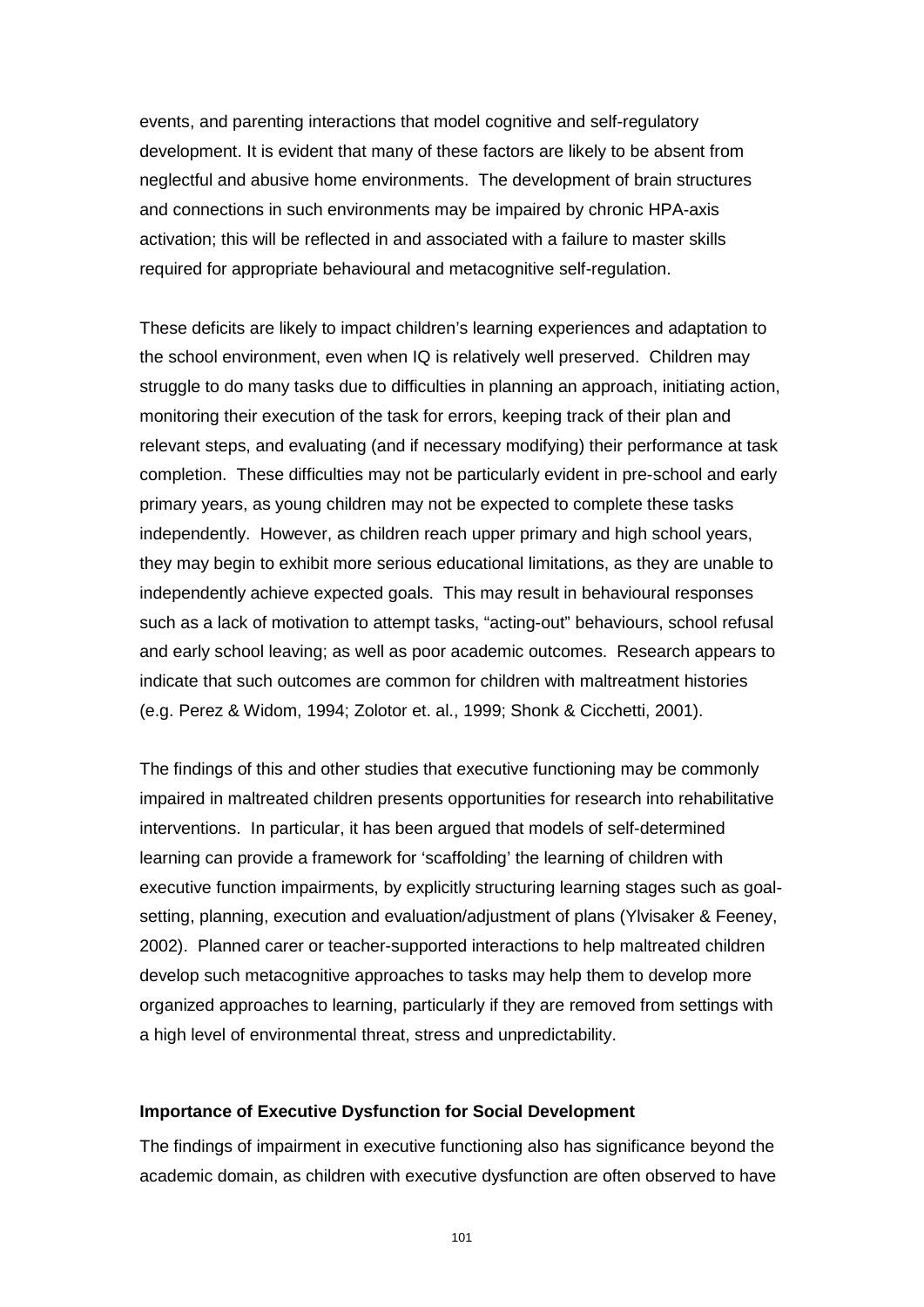deficits in social reasoning and problem-solving, and in behavioural regulation. In this study, it was found that 71% of maltreated children scored in the clinically significant range on the Behavioural Regulation Index of the BRIEF. These limitations in modulating appropriate emotional and behavioural responses to situations may express themselves in terms of impaired social interactions, aggressive behavioural outbursts, or intense emotional distress at minor triggers.

Once again, research into attachment disorders and maltreatment suggest limitations in social and emotional self-regulation, associated with abnormal development of the right frontal and orbito-frontal regions (Balbernie, 2001; Shore, 2002; Carrion et. al., 2001). Balbernie (2001) argued that positive parental feedback was critical in establishing the orbito-limbic circuit that allowed children to recognize and regulate internal emotional states. The finding that children with histories of abuse and neglect lack such self-regulatory skills is therefore consistent with a model of disordered attachment impacting on fronto-limbic development.

This finding has implications for previous research indicating that children with maltreatment histories have high levels of internalizing and externalizing behaviour disorders (Tarren-Sweeney & Hazel, 2006; Sawyer et. al., 2007). It is noted that these behavioural difficulties have been shown in at least one study (Burns et. al., 2004) to emerge in later childhood, when non-maltreated young people might be experiencing significant frontal development and associated higher expectations for self-regulation.

A model for diagnosing and treating emotional and behavioural disorders in maltreated children should, therefore, take into consideration possible executive deficits. The impact of primary attachment issues and adverse experiences may be mediated by how successfully the child has learnt emotional and behavioural regulation skills. Once again, treatment may be considered in terms of rehabilitation or remediation of deficits in social-executive functions, through explicit education in identifying emotional states, learning to modulate levels of anger and distress, and developing social problem-solving skills.

Such rehabilitative work may also have implications for adult psychopathology arising from early adverse experiences, including borderline personality disorder. The links between borderline personality disorder and a history of maltreatment have been well documented in recent years (Graybar & Boutilier, 2002). There is also growing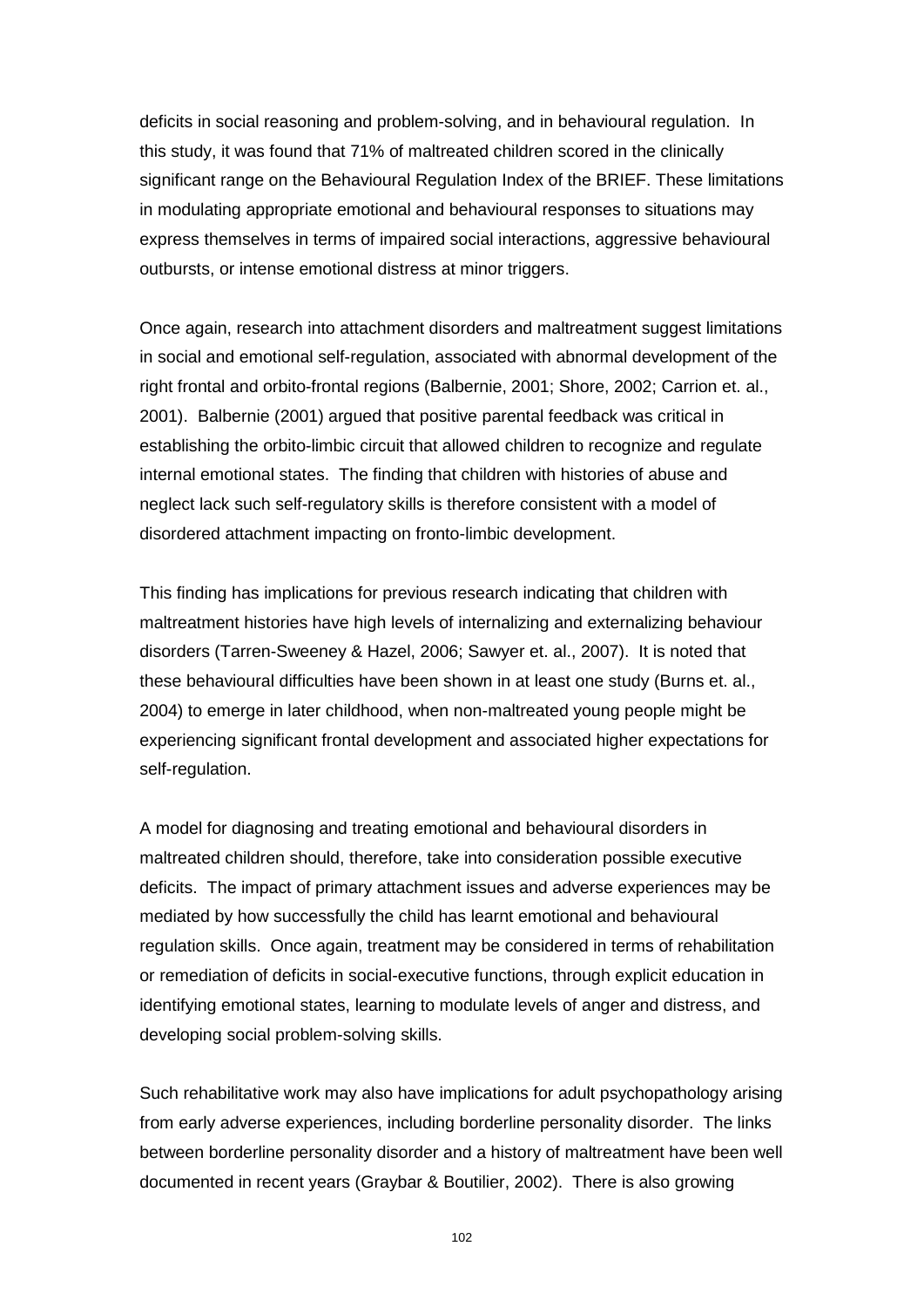evidence that many people with borderline personality disorder exhibit neuropsychological deficits in working memory, recall and executive functioning; as well as volumetric and metabolic changes in prefrontal cortex and limbic structures observable on neuroimaging (Minzenberg, Poole, & Vinogradov, 2008). A review of twenty-nine neuropsychological studies of BPD found that 83% of studies reported some neuropsychological deficits associated with prefrontal cortical functioning, most frequently involving response-inhibition and decision making difficulties. A majority of studies reviewed also identified visual and verbal memory impairments, and deficits in some aspects of attentional functioning (LeGris & van Reekum, 2006). Many of these recorded deficits are consistent with the weaknesses observed in maltreated children in this study.

Given that many people with BPD experience long-term engagement with psychiatric services as well as significant personal and relational distress, using neuropsychological measures in conjunction with behavioural and clinical observation may expand opportunities for early intervention with children with a history of maltreatment. Treatment can be informed by an understanding of the association between core neurological and cognitive deficits and their behavioural and social manifestations. Children at risk might benefit from explicit skills training, feedback and support in areas such as inhibition of inappropriate behaviours, identifying and regulating emotional states, and developing adaptive social problemsolving skills. These interventions, informed by attachment models and the critical context of consistent, positive adult relationships, may have a significant impact in helping maltreated children to achieve better mental health outcomes in adulthood.

### **Limitations of Findings**

In considering the implications of these findings for practice and for future research, it is important to note that there were particular challenges in data collection that may limit the generality of the findings of this study. Many of these limitations reflect challenges in the recruitment of the participant groups, resulting in potential biases in the samples which may be reflected in the data collected.

Firstly, the children in the clinical group were recruited via referral from case managers and clinicians working within Take 2 Clincial services and Berry St home based care programs. This 'refer in' approach may have resulted in a screening out of higher functioning clients, for whom neuropsychological assessment may have been seen as unnecessary. The involvement with Take 2 as a service also meant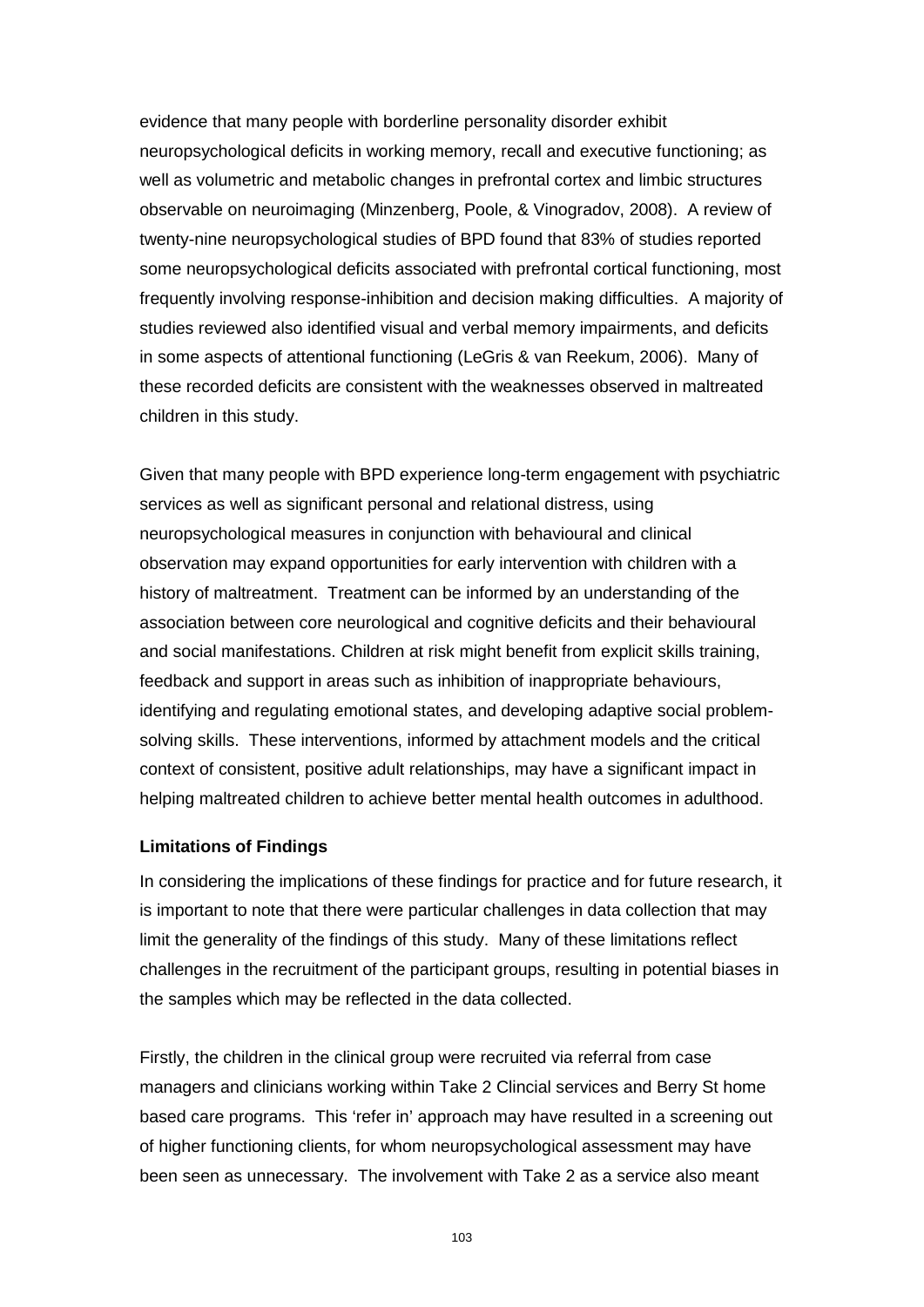that children had already been noted as having clinical problems needing support; referral to this service is not standard for children in foster care. Take 2 clinicians were encouraged to refer all children within the appropriate age range, rather than only those with a perceived need for neuropsychological assessment. However, in reality many children in the study were identified as being in need of assessment.

The inclusion of the home-based care group within the clinical sample (this group represented 14 of the 28 participants) attempted to address the potential bias arising from referrals from a clinical service. Home based care services include children in a variety of kinship and non-kinship placements; many of the children seen through these services had not been receiving clinical support. The staff endeavoured to include as many children as they could gain consent for, regardless of clinical symptoms.

There were other barriers to accessing a broader spectrum of participants through the Take Two service. Firstly, the service operates on a state-wide basis, limiting personal contact between researchers and clinicians, and therefore making it difficult to ensure that all clinicians were aware of the goals of the study. Secondly, clinicians at times reported that the processes of obtaining consent from families operating under significant strain was difficult, and created a risk of damaging fragile clinical rapport. Thirdly, clinicians may have been screening out children who they perceived as too emotionally fragile or behaviourally disturbed to participate in a fairly lengthy and fixed research protocol.

Given these limitations, a cautious interpretation of the findings of this study is that results may reflect the functioning of a vulnerable subset of all children in foster care, many of whom may be presenting with some academic or behavioural limitations. However, the concordance between the findings of this study and others, which included a range of approaches to participant selection, suggests that the cognitive vulnerabilities observed are not an artefact of a skewed clinical group.

A second factor in the selection of the clinical group is the high ratio of male to female participants (22:6). This may partially reflect the fact that males display higher rates of externalizing behaviour, and may also be more vulnerable to academic difficulties. However, it should be noted that given the low number of female participants, the findings may less representative of the cognitive performances of all females in care.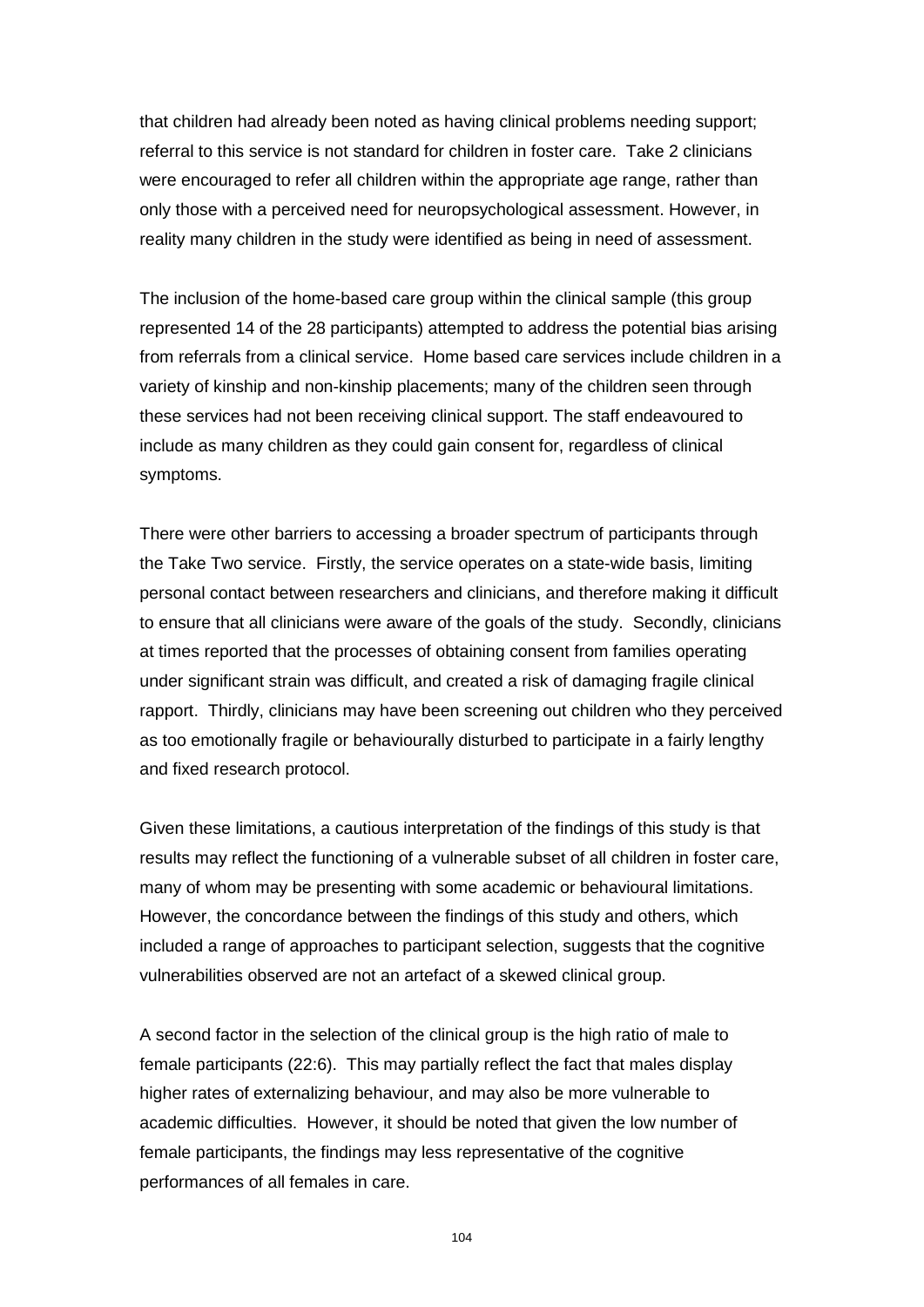Finally, the screening of the maltreated group did not include an assessment of the presence or absence of a diagnosis of post-traumatic stress disorder. It is noted in previous studies that post-traumatic stress disorder is associated with significant cognitive deficits; and some children within the clinical group may have displayed some clinical symptoms of this disorder. However, the study demonstrates that cognitive difficulties are prevalent within the sample regardless of PTSD symptomatology.

There were also potential biases in the recruitment of control group participants. Firstly, there were some barriers in obtaining permission from schools in the appropriate socio-economic bracket to promote the research. These were largely associated with limitations to school resources (including both space and administrative resources); however, a number of schools also perceived the topic as potentially too sensitive for families amongst their student population who may be at risk of involvement with care services, despite the emphasis on children participating specifically as control participants.

In schools which did promote the research, there was generally a low response rate from parents. While it is difficult to determine the causes of this, feedback from parents who called with enquiries indicated that a number of them were anxious about their children being associated with research addressing maltreatment. The lengthy information and consent form may also have presented a barrier for some parents of limited literacy.

Overall, although the children did not differ significantly from the clinical group in socio-economic status, they performed generally at a level consistent with or slightly above population norms. In particular, it was noted that control children consistently scored above the population mean on verbal measures. This may reflect a bias for parents to select in children with clear verbal-academic strengths to participate in the study; those with academic or behavioural vulnerabilities may have selected out due to the concerns noted above.

It was noted in this study that children in the maltreated and control groups differed significantly in age, with the maltreated children as a group being on average slightly older. In making decisions regarding an approach managing this difference, it was note that older children would generally be expected to show greater cognitive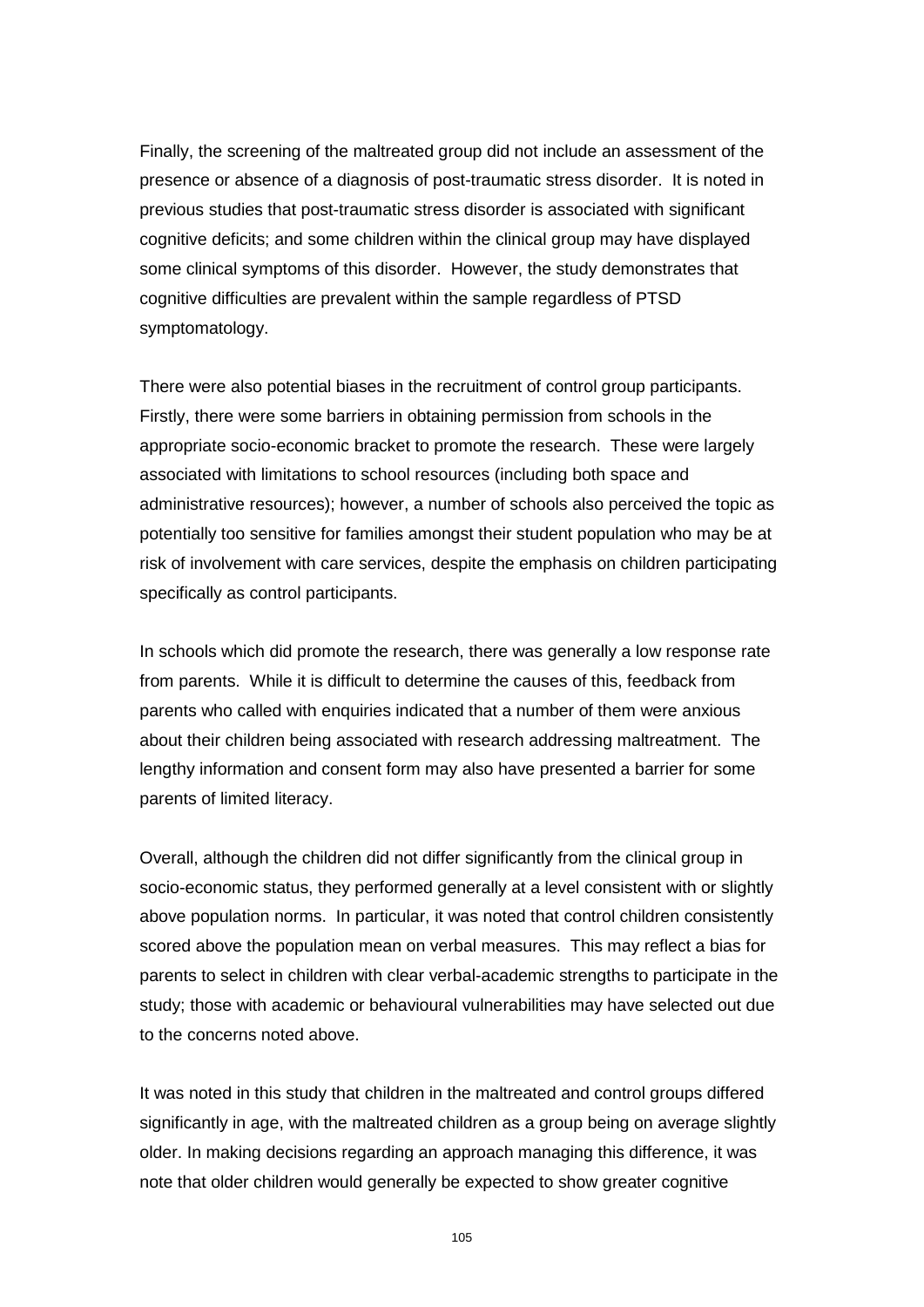development, and relative weaknesses in the clinical group performance comparative to the control group would therefore be unlikely to be age-related. Given the direction of the difference, a decision was made not to control for age in data analysis. It is possible that in groups of equivalent age, the magnitude of deficits on some variables may have been even greater. In addition, age based variations were corrected for by the use of normative standard scores for dependent variables in the analysis.

A final limitation in this study is that the overall numbers are limited relative to the high number of cognitive variables under consideration. In this study, Bonferroniadjusted significance levels were used to control for the increased risk of Type I errors due to multiple comparisons. However, it is acknowledged that this correction may increase Type II errors, with possibly significant differences between variables being missed. In addition, the calculation of effect sizes allowed for further demonstration of the degree of difference between groups, with the evidence of large effect sizes on many group differences supporting the validity of the findings.

### **Implications of Findings for Practice**

This study provides evidence for the hypothesis that children in protective care due to multiple-type maltreatment are at significant risk of impaired cognitive functioning. The findings lend support to previous research conducted with other maltreatment groups (including patients with PTSD and children with specific maltreatment histories such as sexual abuse) that cognitive deficits are common in these children. There is a growing consensus that such deficits may be associated with altered neurological development, triggered by experiences of chronic stress and deficits in primary attachments which are critical for early learning.

Given these vulnerabilities, there are many implications for children entering or receiving out-of-home care. In the first instance, prevention should always be a goal. Many parental risk factors for abuse are well-documented, and in some cases, supports can be developed to help those parents at risk of abuse and neglect to develop stronger attachments and better capacity to care for their children. However, there are also many systemic barriers to this, including lack of funding, difficulty in identifying parents at-risk, and parental reluctance to participate in programs that may involve the scrutiny of authorities or perceived risk of their children being removed.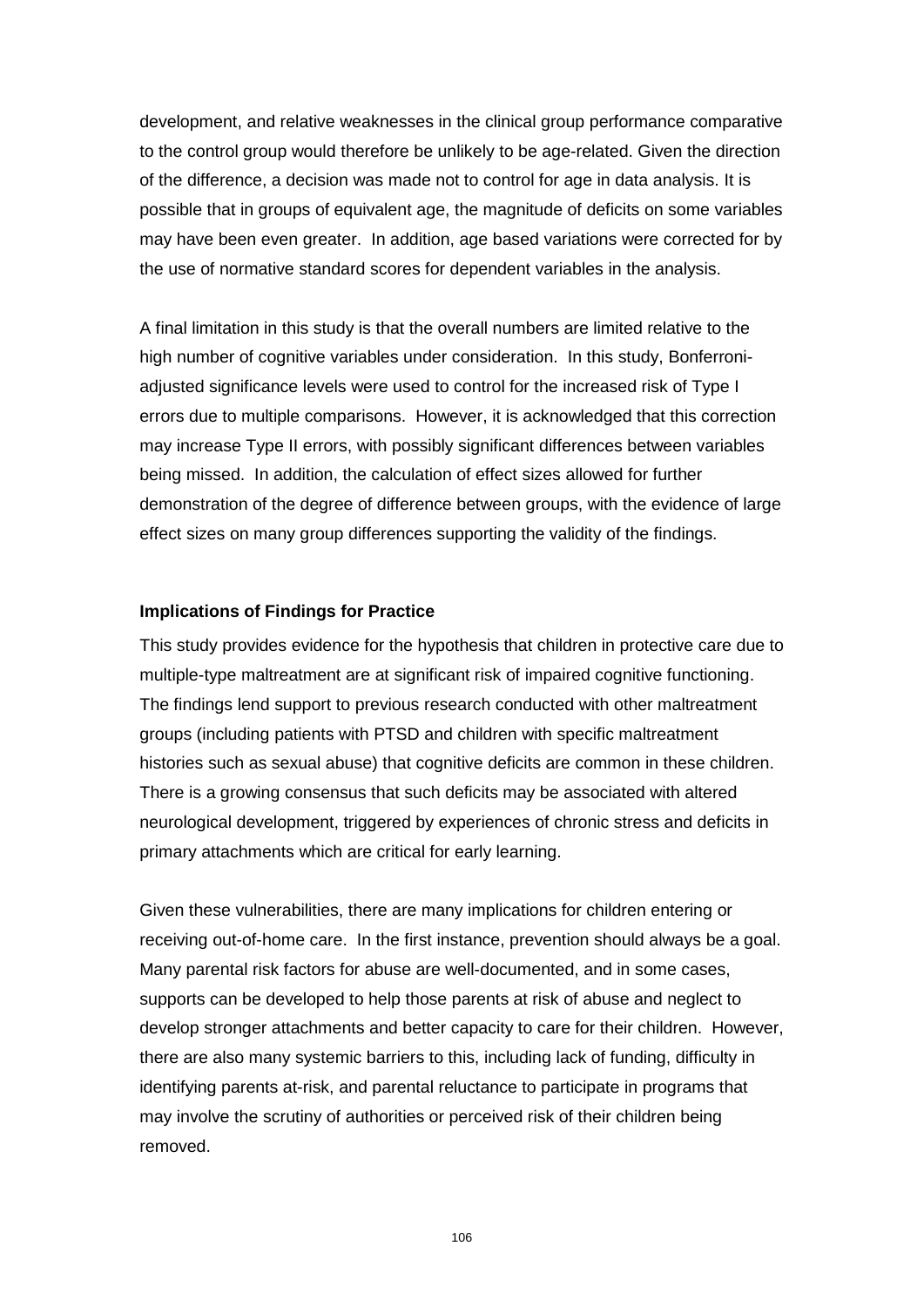For children who are entering care, knowledge of risks of cognitive deficits may lead to more frequent screening for such disorders. This may be particularly beneficial in cases where there are other behavioural or emotional indicators of maladjustment, such as school refusal, disruptive classroom behaviours, or extreme emotional reactivity in home and school settings. Assessments may provide important information for helping to plan management and intervention strategies for children.

In considering placements, informative assessment of cognition may lead to more effective planning and support of placements. Children with learning and particularly executive deficits may have greater difficulty with transitioning into a new living environment. They may struggle to assimilate multiple types of information, as well as complex new rules and routines. They may have difficulties modifying their behaviour in a new setting, and may be prone to reacting in extreme ways to the inevitable stresses of adjusting to a new family and environment. Establishing an environment that is predictable and calm, and finding carers who can be informed and educated on the child's cognitive needs, may make a difference in the success of the placement. Further, minimizing change and working towards providing the child with stable and permanent attachment figures is likely to be critical in the success of other cognitive remediation strategies.

In reference to children's classroom adjustment, an awareness of cognitive difficulties may help to guide teacher's responses to challenging behaviours, and to frame appropriate supports for maltreated children. Children with a maltreatment history are likely to struggle with some aspects of academic curriculum, and may need additional classroom support or in some cases modified curriculum. They are also likely to require help with some of the metacognitive tasks of learning, such as planning and organizational strategies for problem solving and assignments, independently initiation of tasks, and monitoring work for errors.

As noted above, the findings also have implications for therapeutic practice, particularly in working with children with complex problems with self-regulation of behaviour and emotion. An understanding of these difficulties in reference to brainbehaviour relationships could significantly impact therapeutic approaches. Children with a history of maltreatment may need specific intervention focussed on building skills for social interaction and emotional regulation. Corrective approaches to behaviour should also keep in mind the broader goal of facilitating the development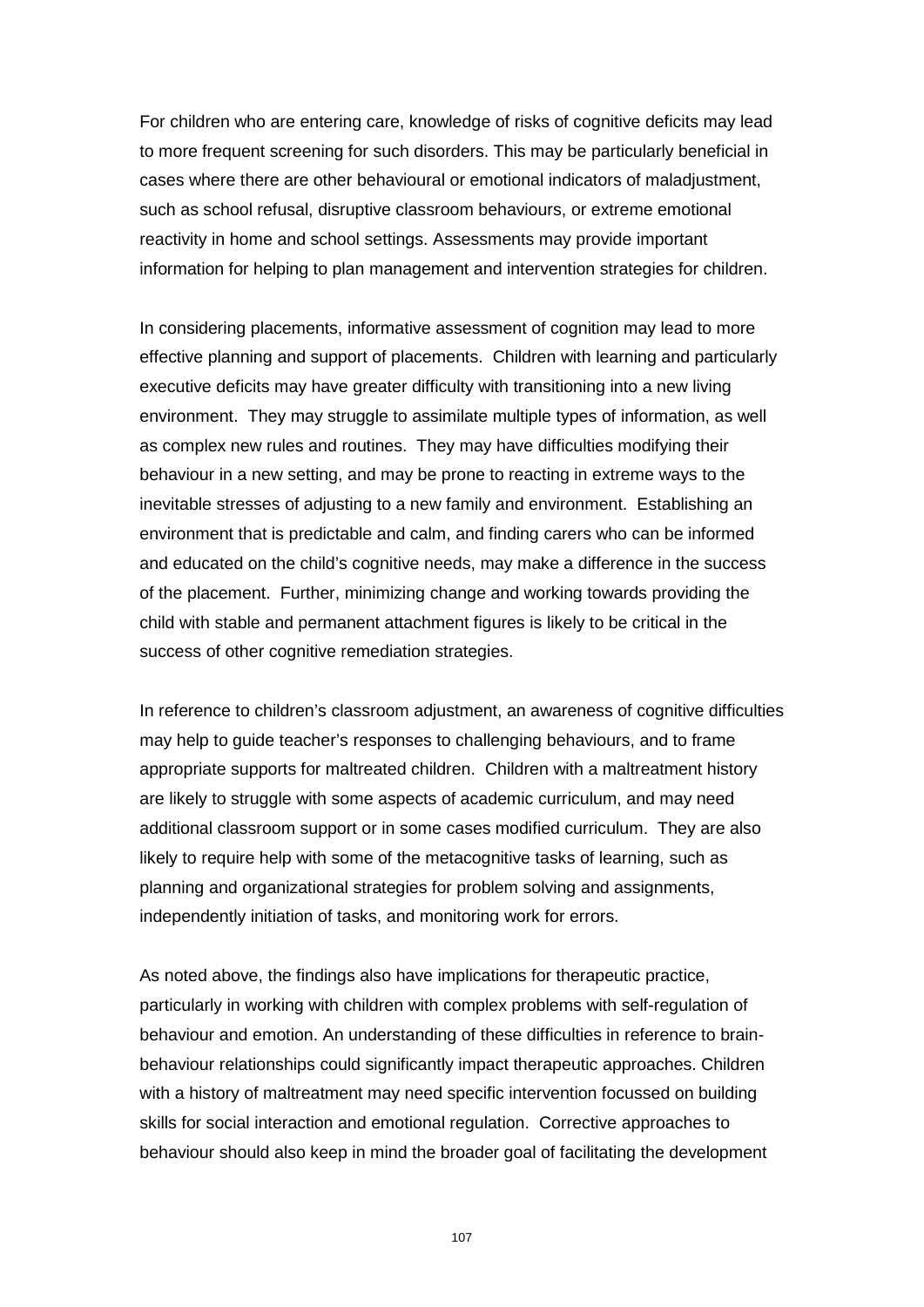of inhibitory control, as well as targeting more specific presenting behaviours of concern.

#### **Recommendations for Further Research**

This research highlights some gaps in the understanding of the development of cognition in maltreated children. However, as noted above, there were some limitations to the data collected in this study. Firstly, this study was limited in scope to a specific group of maltreated children, who may be considered at high risk for cognitive impairment due to the severity of their abuse exposure and referral to clinical services. Further study might seek to tap into a less selected sample of children, for example those who have received notifications but not necessarily been removed or placed in care. However, the practicalities of accessing such a group are difficult, and it is clear that children presenting with maltreatment histories frequently also bring a range of risk factors.

There may also be usefulness in seeking to delineate further the effects of different dimensions of maltreatment on neuropsychological functioning. This study used a naturalistic sample of children with multiple types of maltreatment; however, it may be found that certain tests are specifically impacted by the experience of certain abuse types, as suggested by Nolin and Ethier (2007). Comprehensive study of the relationship between abuse type and cognitive outcome needs to deal with specific methodological constraints; in particular, the difficulty of selecting research subjects with "pure" abuse-type exposure, given the frequency of neglect and emotional abuse as a background for more physically invasive abuse acts. In addition, little research has attempted to address other factors such as age of onset (often difficult to determine in cases of neglect) and severity of abuse in relation to cognitive outcome. Such questions may require much larger scale studies than have previously been conducted.

Another avenue of research may be to investigate the presence of specific brain development risk factors in maltreated children. Such risk factors might include drug and alcohol exposure in utero, or physical abuse involving blows to the head. Delineating the effects of these risks from the more global experience of exposure to extreme stress may assist in better characterizing the population.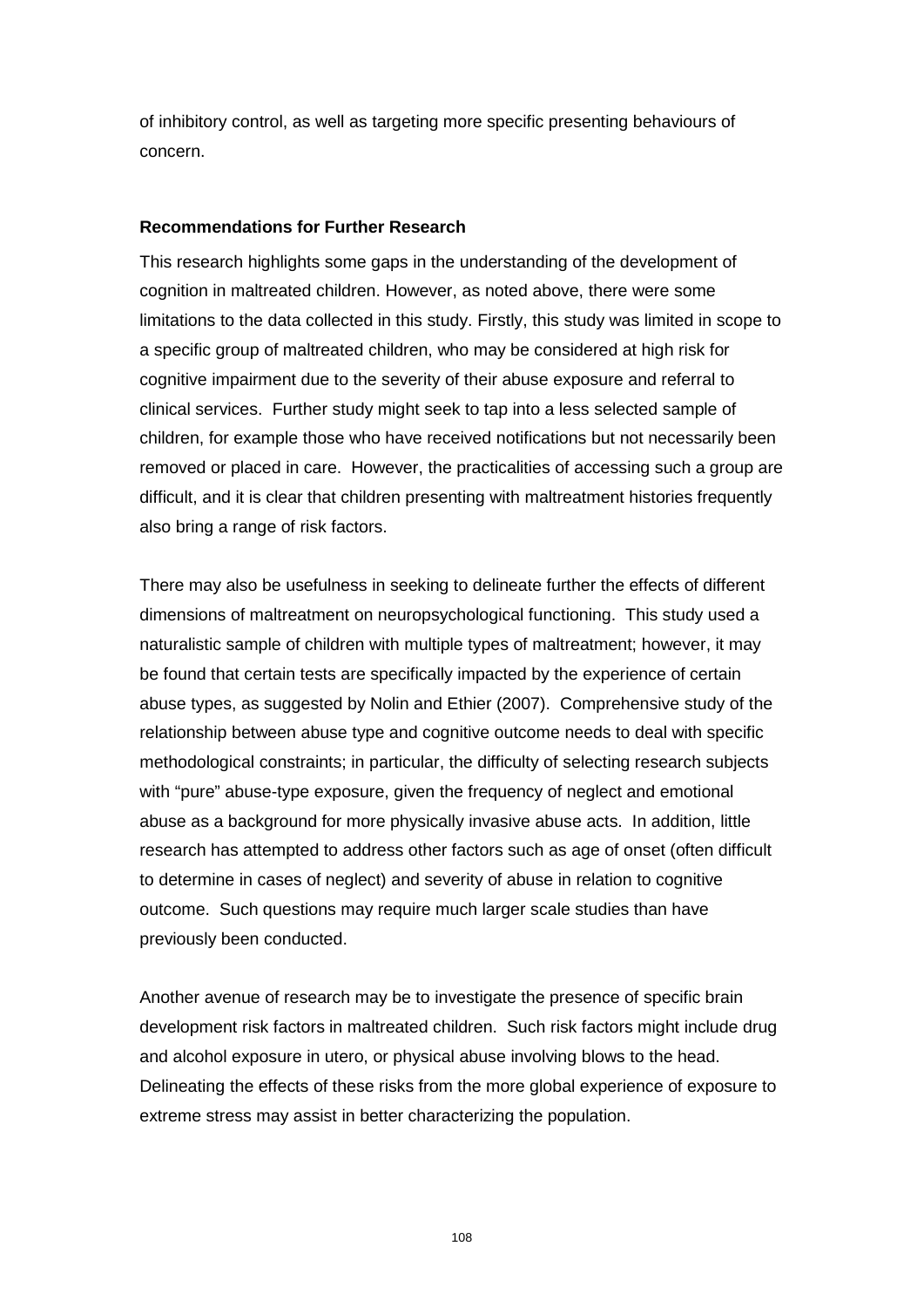Further, there is more research to be done in the complex relationship between psychopathology, particularly ADHD and PTSD symptoms, and cognitive profiles. The work done by DeBellis et. al. (2009) suggests only minor differences in neuropsychological test performance between maltreated children with and without PTSD; however, this study notes again the limited numbers involved and the weakness of PTSD criteria for diagnosing children. It may be useful to conduct further studies including control groups of children without maltreatment histories, but meeting diagnostic criteria for PTSD or ADHD. This would help determine the specificity of neuropsychological deficits to maltreatment and its effects on brain development.

The mixed findings regarding memory functioning in this and other studies also points to a need for more carefully framed research into this area. Selection of appropriate measures to assess the best current models of memory is needed. Such models should include evaluation of encoding new information, immediate and delayed recall and the effects of interference, and the benefits of cues for retrieval of information. Further research may also consider the effects of maltreatment on implicit as well as explicit memory, and on the recall of emotionally salient material compared to more emotionally neutral stimuli. Such research is particularly relevant in examining the developmental trajectory of memory in individuals with maltreatment histories, given that many adults with such histories report and display specific memory impairments.

Finally, there is a need for research into interventions for maltreated children based focussing on remediation and rehabilitation of impaired cognitive skills. The current research suggests that cognitive deficits may impact on many of the manifestations of poor adjustment displayed by maltreated children, particularly in educational and social domains. However, it remains to be seen if these findings can form the basis for more efficacious therapeutic intervention than is available through current approaches.

### **Conclusion**

This study set out to characterize the cognitive functioning of a group of maltreated children currently in protective care in Victoria, Australia. The study hypothesised that specific deficits would be displayed in overall cognition (FSIQ) and in verbal cognitive abilities, working memory, attentional control and executive functioning.

109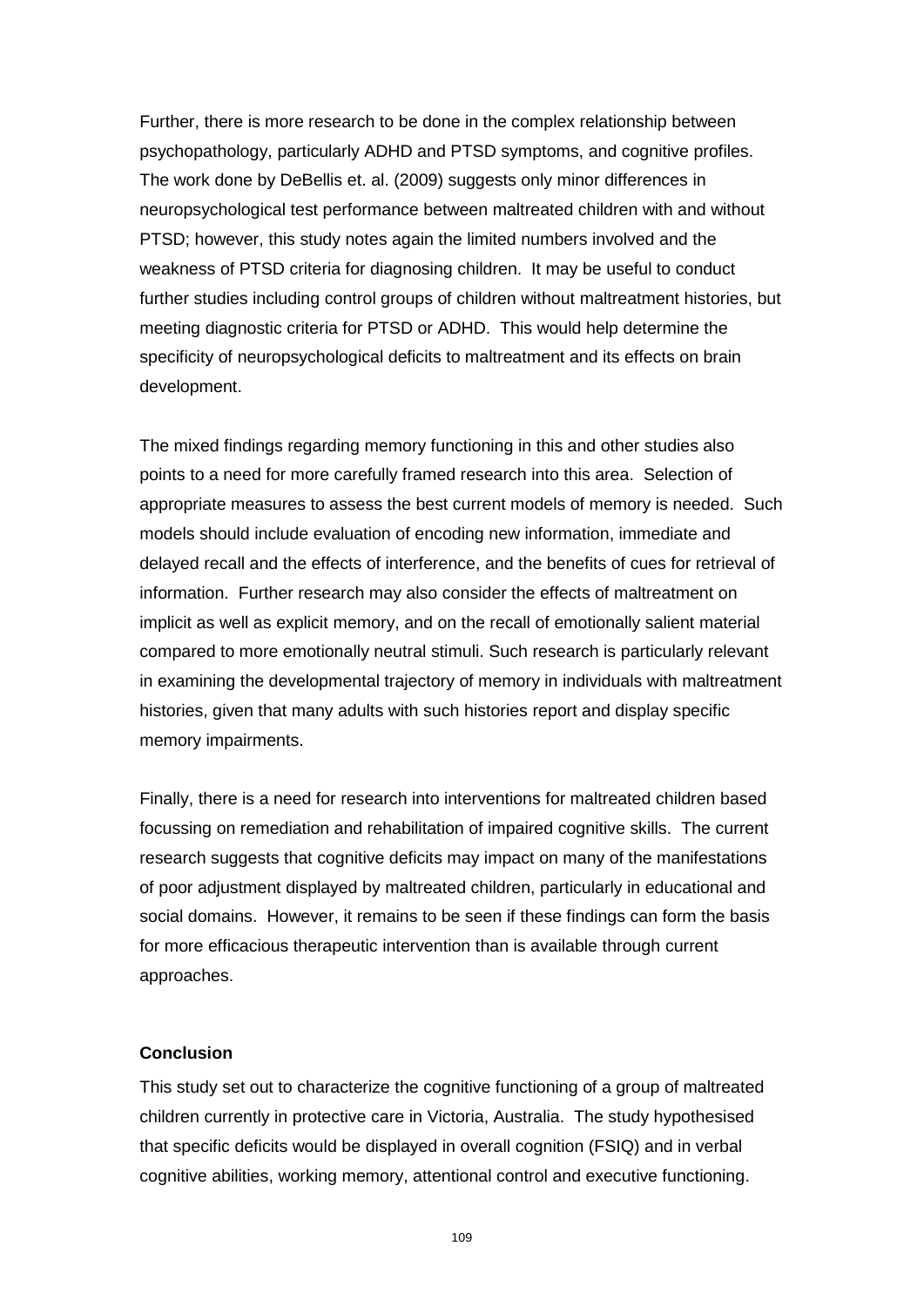The findings of the study indicated that maltreated children did present with a range of impairments in comparison to the selected control group and population norms. These impairments were evident in both verbal and perceptually based IQ tasks, in verbal memory and auditory working memory, in divided attentional capacities, and in parent/carer ratings of behavioural executive dysfunction.

Whilst this study acknowledges limitations in scope and power, it adds to the growing body of literature documenting neuropsychological deficits in the development of children with maltreatment histories. This parallels the recently documented evidence from imaging studies of abnormalities in brain structure and function arising from early experiences of maltreatment. Consistent findings in regard to IQ and attentional/executive impairments are particularly notable in this field, and have implications for the school based performance, placement adjustment and mental health of children. Such deficits, if left unacknowledged, may contribute to long term poor adjustment and in some cases frank psychopathology. However, awareness of potential cognitive consequences of abuse, and appropriate assessment of individuals at risk, may lead to better therapeutic outcomes.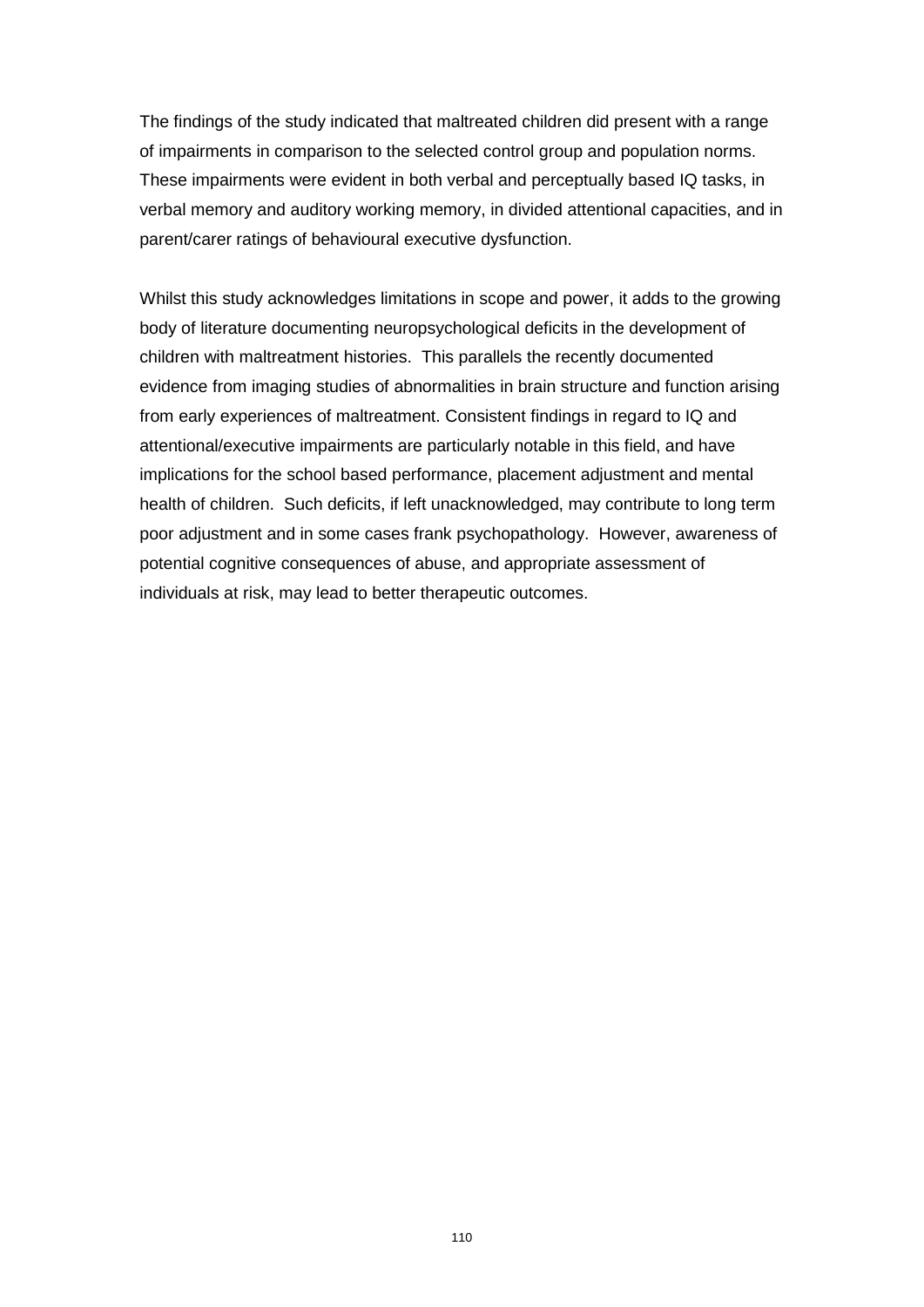#### **References**

- Afifi, T. O., Brownridge, D. A., Cox, B. J., & Sareen, J. (2006). Physical punishment, childhood abuse and psychiatric disorders. *Child Abuse & Neglect, 30*(10), 1093-1103.
- American Academy of Pediatrics. (1993). American Academy of Pediatrics Committee on Early Childhood, Adoption, and Dependent Care: Developmental issues in foster care for children. *Pediatrics, 91*(5), 1007- 1009.
- Ammerman, R. T., Kolko, D. J., Kirisci, L., Blackson, T. C., & Dawes, M. A. (1993). Child abuse potential in parents with histories of substance use disorder. *Child Abuse & Neglect, 23*(12), 1225-1238.
- Appleyard, K., Egeland, B., van Dulmen, M. H. M., & Sroufe, L. A. (2005). When more is not better: The role of cumulative risk in child behavior outcomes. *Journal of Child Psychology and Psychiatry, 46*(3), 235-245.
- Armsworth, M. W., & Holaday, M. (1993). The effects of psychological trauma on children and adolescents. *Journal of Counseling & Development, 72*(1), 49- 56.
- Australian Institute of Health and Welfare. (2006). *Child protection Australia 2004- 2005* (Vol. 38). Canberra: Australian Institute of Health and Welfare.
- Balbernie, R. (2001). Circuits and circumstances: The neurobiological consequences of early relationship experiences and how they shape later behaviour. *Journal of Child Psychotherapy, 27*(3), 237-255.
- Banyard, V. L., Williams, L. M., & Siegel, J. A. (2003). The impact of complex trauma and depression on parenting: An exploration of mediating risk and protective factors. *Child Maltreatment, 8*(4), 334-349.
- Barnett, D., Manly, J. T., & Cicchetti, D. (1993). Defining child maltreatment: The interface between policy and research. In D. Cicchetti & S. L. Toth (Eds.), *Child Abuse, Child Development and Social Policy* (pp. 7-73). Norwood, New Jersey: Ablex.
- Baumrind, D. (1994). The social context of child maltreatment. *Family Relations, 43*(4), 360-368.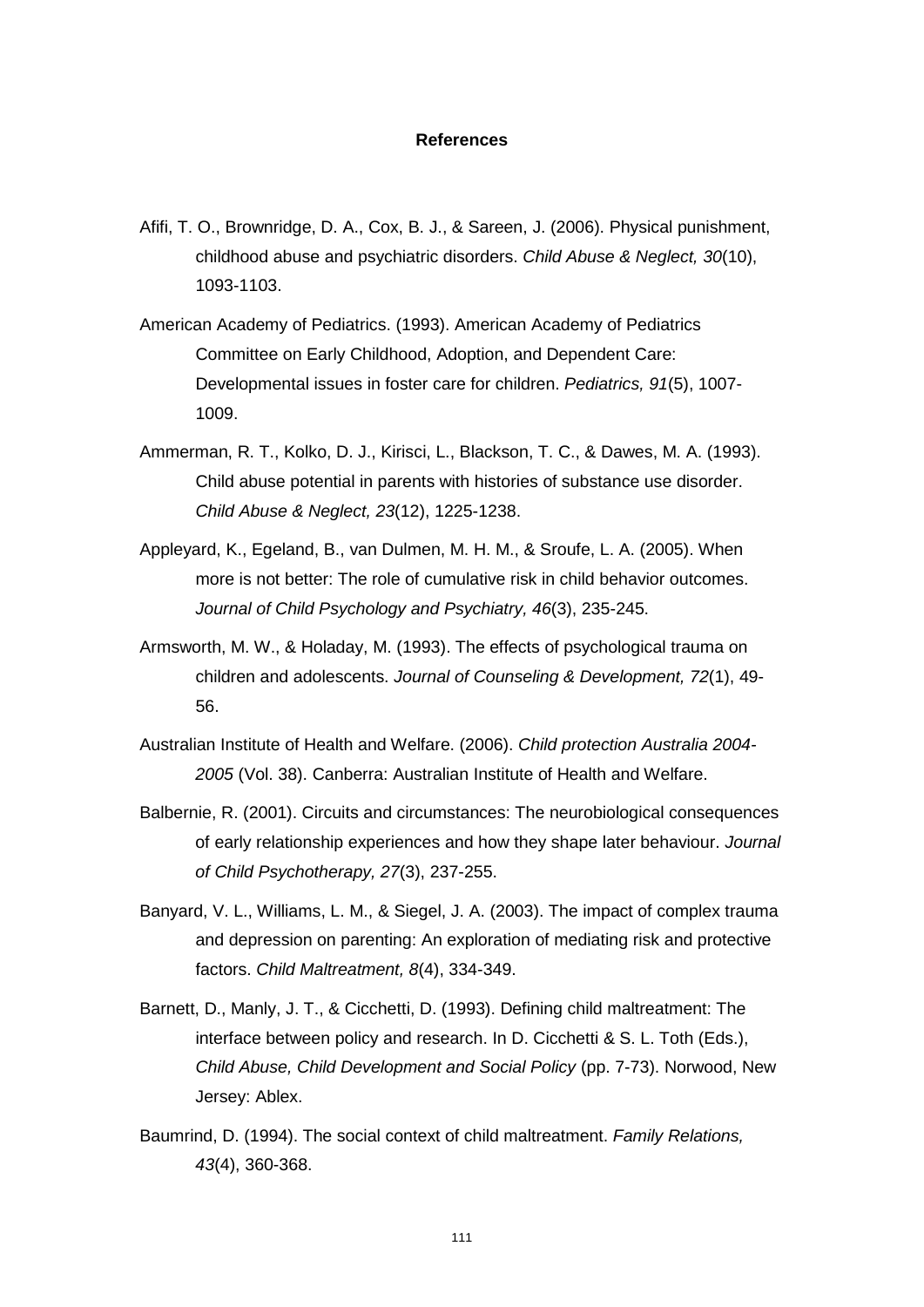- Beers, S. R., & De Bellis, M. D. (2002). Neuropsychological function in children with maltreatment-related posttraumatic stress disorder. *American Journal of Psychiatry, 159*(3), 483-486.
- Beery, K. E., Buktenica, N. A., & Beery, N. A. (2006). *Beery-Buktenica Developmental Test of Visual-Motor Integration* (5th ed.). San Antonio, Texas: Pearson Assessments.
- Bernstein, J. H. (2000). Developmental neuropsychological assessment. In K. O. Yeates, M. D. Ris & H. G. Taylor (Eds.), *Pediatric neuropsychology: Research, theory, and practice.* New York: Guilford Press.
- Boden, J. M., Horwood, L. J., & Fergusson, D. M. (2007). Exposure to childhood sexual and physical abuse and subsequent educational achievement outcomes. *Child Abuse & Neglect, 31*, 1101-1114.
- Bogat, G. A., DeJonghe, E., Levendosky, A. A., Davidson, W. S., & von Eye, A. (2006). Trauma symptoms among infants exposed to intimate partner violence. *Child Abuse & Neglect, 30*(1), 109-125.
- Bonne, O., Brandes, D., Gilboa, A., Gomori, J. M., Shenton, M. E., Pitman, R. K., et al. (2001). Longitudinal MRI study of hippocampal volume in trauma survivors with PTSD. *American Journal of Psychiatry, 158*(8), 1248-1251.
- Bremner, J. D. (2006). The relationship between cognitive and brain changes in posttraumatic stress disorder. *Annals Of The New York Academy Of Sciences, 1071*, 80-86.
- Bremner, J. D., Narayan, M., Staib, L. H., Southwick, S. M., McGlashan, T., & Charney, D. S. (1999). Neural correlates of memories of childhood sexual abuse in women with and without posttraumatic stress disorder. *American Journal of Psychiatry, 156*(11), 1787-1795.
- Bremner, J. D., Randall, P., Vermetten, E., & Staib, L. (1997). Magnetic resonance imaging-based measurement of hippocampal volume in posttraumatic stress disorder related to childhood physical and sexual abuse: A preliminary report. *Biological Psychiatry, 41*(1), 23-32.
- Burge, P. (2007). Prevalence of mental disorders and associated service variables among Ontario children who are permanent wards. *Canadian Journal of Psychiatry, 52*(5), 305-314.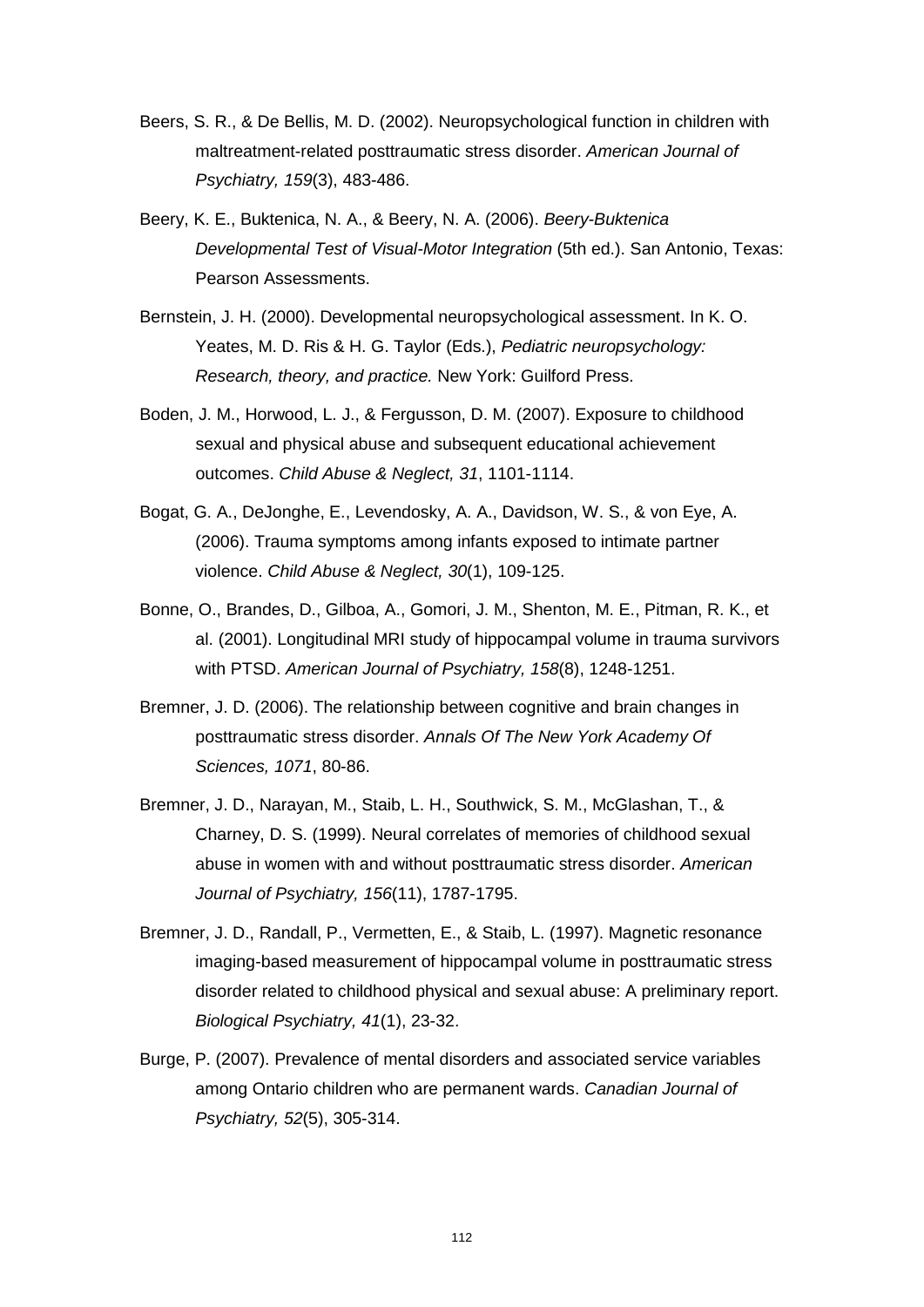- Burns, B. J., Phillips, S. D., Wagner, H. R., Barth, R. P., Kolko, D. J., Campbell, Y., et al. (2004). Mental health need and access to mental health services by youths involved with child welfare: A national survey. *Journal of the American Academy of Child & Adolescent Psychiatry, 43*(8), 960-970.
- Carrey, N. J., Butter, H. J., Persinger, M. A., & Bialik, R. J. (1995). Physiological and cognitive correlates of child abuse. *Journal of the American Academy of Child & Adolescent Psychiatry, 34*(8), 1067-1075.
- Carrion, V. G., Weems, C. F., Eliez, S., Patwardhan, A., Brown, W., Ray, R. D., et al. (2001). Attenuation of frontal asymmetry in pediatric posttraumatic stress disorder. *Biological Psychiatry, 50*, 943-951.
- Carrion, V. G., Weems, C. F., & Reiss, A. L. (2007). Stress predicts brain changes in children: a pilot longitudinal study on youth stress, posttraumatic stress disorder, and the hippocampus. *Pediatrics, 119*(3), 509-516.
- Chalk, R., Gibbons, A., & Scarupa, H. J. (2002). *The multiple dimensions of child abuse and neglect: New insights into an old problem.* (Vol. May 2002). Washington DC: Child Trends Inc.
- Cicchetti, D. (2002). The impact of social experience on neurobiological systems: illustration from a constructivist view of child maltreatment. *Cognitive Development, 17*(3/4), 1407.
- Cicchetti, D., Lynch, M., & Manly, J. T. (2003). An ecological developmental perspective on the consequences of child maltreament [Electronic Version]. *Available from National Data Archive on Child Abuse and Neglect Web site*. Retrieved 14/7/2005 from [http://www.ndacan.cornell.edu.](http://www.ndacan.cornell.edu/)
- Cohen, J. (1988). *Statistical power analysis for the behavioral sciences* (2nd Edition ed.). Hillsdale, NJ: Lawrence Earlbaum Associates.
- Conners, N. A., Bradley, B. P., Mansell, L. W., Liu, H., Roberts, T. J., Burgdorf, K., et al. (2004). Children of mothers with serious substance abuse problems: An accumulation of risks. *Americal Journal of Drug and Alcohol Abuse, 30*(1), 85- 100.
- Constans, J. I. (2005). Information-processing biases in PTSD. In J. J. B. Vasterling, C.R. (Ed.), *Neuropsychology of PTSD: Biological, Cognitive and Clinical Perspectives* (pp. 105-130). New York: The Guilford Press.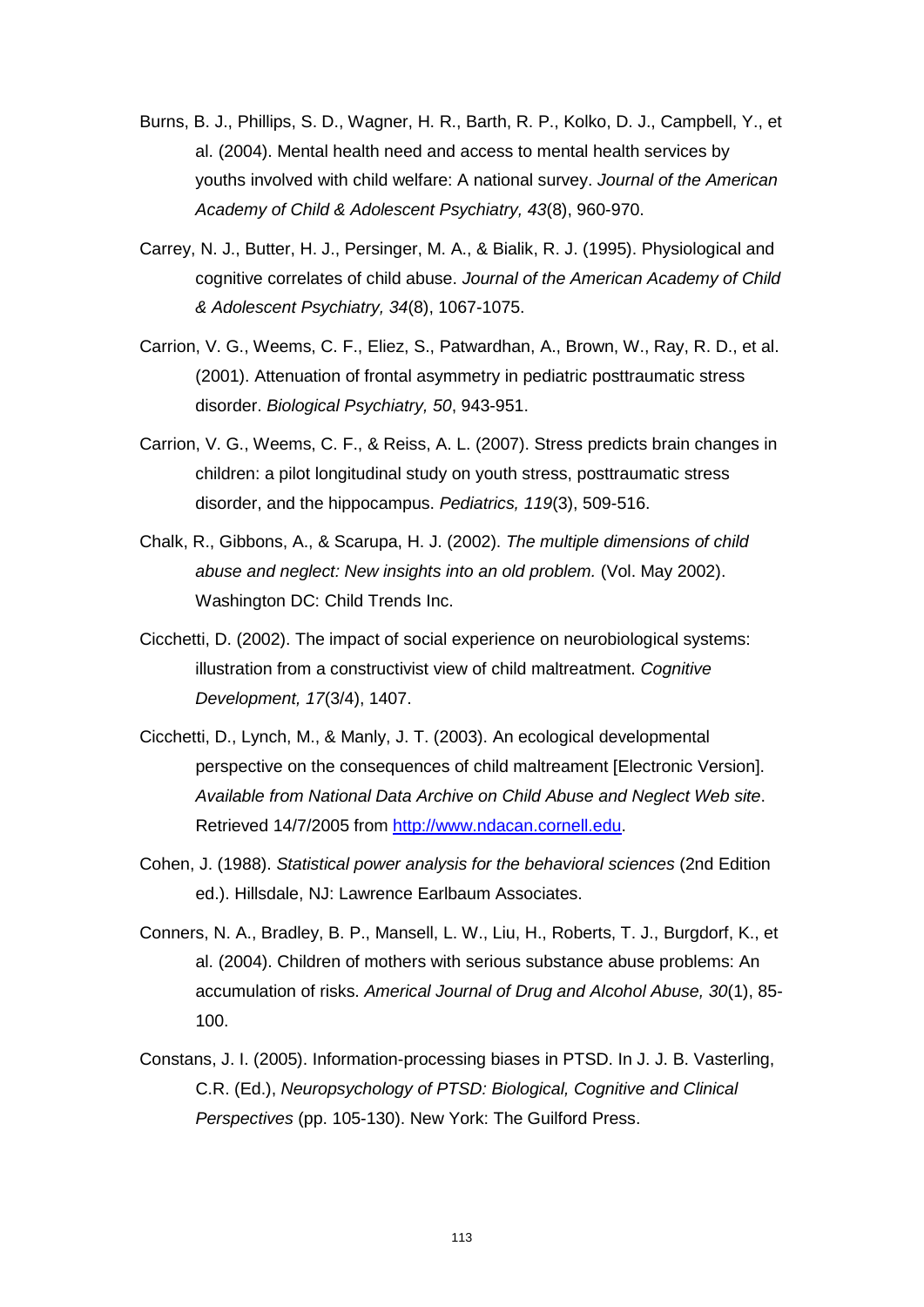- Coolidge, F. L., Segal, D. L., Sewart, S. E., & Ellett, J. A. C. (2000). Neuropsychological dysfunction in children with borderline personality disorder features: A preliminary investigation. *Journal of Research in Personality, 34*(4), 554-561.
- Coster, W. J., Gersten, M. S., Beeghly, M., & Cicchetti, D. (1989). Communicative functioning in maltreated toddlers. *Developmental Psychology, 25*(6), 1020- 1029.
- Coulton, C. J., & Korbin, J. E. (1995). Community level factors and child maltreatment rates. *Child Development, 66*(5), 1262-1276.
- Coulton, C. J., Korbin, J. E., & Su, M. (1999). Neighborhoods and child maltreatment: A multi-level study. *Child Abuse & Neglect, 23*(11), 1019-1040.
- Cox, C. E., Kotch, J. B., & Everson, M. D. (2003). A longitudinal study of modifying influences in the relationship between domestic violence and child maltreatment. *Journal of Family Violence, 18*(1), 5-17.
- Crozier, J. C., & Barth, R. P. (2005). Cognitive and academic functioning in maltreated children. *Children & Schools, 27*(4), 197-206.
- Dahl, R. E. (2003). The development of affect regulation: Bringing together basic and clinical perspectives. *Annals Of The New York Academy Of Sciences, 1008*, 183-188.
- De Bellis, M. D. (2001). Developmental traumatology: The psychobiological development of maltreated children and its implications for research, treatment, and policy. *Development and Psychopathology, 13*(3), 539-564.
- De Bellis, M. D. (2005). The psychobiology of neglect. *Child Maltreatment, 10*(2), 150-172.
- De Bellis, M. D., Hooper, S. R., Spratt, E. G., & Woolley, D. P. (2009). Neuropsychological findings in childhood neglect and their relationships to pediatric PTSD. *Journal of the International Neuropsychological Society, in press*.
- De Bellis, M. D., & Keshavan, M. S. (2003). Sex differences in brain maturation in maltreatment-related pediatric posttraumatic stress disorder. *Neuroscience & Biobehavioral Reviews, 27*(1), 103-117.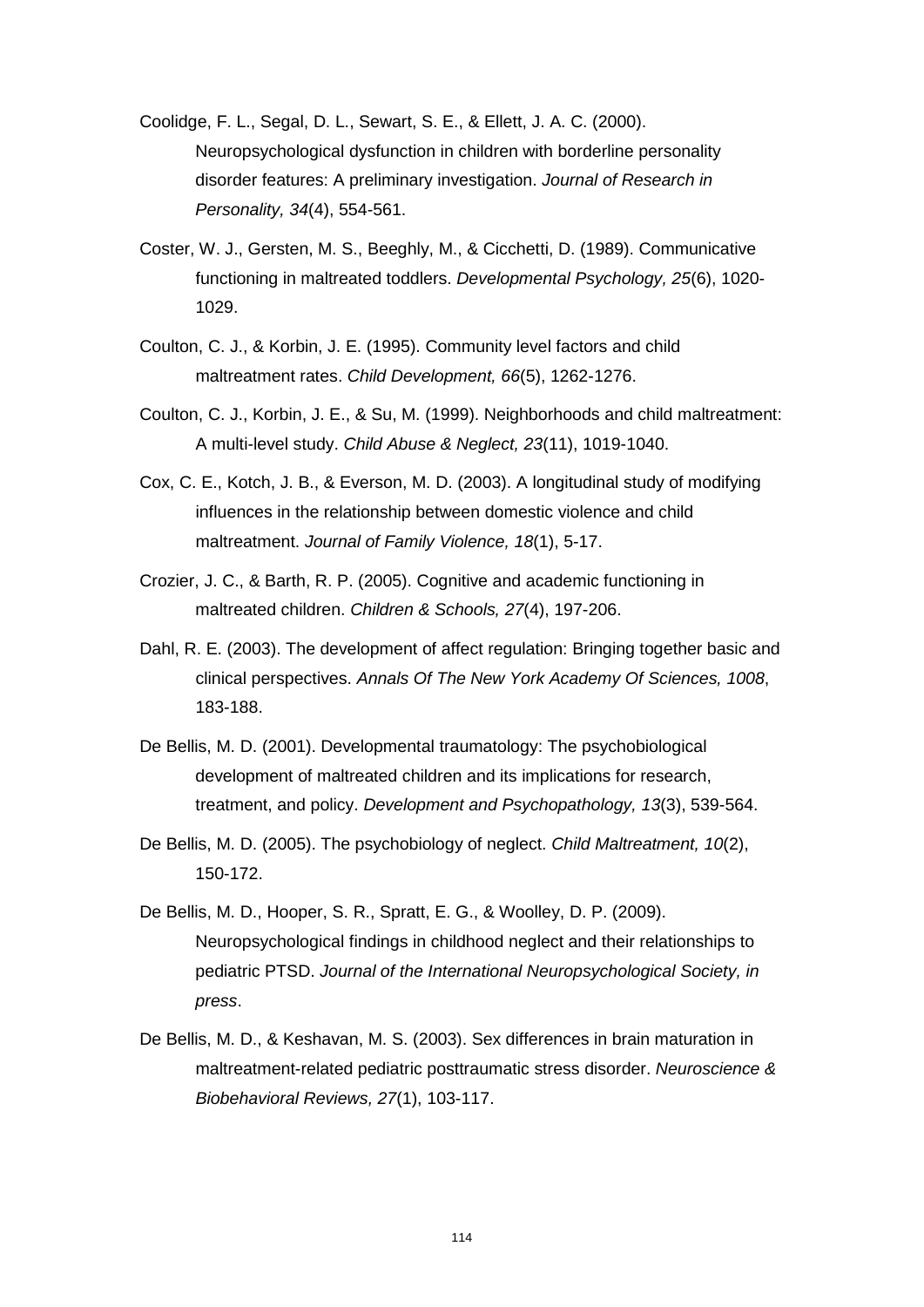- De Bellis, M. D., Keshavan, M. S., Beers, S. R., Hall, J., Frustaci, K., Masalehdan, A., et al. (2001). Sex differences in brain maturation during childhood and adolescence. *Cerebral Cortex, 11*(7), 552-557.
- De Bellis, M. D., Keshavan, M. S., Clark, D. B., Casey, B. J., Giedd, J. N., Boring, A. M., et al. (1999). Developmental traumatology: II. Brain development. *Biological Psychiatry, 45*(10), 1271-1284.
- De Bellis, M. D., Keshavan, M. S., Frustaci, K., Shifflett, H., Iyengar, S., Beers, S. R., et al. (2002). Superior temporal gyrus volumes in maltreated children and adolescents with PTSD. *Biological Psychiatry, 51*(7), 544-552.
- De Bellis, M. D., Keshavan, M. S., Shifflett, H., Iyengar, S., Beers, S. R., Hall, J., et al. (2002). Brain structures in pediatric maltreatment-related posttraumatic stress disorder: A sociodemographically matched study. *Biological Psychiatry, 52*(11), 1066-1078.
- De Bellis, M. D., & Kuchibhatla, M. (2006). Cerebellar Volumes in Pediatric Maltreatment-Related Posttraumatic Stress Disorder. *Biological Psychiatry, 60*(7), 697-703.
- de Quervain, D. J. F. (2006). Glucocorticoid-induced inhibition of memory retrieval: implications for posttraumatic stress disorder. *Annals Of The New York Academy Of Sciences, 1071*, 216-220.
- Dennis, M., Francis, D. J., Cirino, P. T., Schachar, R., Barnes, M. A., & Fletcher, J. M. (2009). Why IQ is not a covariate in cognitive studies of neurodevelopmental disorders. *Journal of the International Neuropsychological Society, 15*, 331-343.
- DePrince, A. P., Weinzierl, K. M., & Combs, M. D. (2009). Executive function performance and trauma exposure in a community sample of children. *Child Abuse & Neglect, 33*, 353-361.
- Dunn, L. M., & Dunn, D. M. (2007). *Peabody Picture Vocabulary Test (PPVT4) Manual*. San Antonio, Texas: Pearson Assessments.
- Dunn, M. G., Tarter, R. E., Mezzich, A. C., Vanyukov, M., Kirisci, L., & Kirillova, G. (2002). Origins and consequences of child neglect in substance abuse families. *Clincal Psychology Review, 22*(10), 1063-1088.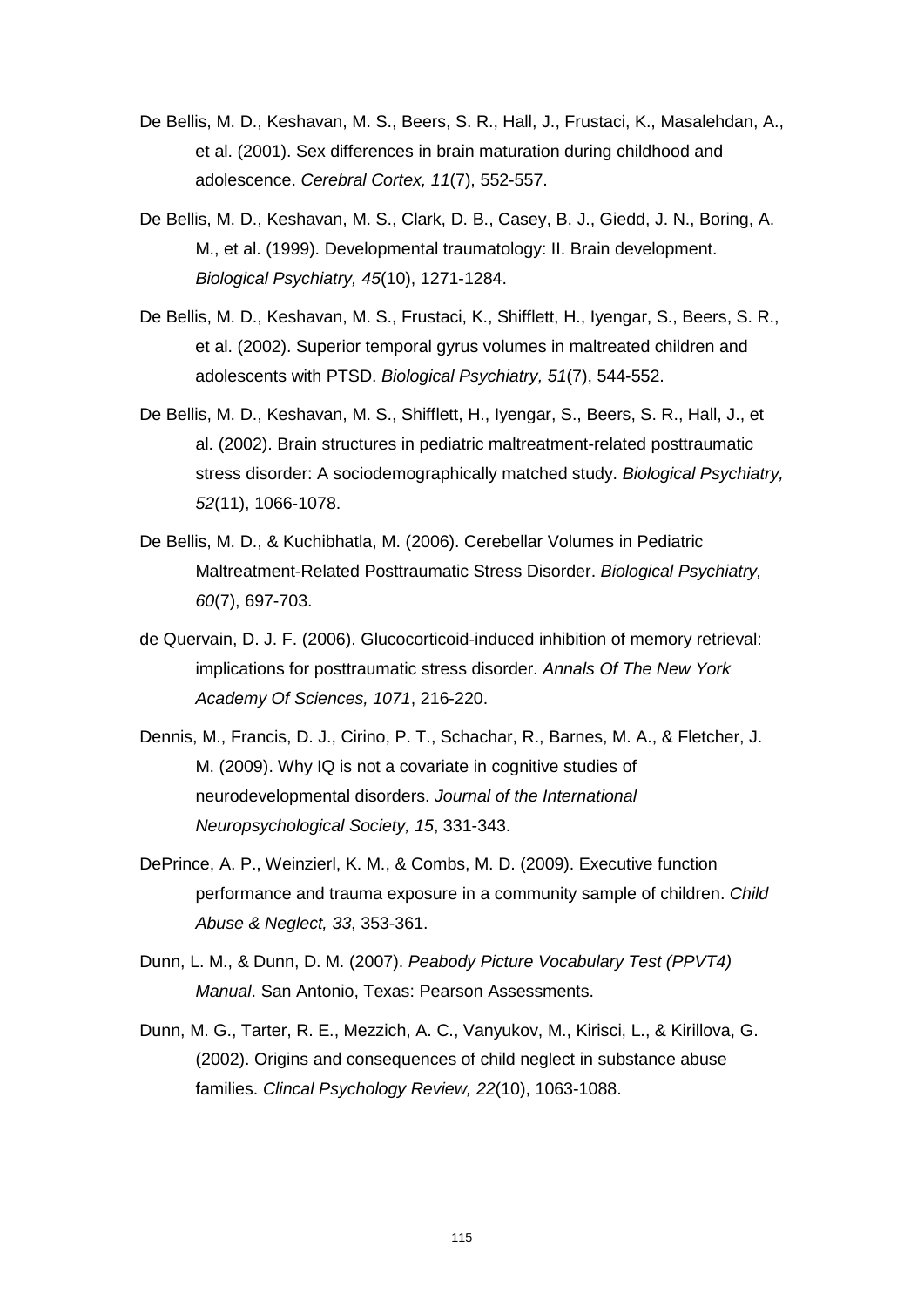- Eckenrode, J., Laird, M., & Doris, J. (1993). School performance and disciplinary problems among abused and neglected children. *Developmental Psychology, 29*(1), 53-62.
- Eisen, M. L., Qin, J., Goodman, G. S., Davis, S., & Crayton, J. (2007). Maltreated children's memory: Accuracy, suggestibility, and psychopathology. *Developmental Psychology, 43*(6), 1275-1294.
- Eisen, M. L., Qin, J., Goodman, G. S., & Davis, S. L. (2002). Memory and suggestibility in maltreated children: age, stress arousal, dissociation, and psychopathology. *Journal Of Experimental Child Psychology, 83*(3), 167-212.
- Endo, T., Sugiyama, T., & Someya, T. (2006). Attention-deficit/hyperactivity disorder and dissociative disorder among abused children. *Psychiatry and Clinical Neurosciences, 60*(4), 434-438.
- English, D. J., Graham, C., Litrownik, A. J., Everson, M., & Bangdiwala, S. I. (2005). Defining maltreatment chronicity: Are there differences. *Child Abuse & Neglect, 29*(5), 575-595.
- Evans, L. D. (2004). Academic achievement of students in foster care: Impeded or improved? *Psychology in the Schools, 41*(5), 527-535.
- Ewing-Cobbs, L., Kramer, L., Prasad, M., Canales, D. N., Louis, P. T., Fletcher, J. M., et al. (1998). Neuroimaging, physical, and developmental findings after. *Pediatrics, 102*(2), 300.
- Fantuzzo, J., & Perlman, S. (2007). The unique impact of out-of-home placement and the mediating effects of child maltreatment and homelessness on early school success. *Children and Youth Services Review, 29*(7), 941-960.
- Field, A. (2009). *Discovering Statistics Using SPSS* (3rd Edition ed.). London: Sage Publications Ltd.
- Ford, J. D., Racusin, R., Ellis, C. G., Daviss, W. B., Reiser, J., Fleischer, A., et al. (2000). Child maltreatment, other trauma exposure and posttraumatic symptomatology among children with oppositional defiant and attention deficit hyperactivity disorders. *Child Maltreatment, 5*(3), 205-217.
- Freisthler, B., Bruce, E., & Needell, B. (2007). Understanding the Geospatial Relationship of Neighborhood Characteristics and Rates of Maltreatment for Black, Hispanic, and White Children. *Social Work, 52*(1), 7-16.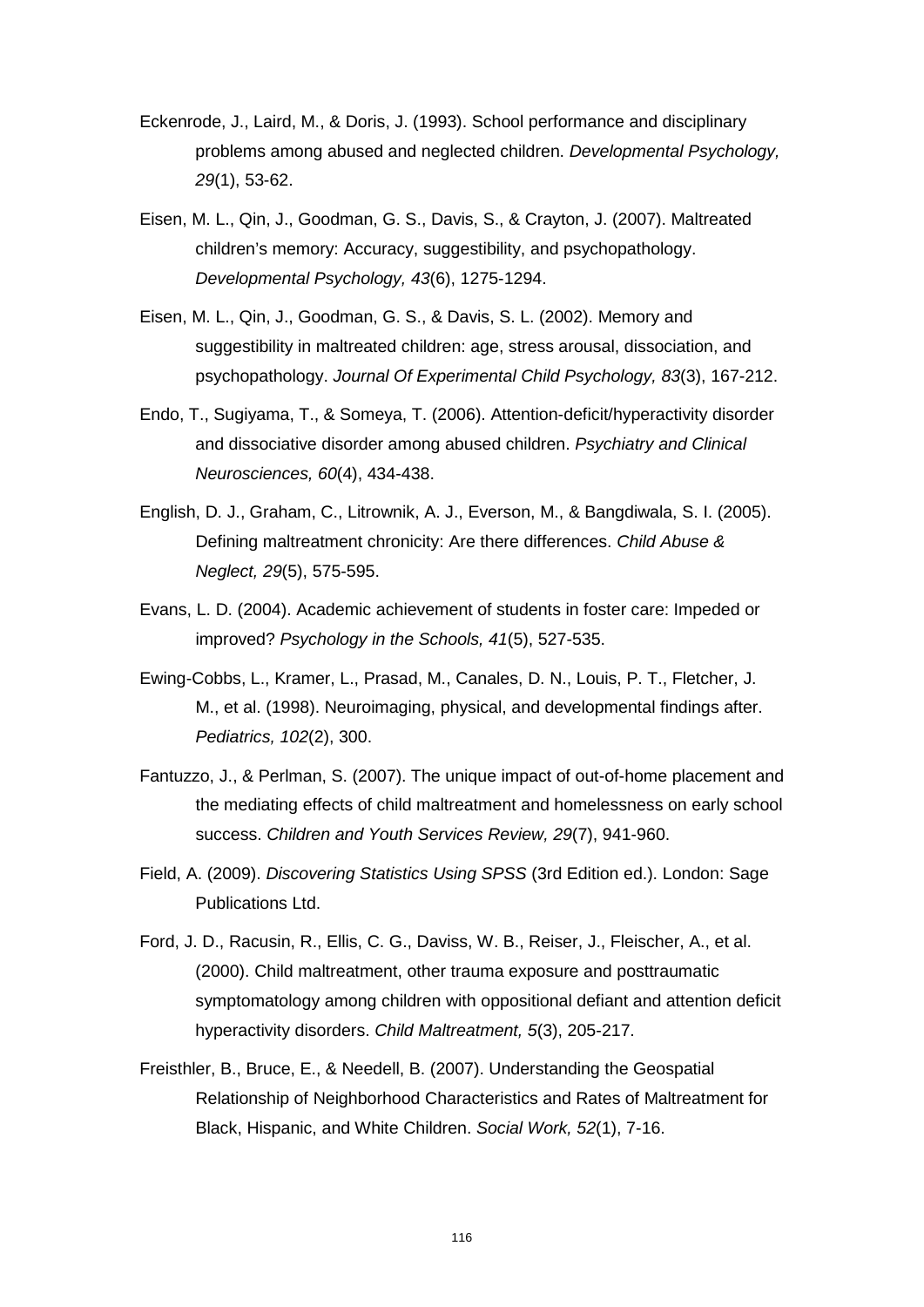- Fries, A. B. W., Ziegler, T. E., Kurian, J. R., Jacoris, S., & Pollack, S. D. (2005). Early experience in humans is associated with changes in neuropeptides critical for regulating social behaviour. *PNAS, 102*(47), 17237-17240.
- Giedd, J. N., Blumenthal, J., Jeffries, N. O., Castellanos, F. X., Liu, H., Zijdenbos, A., et al. (1999). Brain development during childhood and adolescence: a longitudinal MRI study. *Nature Neuroscience, 2*(10), 861-863.
- Gilbertson, M. W., Shenton, M. E., Ciszewski, A., Kasai, K., Lasko, N. B., Orr, S. P., et al. (2002). Smaller hippocampal volume predicts pathologic vulnerability to psychological trauma. *Nature Neuroscience, 5*(11), 1242-1247.
- Gioia, G. A., Isquith, P. K., Guy, S. C., & Kenworthy, L. (2000). *Behaviour Rating Inventory of Executive Functioning (BRIEF): Professional Manual*. Lutz, Florida: PAR Inc.
- Glaser, D. (2000). Child abuse and neglect and the brain--a review. *Journal Of Child Psychology And Psychiatry, And Allied Disciplines, 41*(1), 97-116.
- Graybar, S. R., & Boutilier, L. R. (2002). Nontraumatic pathways to borderline personality disorder. *Psychotherapy: Theory/Research/Practice/Training, 39*(2), 152-162.
- Groth-Marnat, G. (2003). *Handbook of Psychological Assessment* (4th Ed. ed.). Hoboken, NJ.: John Wiley and Sons.
- Gurvits, T. V., Shenton, M. E., Hokama, H., & Ohta, H. (1996). Magnetic resonance imaging study of hippocampal volume in chronic, combat-related posttraumatic stress disorder. *Biological Psychiatry, 40*(11), 1091-1099.
- Hagele, D. M. (2005). The impact of maltreatment on the developing child. *NC Med J, 66*(5), 356-358.
- Harden, K. P., Turkheimer, E., & Loehlin, J. C. (2007). Genotype by environment interaction in adolescents' cognitive aptitude. *Behaviour and Genetics, 37*, 273-283.
- Harwicke, N. J., & Hochstadt, N. J. (1986). Intellectual functioning in abusedneglected children. *Education, 107*(1), 76-82.
- Haugaard, J. J. (2004). Recognizing and treating uncommon behavioral and emotional disorders in children and adolescents who have been severely maltreated: borderline personality disorder. *Child Maltreatment, 9*(2), 139- 145.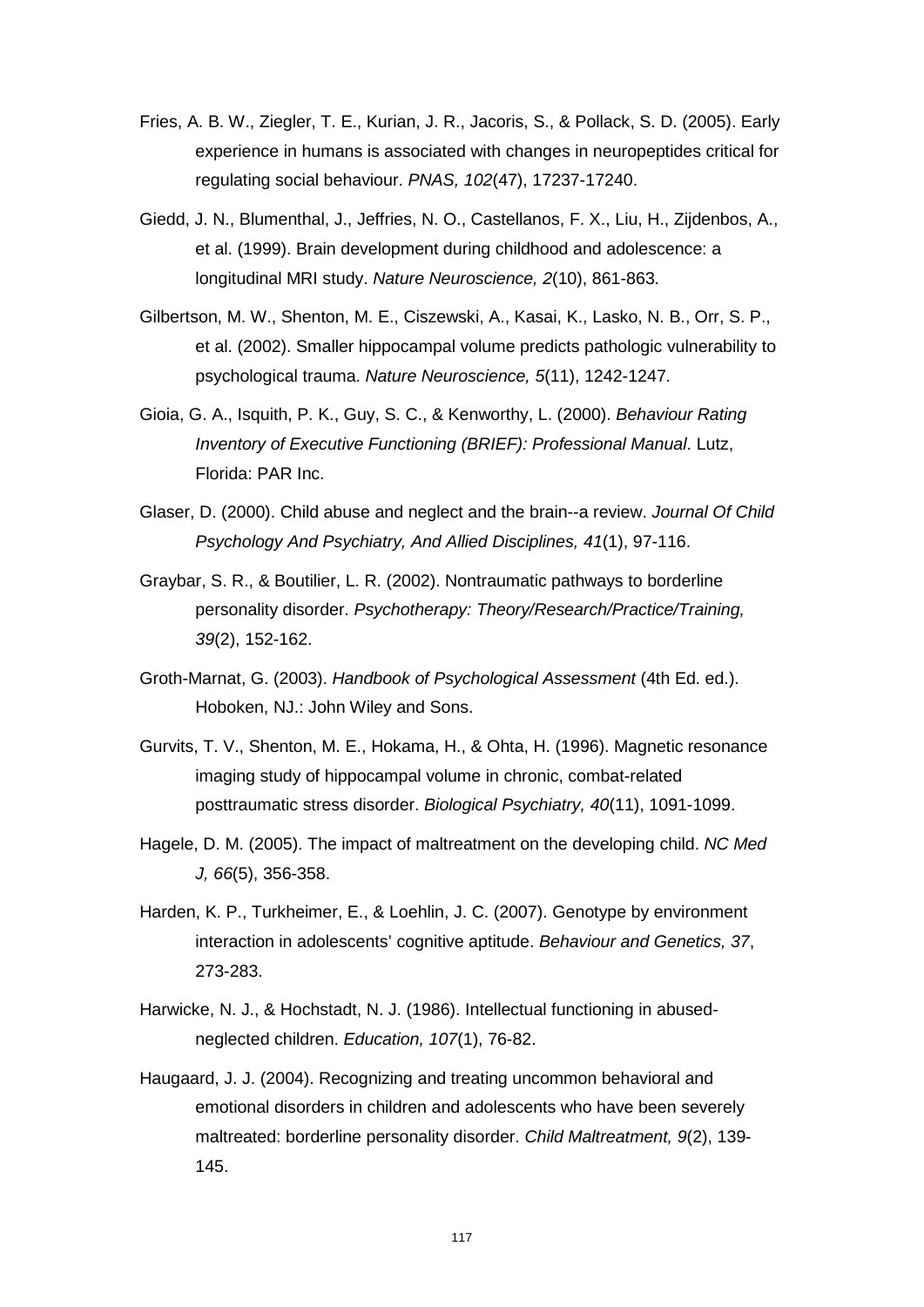- Heaton, S. C., Reader, S. K., Preston, A. S., Fennell, E. B., Puyana, O. E., Gill, N., et al. (2001). The Test of Everyday Attention for Children (TEA-Ch): Patterns of performance in children with ADHD and clinical controls. *Child Neuropsychology, 7*(4), 251-264.
- Higgins, D. (2004). Differentiating between child maltreatment experiences. *Family Matters*(69), 50-55.
- Hoffman-Plotkin, D., & Twentyman, C. T. (1984). A multimodal assessment of behavioral and cognitive deficits in abused and neglected preschoolers. *Child Development, 55*(3), 794-802.
- Howe, M. L., Cicchetti, D., & Toth, S. L. (2006). Children's basic memory processes, stress, and maltreatment. *Development and Psychopathology, 18*, 759-769.
- Huth-Bocks, A. C., Levendosky, A. A., & Semel, M. A. (2001). The direct and indirect effects of domestic violence on young children's intellectual functioning. *Journal of Family Violence, 16*(3), 269-290.
- Ito, Y., Teicher, M. H., Glod, C. A., & Ackerman, E. (1998). Preliminary evidence for aberrant cortical development in abused chidlren: A quantitative EEG study. *Journal of Neuropsychiatry and the Clinical Neurosciences, 10*, 298-307.
- Jacobsen, S. W., & Jacobsen, J. L. (2001). Alcohol and drug related effects on development: A new emphasis on contextual factors. *Infant Mental Health Journal, 22*(3), 416-430.
- Janssen, I., Krabbendam, L., Bak, M., Hanssen, M., Vollebergh, W., Graaf, R. D., & al., e. (2004). Childhood abuse as a risk factor for psychotic experiences. *Acta Psychiatrica Scandinavia, 109*, 38-45.
- Johnson, D. A., & Rose, D. (2004). Prognosis, rehabilitation and outcome after inflicted brain injury in children--A case of professional developmental delay. *Pediatric Rehabilitation, 7*(3), 185-193.
- Jones, D. A., Trudinger, P., & Crawford, M. (2004). Intelligence and achievement of children referred following sexual abuse. *Journal of Paediatrics and Child Health, 40*(8), 455-460.
- Joseph, R. (1999). Environmental influences on neural plasticity, the limbic system, emotional development and attachment: a review. *Child Psychiatry And Human Development, 29*(3), 189-208.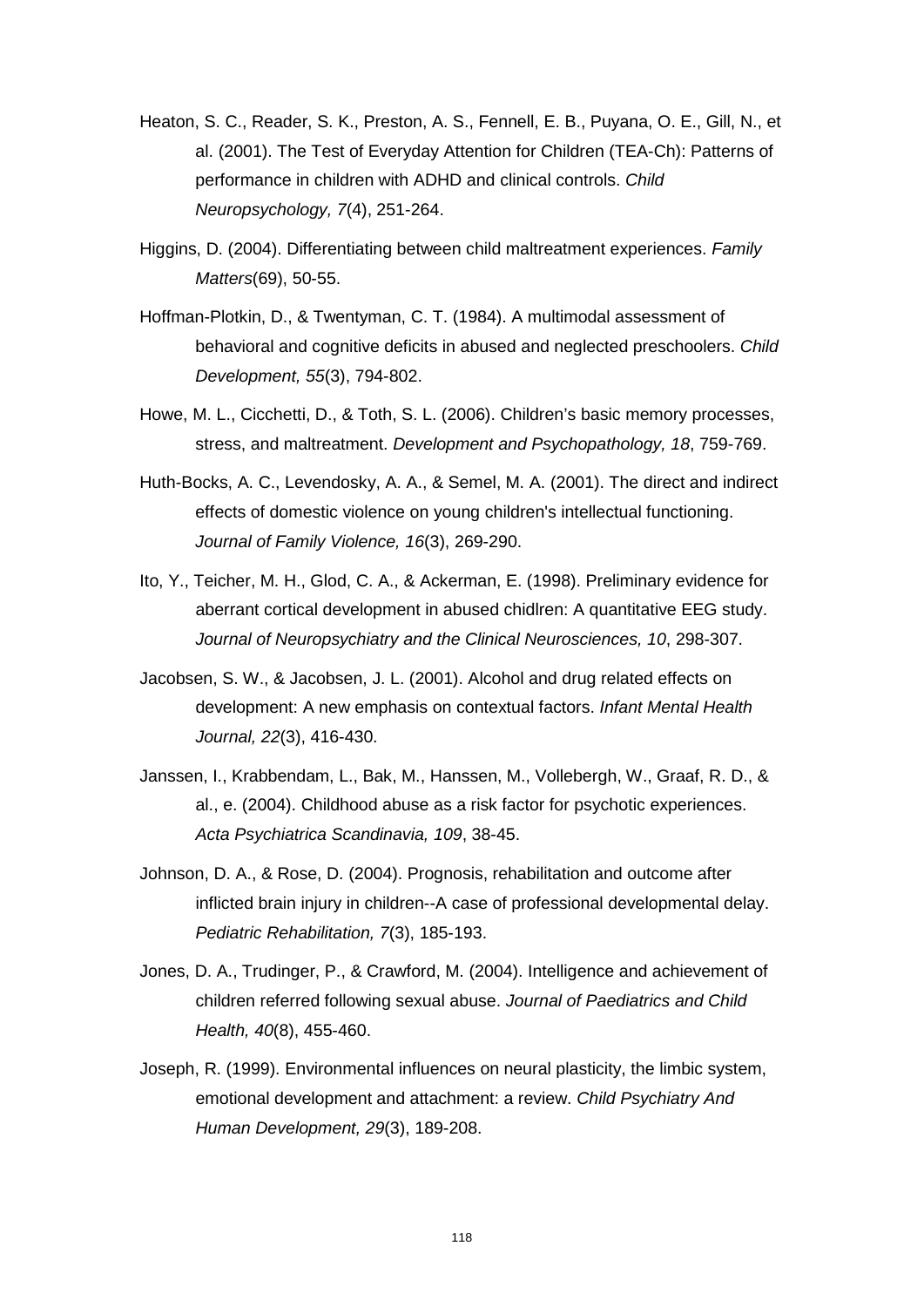- Kaplow, J. B., & Widom, C. S. (2007). Age of onset of child maltreatment predicts long-term mental health outcomes. *Journal of Abnormal Psychology, 116*(1), 176-187.
- Keenan, H. T., Runyan, D. K., Marshall, S. W., Nocera, M. A., Merten, D. F., & Sinal, S. H. (2003). A population-based study of inflicted traumatic brain injury in young children. *JAMA: Journal of the American Medical Association, 290*(5), 621-626.
- Kendall-Tackett, K. A., & Eckenrode, J. (1996). The effects of neglect on academic achievement and disciplinary problems: A developmental perspective. *Child Abuse & Neglect, 20*(3), 161-169.
- Kinard, E. M. (2004). Methodological issues in assessing the effects of maltreatment characteristics on behavioral adjustment in maltreated children. *Journal of Family Violence, 19*(5), 303-318.
- King, J. A., Mandansky, D., King, S., Fletcher, K., & Brewer, J. (2001). Early sexual abuse and low cortisol. *Psychiatry and Clinical Neurosciences, 55*(1), 71-74.
- Koenen, K. C. (2006). Developmental epidemiology of PTSD: self-regulation as a central mechanism. *Annals Of The New York Academy Of Sciences, 1071*, 255-266.
- Kolko, D. J. (1992). Characteristics of child victims of physical violence: Research findings and clinical implications. *Journal of Interpersonal Violence, 7*(2), 244- 276.
- LeGris, J., & van Reekum, R. (2006). The neuropsychological correlates of borderline personality disorder and suicidal behaviour. *Canadian Journal of Psychiatry, 51*(3), 131-142.
- Lenroot, R. K., Schmitt, J. E., Ordaz, S. J., Wallace, G. L., Neale, M. C., Lerch, J. P., et al. (2009). Differences in genetic and environmental influences on the human cerebral cortex associated with development during childhood and adolescence. *Human Brain Mapping, 30*, 163-174.
- Lezak, M. D., Howieson, D. B., & Loring, D. W. (2004). *Neuropsychological Assessment.* (4th Edition ed.). New York: Oxford.
- Libby, A. M., Sills, M. R., Thurston, N. K., & Orton, H. D. (2003). Costs of childhood physical abuse: comparing inflicted and unintentional traumatic brain injuries. *Pediatrics, 112*(1 Pt 1), 58-65.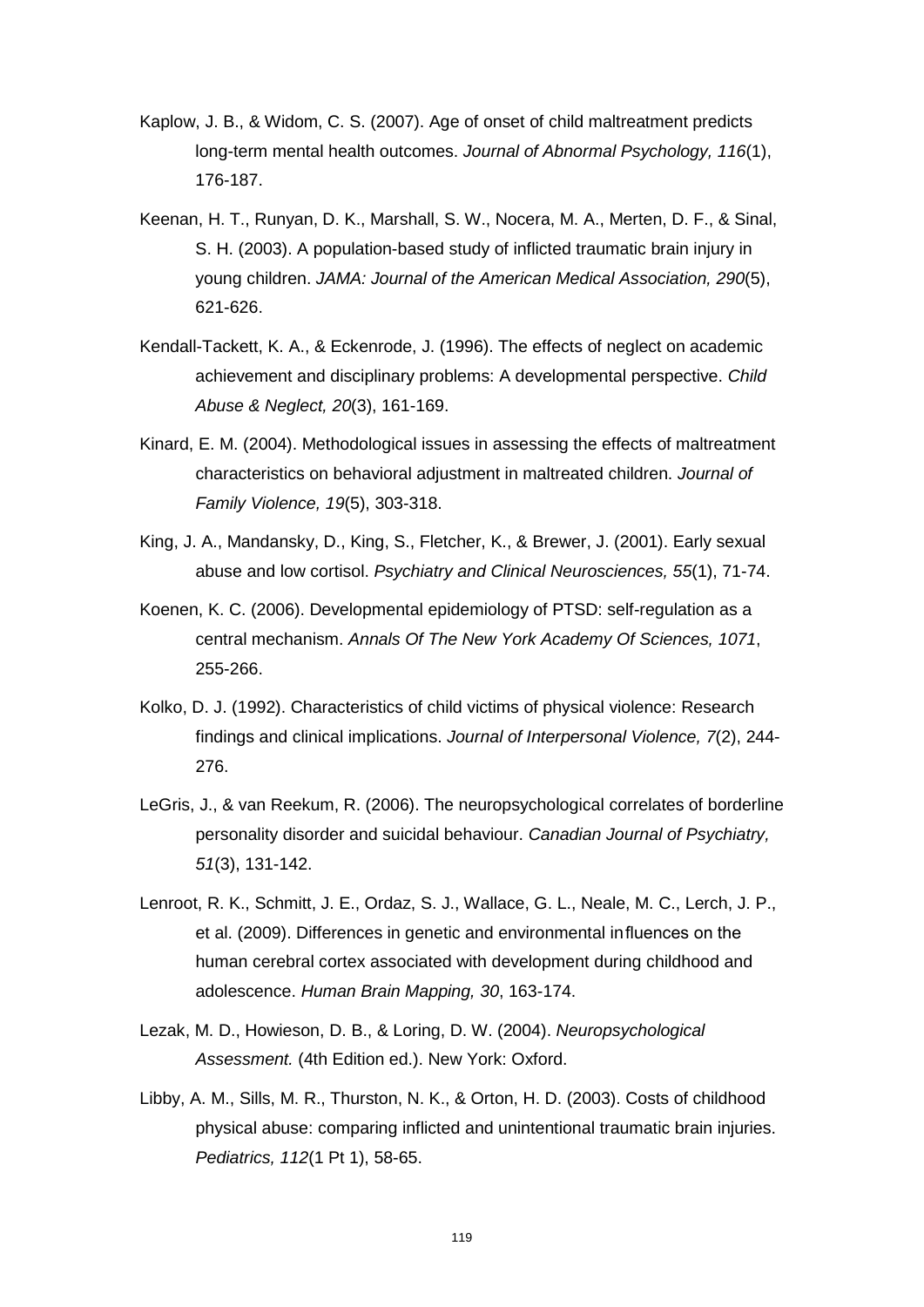- Lim, M. M., & Young, L. J. (2006). Neuropeptidergic regulation of affiliative behavior and social bonding in animals. *Hormones and Behavior, 50*(4), 506-517.
- Linares, L. O., Stovall-McClough, K. C., Li, M., Morin, N., Silva, R., Albert, A., et al. (2008). Salivary cortisol in foster children: A pilot study. *Child Abuse & Neglect, 32*, 665-670.
- Litrownik, A. J., Lau, A., English, D. J., Briggs, E., Newton, R. R., Romney, S., et al. (2005). Measuring the severity of child maltreatment. *Child Abuse & Neglect, 29*(5), 553-573.
- Manly, J. T. (2005). Advances in research definitions of child maltreatment. *Child Abuse & Neglect, 29*(5), 425-439.
- Manly, T., Anderson, V., Nimmo-Smith, I., Turner, A., Watson, P., & Robertson, I. H. (2001). The differential assessment of children's attention: The Test of Everyday Attention for Children (TEA-Ch), Normative Sample and ADHD Performance. *Journal of Child Psychology and Psychiatry, 42*(8), 1065-1081.
- Manly, T., Anderson, V., Robertson, I. H., & Nimmo-Smith, I. (1999). *TEA-Ch: The Test Of Everyday Attention for Children Manual.* Bury St Edmunds, UK: Thames Valley Test Company Ltd.
- Mayes, L. C. (2006). Arousal regulation, emotional flexibility, medial amygdala function, and the impact of early experience: comments on the paper of Lewis et al. *Annals Of The New York Academy Of Sciences, 1094*, 178-192.
- McCrae, J. S., Chapman, M. V., & Christ, S. L. (2006). Profile of children investigated for sexual abuse: Association with psychopathology symptoms and services. *American Journal of Orthopsychiatry, 76*(4), 468-481.
- McFadyen, R. G., & Kitson, W. J. H. (1996). Language comprehension and expression among adolescents who have experienced childhood physical abuse. *Journal of Child Psychology and Psychiatry, 37*(5), 551-562.
- McGuigan, W. M., & Pratt, C. C. (2001). The predictive impact of domestic violence on three types of child maltreatment. *Child Abuse & Neglect, 25*(7), 869-883.
- McMillan, J., Beavis, A., & Jones, F. L. (2009). The AUSEI06: A new socioeconomic index for Australia. *Journal of Sociology, 45*(2), 123-148.
- Melchert, T. P. (2000). Clarifying the effects of parental substance abuse, child sexual abuse, and parental caregiving on adult adjustment. *Professional Psychology: Research and Practice, 31*(1), 64-69.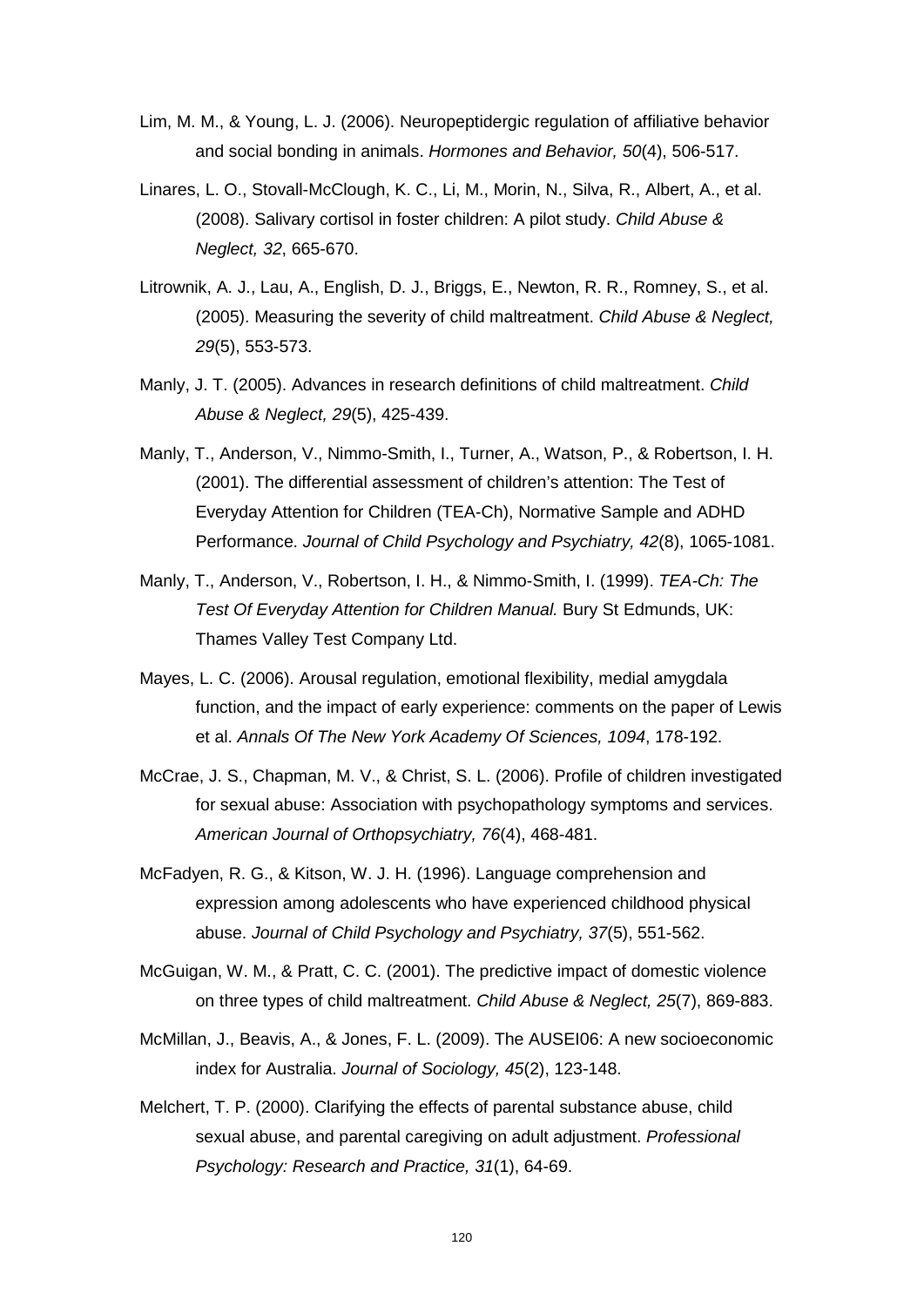- Mezzacappa, E., Kindlon, D., & Earls, F. (2001). Child abuse and performance task assessments of executive functions in boys. *Journal of Child Psychology and Psychiatry, 42*(8), 1041-1048.
- Minzenberg, M. J., Poole, J. H., & Vinogradov, S. (2008). A neurocognitive model of borderline personality disorder: Effects of childhood sexual abuse and relationship to adult social attachment disturbance. *Development and Psychopathology, 20*, 341-368.
- Mitic, W., & Rimer, M. (2002). The educational attainment of children in care in British Columbia. *Child and Youth Care Forum, 31*(6), 397-414.
- Mullick, M., Miller, L. J., & Jacobsen, T. (2001). Insight into mental illness and child maltreatment risk among mothers with major psychiatric disorders. *Psychiatric Services (Washington, D.C.), 52*(4), 488-492.
- Nolin, P., & Ethier, A. L. (2007). Using neuropsychological profiles to classify neglected children with or without physical abuse *Child Abuse & Neglect, 31*, 631-643.
- Osofsky, J. D. (2003). Prevalence of children's exposure to domestic violence and child maltreatment: Implications for prevention and intervention. *Clinical Child and Family Psychology Review, 6*(3), 161-170.
- Palmer, L. K., Frantz, C. E., Armsworth, M. W., Swank, P., Copley, J. V., Bush, G. A., et al. (1999). *Neuropsychological sequelae of chronically psychologically traumatized children: Specific findings in memory and higher cognitive functions*. Thousand Oaks, CA, US: Sage Publications, Inc.
- Passingham, D., & Sakai, K. (2004). The prefrontal cortex and working memory: Physiology and brain imaging. *Current Opinion in Neurobiology, 14*, 163-168.
- Pears, K., & Fisher, P. A. (2005). Developmental, cognitive, and neuropsychological functioning in preschool-aged foster children: associations with prior maltreatment and placement history. *Journal Of Developmental And Behavioral Pediatrics: JDBP, 26*(2), 112-122.
- Pears, K., Kim, H. K., & Fisher, P. A. (2008). Psychosocial and cognitive functioning of children with specific profiles of maltreatment. *Child Abuse & Neglect, 32*(
- ), 958-971.
- Pedersen, C. A. (2004). Biological aspects of social bonding and the roots of human violence. *Annals Of The New York Academy Of Sciences, 1036*, 106-127.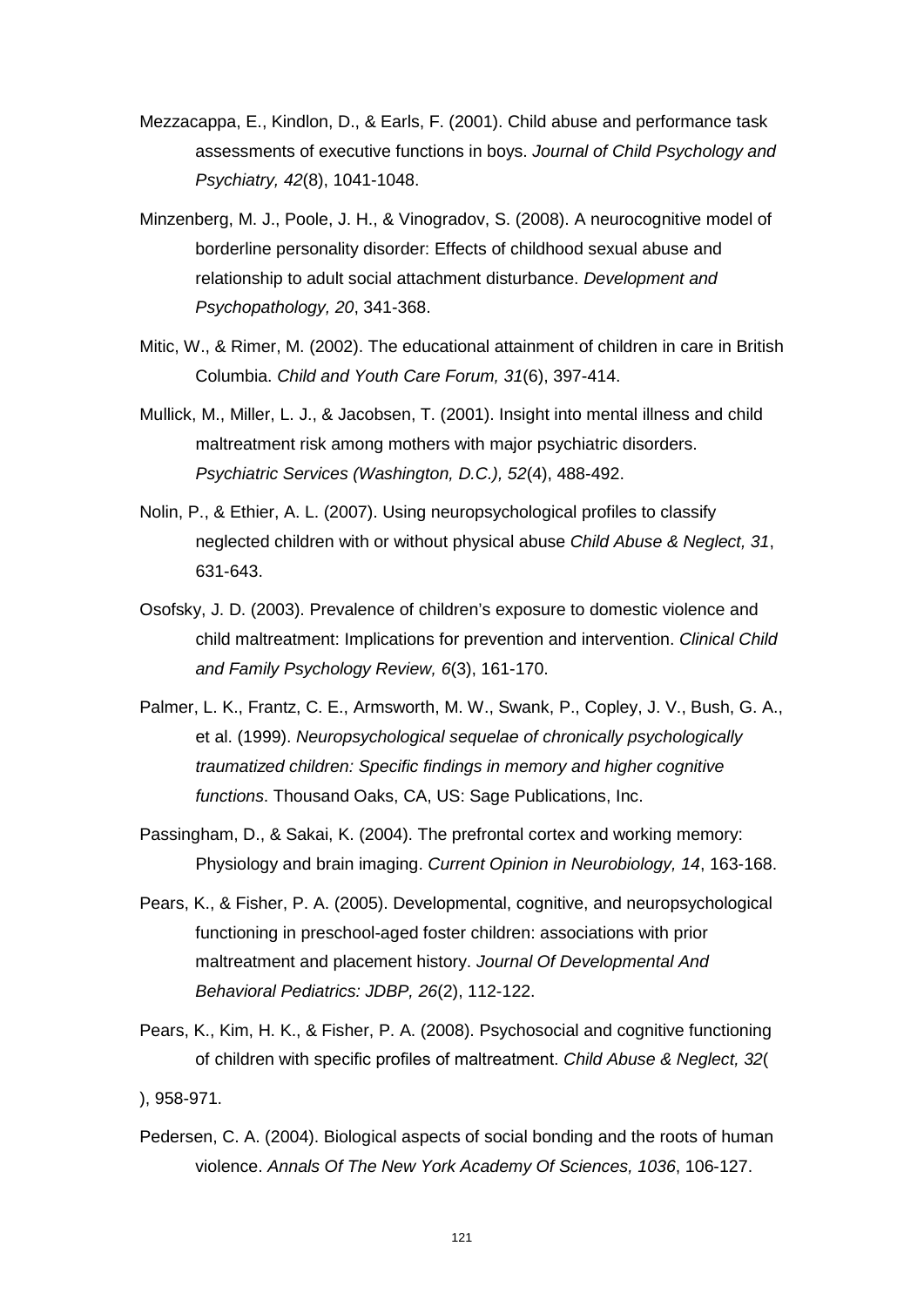- Perez, C. M., & Widom, C. S. (1994). Childhood victimization and long-term intellectual and academic outcomes. *Child Abuse & Neglect, 18*(8), 617-633.
- Pine, D. S., Mogg, K., Bradley, B. P., Montgomery, L., Monk, C. S., McClure, E., et al. (2005). Attention bias to threat in maltreated children: Implications for vulnerability to stress-related psychopathology. *American Journal of Psychiatry, 162*(2), 291-296.
- Porter, C., Lawson, J. S., & Bigler, E. D. (2005). Neurobehavioral sequelae of child sexual abuse. *Child Neuropsychology, 11*(2), 203-220.
- Posner, M. I., & Petersen, S. E. (1990). The attention system of the human brain. *Annual Review of Neuroscience, 13*, 25-42.
- Putnam, F. W. (1997). *Dissociation in children and adolescents: A developmental perspective*. New York, NY, US: Guilford Press.
- Putnam, F. W. (2003). Ten-year research update review: Child sexual abuse. *Journal of the American Academy of Child & Adolescent Psychiatry, 42*(3), 269-278.
- Qin, S., Hermans, E. J., van Marle, H. J. F., Luo, J., & Fernández, G. (2009). Acute psychological stress reduces working memory-related activity in the dorsolateral prefrontal cortex. *Biological Psychiatry, 66*(1), 25-32.
- Rausch, S. L., Van der Kolk, B. A., Fisher, R. E., Alpert, N. M., Orr, S. P., Savage, C. R., et al. (1996). A symptom provocation study of posttraumatic stress disorder using positron emission tomography and script-driven imagery. *Archives of General Psychiatry, 53*(5), 380-387.
- Renner, L. M., & Slack, K. S. (2006). Intimate partner violence and child maltreatment: understanding intra- and intergenerational connections. *Child Abuse & Neglect, 30*(6), 599-617.
- Reyome, N. D. (1993). A comparison of the school performance of sexually abused, neglected and non-maltreated children. *Child Study Journal, 23*(1), 17.
- Rogosch, F. A., & Cicchetti, D. (2005). Child maltreatment, attention networks, and potential precursors to borderline personality disorder. *Development and Psychopathology, 17*(4), 1071-1089.
- Rothbaum, B. O., & Nemeroff, C. B. (1994). Psychological and biological consequences of trauma. In N. J. Rothwell & F. Berkenbosch (Eds.), *Brain control of response to trauma*. Cambridge: Cambridge University Press.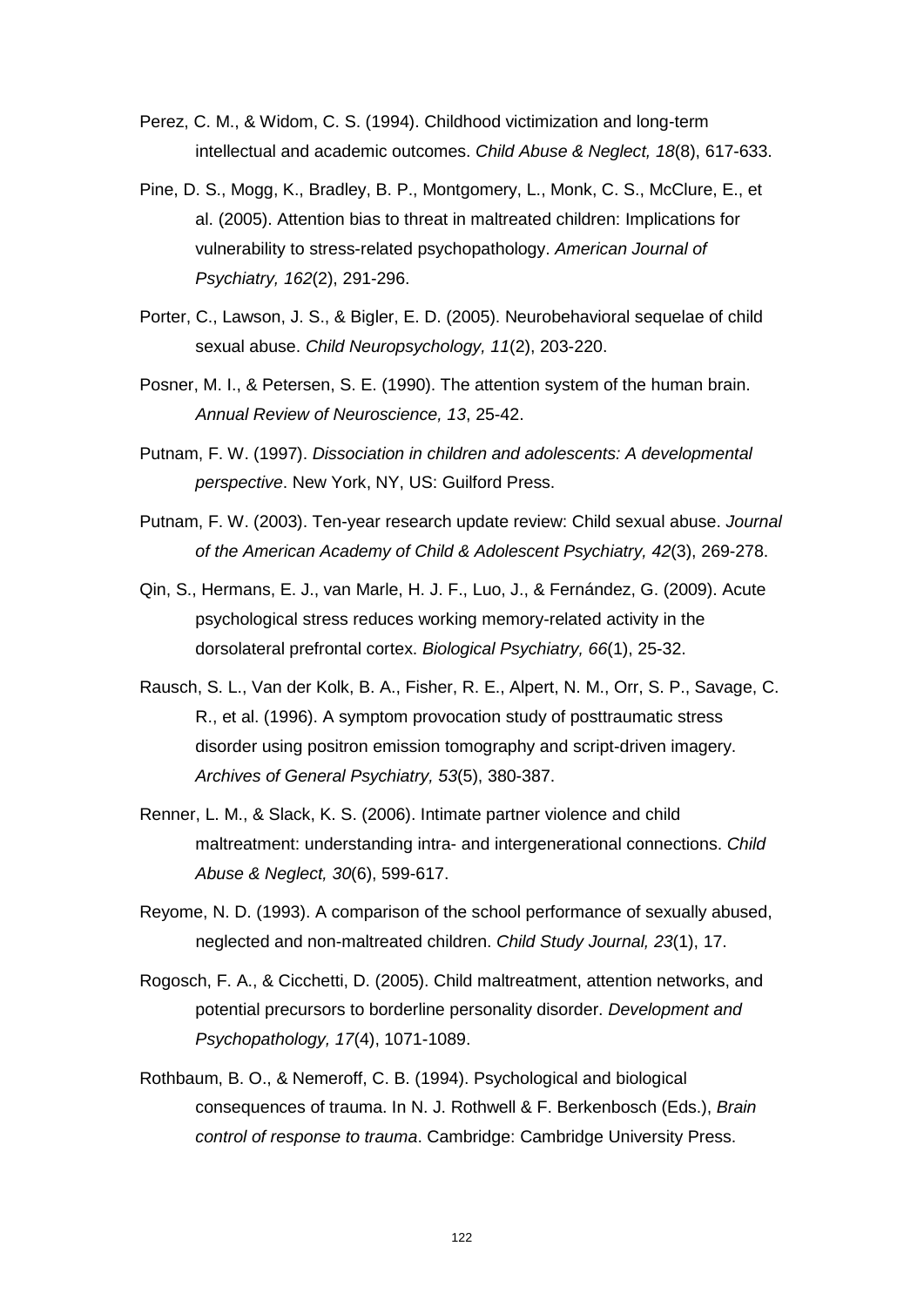- Rowe, E., & Eckenrode, J. (1999). The timing of academic difficulties among maltreated and non-maltreated children. *Child Abuse & Neglect, 23*(8), 813- 832.
- Saigh, P. A., Yasik, A. E., Oberfield, R. A., Halamandaris, P. V., & Bremner, J. D. (2006). The intellectual performance of traumatized children and adolescents with or without posttraumatic stress disorder. *Journal of Abnormal Psychology, 115*(2), 332-340.
- Saltzman, K. M., Weems, C. F., & Carrion, V. G. (2006). IQ and posttraumatic stress symptoms in children exposed to interpersonal violence. *Child Psychiatry & Human Development, 36*(3), 261-272.
- Sapolsky, R. (2002). Chickens, eggs and hippocampal atrophy. *Nature Neuroscience, 5*(11), 1111.
- Sapolsky, R. (2003). Stress and plasticity in the limbic system. *Neurochemical Research, 28*(11), 1735-1742.
- Sapolsky, R., Romero, L. M., & Munck, A. U. (2000). How do glucocorticoids influence stress responses? Integrating permissive, suppressive, stimulatory and preparative actions. *Endocrine Reviews, 21*(1), 55-89.
- Sawyer, M. G., Carbone, J. A., Searle, A. K., & Robinson, P. (2007). The mental health and wellbeing of children and adolescents in home-based foster care. *The Medical Journal Of Australia, 186*(4), 181-184.
- Schore, A. N. (2002). Dysregulation of the right brain: a fundamental mechanism of traumatic attachment and the psychopathogenesis of posttraumatic stress disorder. *Australian & New Zealand Journal of Psychiatry, 36*(1), 9-30.
- Sheslow, D., & Adams, W. (2003). *Wide Range Assessment of Memory and Learning* (2nd ed.). Lutz, Florida: PAR Inc.
- Shin, L. M., McNally, R. J., Kosslyn, S. M., Thompson, W. L., Rauch, S. L., Alpert, N. M., et al. (1999). Regional cerebral blood flow during script-driven imagery in childhood sexual abuse-related PTSD: A PET investigation. *American Journal of Psychiatry, 156*(4), 575-584.
- Shin, L. M., Rauch, S. L., & Pitman, R. K. (2006). Amygdala, medial prefrontal cortex, and hippocampal function in PTSD. *Annals Of The New York Academy Of Sciences, 1071*, 67-79.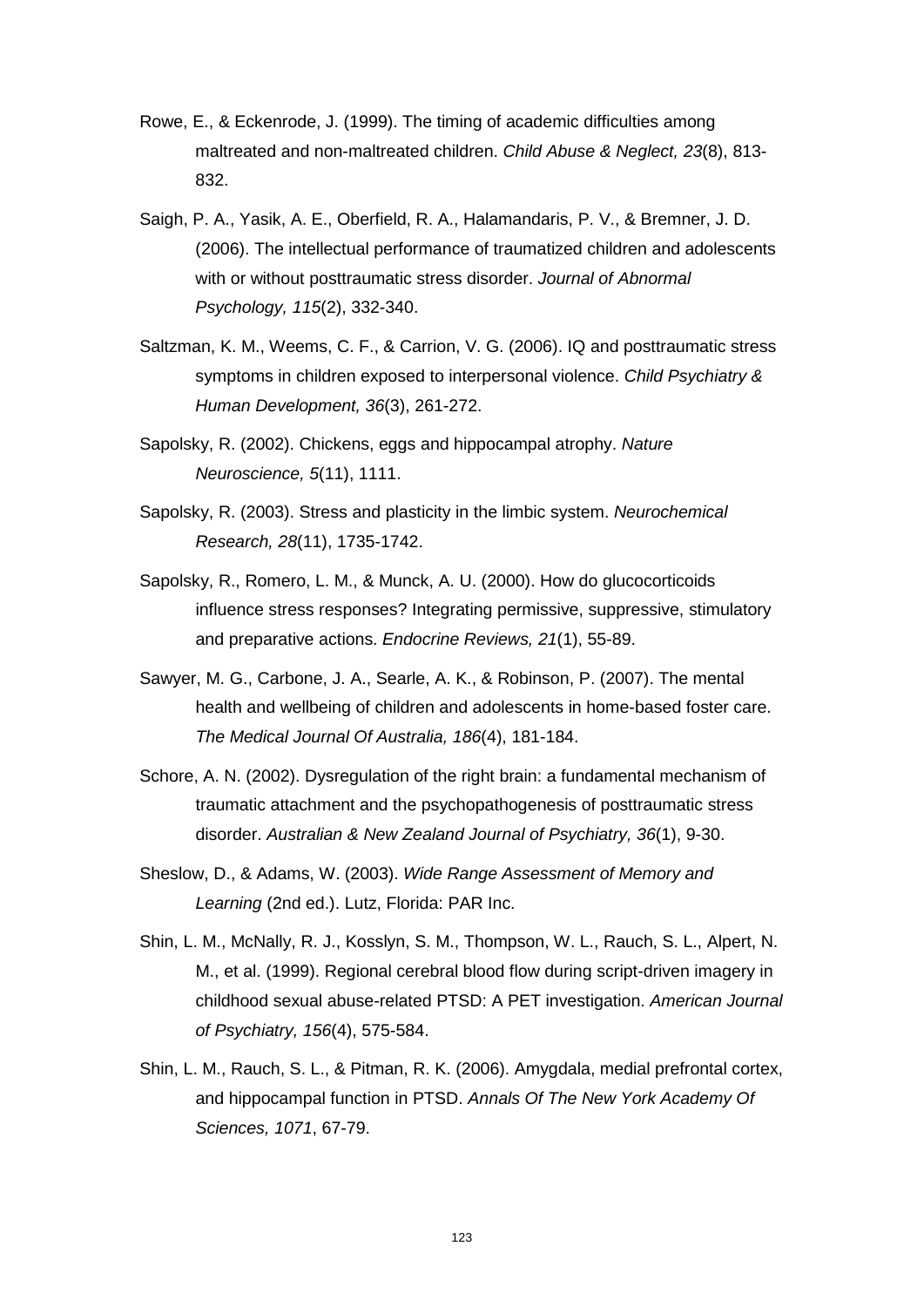- Shin, L. M., Shin, P. S., Heckers, S., Krangel, T. S., Macklin, M. L., Orr, S. P., et al. (2004). Hippocampal function in posttraumatic stress disorder. *Hippocampus, 14*(3), 292-300.
- Shonk, S. M., & Cicchetti, D. (2001). Maltreatment, competency deficits, and risk for academic and behavioral maladjustment. *Developmental Psychology, 37*(1), 3-17.
- Sidebotham, P. (2001). An ecological approach to child abuse: A creative use of scientific models in research and practice. *Child Abuse Review, 10*(2), 97- 112.
- Siegel, D. J. (2001). Toward an interpersonal neurobiology of the developing mind: Attachment relationships, â€cemindsight,†and neural integration. *Infant Mental Health Journal, 22*(1), 67-94.
- Skodol, A. E., Siever, L. J., Livesley, W. J., Gunderson, J. G., Pfohl, B., & Widiger, T. A. (2002). The borderline diagnosis II: Biology, genetics, and clinical course. *Biological Psychiatry, 51*(12), 951-963.
- Skuse, D., Morris, J., & Lawrence, K. (2003). The amygdala and development of the social brain. *Annals Of The New York Academy Of Sciences, 1008*, 91-101.
- Smith, D. K., Johnson, A. B., Pears, K. C., Fisher, P. A., & DeGarmo, D. S. (2007). Child maltreatment and foster care: unpacking the effects of prenatal and postnatal parental substance use. *Child Maltreatment, 12*(2), 150-160.
- Stein, M. B., Koverola, C., Hanna, C., & Torchia, M. G. (1997). Hippocampal volume in women victimized by childhood sexual abuse. *Psychological Medicine, 27*(4), 951-959.
- Stockhammer, T. F., Salzinger, S., Feldman, R. S., Mojica, E., & Primavera, L. H. (2001). Assessment of the effect of physical child abuse within an ecological framework: Measurement issues. *Journal of Community Psychology, 29*(3), 319-344.
- Strathearn, L., Gray, P. H., O'Callaghan, M. J., & Wood, D. O. (2001). Childhood neglect and cognitive development in extremely low birth weight infants: A prospective study. *Pediatrics, 108*(1), 142.
- Strauss, E., Sherman, E. M. S., & Spreen, O. (2006). *A Compendium of Neuropsychological Tests: Administration, Norms and Commentary* (3rd ed.). Oxford: Oxford University Press.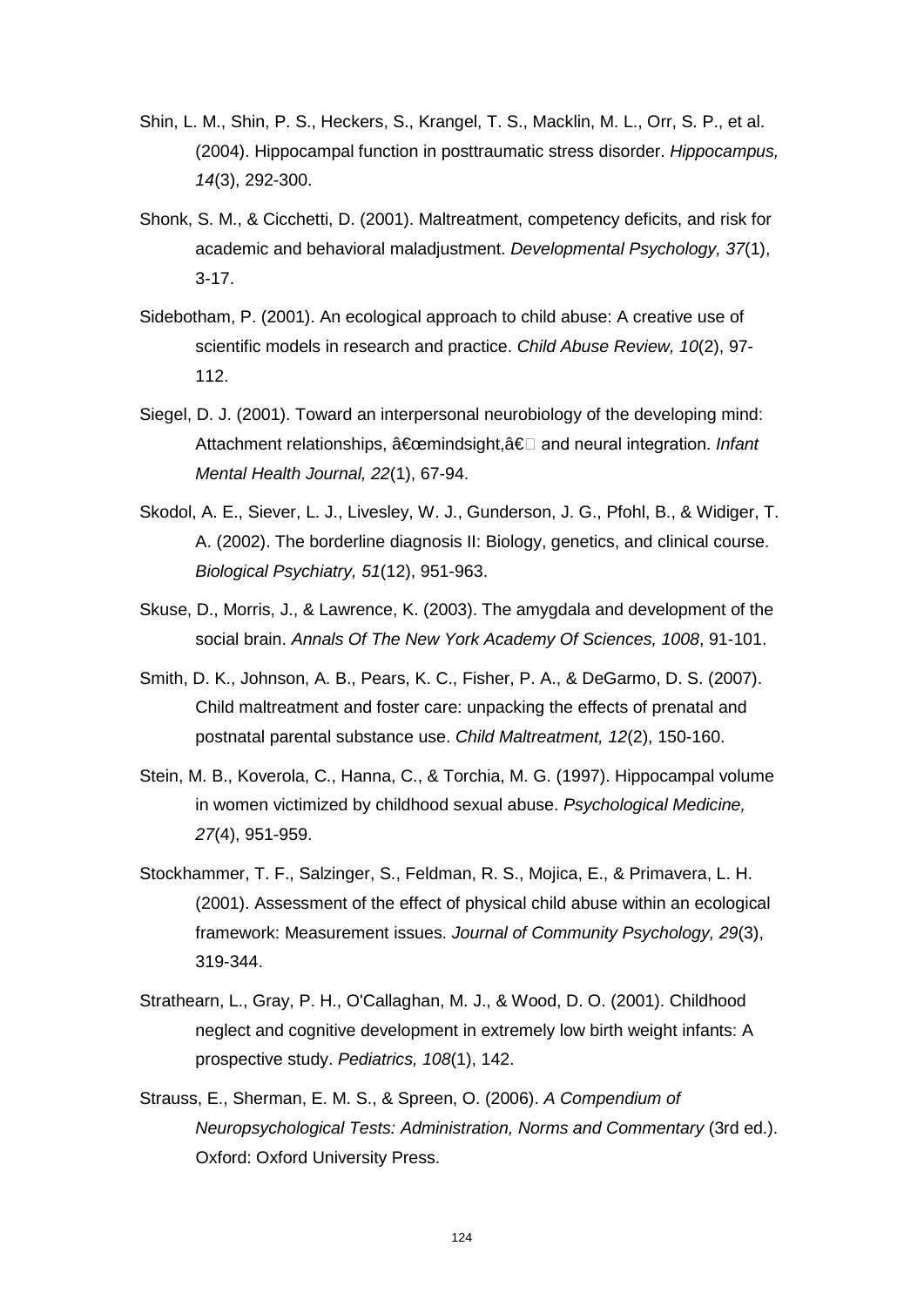- Sutcliffe, P. A., Bishop, D. V. M., & Houghton, S. (2006). Sensitivity of four subtests of the Test of Everyday Attention for Children (TEA-Ch) to stimulant medication in children with ADHD. *Educational Psychology 26*(3), 325-337.
- Tarren-Sweeney, M., & Hazell, P. (2006). Mental health of children in foster and kinship care in New South Wales, Australia. *Journal of Paediatrics and Child Health, 42*(2), 89-97.
- Tarullo, A. R., & Gunnar, M. R. (2006). Child maltreatment and the developing HPA axis. *Hormones and Behavior, 50*(4), 632-639.
- Teicher, M. H. (2002). Scars that won't heal: The neurobiology of child abuse. *Scientific American, 286*(3), 68.
- Teicher, M. H., Andersen, S. L., Polcari, A., Anderson, C. M., Navalta, C. P., & Kim, D. M. (2003). The neurobiological consequences of early stress and childhood maltreatment. *Neuroscience And Biobehavioral Reviews, 27*(1-2), 33-44.
- Teicher, M. H., Dumont, N. L., Ito, Y., Vaituzis, C., Giedd, J. N., & Andersen, S. L. (2004). Childhood neglect is associated with reduced corpus callosum area. *Biological Psychiatry, 56*(2), 80-85.
- Teicher, M. H., Tomoda, A., & Andersen, S. L. (2006). Neurobiological consequences of early stress and childhood maltreatment: are results from human and animal studies comparable? *Annals Of The New York Academy Of Sciences, 1071*, 313-323.
- Tonmyr, L., Jamieson, E., Mery, L. S., & MacMillan, H. L. (2005). The relation between childhood adverse experiences and disability due to mental health problems in a community sample of women. *Canadian Journal of Psychiatry, 50*(12), 778-783.
- Trickett, P. K., Aber, J. L., Carlson, V., & Cicchetti, D. (1991). Relationship of socioeconomic status to the etiology and developmental sequelae of physical child abuse. *Developmental Psychology, 27*(1), 148-158.
- Trickett, P. K., McBride-Chang, C., & Putnam, F. W. (1994). The classroom performance and behaviour of sexually abused females. *Development and Psychopathology, 6*(1), 183-194.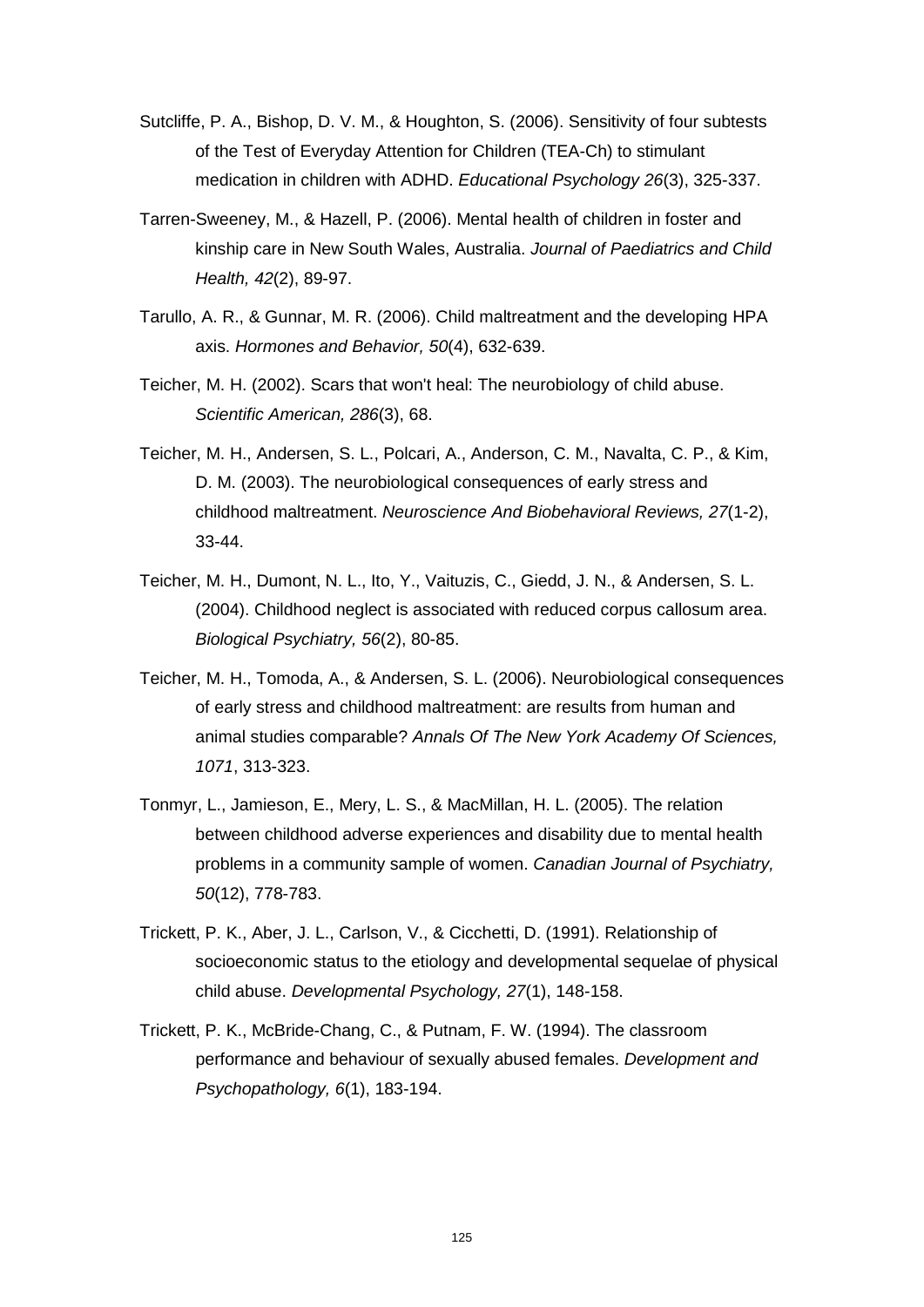- Turkheimer, E., Haley, A., Waldron, M., D'Onofrio, B., & Gottesman, I. (2003). Socioeconomic status modifies heritability of IQ in young children. *Psychological Sciences, 14*(6), 623-628.
- Tyler, K. A. (2002). Social and emotional outcomes of childhood sexual abuse: A review of recent research. *Aggression and Violent Behavior, 7*(6), 567-589.
- Vasterling, J. J., & Brailey, K. (2005). Neuropsychological findings in adults with PTSD. In J. J. B. Vasterling, C.R. (Ed.), *Neuropsychology of PTSD: Biological, Cognitive & Clinical Perspectives.* (pp. 178-207). New York: The Guilford Pres.
- Veltman, M. W. M., & Browne, K. D. (2001). Three decades of child maltreatment research: Implications for the school years. *Trauma, Violence, & Abuse, 2*(3), 215-239.
- Vermetten, E., & Bremner, J. D. (2002). Circuits and systems in stress. I. Preclinical studies. *Depression And Anxiety, 15*(3), 126-147.
- Victorian Department of Human Services. (2002). *An integrated strategy for child protection and placement services*. Melbourne, Victoria: Community Care Division, Department of Human Services.
- Walsh, C., MacMillan, H., & Jamieson, E. (2002). The relationship between parental disorder and child physical abuse: findings from the Ontario Health Supplement. *Child Abuse & Neglect, 26*(1), 11.
- Watts-English, T., Fortson, B. L., Gibler, N., Hooper, S. R., & DeBellis, M. D. (2006). The psychobiology of maltreatment in childhood. *Journal of Social Issues, 62*(4), 717-736.
- Weber, D. A., & Reynolds, C. R. (2004). Clinical perspectives on neurobiological effects of psychological trauma. *Neuropsychology Review, 14*(2), 115-129.
- Wechsler, D. (2003). *WISC IV - Australian Administration and Scoring Manual* (4th ed.). Sydney: Pearson.
- Weinstein, D., Staffelbach, D., & Biaggio, M. (2000). Attention-deficit hyperactivity disorder and posttraumatic stress disorder: Differential diagnosis in childhood sexual abuse. *Clinical Psychology Review, 20*(3), 359-378.
- Wekerle, C., Wall, A.-M., Leung, E., & Trocme, N. (2007). Cumulative stress and substantiated maltreatment:The importance of caregiver vulnerability and adult partner violence. *Child Abuse & Neglect, 31*(4), 427-443.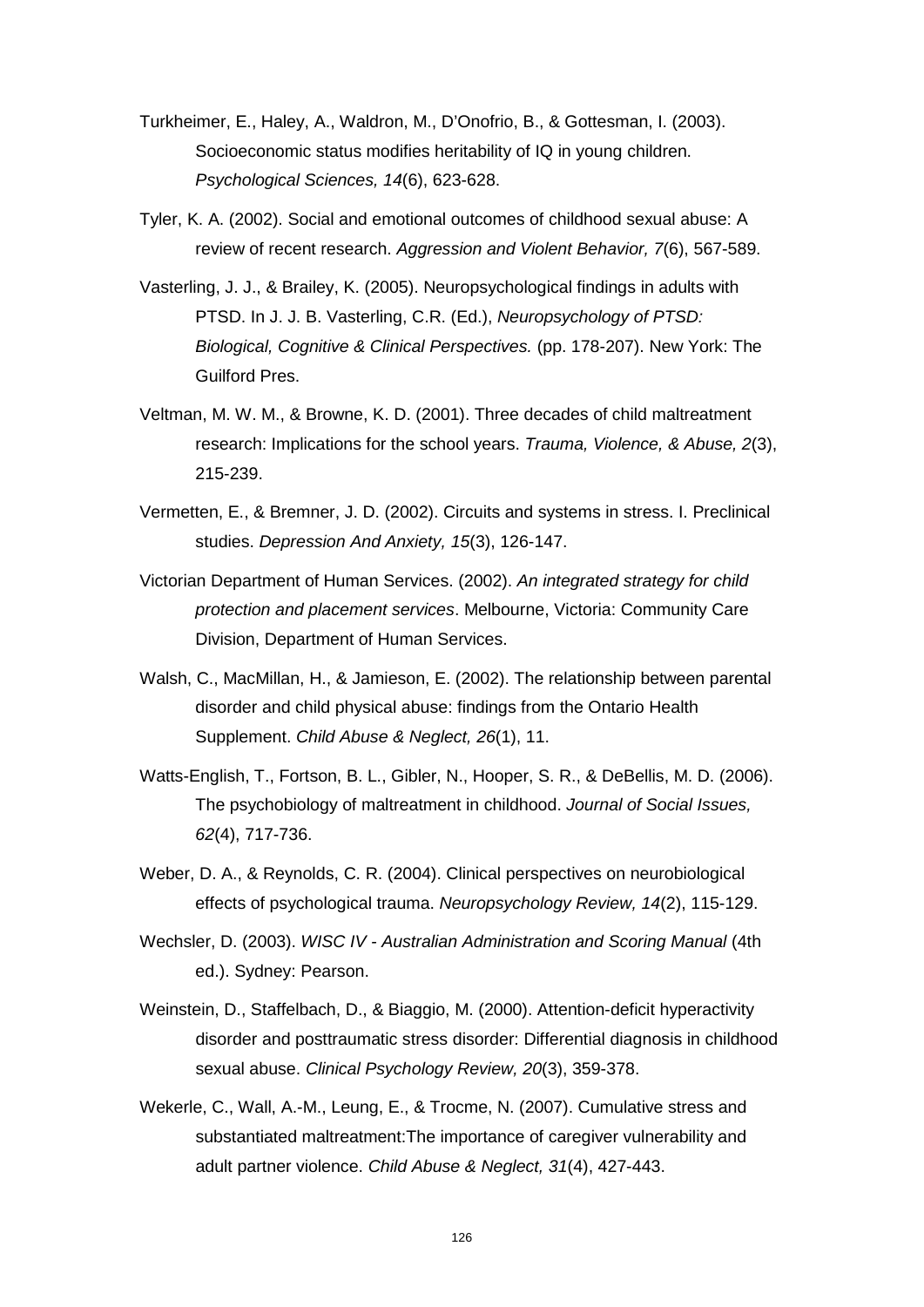- Windham, A. M., Rosenberg, L., Fuddy, L., McFarlane, E., Sia, C., & Duggana, A. K. (2004). Risk of mother-reported child abuse in the first 3 years of life. *Child Abuse & Neglect, 28*(6), 645-667.
- Yehuda, R. (2006). Advances in understanding neuroendocrine alterations in PTSD and their therapeutic implications. *Annals Of The New York Academy Of Sciences, 1071*, 137-166.
- Ylvisaker, M., & Feeney, T. (2002). Executive functions, self-regulation, and learned optimism in paediatric rehabilitation: A review and implications for intervention. *Pediatric Rehabilitation, 5*(2), 51-70.
- Young, N. K., Boles, S. M., & Otero, C. (2007). Parental substance use disorders and child maltreatment: Overlap, gaps, and opportunities. *Child Maltreatment, 12*(2), 137-149.
- Zima, B. T., Bussing, R., Freeman, S., Yang, X., Belin, T. R., & Forness, S. R. (2000). Behavior problems, academic skill delays and school failure among school-aged children in foster care: Their relationship to placement characteristics. *Journal of Child and Family Studies, 9*(1), 87-103.
- Zolotor, A., Kotch, J., Dufort, V., Winsor, J., Catellier, D., & Bou-Saada, I. (1999). School performance in a longitudinal cohort of children at risk of maltreatment. *Maternal And Child Health Journal, 3*(1), 19-27.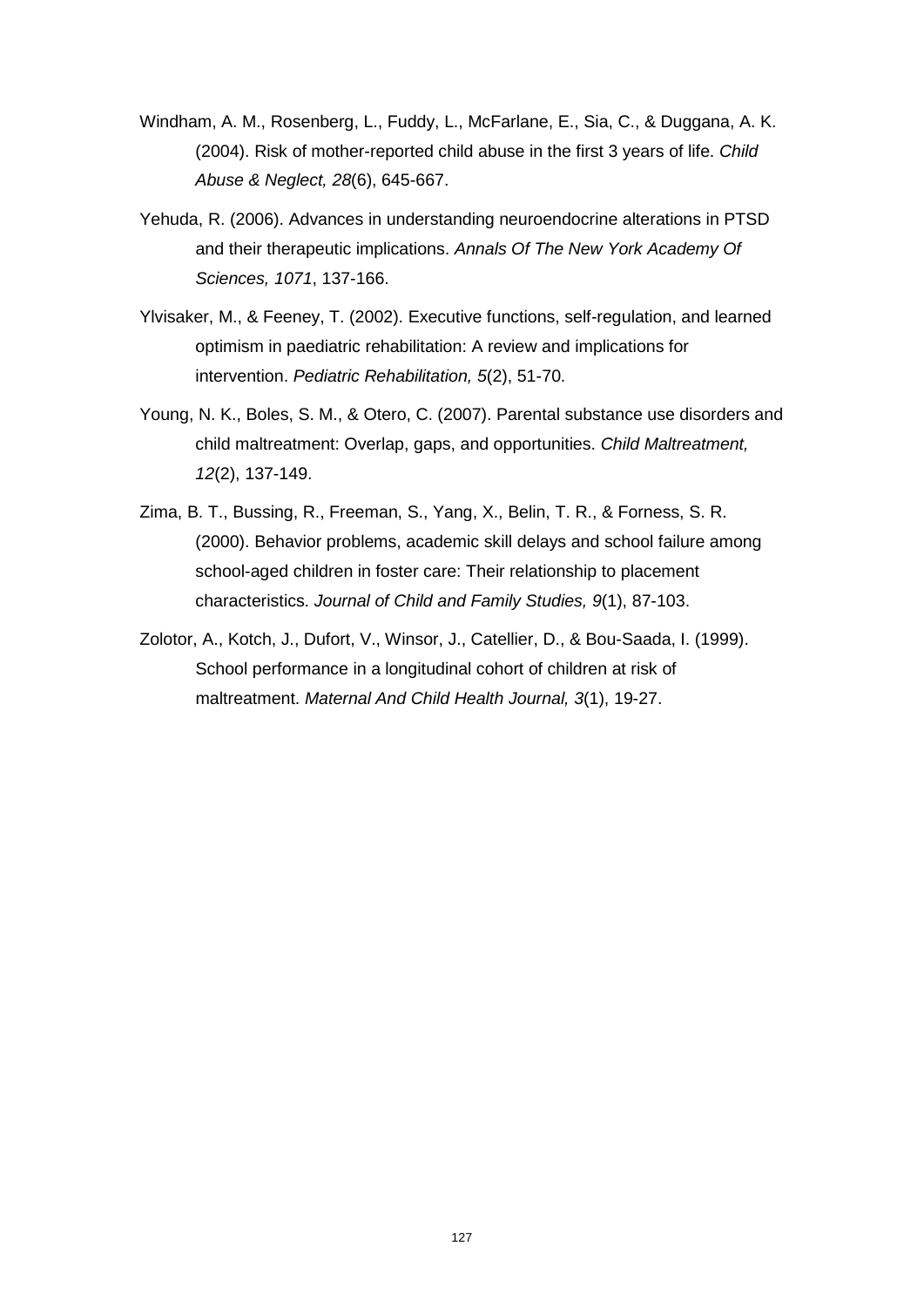# **Appendix 1**

## DEMOGRAPHIC QUESTIONNAIRE

| Date of Testing: ____________________                           |                                                                                  |
|-----------------------------------------------------------------|----------------------------------------------------------------------------------|
| Date of Birth __________________________                        |                                                                                  |
| Current Age: ________________________                           |                                                                                  |
| Gender: M F                                                     |                                                                                  |
|                                                                 | Current School Year Level: ______________________Grades Repeated? ______________ |
|                                                                 |                                                                                  |
|                                                                 | Does child speak a language other than English: N Y (specify) __________________ |
|                                                                 |                                                                                  |
|                                                                 | Occupation: (Mother) _______________________ (Father) __________________________ |
|                                                                 |                                                                                  |
| <b>Medical History:</b>                                         |                                                                                  |
| Has the child ever had any serious illnesses?                   |                                                                                  |
| Major injury? (e.g. head injury)                                |                                                                                  |
| Major infection (e.g. meningitis)                               |                                                                                  |
| Period of hospitalization?                                      |                                                                                  |
| Prolonged period of medication (including current medications)? |                                                                                  |
| Other significant events or health issues?                      |                                                                                  |
|                                                                 |                                                                                  |